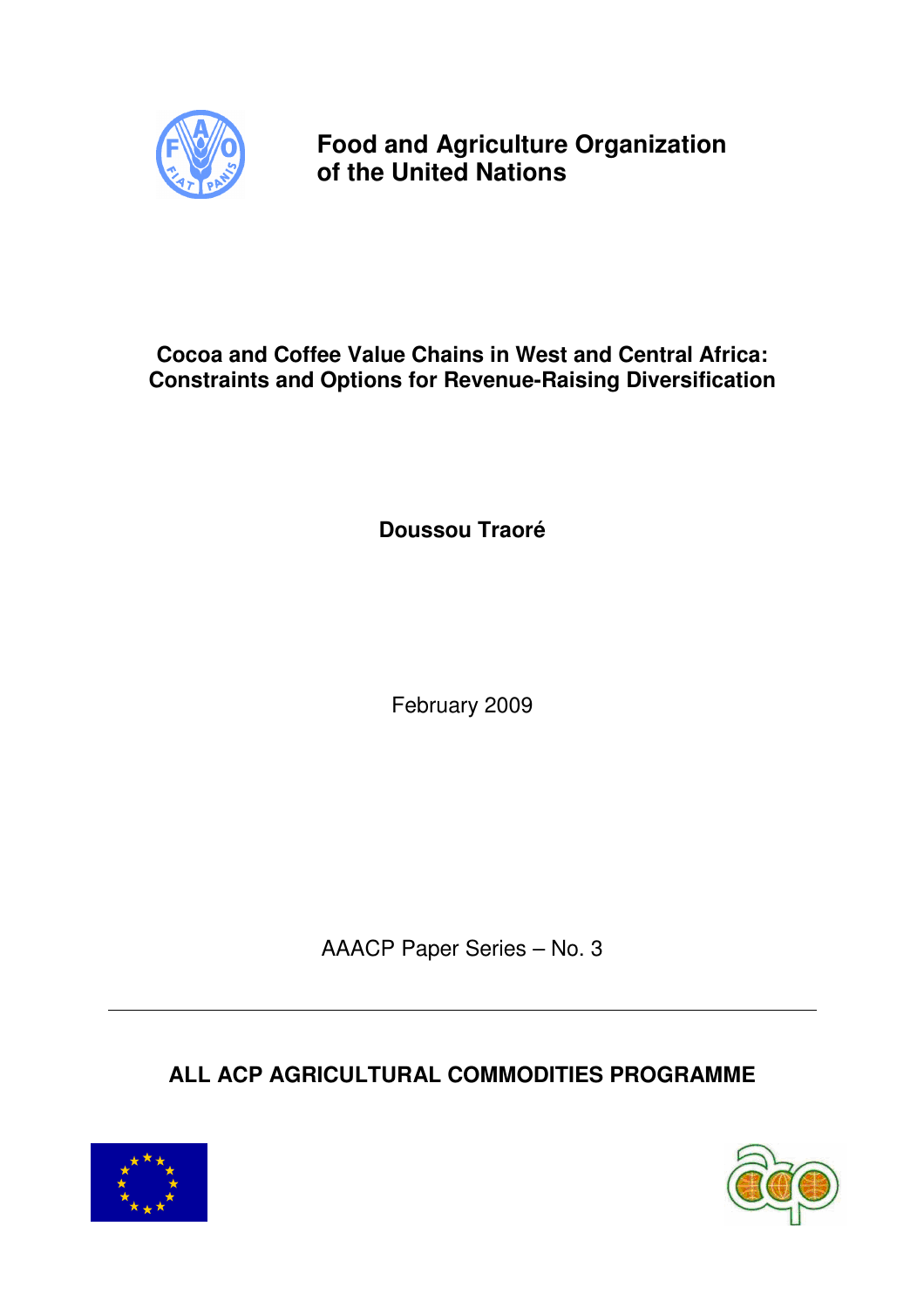## **TABLE OF CONTENTS**

| <b>PREFACE</b>                  |                                                               | $\overline{4}$ |
|---------------------------------|---------------------------------------------------------------|----------------|
| <b>ACKNOWLEDGEMENTS</b>         |                                                               | 4              |
|                                 | <b>ACRONYMS AND ABBREVIATIONS</b>                             | 5              |
| <b>EXECUTIVE SUMMARY</b>        |                                                               | 6              |
| <b>PART I: INTRODUCTION</b>     |                                                               | 8              |
|                                 | 1.1 Background and context                                    | 9 <sup>1</sup> |
|                                 | 1.2 Lay out of the study                                      | 11             |
| <b>PART II: WCA COCOA STUDY</b> |                                                               | 13             |
|                                 | 2.1 Production                                                | 14             |
|                                 | 2.1.1 Production trends and yields                            | 14             |
|                                 | 2.1.2 Production, labor and land                              | 16             |
|                                 | 2.2 Marketing and value chain                                 | 20             |
|                                 | 2.2.1 The Cocoa value chain                                   | 20             |
|                                 | <b>2.2.2</b> Market structure and distributional issues       | 26             |
|                                 | 2.2.2 Farmers' organizations                                  | 28             |
|                                 | 2.2.3 Quality standards and traceability                      | 31             |
|                                 | 2.2.4 Biotechnology and implications for WCA cocoa producers  | 32             |
|                                 | 2.3 Trade                                                     | 33             |
|                                 | 2.3.1 Export Trends                                           | 33             |
|                                 | 2.3.2 Price Trends                                            | 34             |
|                                 | 2.3.3 International agreements and price stability            | 36             |
|                                 | 2.4 Policy environment and structural adjustments             | 36             |
|                                 | 2.4.1 Marketing system prior to the reforms                   | 36             |
|                                 | 2.4.2 Structural adjustments and institutional reforms        | 38             |
|                                 | <b>2.4.3</b> Post reform role of public and private sector    | 42             |
|                                 | PART III: WCA COFFEE STUDY                                    | 45             |
|                                 | 3.1 Production                                                | 46             |
|                                 | <b>3.1.1</b> Production trends and yields                     | 46             |
|                                 | <b>3.1.2</b> Production, labor, and land                      | 46             |
|                                 | 3.2 Marketing and value chain                                 | 50             |
|                                 | <b>3.2.1</b> The coffee value chain                           | 50             |
|                                 | <b>3.2.2</b> Farmers' organizations                           | 53             |
|                                 | <b>3.2.3</b> Quality Standards and Traceability               | 53             |
| 3.3                             | <b>Trade</b>                                                  | 54             |
|                                 | <b>3.3.1 Exports Trends</b>                                   | 54             |
|                                 | <b>3.3.2</b> Price Price Trends                               | 55             |
|                                 | 3.3.3 International agreements and price stability            | 56             |
|                                 | 3.4 Policy environment and structural adjustments             | 56             |
|                                 | <b>3.4.1</b> Structural adjustments and institutional reforms | 57             |
|                                 | <b>3.4.2</b> Post reform role of public and private sector    | 57             |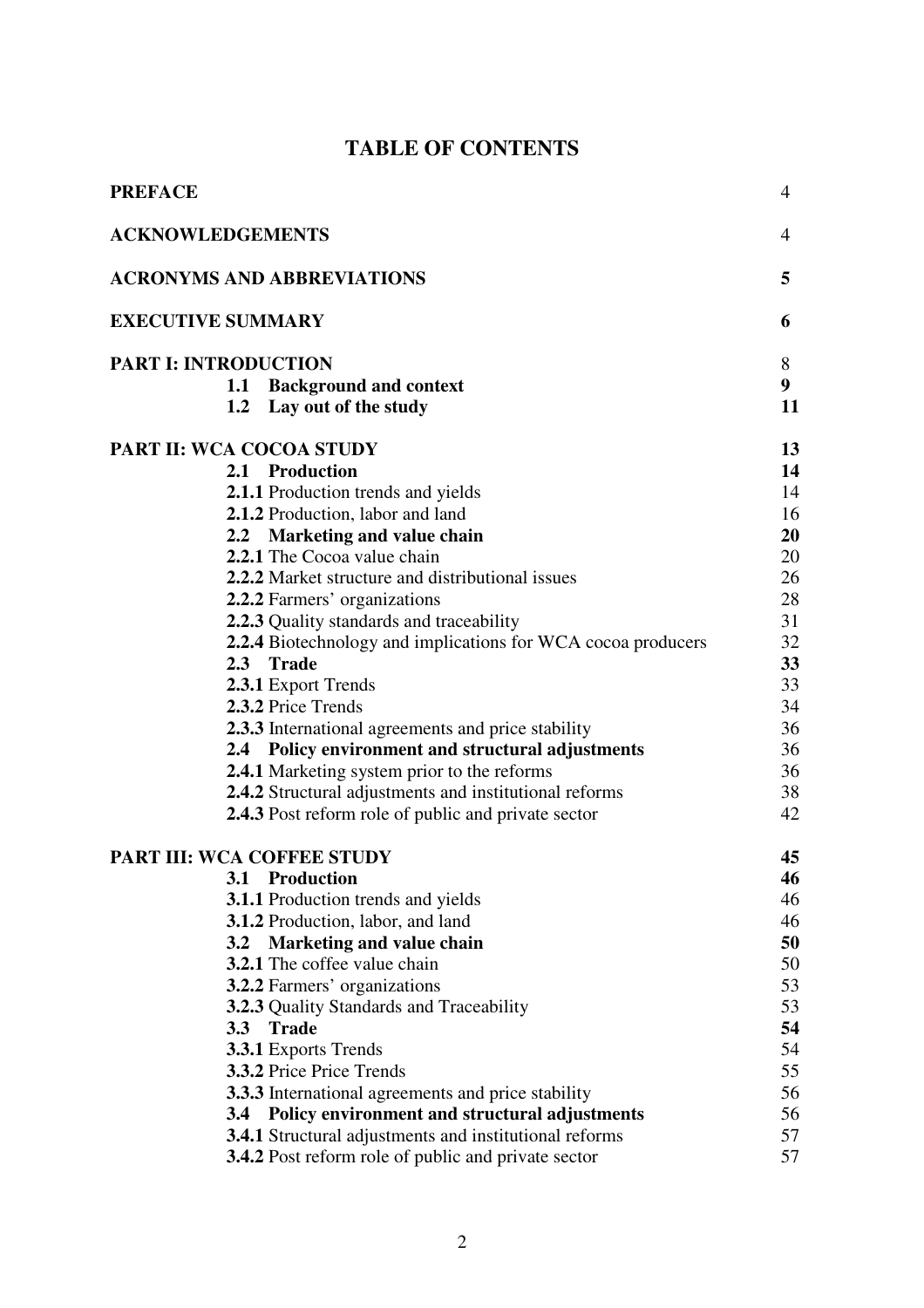| <b>Part IV: DIVERSIFICATION STRATEGIES</b>                                 |    |
|----------------------------------------------------------------------------|----|
| FOR WCA COCOA AND COFFEE SYSTEMS                                           | 59 |
| <b>Part V: CONCLUSIONS AND RECOMMENDATIONS</b>                             | 63 |
| <b>REFERENCES</b>                                                          | 66 |
| <b>APPENDIX 1</b>                                                          | 71 |
| <b>1. a</b> Contacts                                                       | 71 |
| <b>1. b</b> Questionaire                                                   | 73 |
| <b>ANNEX1</b>                                                              |    |
| <b>OVERVIEW OF COCOA AND COFFEE FARMING SYSTEMS</b>                        | 77 |
| <b>ANNEX 2</b>                                                             | 79 |
| Table 1: Cocoa and Coffee Value Shares (%) to Total Agricultural and Total |    |
| Merchandise Export (2000-2005)                                             |    |
| <b>ANNEX 3</b>                                                             | 80 |
| STATISTICAL ANNEX                                                          |    |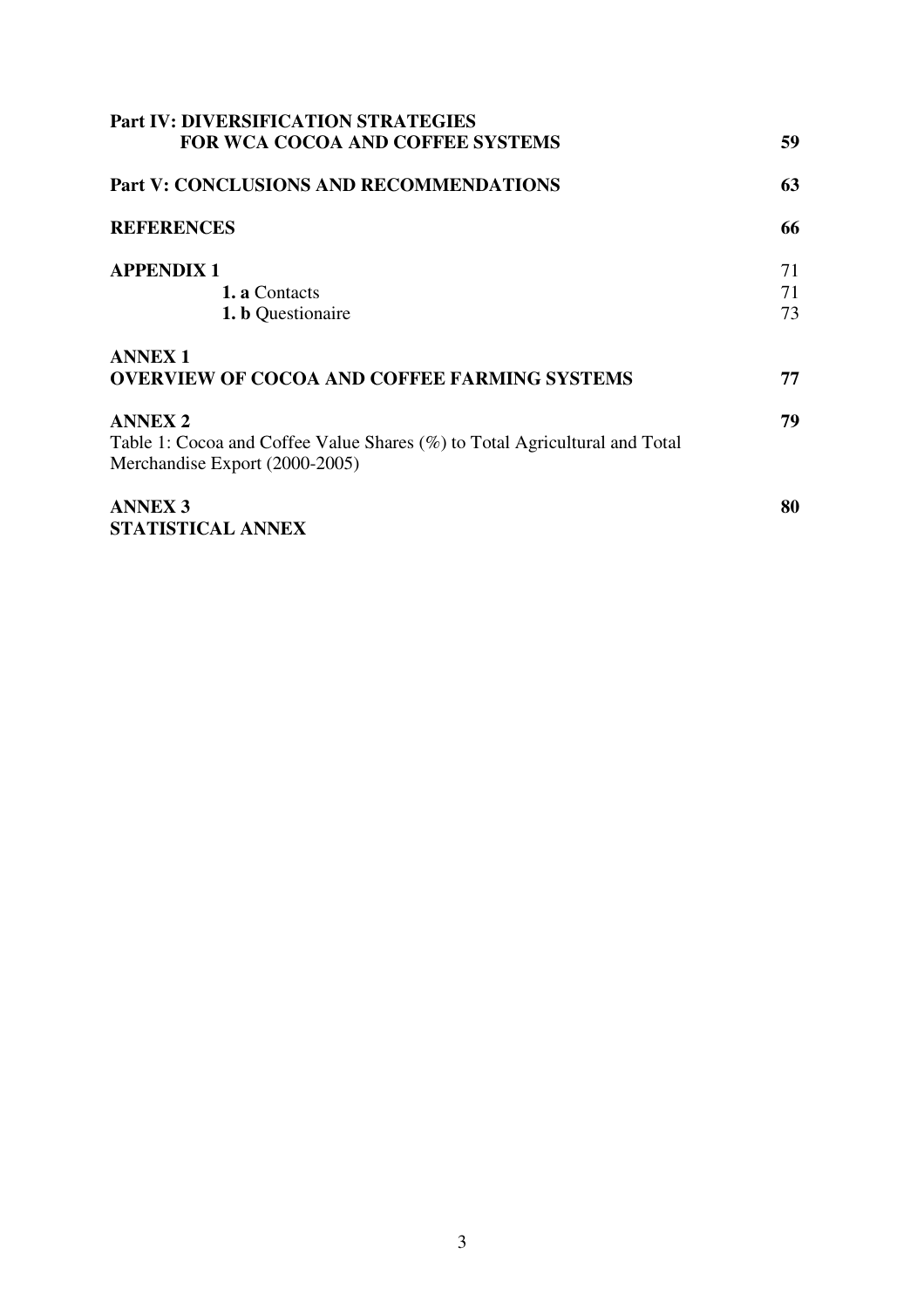## **Preface**

This report is a background study conducted on 10 cocoa and coffee producing countries in West and Central Africa (WCA) - notably Cameroon, the Central African Republic (CAR), Congo, the Democratic Republic of (DRC), Côte d'Ivoire, Ghana, Liberia, Nigeria, Sao Tomé and Principe (STP), Sierra Leone, and Togo.

## **Acknowledgments**

This report has been prepared by Doussou Traoré with contributions from Aziz Elbehri as a part of a series of studies conducted under the All ACP (Africa-Caribbean-Pacific) Agricultural Commodities Programme (AAACP) funded by the European Union.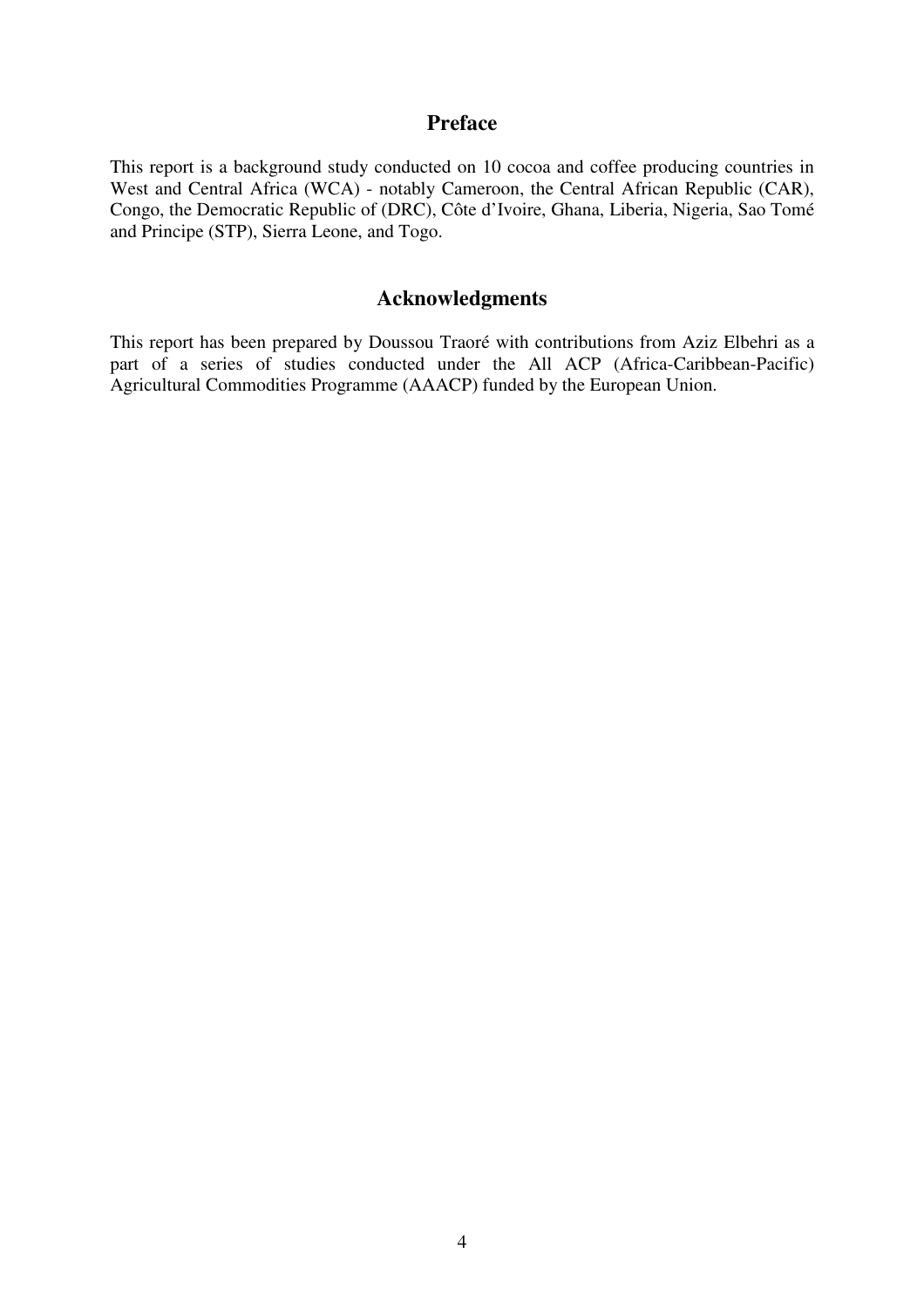## **ACRONYMS AND ABBREVIATIONS**

| <b>ACP</b>     | Africa-Caribbean-Pacific countries that have signed the Cotonou agreement   |  |  |  |  |  |
|----------------|-----------------------------------------------------------------------------|--|--|--|--|--|
|                | with the European Union                                                     |  |  |  |  |  |
| <b>ACPC</b>    | <b>Association of Coffee Producing Countries</b>                            |  |  |  |  |  |
| <b>BCEAO</b>   | Banque Centrale des Etats de l'Afrique de l'Ouest                           |  |  |  |  |  |
| <b>BEAC</b>    | Banque des Etats de l'Afrique Central                                       |  |  |  |  |  |
| <b>CSSPPA</b>  | Caisse de Stabilisation et de Soutien des Prix des Produits Agricoles (Côte |  |  |  |  |  |
|                | d'Ivoire)                                                                   |  |  |  |  |  |
| EIU            | Economist Intelligence Unit                                                 |  |  |  |  |  |
| EU             | European Union                                                              |  |  |  |  |  |
| <b>FAO</b>     | Food and Agricultural Organization of the United Nations                    |  |  |  |  |  |
| FO             | <b>Farmer Organization</b>                                                  |  |  |  |  |  |
| FoB            | Free on Board                                                               |  |  |  |  |  |
| <b>LBA</b>     | <b>Licensed Buying Agent</b>                                                |  |  |  |  |  |
| <b>LBC</b>     | <b>Licensed Buying Company</b>                                              |  |  |  |  |  |
| <b>NCB</b>     | Nigerian Cocoa Board                                                        |  |  |  |  |  |
| <b>GPCC</b>    | Groupements de Producteurs Caff -Cacao (Togo)                               |  |  |  |  |  |
| <b>GST</b>     | Goods and Service Taxes                                                     |  |  |  |  |  |
| <b>HYV</b>     | <b>High Yielding Variety</b>                                                |  |  |  |  |  |
| <b>ICA</b>     | International Cocoa/Coffee Agreement                                        |  |  |  |  |  |
| <b>ICCO</b>    | International Cocoa Organization                                            |  |  |  |  |  |
| <b>ICO</b>     | <b>International Coffee Organization</b>                                    |  |  |  |  |  |
| <b>ICRAF</b>   | International Centre for Research in Agroforestry                           |  |  |  |  |  |
| <b>IITA</b>    | International Institute for Tropical Agriculture                            |  |  |  |  |  |
| <b>IMF</b>     | <b>International Monetary Fund</b>                                          |  |  |  |  |  |
| <b>ONCC</b>    | Office National du Café et du Cacao (Cameroon)                              |  |  |  |  |  |
| <b>ONCPB</b>   | Office National de Commercialisation des Produits de Base (Cameroon)        |  |  |  |  |  |
| QC             | <b>Quality Control</b>                                                      |  |  |  |  |  |
| <b>QCD</b>     | <b>Quality Control Division (Ghana)</b>                                     |  |  |  |  |  |
| <b>OPAT</b>    | Office de Produits Agricoles Togolais                                       |  |  |  |  |  |
| <b>SAP</b>     | <b>Structural Adjustment Programme</b>                                      |  |  |  |  |  |
| <b>SODECAO</b> | Societé de Developpement du Cacao (Cameroon)                                |  |  |  |  |  |
| <b>STCP</b>    | Sustainable Tree Crop Program                                               |  |  |  |  |  |
| <b>TNC</b>     | <b>Transnational Coorporation</b>                                           |  |  |  |  |  |
| <b>TRIPS</b>   | <b>Trade Related Intellectual Property Rights</b>                           |  |  |  |  |  |
| <b>USAID</b>   | United States Agency for International Development                          |  |  |  |  |  |
| <b>VAT</b>     | Value Added Tax                                                             |  |  |  |  |  |
| <b>VCA</b>     | Value Chain Analysis                                                        |  |  |  |  |  |
| <b>WCA</b>     | West and Central Africa                                                     |  |  |  |  |  |
| <b>WTO</b>     | World Trade Organization                                                    |  |  |  |  |  |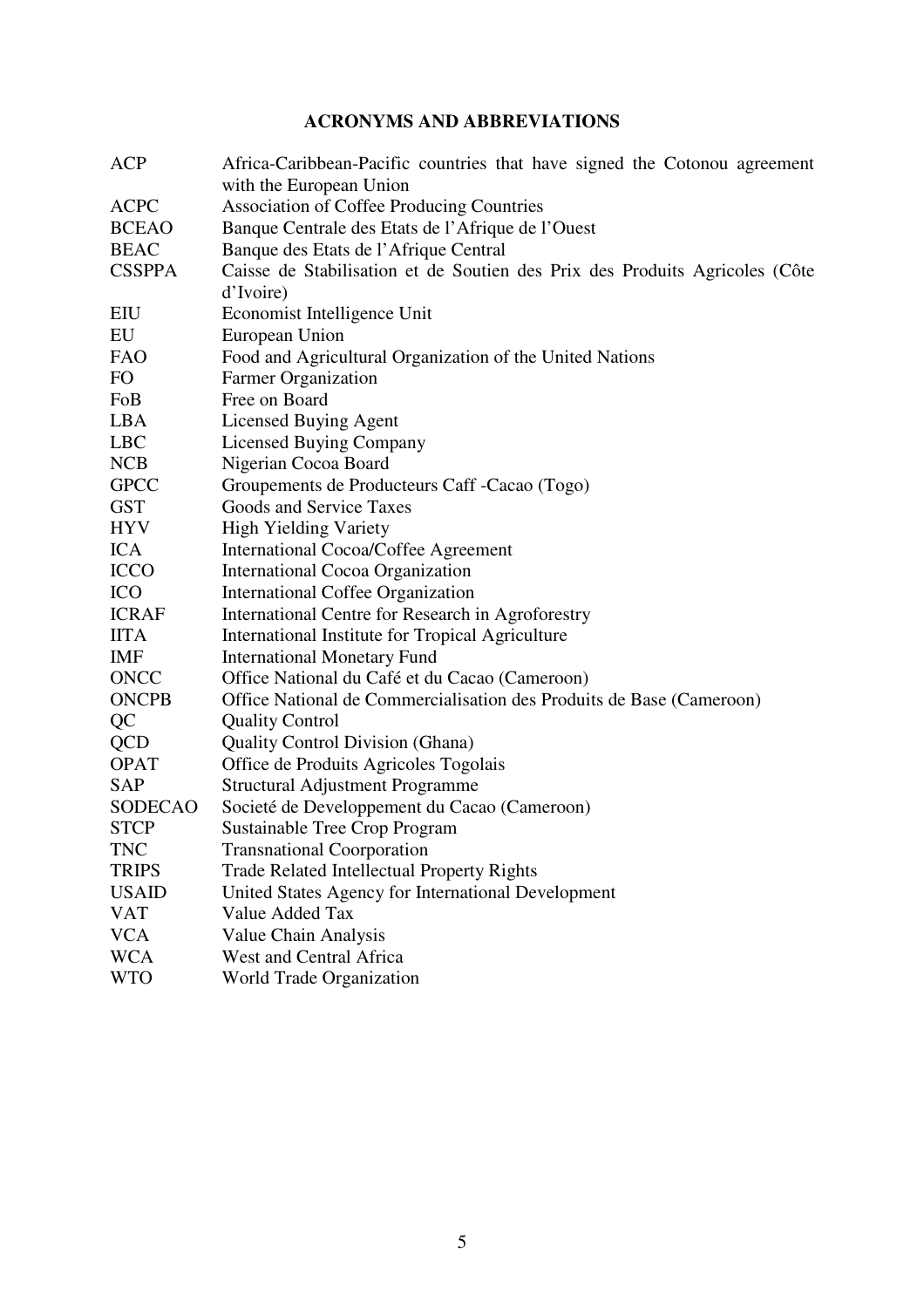#### **EXECUTIVE SUMMARY**

In West and Central Africa (WCA), cocoa and coffee represent a large source of foreign exchange. Cocoa and coffee are agricultural commodities, which, because of their ecological requirements, can only be profitably grown in tropical and sub-tropical climates. The 10 countries represented in this paper together produce about 70 percent of world cocoa output and almost 2 percent of world coffee output. Since there is little local processing of these commodities, exports closely match production. Unlike the case in cocoa, the production of which has increased over time, coffee production has declined in WCA since the early 1980s both in terms of area harvested and total production and at a faster rate following the agricultural commodities price shocks in 2000.

Almost all cocoa plantations contain some coffee shrubs and the coffee plantations contain some cocoa shrubs. These commodities are dependent on natural resources, unskilled or semiskilled and low cost labour rather than technology as the dominant portion of their total costs. The industry is highly competitive at the production level.

High international price volatility causes high fluctuations in the earnings of the WCA producers and the states. The quota and the buffer stock programs of the International Coffee Agreement and the International Cocoa Agreement in the 1970s both failed at their objectives of stabilizing prices. The market liberalizations that resulted from the Structural Adjustment Programs (SAPs) in turn resulted in the increase in counterparty risk and the transfer of price and market risks from parastatal commodity boards to producers. Producers' prices also tend to diverge between countries and this leads to the illegal smuggling of the commodities; the smuggling has differed over time in terms of size and the direction of the flows. Cocoa and coffee farmers face other difficult challenges such as rising production costs, high marketing costs, pests and diseases, and occasional inclement weather.

Both crops need some sort of preliminary and basic processing soon after they are harvested. Cocoa processing consists in the conversion to intermediate products, cocoa butter and cocoa powder. The cocoa supply chain is more complicated than that of coffee because the final product, chocolate, exhibits greater variety than roast and soluble coffee, and because chocolate incorporates other raw material inputs such as sugar and milk. The post harvest treatment of the commodities - i.e. sorting, fermentation and drying process - defines the flavour quality of the final product. Other attributes matter as well; for instance, the demand for Cameroon cocoa is based on the high fat content and the reddish colour of their cocoa beans, which is highly desired for producing premium cocoa powder.

One of the most important evolutions impacting the cocoa and coffee markets has been the increased involvement of transnational corporations (TNCs) after the market liberalisations in WCA. Those entities, along with local private agents, have integrated into the marketing, distribution, export, and processing activities. The control over the consumption end of the commodity chain by TNCs represents a limiting factor to the benefits that can be derived from a successful forward integration strategy. Such large buyers are able to exercise market power on local smallholders and traders. Buying agents and traders are also able to exploit farmers especially the ones in remote areas; this is emphasized by the ineffectiveness of the market information diffusion systems, if any, at the village level. High marketing costs, such as the costs associated with poor rural infrastructure, reduce farmers' incentives; and few producer countries have policies that provide local actors with a level of playing field.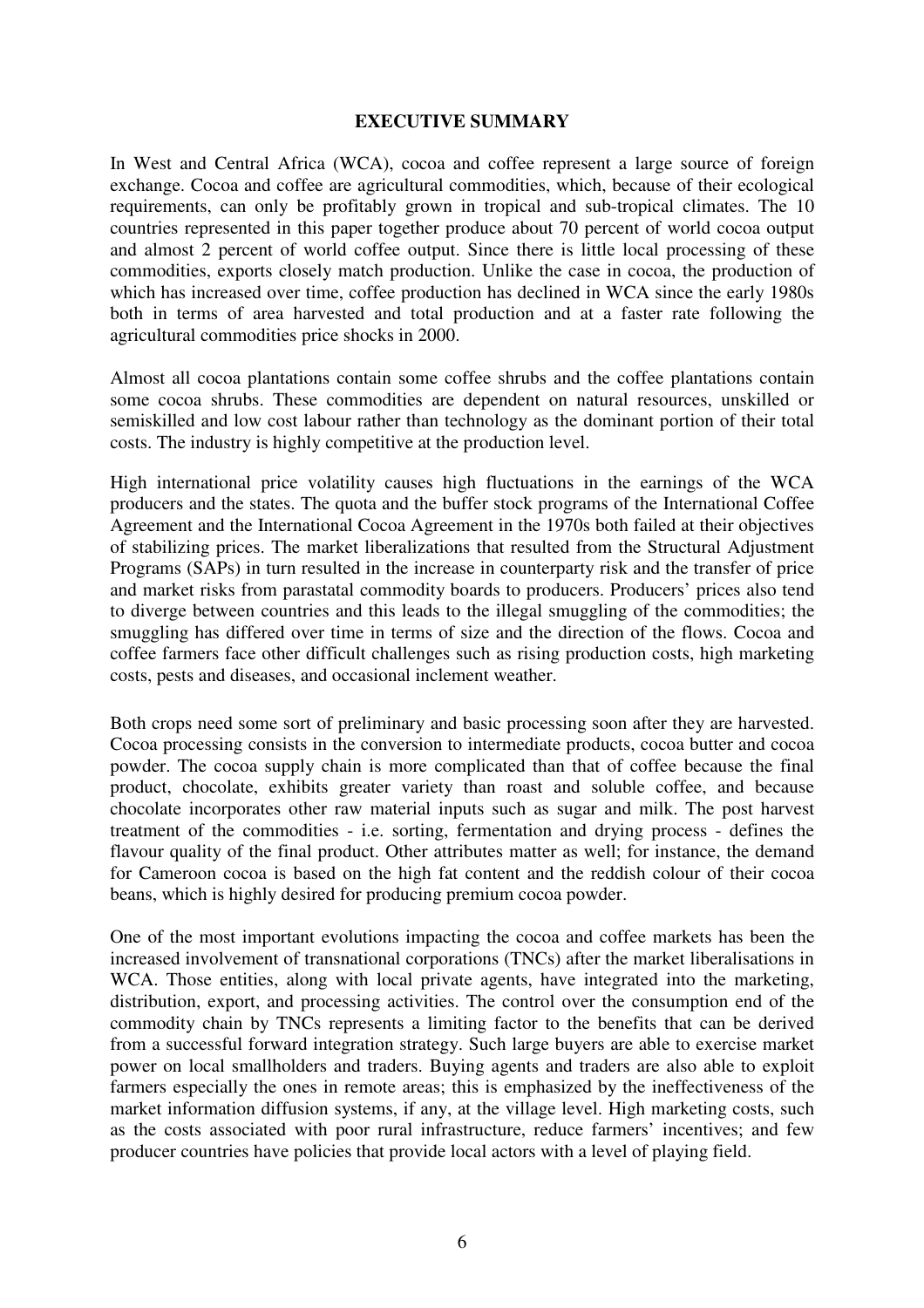Diversification within the sectors is an essential component of a long-term solution to the high export dependence and the vulnerabilities from unfavourable terms of trade and to mitigate risks. Given the physical characteristics of the cocoa and coffee commodities and the important distance between producing and consuming countries - i.e. the green coffee beans preserve its unique characteristics more than the roasted bean; the lack of competitiveness in local processing due to high costs and low levels of sophistication; in addition, processed products are subject to escalating tariffs and higher quality requirements, upgrading to high cost processing activities may not be the best development strategy at this moment. The strategy lies in increasing the efforts at the production level in product differentiation (process, quality), certification with the aid of capacity building activities, stronger farmer organizations, and increased promotion and awareness in consuming countries.

Horizontal diversification involves the production of alternative crops that are not only either equally or more profitable, but that also serve to lower the variance in income between seasons, and that assure food security. Although diversification may have high transition costs and the WCA actors have poor access to credit, alternatives are still worth accounting for sustainability purposes. Products that already exist in the cocoa and coffee agroforestry systems are under-exploited. These include high value fruit and medicinal tree species that have the potential to be profitably domesticated, high value trees, and others that can be used for firewood and/or timber. For instance, rubber is documented to have not yet reached full exploitation in the region. Other opportunities exist in intensifying the production and marketing of staples and horticultural crops.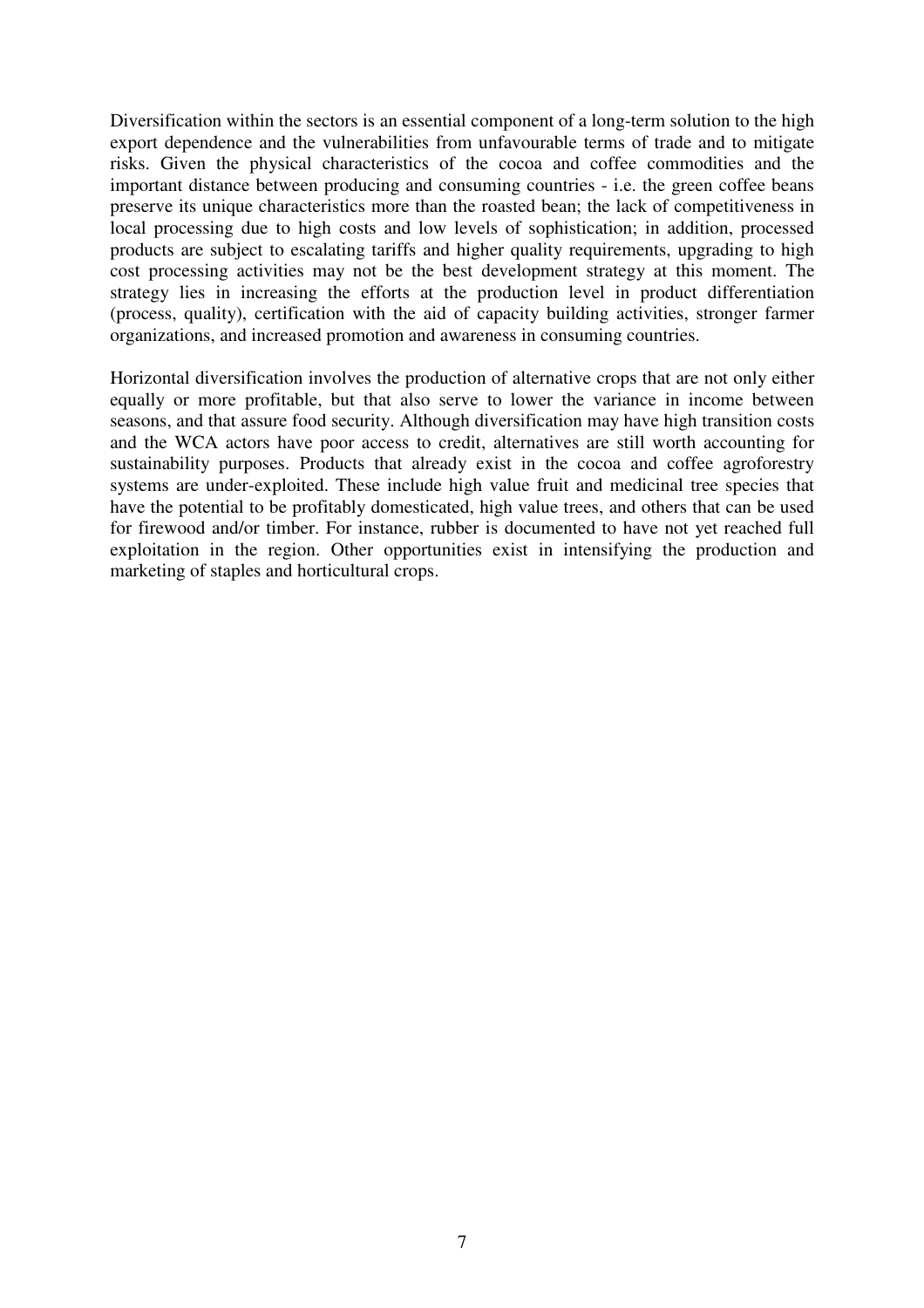## **PART I: INTRODUCTION**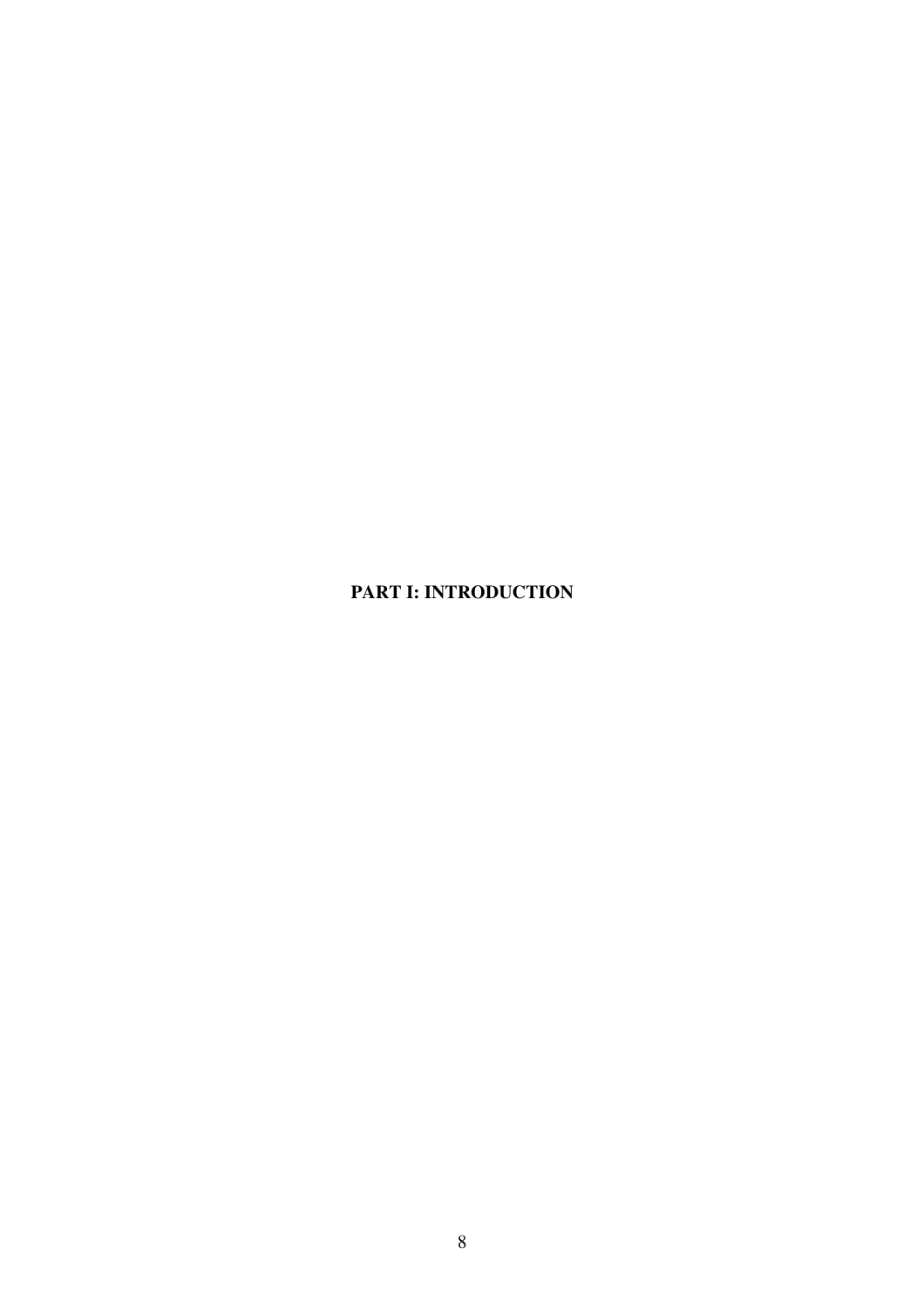## **1.1 Background and context**

The European Union funded All ACP (Africa-Caribbean-Pacific) Agricultural commodities Programme (AAACP) became operational in September 2007. The objective of the Programme is to strengthen stakeholders' capacities to develop and implement sustainable commodity strategies, in view of improving incomes and livelihoods of producers of traditional or other agricultural commodities and reduce vulnerability at both producer and macro levels.

The intervention that will be undertaken by the FAO team were guided by the Kick Off Workshops (Douala and Dakar, May and June, 2008) outputs, follow up consultations with local stakeholders, discussions with International Organization (IO) partners on appropriate activities for collaboration, the mandate of FAO under the programme, and synergies with ongoing regional projects and budget parameters. On this basis, a range of priority areas of intervention with respect to specific sectors, countries and regional cross cutting issues have been identified. Priorities include capacity building of stakeholders along the commodity value chains in question, to conceive, implement and participate in sustainable commodity development and diversification strategies. The stakeholders comprise of national policy makers, private sector service providers, producer organisations and producers.

West and Central African (WCA) exports are dominated by just a few agricultural commodities. For some countries, the dependence on just a few commodities is tremendous, making them and the producers extremely vulnerable. Given the harshness of the world market at times of instabilities, the relatively heavy reliance on the export of cash crops creates economic insecurity at the national and local levels by affecting the trade balance of the state and the income level of smallholders.

In the WCA region, cocoa and coffee represent a large source of foreign exchange. In 2005, the value share of cocoa and coffee to total agricultural exports were about 52 and 3 percent, respectively; and the value share to total merchandise exports were 4.5 and .20 percent when accounting for Nigeria and almost 16 and 1 percent without Nigeria, for cocoa and coffee respectively (see Table 1 in Annex 2). In this report, 10 major WCA cocoa and coffee producing countries are the object of the analysis and they include Cameroon, the Central African Republic (CAR), Côte d'Ivoire, the Democratic Republic of Congo (DRC), Ghana, Liberia, Nigeria, Sao Tomé & Principe (STP), Sierra Leone, and Togo. Figure 1.1 shows the trend in WCA cocoa and coffee world export value shares (%) between 1980 and 2005. WCA has maintained a high market share for cocoa of close to 70 percent for over two decades; 98 percent of this share belongs to four West African countries: Cote d'Ivoire, Ghana, Nigeria, and Cameroon. On the other hand, coffee has seen a recent decline in market share down to 1.5 percent in 2005.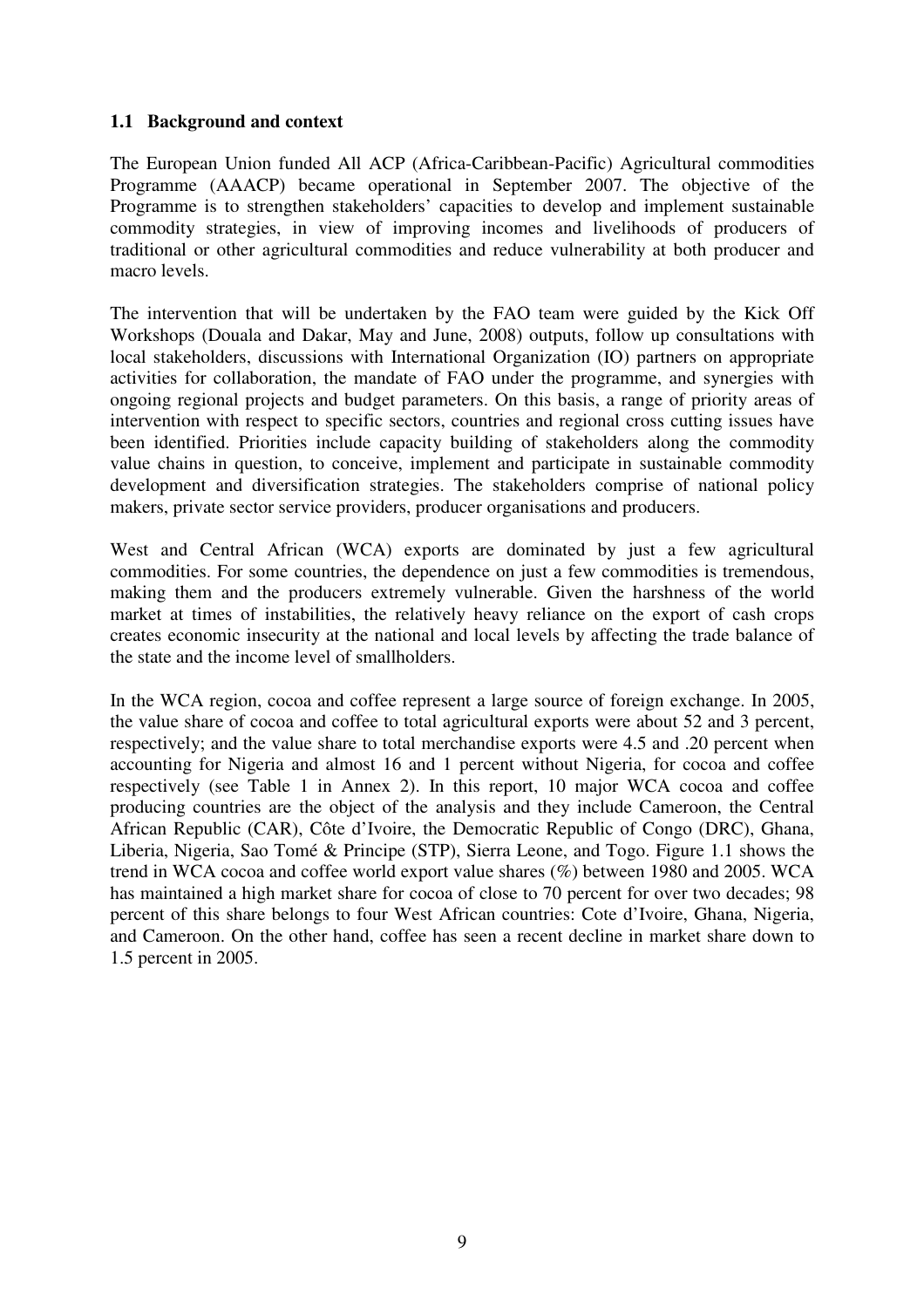



Source: Computed from FAOSTAT (2008).

The worth of the two commodities in relation to the other sources of foreign exchange varies greatly between countries. For instance, Sao Tomé and Principe's dependence on cocoa exports is alarming; the country depends on cocoa for 94 percent of agricultural export values and 82 percent for all merchandise exports. Whereas, although Nigeria depends on cocoa exports for 65 percent of agricultural export values the low ratio in terms of total merchandise exports of only 0.88 percent shows that the country is active in other sectors (large oil industry). Each of the countries 10 WCA countries has particular idiosyncrasies which enables the study to present a wide range of issues and opportunities under different contexts.

World cocoa and coffee prices, the proportion of export price captured by smallholders, and the wages paid to labourers on cocoa and coffee farms, have a significant bearing on the economic ability of the actors implicated. In 2000, the price of coffee fell to a 30-year low and the price of cocoa to a 27-year old low (Oxfam, 2002a and b). Cocoa and coffee farmers, the majority of whom are smallholders, had to sell their beans at a price much lower than the cost of production. Although prices have risen since, as shown on Figure 1.2 below, the negative effects on the region were tremendous and strategies must be formulated to avoid such a recurrence and to address other factors and arising issues that have a potential to cause further vulnerabilities.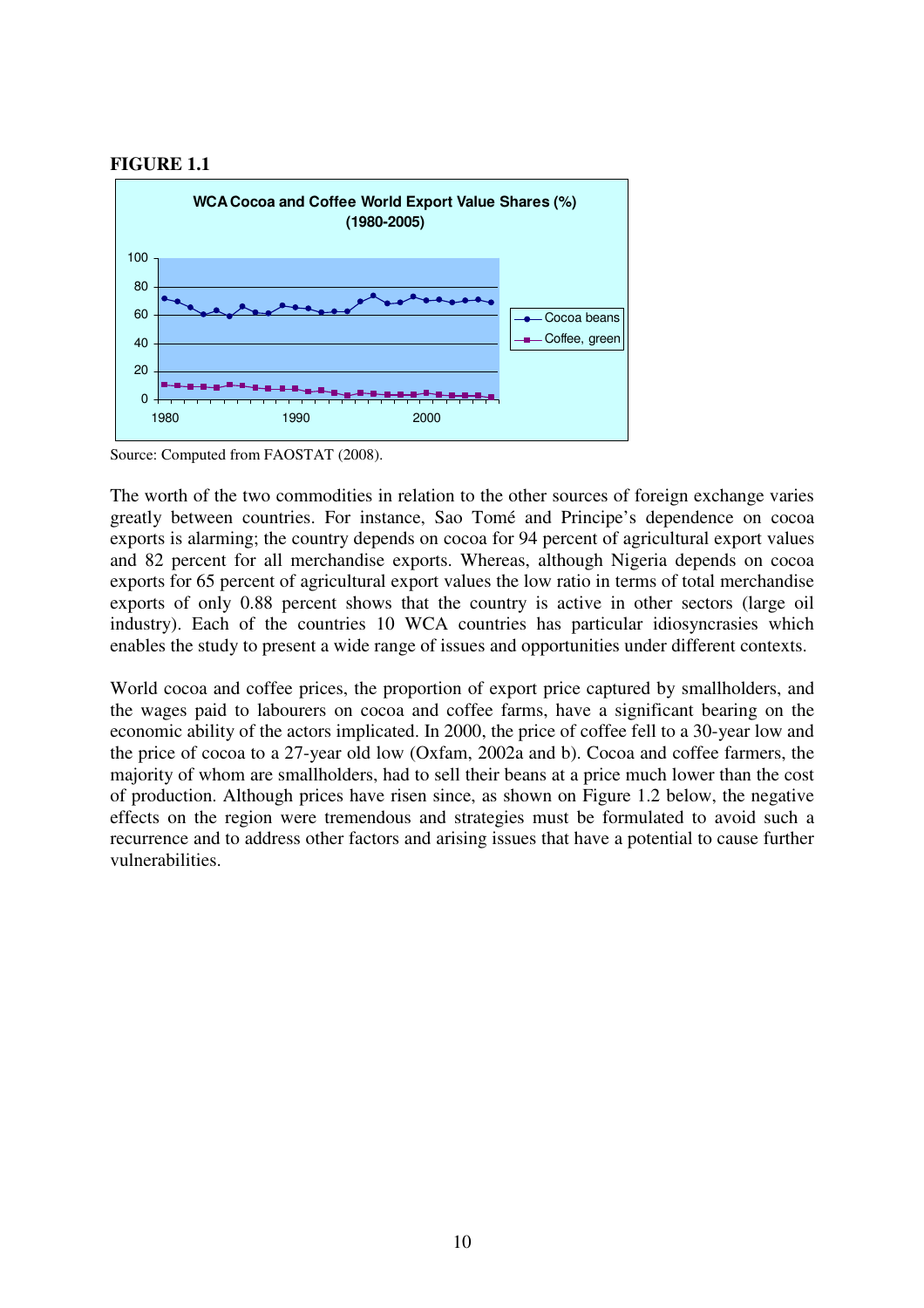#### **FIGURE 1.2**



Sources: Computed from ICO, ICCO (2008).

The adverse market conditions faced by the cocoa and coffee producers such as the 2000 price shocks are the result of world supply mismanagement and the resulting high volatility of international prices. They also derive from a buyer-driven supply chain and poorly designed market liberalisation reforms in producer countries. Cocoa and coffee farmers face other difficult challenges such as rising production and high marketing costs, risks such as pests and diseases, and occasional inclement weather.

The present report sets out to analyse the cocoa and coffee production and marketing systems in WCA by explaining the farm and supply chain structures, underlying technologies and production patterns, and taking into account the policy and institutional environment. Diversification of existing cropping and marketing patterns are required to get away from one dominant farming enterprise system and the tendency toward oversupply and susceptibilities to international market conditions. The report provides a basis to identify technical, institutional and policy options toward better cocoa and coffee strategies and revenue-raising diversification opportunities. Diversification within the sectors is an essential component for a long-term solution to the market instabilities and vulnerabilities encountered such as that of unfavourable terms of trade and price risk.

## **1.2 Lay out of the study**

The study aims to provide a review and an analysis of the cocoa and coffee value chains and to draw on opportunities for development and to propose alternatives for 10 WCA producing countries. The structure of the paper is as follows. Part II and Part III provide in depth studies the cocoa and coffee commodities, respectively. Part II and III are divided into sections that are laid out in the following respect. The first sections give a review of production requirements in terms land, labour and others. In addition, the first section examines the historical and current trends in production and yield. The second sections explain the value chains and marketing systems as well as provide a discussion on issues in concentration, distribution, organization, and other barriers to successful marketing. The third sections evaluate historical and current trade trends, prices, and the different international agreements

 $*$  The 2008 prices are averages from the  $1<sup>st</sup>$  3 months for cocoa and the  $1<sup>st</sup>$  7 months for coffee.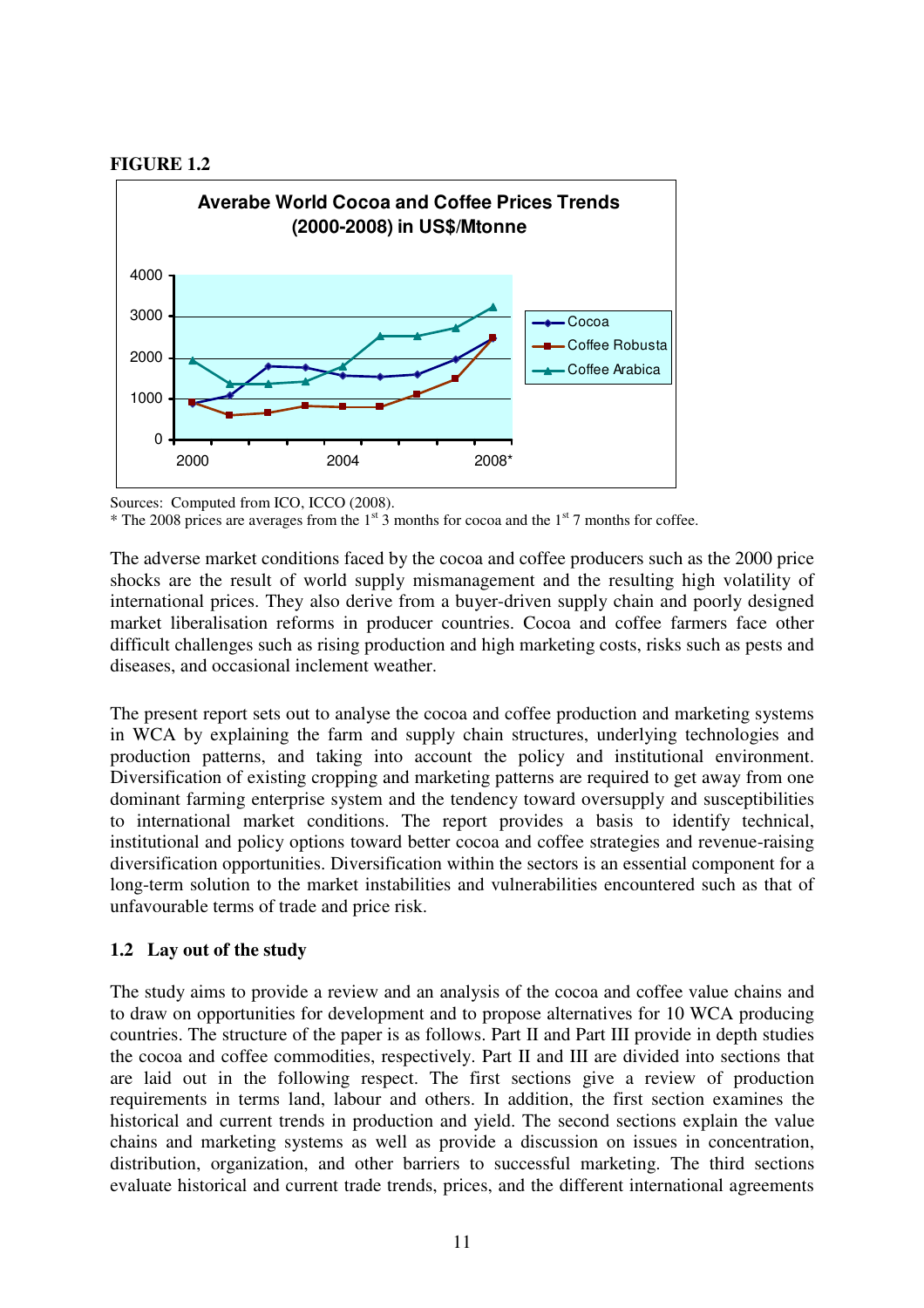and their implications on price stability. The forth sections brief on the WCA policy environment and discuss the Structural Adjustment Programmes (SAP) of the late 1980s and early 1990s and the resulting new roles of the public and private sectors. Part IV of the report introduces the difficulties and opportunities for diversification within the cocoa and coffee production systems and along the value chains. Finally, Part V concludes the study and provides a series of recommendations and actions to be undertaken to ensure sustainable strategy implementations.

A brief description of the WCA cocoa and coffee farming systems is provided in Annex 1 at the end of the report and the production trade data consulted for the purpose of the report are displayed in Annex 3.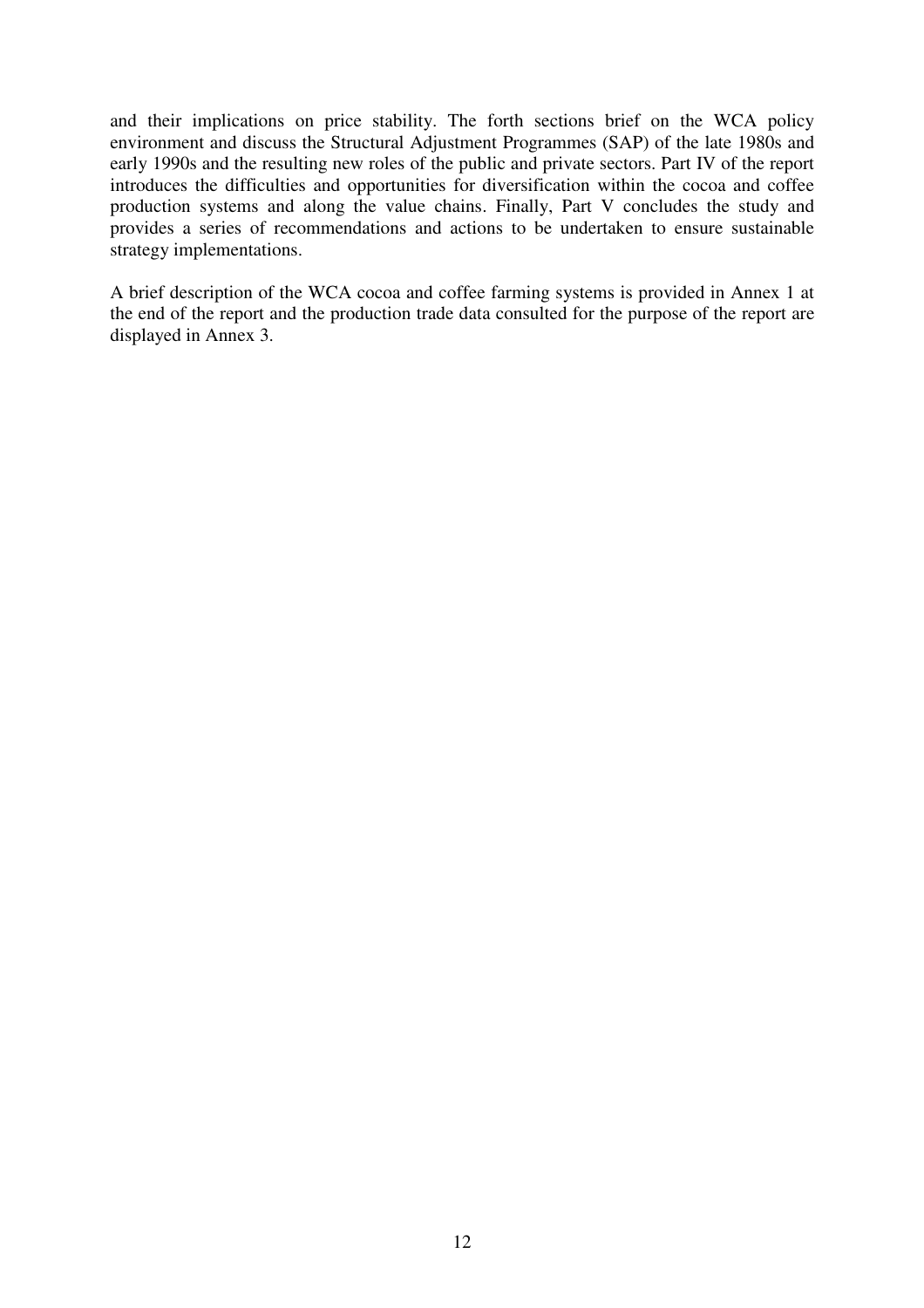## **PART II: WCA COCOA STUDY**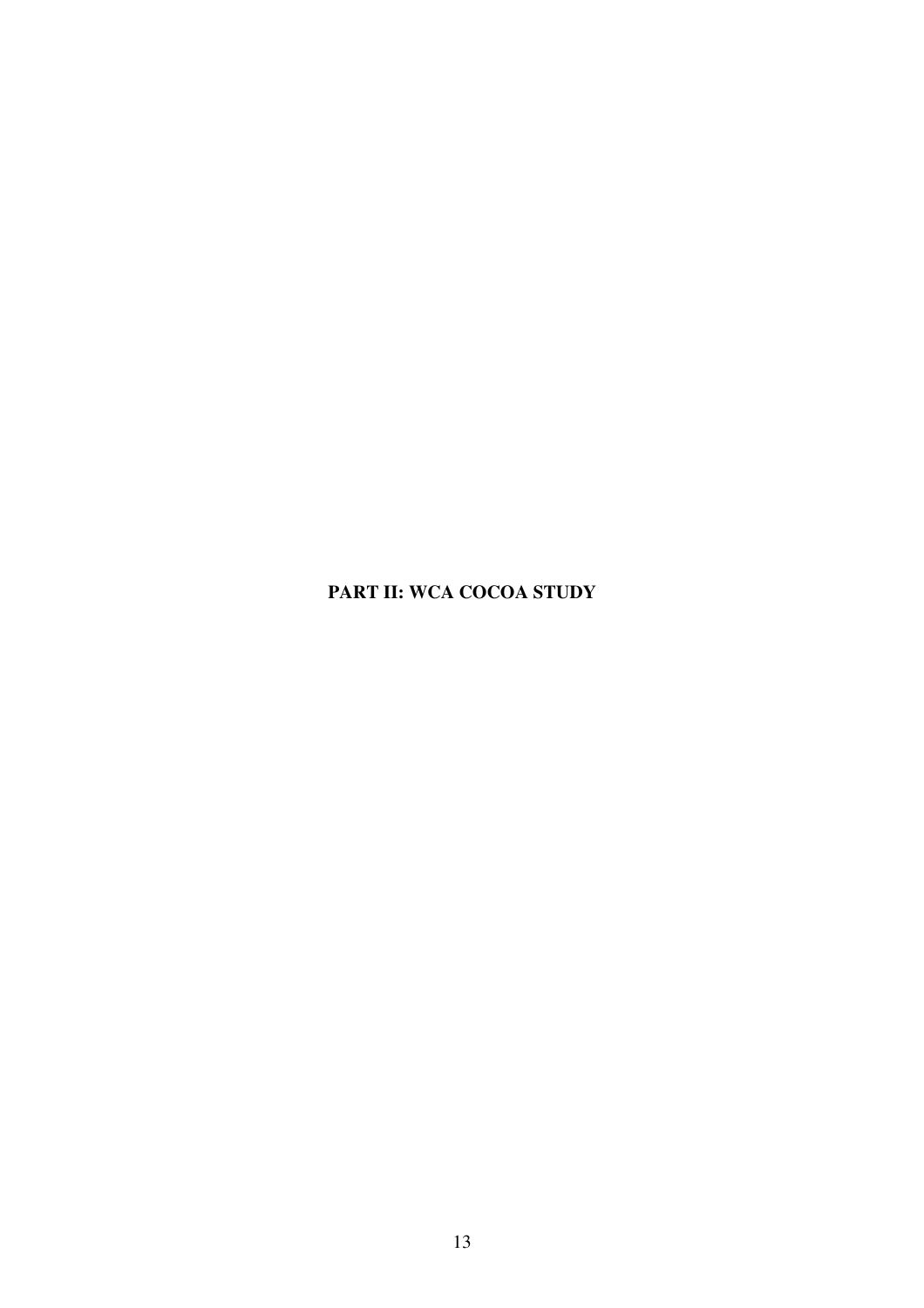## **2.1 Production**

### **2.1.1 Ecology, production, labor and land**

Originally, cocoa was mainly cultivated in the tropical rainforests in South America. Once established in Ghana, cocoa production expanded rapidly in Africa and by the mid 1920s, WCA has become the main producer. Cocoa grows naturally in tropical rain forests. This habitat provides heavy shade and rainfall, uniform temperature and constant relative humidity and is typically only found within 10º of the equator. There are basically three group types of cocoa grown: Criollo, Forestaro and Trinitario (a cross between Criollo and Forestaro). Each type has its own characteristics of growth vigour, fermentation requirements, disease susceptibility and fat content. Forestaro is the most commonly grown comprising some 93% of world production.

WCA produces about 70 percent of world cocoa. About 90-95 percent of all cocoa is produced by smallholders with farm sizes of two to five hectares (Ha) (ICCO, 2007). Cocoa and coffee are both dependent on natural resources and unskilled or semiskilled low cost labour rather than technology as the dominant portion of their total costs. The most prominent issue receiving attention in the media now is the concern that child labour, under unsafe conditions and possibly as slaves, is used on the plantations (Abbott, 2002). Eliminating such practices remains a challenge.

With such relatively simple and widely available production technology, countries which have traditionally been heavily dependent on cocoa production are vulnerable to the entry of new competitors. Proper farm management and maintenance (sanitation, weeding and removing parasites) and technologies such as high yielding varieties (HYV) are important in maintaining and enhancing productivity.

Given the perennial nature of the crops, the two basic moments of choice for the farmer include the choice of planting given the already available stock of trees and the choice of maintenance and harvesting intensity. Once planted, the cocoa trees can have a productive life of more than 30 years, with yields per tree that rise gradually and eventually fall as the tree grows older (Kazianga and Masters, 2005). In WCA, the main crop harvest for cocoa starts in the September-October period and can extend into the January-March period. The clearing is done manually which together with the no-tillage method used when planting, causes minimum or no disturbance to the soils (Duguma et al., 1997). Mechanical fermentation and drying facilities in some cases have enabled economies of scale and a reduction in costs.

Farmers that adopt new technology when cultivating these crops are more interested in the long term objective and long term investment. The small-scale farming in WCA is an important characteristic in the cocoa and coffee sectors with respect to the performance, the financing of research, and the ability to target extension services and transfer developments in research. There has been an under-investment in agricultural research and development, as compared to Asia and Latin America. Likewise, there is little investment in increasing productivity though external inputs such as improved seeds and fertilizers. WCA use of inorganic and organic fertiliser, improved seed, irrigation and pesticides by farmers is among the lowest in the developing world (Gockowki and Ndoumbé, 2004). In Cameroon, the mean expenditure per hectare of fertiliser and pesticides in 2000 is estimated at 6.50 US\$/ha. The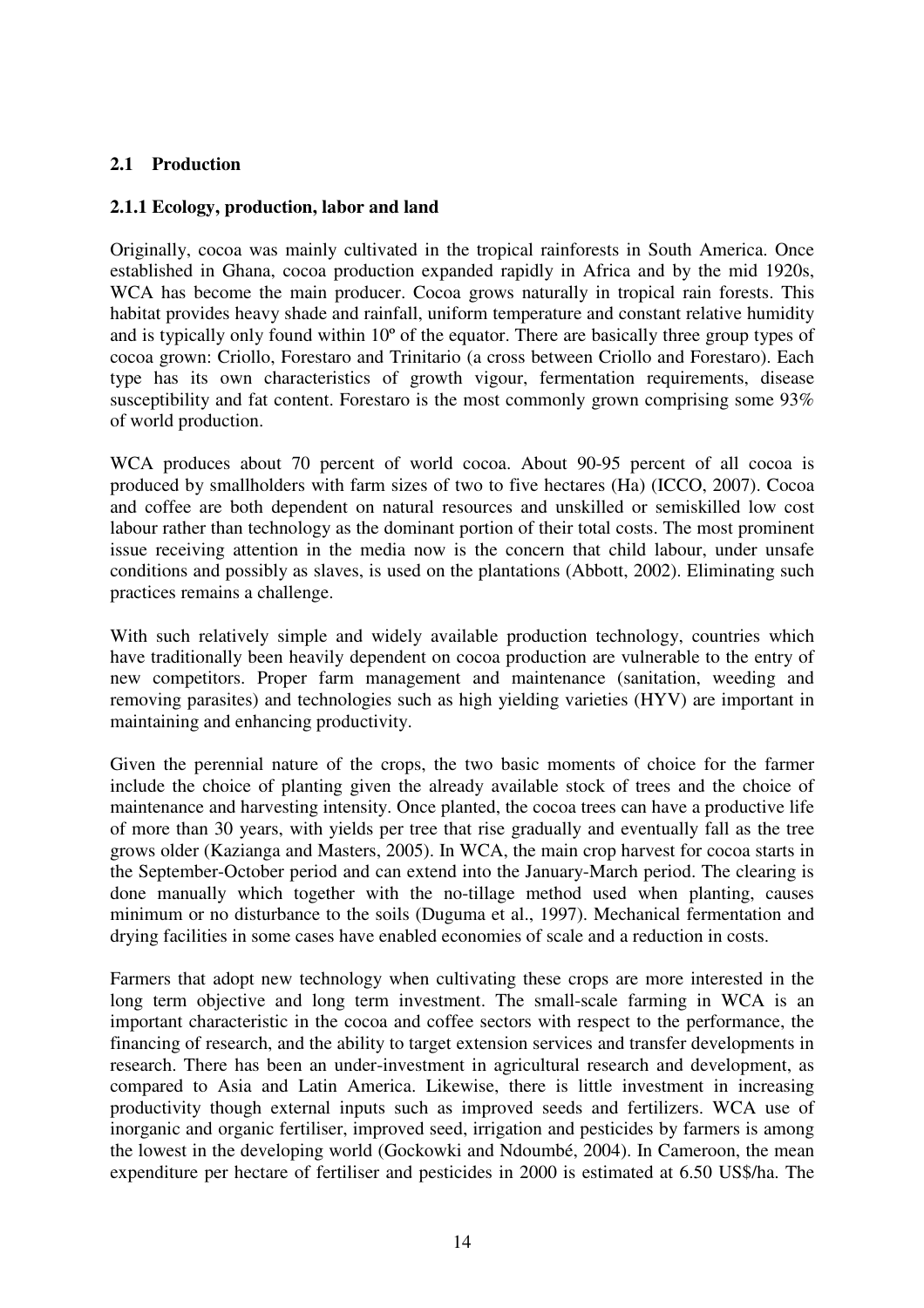bulk of these expenditures incur in coffee, cocoa and oil palm. Low levels of agricultural intensification have been linked to non-sustainability of agricultural lands, inappropriate agricultural policies, nonexistent agro-chemical production capacity, poor infrastructure, weak research and extension institutions, and the low prices of staple commodities (Reardon et al., 1999). In Ghana, on experimental plots in which shade was removed, some very high yields were attained, but shade removal, which requires fertilizer application, are not advised for the small farmers due to the greatly increased risk of capsid attack on unshaded cocoa as well as the very high cost of the fertilizer itself (Bloomfield and Lass, 1992).

Input credit has important effects on farmers' decisions on fertilizer demand and use, technology choice, and other observed and unobserved factors of production. The market structure for inputs in is typically monopolistic and prices rarely reflect actual scarcity because of subsidies and rationing. Input market integration is low and constant availability is problematic; therefore, the use of purchased production input is limited (Hatting et al., 1998). The time required to achieve a return in agriculture is a problem for loaning (Unruh and Turray, 2006). With the exception of annual crops, such as rice cultivation, banks are generally unwilling to make loans for agricultural improvements that may take long time to realize a return, due to the perceived excessive risk. Thus loans for irrigation, drainage facilities, levelling fields, tree crops, the construction of processing facilities, and farm equipment are not usually considered for loaning arrangements.

Choices for collateral can also be problematic. In Sierra Leone, bank personnel note that the problem with loaning and using a land lease as part of a "bankable project" for collateral is not that of tenure security (Unruh and Turray, 2006). Although there is little uniformity country-wide regarding customary practices, the banks trust the rural chiefs' indications of who owns the land. The problem instead, is that of not being able to use the land to access funds. Land outlives all owners and occupants and "keeps on giving"; the risk of losing land is too high for land to be seriously considered as collateral for a loan even if the necessary institutional structure were present. Additionally, customary landowners have low trust and knowledge level of banks. The manner in which banks operate is perceived of as unknown, unfair (i.e. interest rates can be as high as 20-30%), exploitive, and discriminatory. In these cases, strategies are to be developed for to sensitize farmers and to come up with alternative banking methods as land may not always be the best form of collateral.

Liquidity problems persist along the whole cocoa value chain of WCA. Domestic exporters and traders who buy cocoa from farmers and transport it to ports depended on their own resources or bank credit to finance their operations, but most domestic banks are unable to finance cocoa traders. A financing innovation that has evolved since the liberalization in Ghana is called the green clause letter of credit but was available only to traders that already had enough money to transport a truckload of cocoa beans to Douala and store them in a warehouse (Varangis and Schreiber, 2001). The trader then took the warehouse receipt to a bank, which issued a letter of credit against the stored beans. The buyer then advanced 70 percent of the value of the stored crop for the trader to purchase more cocoa.

In cocoa and coffee plantations, just like in most other farming systems in WCA, land tenure issues are complex and are thus addressed now. Most of these countries are in conflict or are recently post conflict. For this reason, according to Unruh and Turray (2006), administering rural return or access after or during a conflict is a complicated and time consuming function that requires much local knowledge, legitimacy and authority. The chieftaincy reintegration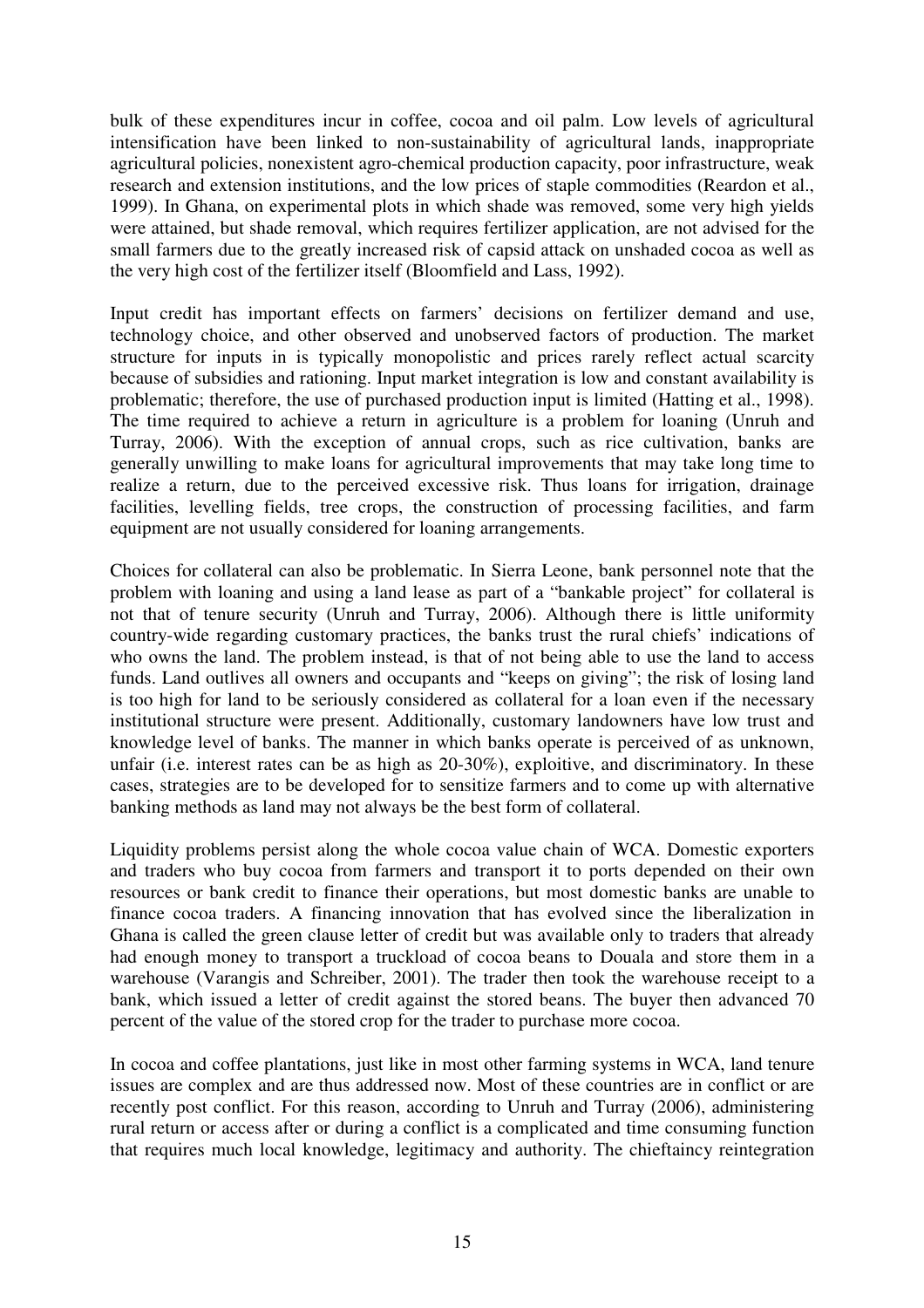function, as is the case in post war Sierra Leone, occurs as almost a free good to the long-term peace process. The present government is acting a facilitator of this process.

Another form of land tenure problem arises from migration. For instance, conflicts over the ownership of cocoa fields often involve disputes between migrants who come to plant cocoa and indigenous forest dwellers with pre-existing land use traditions (Kazianga and Masters, 2006). In Cameroon, for instance, new cocoa regions have traditionally been developed by migrants. Migration and investment lead to new rules for land tenure often distinguishing between the rights of migrants and those of indigenous people. Cocoa plantations are larger and less shaded in high-migration regions, which is likely to lead to more soil erosion and shorter-lived trees (Kazianga and Sanders, 2002). Migrants usually pursue land accumulation objective while indigenous farmers pursue current income. Kazianga and Masters (2006) evaluate the institutional and technical change effects using data from 2000 in Cameroon. They focus on property rights over the cocoa fields after they have been planted, which is of particular influence on farmers' decisions to maintain or replant those fields over time. The availability of new cocoa cultivars calls for stronger tenure security, to accommodate investment in the new technology without increasing deforestation. However, under the fixed number of farmers' assumption, the possibility that more secure land rights may attract more migrants, thus resulting into more new clearing is ruled out. Expansion of cocoa area has proceeded under unclear property rights, and as land becomes scarcer the frequency of conflicts has increased (Chauveau, 2000 in Kazianga and Masters, 2006).

Clashes over land ownership have become more frequent over the years in the cocoa region of Côte d'Ivoire, notably where cocoa workers of foreign origin have become landowners (EIU, 2008). To encourage both immigrants from Sahelian countries and internal migrants to settle the southern forest zone, a 1967 presidential decree stated that "land belongs to the person who brings it into production, provided that exploitation rights have been formally registered" (Koudou and Vlosky, 1998). The formal registration requirement has often been overlooked, as the states' power to implement and enforce formal registrations of any kind is limited. Government officials are still calling for improved land tenure in migration regions. Customary tenure rules remain dominant in part because of their effectiveness in dealing with inheritance and other frequently encountered land transactions (Degrande and Duguma, 2000).

In the case of Nigeria, soon after coming to power, the president Umaru Musa Yar'Adua said his administration plans to liberalise land ownership in Nigeria to make it easier for people, especially farmers, to use their land to secure bank loans (EIU, 2008). Not much more has since been heard about this potentially important reform in a country where under existing law, land belongs to the government. The Land Use Decree of March 1978 stipulates that anyone who occupied land and developed it would continue to enjoy the right of occupancy, and could sell or transfer his interest in the development of the land.

#### **2.1.2 Production trends and yields**

The following figure shows the trend in WCA cocoa production in terms of area harvested in hectares (Ha) and production quantity in metric tonnes (Mt), as well as the yield trend (Hg/Ha), from 1980 to 2007. Production had a steady upward trend that got steeper in the early 1990s. There was a decline right after the 2000 international price shocks and then there was a gradual increase as prices regained their upward trend. Since 2004, the area harvested has declined with the production quantity has remained the same. On average, cocoa yield has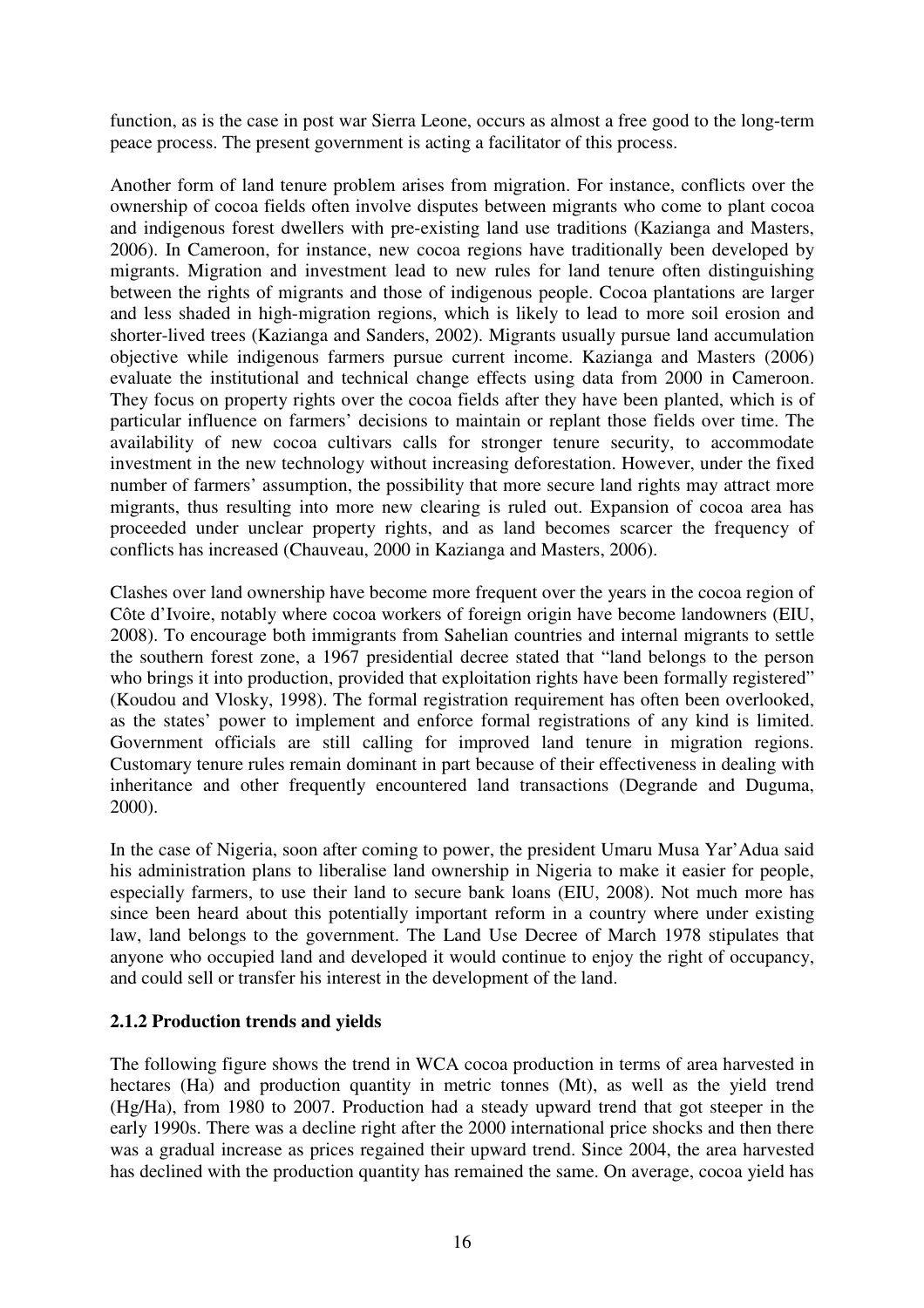gradually increased throughout the 1980-2007 period; the yield has specifically accelerated upwards since 2002.

## **FIGURE 2.1**



Source: Computed from FAOSTAT (2008).

Table 2.1 displays the latest production figures, area harvested (Ha) and quantity (Mt) for the individual countries in alphabetical order from 2000 to 2007.

|               | $1.0111$ = $1.111$ $0.11000$ $0.1100$ $0.0111$ $0.000$ = $0.011$ |         |         |         |         |         |         |         |         |
|---------------|------------------------------------------------------------------|---------|---------|---------|---------|---------|---------|---------|---------|
| Country       | Element                                                          | 2000    | 2001    | 2002    | 2003    | 2004    | 2005    | 2006    | 2007    |
| Cameroon      | Area Harvested (ha)                                              | 370000  | 370000  | 370000  | 375000  | 375000  | 400000  | 370000  | 378000  |
|               | Production Quantity (Mt)                                         | 122600  | 122100  | 125000  | 154965  | 166754  | 178500  | 164553  | 179239  |
| CAR           | Area Harvested (ha)                                              | 1000    | 1000    | 1000    | 1000    | 1000    | 1000    | 1000    | 1000    |
|               | Production Quantity (Mt)                                         | 50      | 50      | 50      | 50      | 50      | 50      | 50      | 50      |
| <b>DRC</b>    | Area Harvested (ha)                                              | 21724   | 20752   | 19167   | 19033   | 18900   | 18767   | 18633   | 19000   |
|               | Production Quantity (Mt)                                         | 6582    | 6235    | 5750    | 5710    | 5670    | 5630    | 5590    | 5700    |
| Côte d'Ivoire | Area Harvested (ha)                                              | 2000000 | 1777550 | 1880000 | 2000000 | 2050000 | 1800000 | 1700000 | 1700000 |
|               | Production Quantity (Mt)                                         | 1401101 | 1212428 | 1264708 | 1351546 | 1407213 | 1286330 | 1254500 | 1300000 |
| Ghana         | Area Harvested (ha)                                              | 1500000 | 1350000 | 1195000 | 1500000 | 2000000 | 1850000 | 1835000 | 1725000 |
|               | Production Quantity (Mt)                                         | 436600  | 389591  | 340562  | 497000  | 737000  | 740000  | 734000  | 690000  |
| Liberia       | Area Harvested (ha)                                              | 24000   | 10000   | 10000   | 15000   | 15000   | 17000   | 17000   | 17000   |
|               | Production Quantity (Mt)                                         | 3100    | 1000    | 1500    | 2500    | 2500    | 3000    | 3000    | 3000    |
| Nigeria       | Area Harvested (ha)                                              | 966000  | 966000  | 1030000 | 1002000 | 1062000 | 1062000 | 1104000 | 1110000 |
|               | Production Quantity (Mt)                                         | 338000  | 340000  | 362000  | 385000  | 412000  | 441000  | 485000  | 500000  |
| <b>STP</b>    | Area Harvested (ha)                                              | 24000   | 24000   | 24000   | 28000   | 21000   | 26000   | 22000   | 22000   |
|               | Production Quantity (Mt)                                         | 3418    | 3200    | 3200    | 3700    | 2800    | 3500    | 3000    | 3500    |
| Sierra Leone  | Area Harvested (ha)                                              | 30000   | 30000   | 30000   | 33000   | 33000   | 33000   | 38000   | 33000   |
|               | Production Quantity (Mt)                                         | 11000   | 11000   | 11000   | 12000   | 12000   | 12000   | 13940   | 12000   |
| Togo          | Area Harvested (ha)                                              | 21400   | 21400   | 18000   | 19000   | 35000   | 90000   | 104000  | 104000  |
|               | Production Quantity (Mt)                                         | 6600    | 6500    | 6000    | 7900    | 21700   | 59000   | 73000   | 70000   |

| TABLE 2.1: WCA Cocoa Production (2000-2007) |  |
|---------------------------------------------|--|
|                                             |  |

Source: FAOSTAT (2008).

Now I briefly discuss the production pattern in each of the major WCA cocoa producing countries in order of production quantity. The Central African Republic is omitted here for its production level in cocoa is negligible.

#### **Côte d'Ivoire**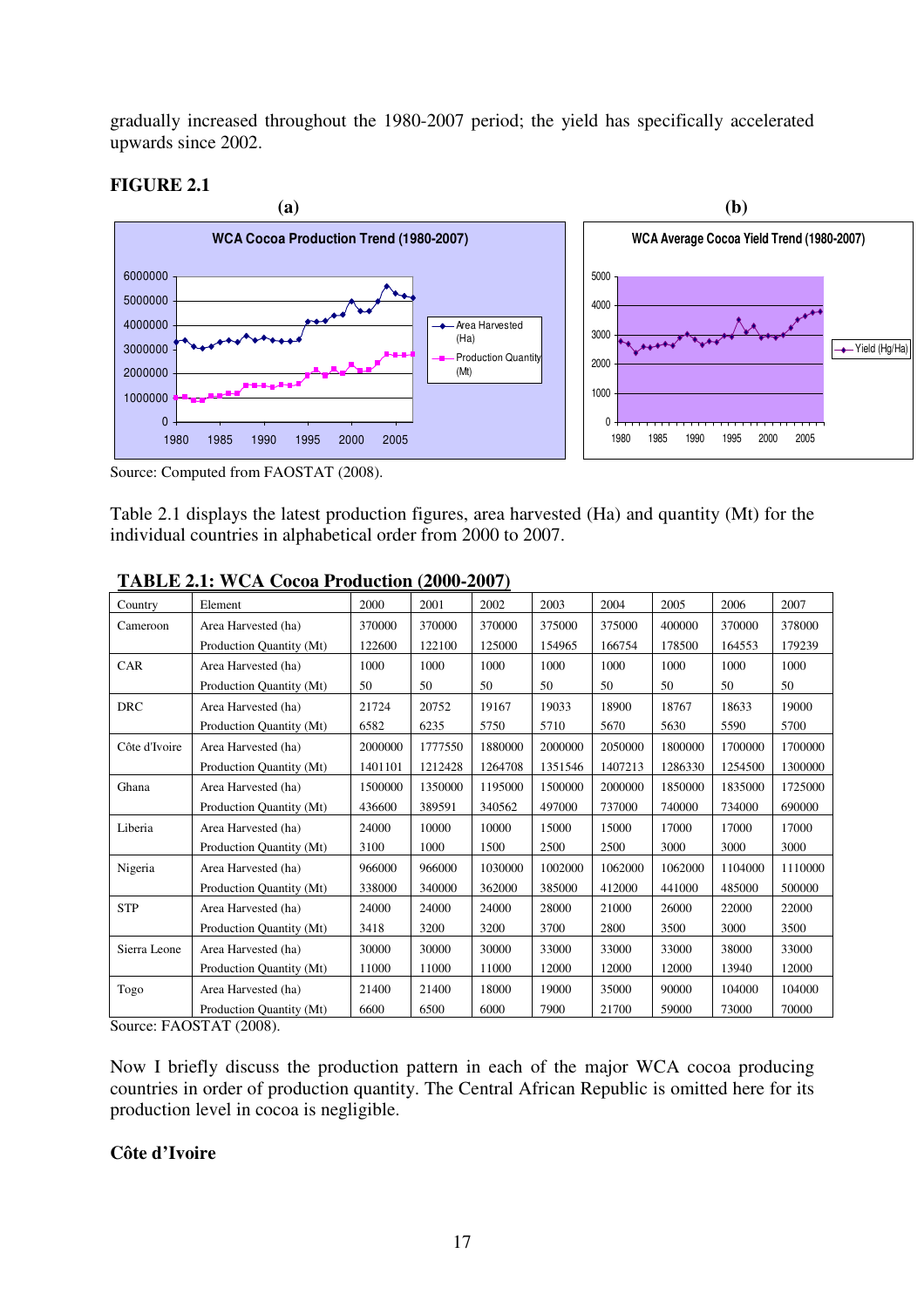Côte d'Ivoire is the world's largest producer of cocoa, accounting for around 40 percent of global supply with a recorded production of 1.3 million Mt in 2007. The country's economic growth tends to reflect fluctuations in revenue from this all-important crop (EIU, 2008). Together, cocoa and coffee account for 60 percent of the area under cultivation in Côte d'Ivoire. The cocoa and coffee region in the south-west is linked to the second major port, San-Pédro (Abidjan being the first). Cash crops are grown in the coastal region and the south of the country is also the site of most manufacturing activity. Cote d'Ivoire has been going through adverse conditions such as the depletion of the labour force in the cocoa-producing zone, the persistence of roadblocks and corruption on the transport routes, the failure to sustain agricultural extension services, and the instabilities of domestic farm gate prices. Another factor contributing to the decline of the sector is the deterioration in the quality of cocoa beans; the Ivorian cocoa is attracting a lower price on the world markets as a result of the lower use of pesticides and of problems with drying the crop and storing it. Ageing plantations, it is estimated that 50% of total plantations in Côte d'Ivoire are more than 30 years old, are also contributing to the trend.

#### **Ghana**

Cocoa is the main cash crop in Ghana with a production of 690,000 Mt in 2007 a drop from 734,000 Mt in 2006. Ghana has about 600,000-800,000 cocoa growers. Cocoa grows in all the regions south of Northern region: Eastern, Volta, Western, Central, Ashanti, and Brong Ahafo. In Ashanti and the Central regions, cocoa production is highest and infrastructure is relatively more enhanced (Hatting et al., 1998). The volatility of the commodity market, resulting in low and unstable farm-gate prices create a vicious circle of lower investments, lower productivity, lack of competitiveness and deteriorating incomes.

#### **Cameroon**

In 2007, 179,000 tonnes of cocoa was produced in Cameroon. Cocoa production is spread across the Southwest, Center, South, Littoral, East, and West regions. In the South and Centre Provinces of Cameroon, about 75 percent of rural households produce cocoa on small plots that are concentrated along roadsides (Leakey and Tchoundjeu, 2008). Many of the cocoa plots there are now relatively old coexist with indigenous timber and fruit trees. North of Yaoundé, where population pressure is higher, farmers have developed cocoa based mixed cropping systems. Staple food crops such as maize and cassava are integrated within the tree crops. The Cameroonian government plans to boost cocoa and coffee output by increasing the area under cultivation, introducing higher-yielding strains and providing more technical, financial and institutional support to farmers. In 2006 the state-run Cameroon Cocoa Development Authority (Sodecao) acquired 11,500 ha of land from traditional rulers in the Centre and East provinces for distribution to farmers to open new cocoa farms. Plans have also been developed to improve rural infrastructure and empower farmers to negotiate better prices with buyers. A cocoa and coffee development fund was created in March 2006 to fund these initiatives with proceeds from an export tax, the net effect of which need to be assessed.

## **Nigeria**

Cocoa's contribution to Nigeria's total exports earnings during the past two decades dropped considerably due to the enormity of foreign exchange earning of crude petroleum. Even so, cocoa remains Nigeria's major agricultural export of which the country is the fifth largest exporter of in the world. Cocoa output ranges between 185,000 and 215,000 tonnes in recent years. Oyo is one of the five cocoa-producing states in the southwest cocoa belt, which accounts for about 70% of Nigeria's annual cocoa production (WABA, 2007). The increasing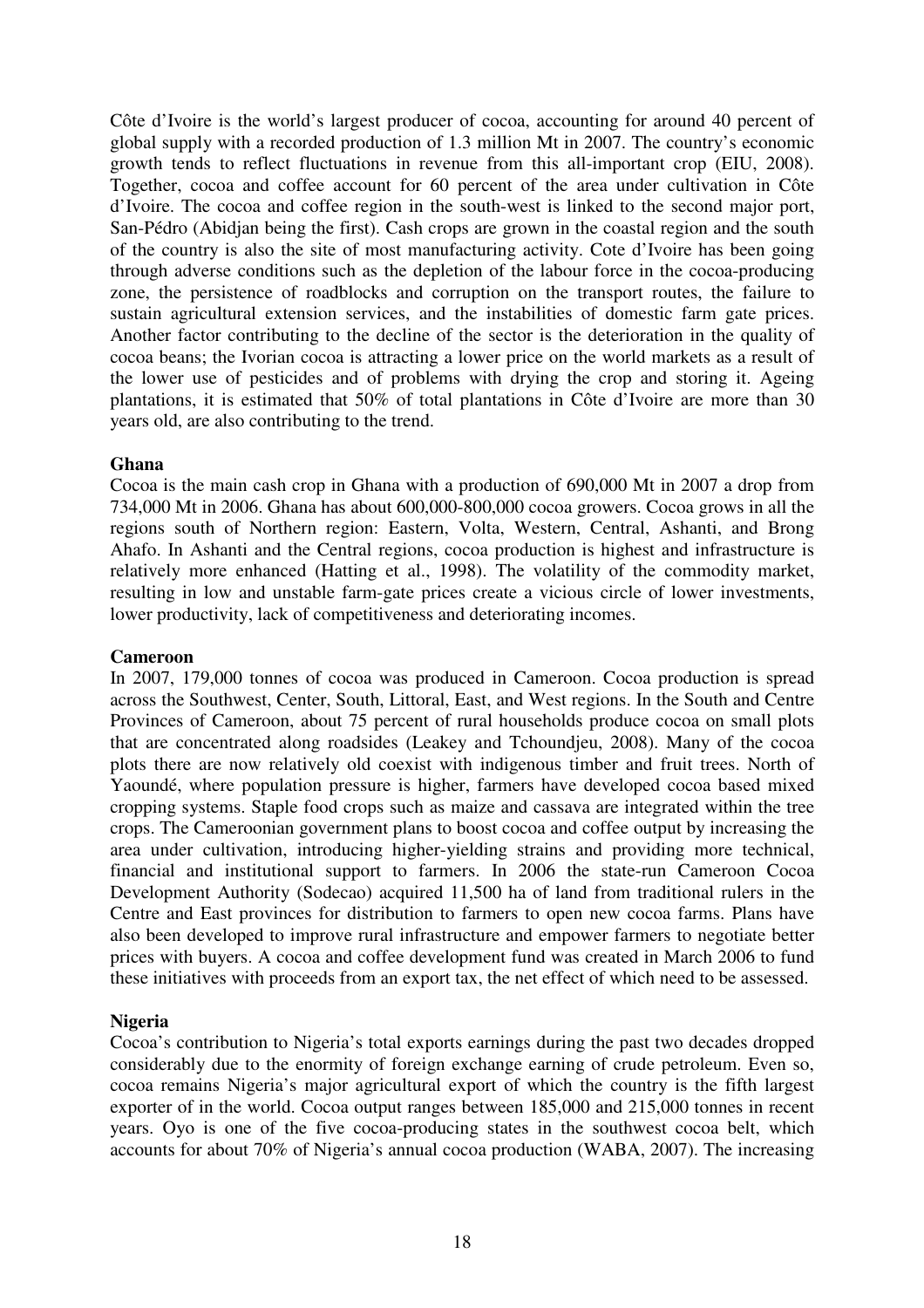demand for labour in the area of production and marketing in the cocoa belt area contributes to some rural migration (Folayan et al., 2007).

#### **Sierra Leone**

In Sierra Leone, since the civil war of 1991 to 2002, cocoa has been one of the most significant exports. The war lasted longest in the eastern borderlands, where both cocoa and coffee are grown (EIU, 2007). About 85 percent of Sierra Leone's cocoa is grown in the Kenema and Kailahun districts in the East (Bah, 2007). In 2007, 12,000 Mt of cocoa was produce on 33,000 ha compared to respectively, almost 14,000 Mt and 38,000 ha a year before. Typically, crop production is characterized by low yields and productivity and occurs in a setting severely deprived of institutional facilities. The typical farmer exhibits a very poor knowledge of agronomy and is inhibited by the absence of institutional credit as well as organized markets for farm produce. There seems to not be any adequate framework for sector policy as no official comprehensive and coherent agricultural and food security policies have ever been adopted.

#### **Togo**

Cocoa is one of Togo's main cash crops at a total production of 70,000 Mt in 2007. Togo has considerable agricultural potential because of its varied climate, but the sector is dominated by subsistence farming and is poorly integrated with the rest of the economy. Productivity is low because of a lack of irrigation and fertilizers. Just as the case in the rest of the WCA region, development is hampered by a shortage of rural credit institutions and the poor rural infrastructure.

#### **DRC**

The Democratic Republic of Congo produced 5,700 Mt of cocoa in 2007. The country has a more dynamic coffee sector which is discussed in Part III of the paper.

#### **Sao Tomé and Principe**

The agricultural exports for Sao Tomé and Principe are composed almost entirely of cocoa, which has been the dominant crop since the 1890s with an export value share of agricultural exports of 94 percent in 2005 (FAOSTAT, 2008). As a result of falling prices, the division of former estates into numerous small landholdings, ageing trees and other local supply-side constraints, cocoa production has fallen from a peak of 4,500 tonnes in 1994 to an estimated 3,500 tonnes in 2007. The eastern slopes and coastal flatlands of the country are covered by cocoa plantations within a dense and well watered jungle. The soils of this volcanic island are of basaltic origin and are thus relatively deep, permeable, and resistant to erosion, as well as highly suitable for cocoa (Eyzaguirre, 1986).

#### **Liberia**

Liberia is a tiny producer, with less than 5,000 tonnes of cocoa beans a year; the country is dwarfed by the 1.35 million Mt harvested in neighbouring top producer, Côte d'Ivoire. Throughout the 14 year civil war which ended in 2003, there was no replanting or maintenance, but the old trees were harvested, and sometimes not by the owner. The 2007 output was about 3,600 tonnes; put precise figures are hard to find for much of the cocoa is shipped out of neighbouring Guinea. The International Institute of Tropical Agriculture's (IITA) Sustainable Tree Crop Programme (STCP) with funding from the United States Agency for International Development (USAID) and the World Cocoa Foundation plans to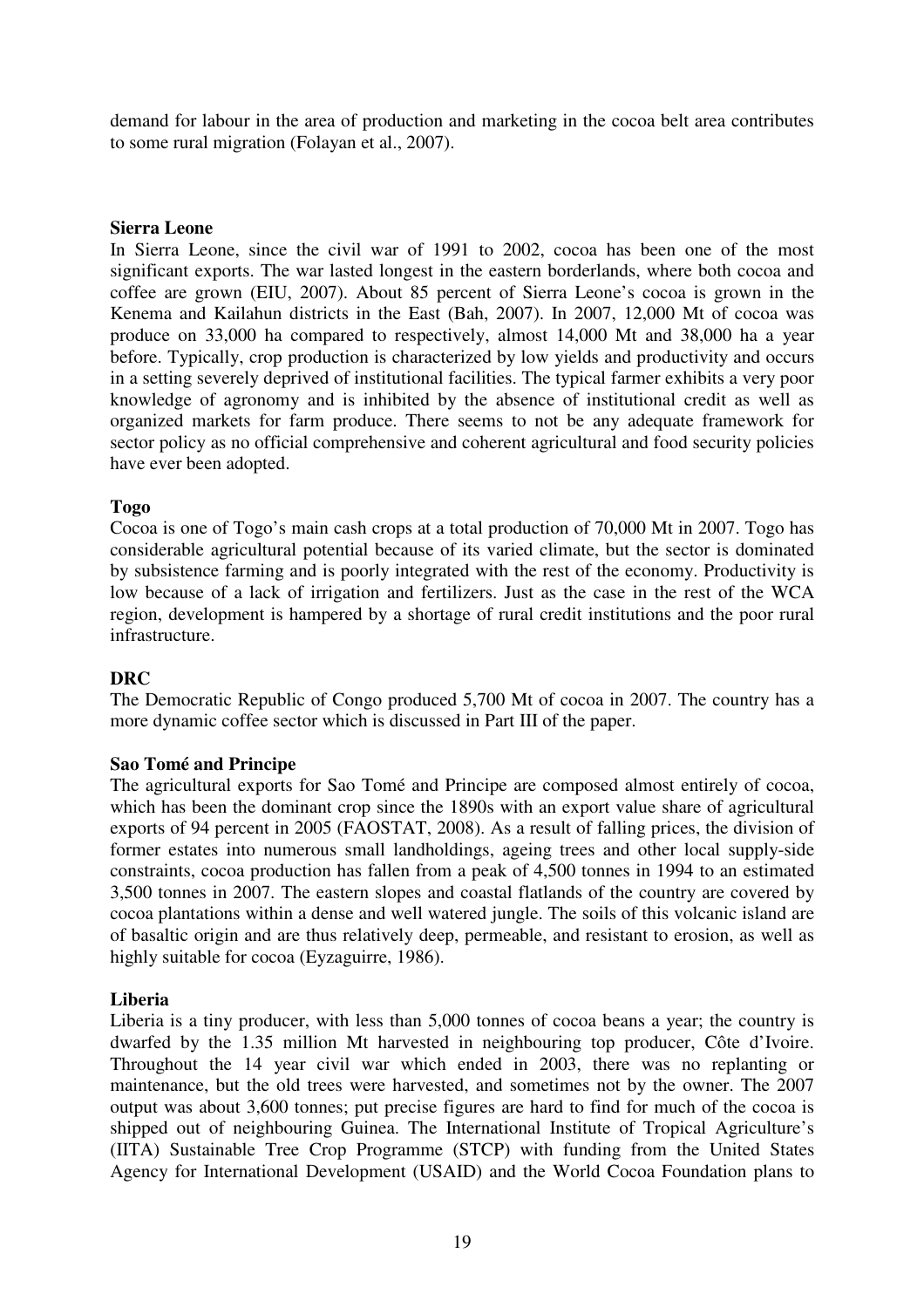bring hybrid cocoa seeds from Cote d'Ivoire to cultivate and gradually replace old trees. The farmers are encouraged to plant at least a hectare of cocoa in existing growing areas, with each hectare accounting for around 1,000 trees. These are high yielding, disease resistant and early maturing varieties. Right now, farmers are getting a yield which is as low as 150 Kg/Ha, but it is believed that if farmers follow the recommended cultural practices the yield can get as high as 800 Kg/Ha; and harvesting can start as early as in three years. The quantities produced are not expected to have any impact on the international market price, but farmers are expected to be able to make a fairly good living from cocoa. Production is expected to provide income for some 30,000 families, or 150,000 of Liberia's 3.1 million inhabitants.

Production and export and other relevant statistics since 1980, for the purpose of this report, are displayed in the Statitistical Annex at the end of the paper. Low farmgate prices can be a significant disincentive to good crop husbandry and to the adoption of improved technologies in WCA. For instance, Ghana's yields are only a little over half of those in Côte d'Ivoire. Productivity is low generally in WCA because of a lack of irrigation and fertilizers; development is hampered by a shortage of rural credit institutions and the poor rural infrastructure. Please, see the Figure 2.2 below for 2007 cocoa yields per country.



Source: Computed from FAOSTAT (2008).

In 2007, WCA per country cocoa yields ranged between a low of 50 Kg/ha (CAR) and a high of 765Kg/ha (Côte d'Ivoire). The average yield for the region was 380 Kg/Ha compared to a world average of 541 Kg/ha. Côte d'Ivoire, the number 1 producer also has the highest yield in the WCA region. Ghana is the second producer with 17 percent of WCA output and has a yield of 400 Kg/Ha. Togo produces only close to 2 percent of the WCA output but has the second highest yield of 673 Kg/Ha.

## **2.2 Marketing and value chain**

## **2.2.1 The cocoa value chain**

This section provides a description of the cocoa production processes along the value chain in order to provide an understanding of circumstances and the market environment faced by all the actors involved. The Value Chain Analysis (VCA) studies the sequence of processes of a good or service until the production of the final product (Talbot, 2002; Laven, 2005; Gilbert, 2006). The VCA framework examines the nature of the commodity flows to and from each stage and the geographic distribution of the flows; and is complemented by more traditional industrial organization models in which questions of strategic behaviour and market power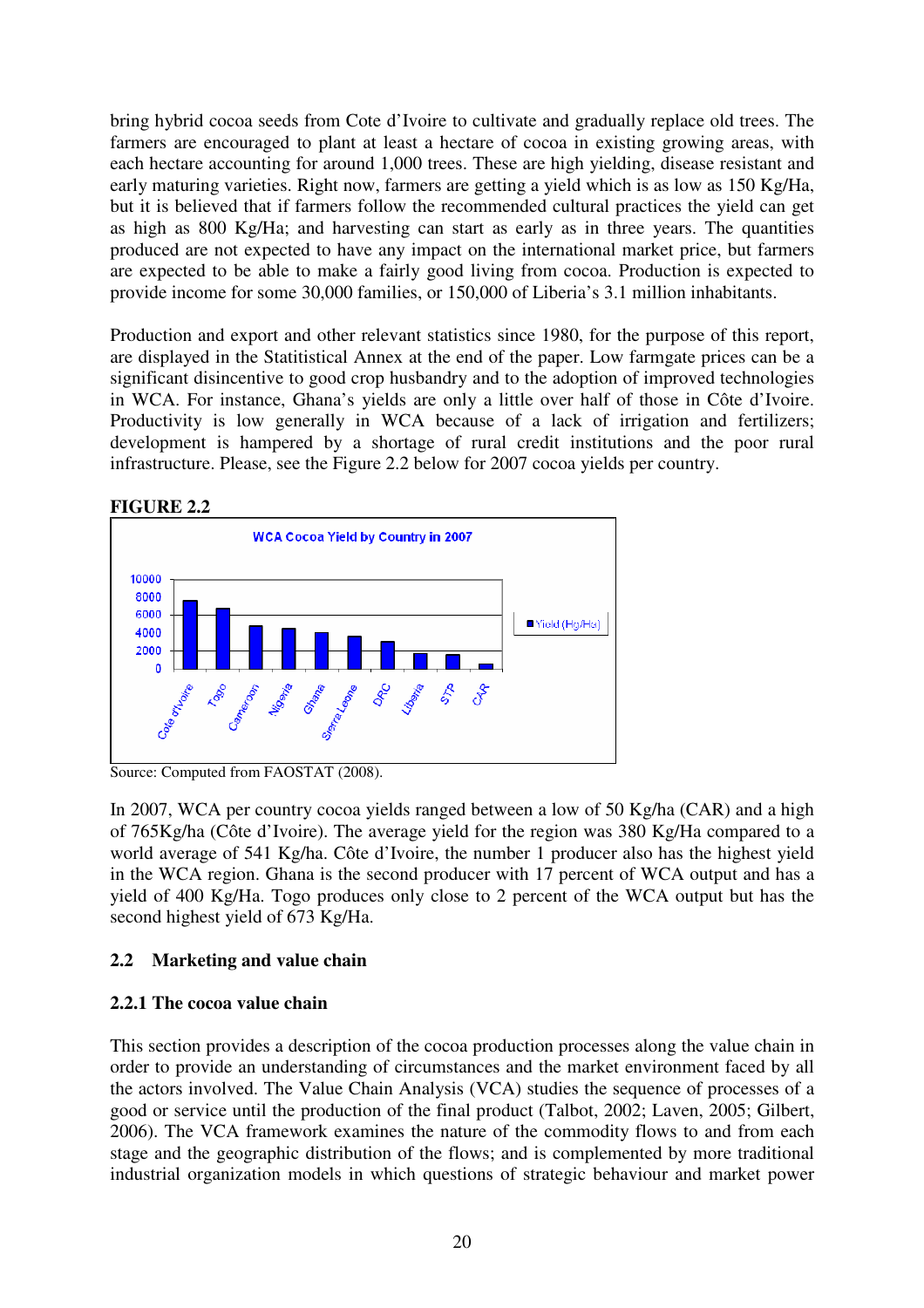can be more satisfactorily addressed. Commodity chains can also be viewed as a series of transactions, beginning with the transfer of the raw product to a first stage processor, and ending with the sale of the finished product to the final consumer. These transactions can take place on a free market; they may be completely removed for the market, as is the case for a vertically integrated transnational corporation (TNC); or they may be structured by oligopolistic sellers and / or oligopsonistic buyers using contracts that are indirectly affected by spot market supply and demand conditions. The amount of value added to the product at each stage, are determined by the rules governing the transactions, and by their relations to transactions at the other stages.

The cocoa supply chain is more complicated than that of coffee because the final product, chocolate, exhibits greater variety than roast and soluble coffee, and because chocolate incorporates other raw material inputs such as sugar and milk. Nevertheless, both crops need some kind of preliminary but rudimentary processing soon after they are harvested. Talbot (2002) mentions the implications of green coffee being much closer to its final consumption end, whereas there is another set of intermediate storable product in the cocoa chain. The existence of the intermediate storable products of cocoa butter and the powder opened the possibility for cocoa traders to integrate forward into cocoa processing without directly threatening the chocolate manufacturer's market. The movement of cocoa traders into processing was also facilitated by decisions of the chocolate manufacturers to focus on the marketing of chocolates and the design of new products, and to externalize the less profitable grinding operations.

Cocoa processing consists in the production of two intermediate products, cocoa butter and cocoa powder. This operation is known as converting or grinding. Cocoa butter and powder are recombined, in varying proportions, to make chocolate which also incorporates other inputs, most importantly milk and sugar. Cocoa powder is also used without the butter in confectionary products. Butter and powder are produced in fixed proportions, given the fat content of the beans, and powder is normally seen as a by-product.

Figure 2.3 illustrates a simple version of the cocoa supply chain. Producers sell their cocoa beans, via a cooperative and/or a local buyer or "traitant", to exporters. Some or all the major exporters are either multinational converters or local companies controlled by the converters. A small amount of generally low quality cocoa may be processed and sold locally. Both sets of domestic marketing agents sell to exporters, who are associated with importers and processor in Europe and North America, or who trade on the London or New York commodity exchanges. A few exporters operate out of one or two ports in each country. Processors grind cocoa into butter, powder and liquor, which they sell to chocolate manufacturers and other food processors, who ultimately sell their products to consumers. Both processors and chocolate manufacturers are concentrated TNCs.

The intent in this section is to describe the chain more in depth up to the level where the actors of the WCA producing countries get.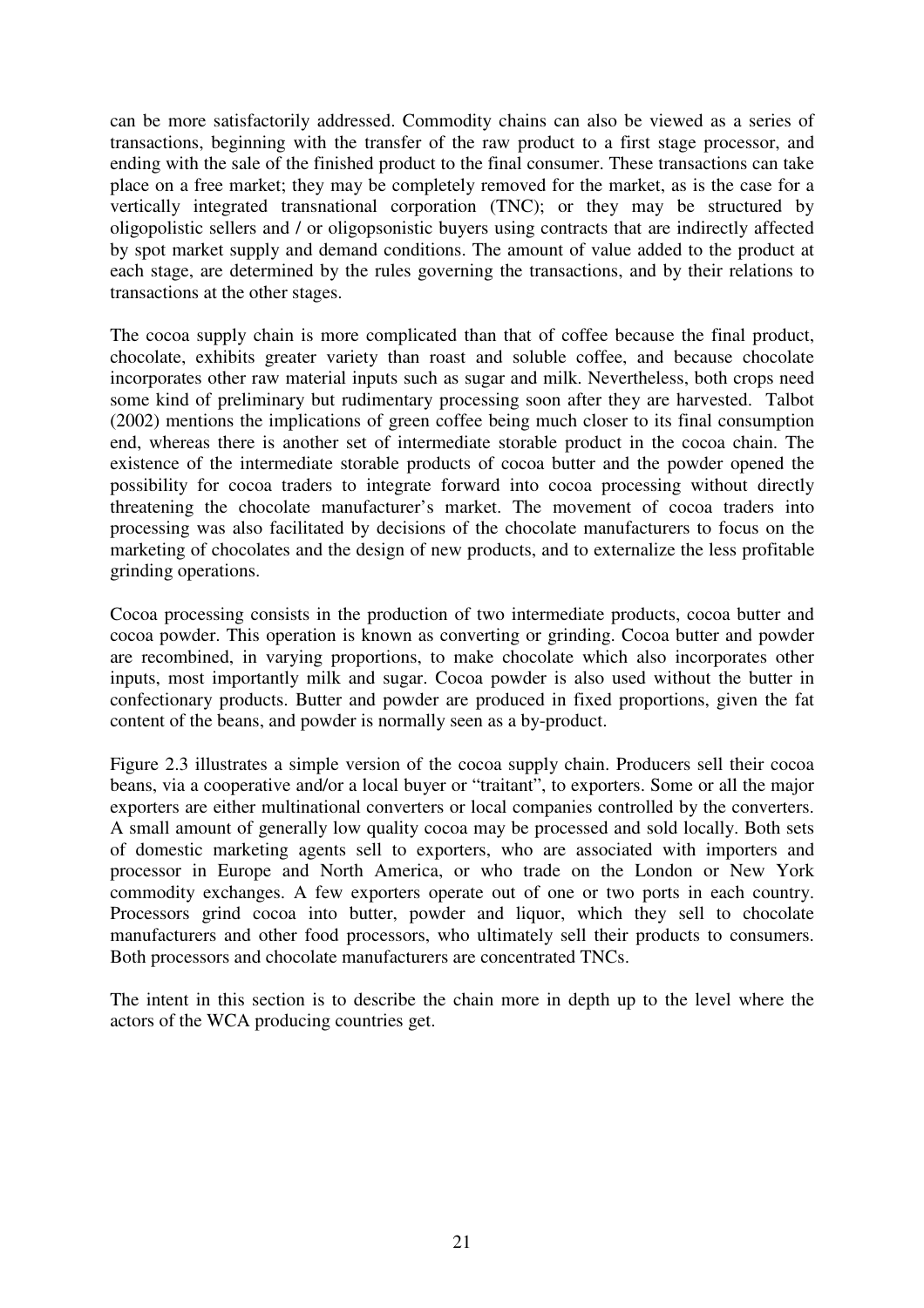**FIGURE 2.3 The Basic Cocoa Supply Chain** 



Source: Gilbert (2006).

The cocoa pods take about 5 months from flowering to ripeness and are exposed to a number of pests and diseases (capsids, swollen shoot virus, and phytophthora). Ripe fruits are harvested by farmers with long handled knives or machetes when the fruit has achieved a deep yellow colour (for most varieties). The harvested pods are collected together, broken open, usually with a wooden baton and the wet beans covered with sweet mucilage are removed by hand. Ripe fruits are sometimes left in the field for up to 10 days, a practice called pod storage which is supposed to enhance the flavour but is usually done to allow enough labour to be assembled to break the pods all on the same day, often a Saturday morning. The pod husk is discarded and the wet cocoa beans with their sweet mucilage are then fermented for a number of days; without this vital process, the chocolate flavour will not be fully developed on subsequent roasting in the factory.

For successful flavour development, a fermentation pile (of from 90 to 250 kg of wet beans) are built up on plantain leaves and then covered with more leaves; these piles should be constructed away from full sunlight and ideally should be turned after about 3 days to ensure even conditions throughout the pile. Plastic sheets are sometimes used. On larger holdings, this fermentation can conveniently be carried out in wooden boxes usually 1.2 m by 1.2 m and beans are to a depth of 0.9 m and again would be turned at the third day; this would be about 1 tonne of wet beans. On completion of fermentation, the cocoa is carried to the villages for drying on raised bamboo mats (in Ghana for example) or on concrete (Côte d'Ivoire). This can take from 7-10 days or even longer in cloudy/rainy conditions. Drying on concrete can lead to the beans drying quickly and can potentially introduce various sorts of externally imposed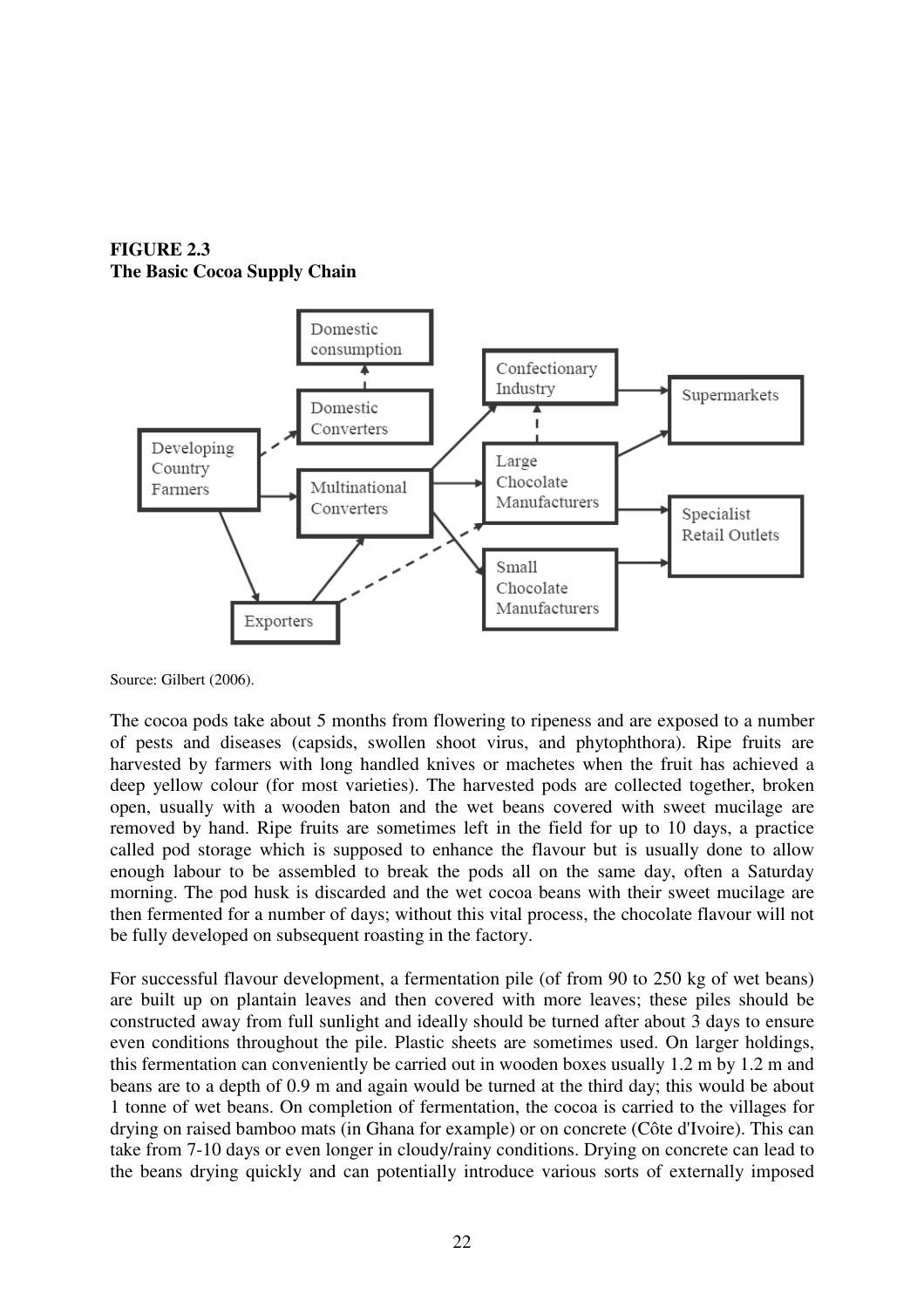contamination. On raised bamboo mats the drying beans can be conveniently sorted and debris moved and their use enables the beans to be rolled up in the mat in the event of rain during drying. Rushing the drying process stops some of the chemical reactions started during fermentation and prevents escape of the remaining acids in the beans resulting in acidic flavours in the cocoa. Very fast drying can leave the cotyledons wet and merely dries the exterior of the bean, giving the misleading appearance that the cocoa is dry. After a few days in this situation, the moisture will migrate out to the shell, allowing fungal development and growth. Artificial drying should mimic sun drying as far as possible, using low temperatures/ambient air for the initial drying and higher temperatures only for the final stage. Sun drying allows the sun and wind to take their effect, and combined with stirring ensures thorough drying; a process that also allows the removal of defective beans. When cocoa beans crackle in the hand if rubbed together, then they have achieved the desired level of about 7.5% moisture and after cooling for 24 hours are ready for sale.

The purchase of cocoa from farmers and its movement to port is in the hands of private operators. In Côte d'Ivoire, for instance, itinerant buyers (traitants) with small pick-up trucks regularly come to the villages to buy cocoa for cash, after a rapid quality and moisture check followed by crude weighing. The scales are rarely checked by the relevant authorities. The cocoa is delivered that same day to the collection centre in the nearest large town then moved to the exporters store in the port areas of Abidjan or San Pedro.

The only state intervention is in Ghana where the government controlled Quality Control Division (QCD) undertakes grading and sealing of cocoa into export sacks. Stating buying premises are required under the cocoa marketing legislation. The cocoa can be brought into the metal roofed shed by the farmer where it is weighed on certified scales. Quality and moisture content are thoroughly checked often in the presence of the farmer by the manager of the buying shed who usually provides a cheque to the farmer and keep a detailed payment record. The marketing system in Ghana and the resulting high quality has been founded on the principal that cocoa bags are officially graded and sealed by QCD as close to the farm as possible, in the village buying sheds. Cocoa may remain in villages for some weeks, both before and after sealing by QCD. Once an adequate quantity of sealed cocoa and transport is available, then the buyer will move to the 'hand over point' where the cocoa is sold to the government owned Cocoa Marketing Company (CMC) at a fixed price. The cocoa is purchased by CMC from the Licensed Buying Companies (LBCs) and placed into large piles in airy warehouses close to the port from which vessels can are loaded after fumigation.. Competition among LBCs exists but varies in degree across villages (Teal, Zeitlin, and Maamah, 2006).

In the Northern Hemisphere cocoa stocks can be stored for several years, as storage conditions tend to be good in cold climates. Storing cocoa at its point of origin in warmer climates can be difficult, but the degree of difficulty varies across countries. In Ghana properly prepared cocoa is reportedly very resilient and can be stored for some time despite the humidity and heat (Varangis and Schreiber, 2001). In general cocoa needs to be moved from its point of origin as soon as possible because of the effects of heat and moisture. Cocoa that is delivered to a port wet can rapidly develop mold and problems with free fatty acids and ochratoxin (fungal toxin). Much cocoa is dried at port in order to prevent mold from forming. This process is delicate: exporters want parcels to arrive at their final destination with no less than 5.5 percent moisture and no more than 7.5-8.0 percent. The fabric and the ventilation in many of the cocoa stores are poorer than desirable. In the case of Ghana, cocoa may remain in these stores for some weeks. Cocoa may also remain on lorries in the port area for some days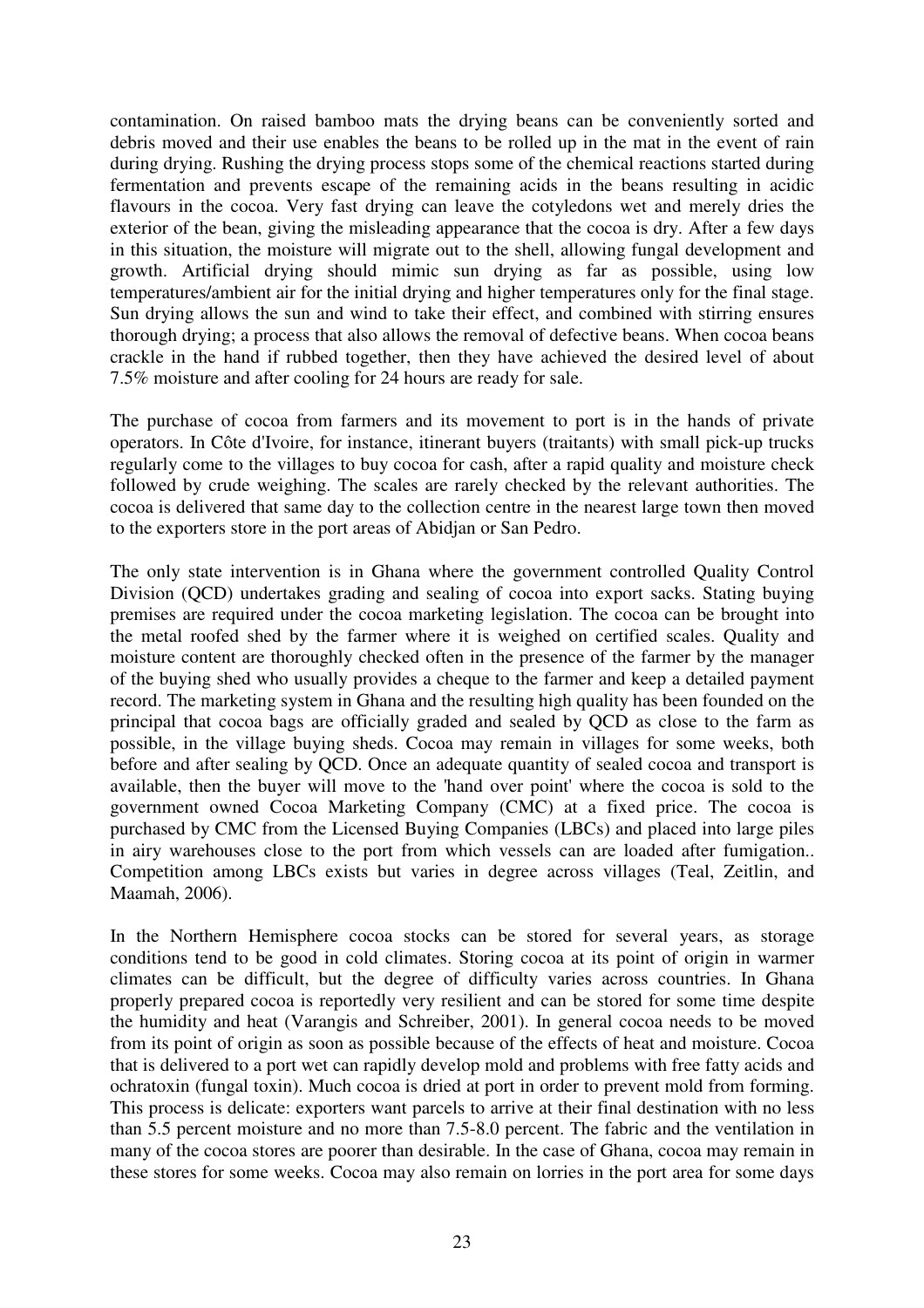waiting to be unloaded. On unloading at the exporters' store, the cocoa would be checked again for quality, re-dried if necessary (in artificial driers), sieved and bagged into export sacks. The bagging stage would be omitted if cocoa is being shipped as bulk in containers or as megabulk (direct in the hold of the vessel). Cocoa may be ready for export within seven days of arrival at the exporters' store. For container shipments (either as bags or bulk in containers), the speed of loading of the container vessel requires that containers are stuffed well ahead of the estimated time of arrival of the vessel.

Along with farmers in neighbouring Côte d'Ivoire, Ghana's 600,000-800,000 cocoa growers are known to receive the lowest share of the export price in the world, roughly half (Varangis and Schreiber,2001). At 30 percent, the export tax is the highest by far among all the major cocoa-producing countries. Marketing costs are also relatively high at 15 percent, and the costs of the Cocobod and its subsidiaries account for around 5 percent. Producer prices in Nigeria are determined by market conditions in both the internal and international cocoa markets. As a result of liberalization, cocoa farmers in Nigeria receive well above 80 percent of the FOB export price. The poor state of the WCA infrastructure hampers production and limits the marketing network.

Cocoa beans undergo many different stages of processing before they can be mixed with other ingredients to produce chocolate Cocoa butter and liquor are used to make chocolate, while cocoa powder is used in beverages and other confectionery. Good quality chocolate will contain a relatively high percentage of cocoa (up to 70%); however, most of the popular bars in the UK and North America contain only 20% (Oxfam, 2002).

Since there has been little processing of cocoa historically in Africa, exports have closely matched production. In 2000, only 8 percent of beans were processed within Africa, and the remainder exported. Both tax incentives offered by African governments and the advantages under backward integration have encouraged the multinational processors to build or buy plants in WCA. In the past, local processing firms have used lower quality beans, while exporting the higher quality ones. Storage of cocoa has also been in Europe and North American because the logistics and the temperate and semi-arid climates are better suited to storage. Processors of beans into liquor or who manufacture chocolate are flavour conscious, and hence will pay more for well fermented cocoa (Bloomfield and Lass, 1992).The usual buyers of beans of irregular or unpleasant flavour are those companies who press beans to extract butter or cake. They buy the majority of cocoa from Cote d'Ivoire, Nigeria, Malaysia, and Indonesia.

Cocoa processing at origin has traditionally been an area of controversy (Bloomfield and Lass, 1992). The rationale for promoting local processing has been to generate employment, promote industrialisation, and add value to raw materials and to process sub-quality beans that would otherwise not be exportable or would pull down the average price of bean exports. Local processing lacked competitiveness compared with processing in consumer countries. Processing at origin suffers from a number of drawbacks, including sourcing of beans from only one origin, transport costs to end-users, shipment of cocoa liquor and butter in solid form as contrasted with shipment by processors in consumer countries in liquid and heated form, tariff escalation, and competition from industrialised-country processors who ship on a justin-time basis, as contrasted with producers countries who have less control over the delivery date. Many origin processing companies have not met quality and hygiene standards demanded by end-users. Given these many marketing constraints, producer country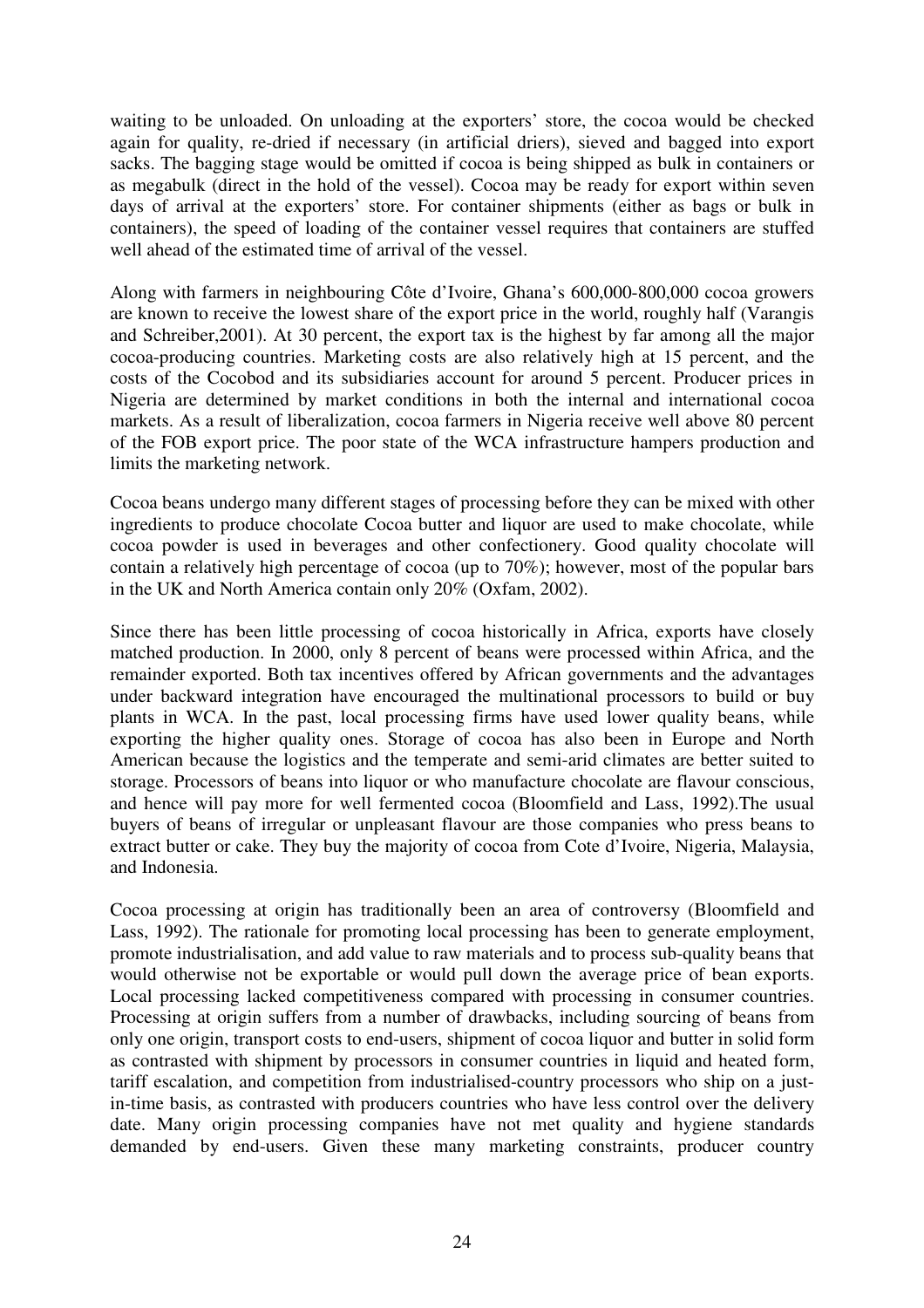processors have had to compete primarily on a cost basis. This has been possible either through subsidised inputs or through the use of low quality beans and low cost of production.

Cocoa beans can be stored for about 6 months and can be therefore the form in which it is traded in the world market (Talbot, 2002). The roasting and cracking of the beans to extract the nibs is a much more capital-intensive process. However, cocoa powder, cocoa butter, and chocolate are also storable, so there is an international trade of these intermediate products as well. The following figure graphs the export values of intermediate cocoa products other than the raw cocoa beans between 1980 and 2005. It shows that at home processing of cocoa butter, cocoa paste, cocoahusks and shells, and cocoa powder for export has seen some growth since 2000. However, this is so only in the 4 major producing countries (Côte d'Ivoire, Ghana, Cameroon and Nigeria).



**FIGURE 2.4: WCA Cocoa Product Export Values Trend (1980-2005)** 

It has been shown in a number of cases that, when premium quality beans are used, the country concerned would most likely have received a higher return from exporting raw cocoa than cocoa products, once the costs of processing and the additional taxing are taken into account. Also, cocoa processing seems to not generate much employment as the method is more capital than labour intensive; the contribution to industrialisation is trivial.

The first processing factory in Ghana was built in 1947 by Gill and Duffus, then the world leading cocoa trader (now part of Archer Daniels Midland Company of the United States) (Talbot, 2002). After independence, the state nationalized the cocoa processing industry, so that by the mid-1980s, Ghana's three cocoa processing factories were all state owned. Despite some management issues and deseases in cocoa trees, thanks to significant investment in processing capacities made in the country, Ghana is expected to record a strong increase in grinding activities, up by 29,000 to 150,000 tonnes in the current season (ICCO, 2008). US company, Cargill has begun construction of a US\$70 million factory at Tema to add value to Ghana's raw cocoa beans. The plan is to process 65,000 metric tonnes of cocoa annually into liquor, butter and powder. It will be the fifth cocoa-processing factory in Ghana. However, local processing companies have raised concerns over the lack of light crop cocoa beans, which are sold at a discount over the main crop. Light crop beans are found throughout the year but feature mainly in Ghana's June-September mid crop, rather than the October-May main crop. Local processors fear when there might not be enough light crop beans to match

Source: Computed from FAOSTAT (2008).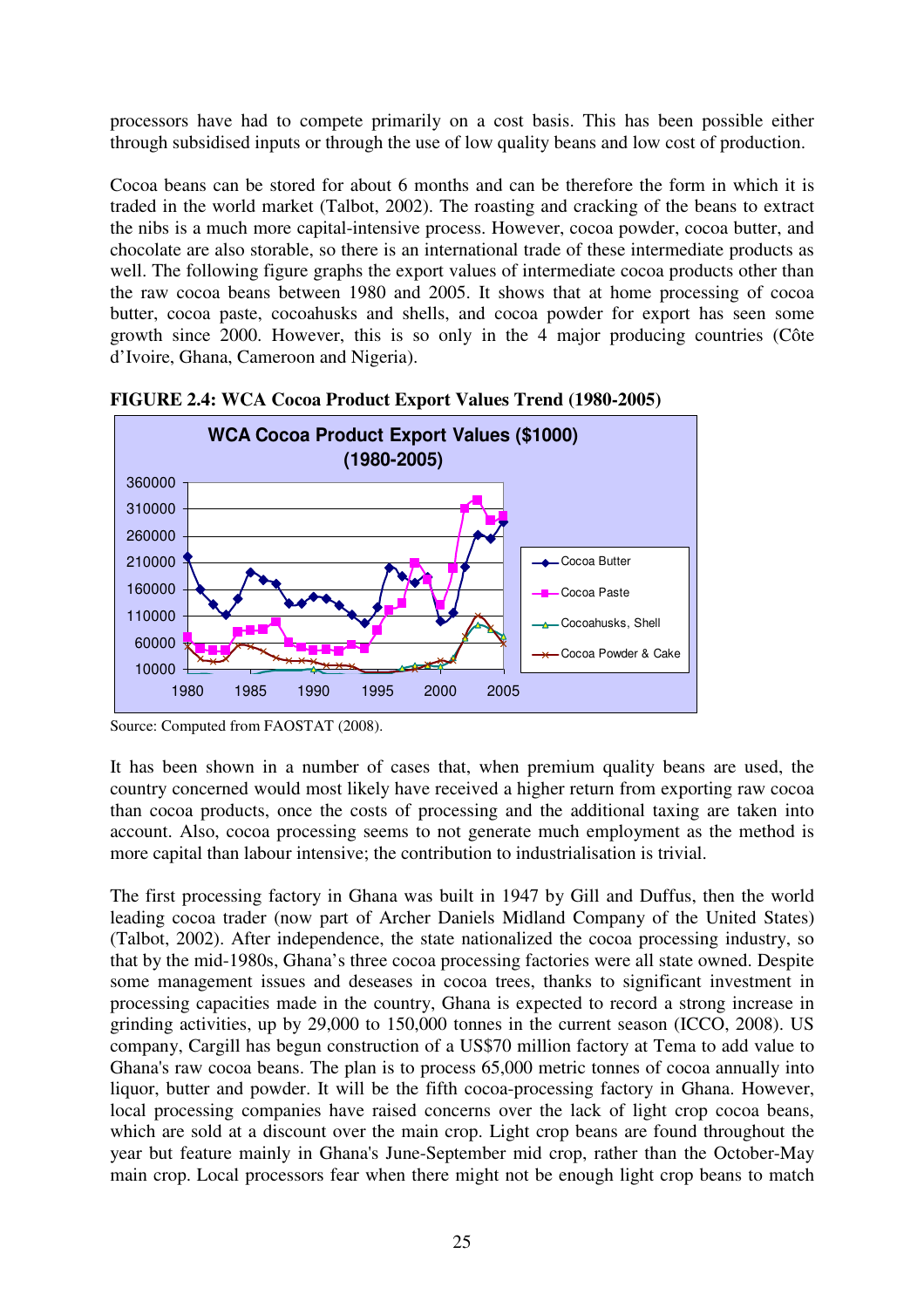processing capacity; less profitable plants may be forced to close down. In fact, a major local cocoa processing company, Wamco, has reduced activity in one of its location in the beginning of 2008.

Côte d'Ivoire has the leading position of cocoa processing among the producing countries. A processor based in France, provides marketing and technical assistance as well as an outlet to local ones (Bloomfield and Lass, 1992). The company also produces small quantities of chocolate for the domestic market. Barry Callebaut, the Swiss-Belgian chocolate group, is working on boosting its cocoa processing capacity since 2007 by more than 50% in the country within two years. This was in response to growing demand for cocoa liquor. The company will double the amount of beans it buys from farmers in order to secure its supply of raw materials. The planned increase will create round 60 new jobs in Barry Callebaut's existing cocoa processing facilities in Côte d'Ivoire.

In Nigeria, local processing companies, represented by the Cocoa Processors' Association of Nigeria (COPAN), have criticized the new customs tariffs imposed by the EU countries to Nigerian exports of cocoa semi finished products (ICCO, 2008). This was the result of the failure of trade talks related to the Economic Partnership Agreement (EPA) between the EU and Nigeria. Hence, instead of entering duty free, Nigerian cocoa semi finished products have since been facing customs tariffs between 2.8 percent and 6.1 percent, depending on the product concerned. During the first four months of the current season, these exports have declined by 20 percent over the same period a year earlier.

Imports of cocoa beans and cocoa semi-finished products are usually subject to either an import tariff or an indirect tax such as Value Added Tax (VAT) also known as Goods and Services Taxes (GST), or both, as they enter the markets of cocoa consuming countries (ICCO, 2008). Major cocoa importing countries include the European Union, the United States, Malaysia, Canada, the Russian Federation, Japan, and Switzerland; together they import about 76 percent of world trade in cocoa beans and 50 percent of world trade in cocoa semi-finished products. The average (weighted) VAT rate was 6.7%, where weights are derived from imports of cocoa beans and cocoa semi-finished products. VAT is uniform for all forms of cocoa for each country.

Overall, it is estimated that imports of cocoa beans and cocoa semi-finished products face an average (weighted) import tariff of 1.2 percent, where trade values are used as weights. Tariff escalation is a taxation system in which tariffs vary according to the product, from no tariffs or low tariffs on raw materials to the highest tariffs on finished goods. Tariff escalation reduces the means of accumulating skills and capital and thus limits the scope for processing for exporting countries (Elamin and Khaira, 2003). This is so for exports of cocoa semifinished products to Japan, Russia, and Malaysia as shown in Table 2.2 below. The impacts of escalating tariffs on processing and destination choices of WCA countries require further analysis.

| <u>io iliiporis ol oocod dhu oocod ochii-i iliishcu i Touucis</u> |          |          |        |          |          |             |                  |  |
|-------------------------------------------------------------------|----------|----------|--------|----------|----------|-------------|------------------|--|
|                                                                   | EU       | Japan    | Russia | Canada   | USA      | Switzerland | Malavsia         |  |
| Cocoa beans                                                       | $0.00\%$ | $0.00\%$ | 0.00%  | 0.00%    | $0.00\%$ | 0.00%       | $0.00\%$         |  |
| Cocoa liquor                                                      | $0.00\%$ | 4.00%    | 5.00%  | 0.00%    | $0.00\%$ | 0.00%       | 5.00-25.00%      |  |
| Cocoa paste                                                       | $0.00\%$ | 7.00%    | 5.00%  | $0.00\%$ | $0.00\%$ | 0.00%       | 5.00-19.00%      |  |
| Cocoa butter                                                      | $0.00\%$ | $0.00\%$ | 5.00%  | 0.00%    | $0.00\%$ | 0.00%       | $0.00 - 10.00\%$ |  |
| Cocoa powder                                                      | $0.00\%$ | 11.00%   | 5.00%  | 0.00%    | $0.00\%$ | 0.00%       | $5.00 - 10.00\%$ |  |

**Table 2.2: Import Tariffs Applied by Major Cocoa Consuming Countries to Imports of Cocoa and Cocoa Semi-Finished Products**

Source: Adapted from ICCO (2008)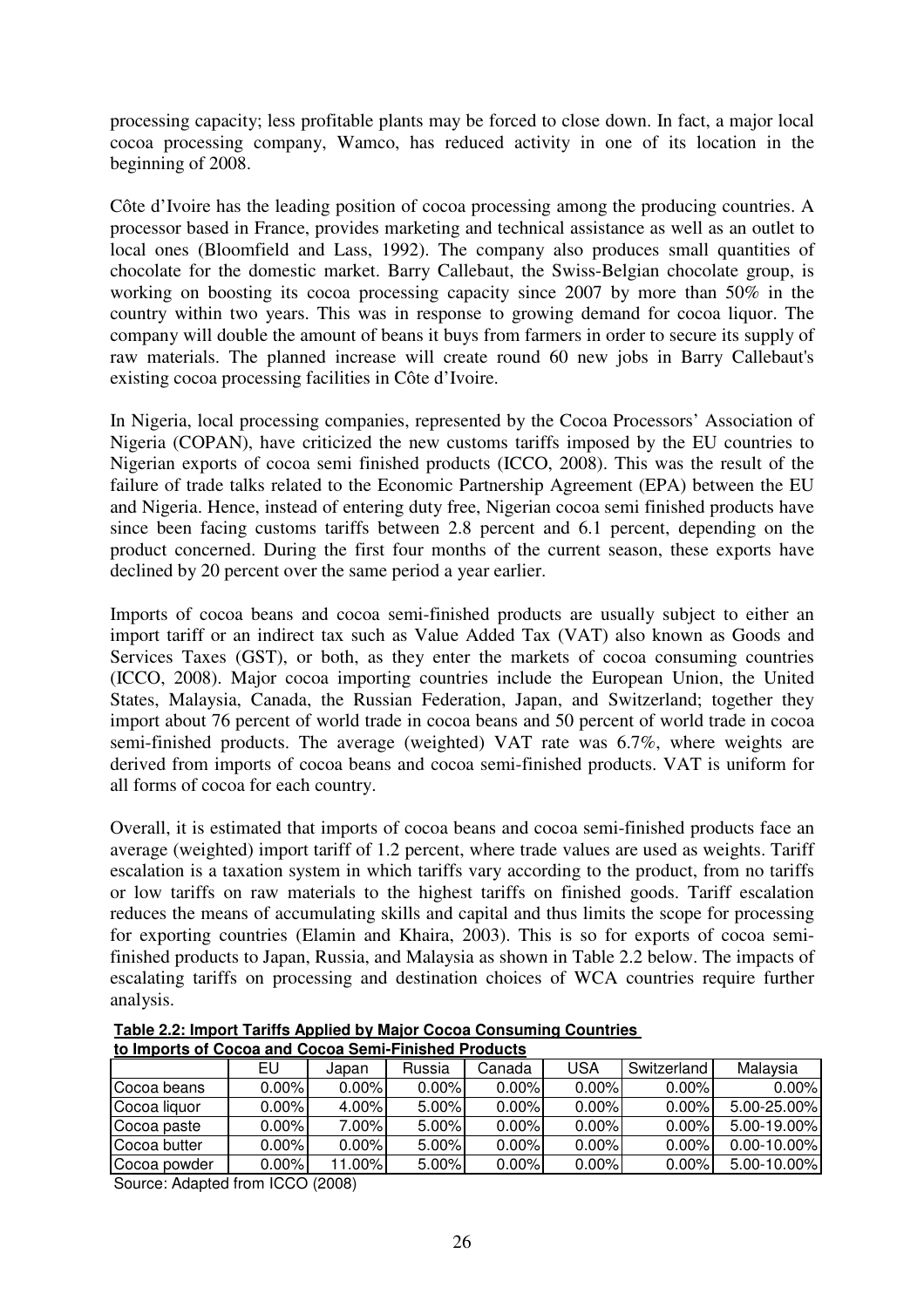#### **2.2.2 Market structure and distributional issues**

One of the most important evolutions impacting WCA cocoa and coffee markets has been the backward integration of transnational corporations (TNCs) into those markets after liberalisation. Those entities, along with local private agents, have integrated activities of marketing, distributions, export, and processing. Through this integration, they are able to capture much of the value added in marketing associated with both domestic and international markets. They are better able to exploit scale economies in marketing and transportation, a concept known for leading to concentration. The adoption of supplier managed inventory, corporate consolidation, the increased importance of branding, and the fragmentation and increased diversification of consumption have transformed power relations in commodity markets to the advantage of buyers rather than producers (Ponte, 2001). The high level concentration downstream in the supply chains is clearly not to the advantage of upstream producers, who are small and remote price takers. As Losch (2002) puts it, Côte d'Ivoire's share of world production (40%) only creates an illusion but not the reality of market power. The difference between the world price and the domestic price paid to farmers consists of marketing margins that are incurred along the marketing chain. The magnitude of these margins reflects costs related to purchase, processing, loading, transportation, taxes, insurance, quality premiums, risk premiums, and trade policy instruments (Wilcox and Abbott, 2006). These margins may also contain mark-ups/downs if any of the intermediaries has the ability to exert market power.

The control over the consumption end of the commodity chain by TNCs represents a limiting factor to the benefits that can be derived from forward integration strategies (Talbot, 2002). Big buyers can pick and choose, playing one producer country against the other. In Cote d'Ivoire just three years after liberalization there were forty registered exporters, but ten control over 90 percent of the market. Legislation prevents market shares of these exporters from increasing. Concentrated exporters can potentially exercise market power both on farmers and traders in the producing countries and on manufacturers in the consuming countries.

Three TNCs now dominate the processing and supply of the intermediate cocoa product (cocoa butter and powder, and 'industrial' chocolate), accounting for over 35 percent of total worldwide cocoa grinding capacity (Talbot, 2002). These three firms are Archer-Daniels-Midland (ADM), Gargill, and Barry Callebaut. In the 1990s, five traders: Neumann Gruppe; Volcafe, ED&F Man; Gargill; and Goldman Sachs, along with the largest japans trading companies, controlled the majority of imports into the major consuming markets. The extent of market power exercised by multinational processors is highly relevant. Wilcox and Abbott (2004) showed using a new empirical industrial organization approach that there is evidence that multinational exporters exercise market on farmers in Côte d'Ivoire.

It is believed that the link of the supply chain that is the closest to the farmgate may be the least competitive one; as cash trapped farmers in remote areas lack good market information and encounter relatively few buying agents (Wilcox and Abbott, 2006). Despite the apparent importance of government support, few producer countries have policies that provide small farmers with a level of playing field. Scale economies in processing, marketing, and distribution as well as market power may lie behind the larger observed margins. A lack of competition along the cocoa supply chain means that farmers capture as little as 0.5 percent of the retail price of cocoa. Small farmers, contrary to plantations, are rarely able to by-pass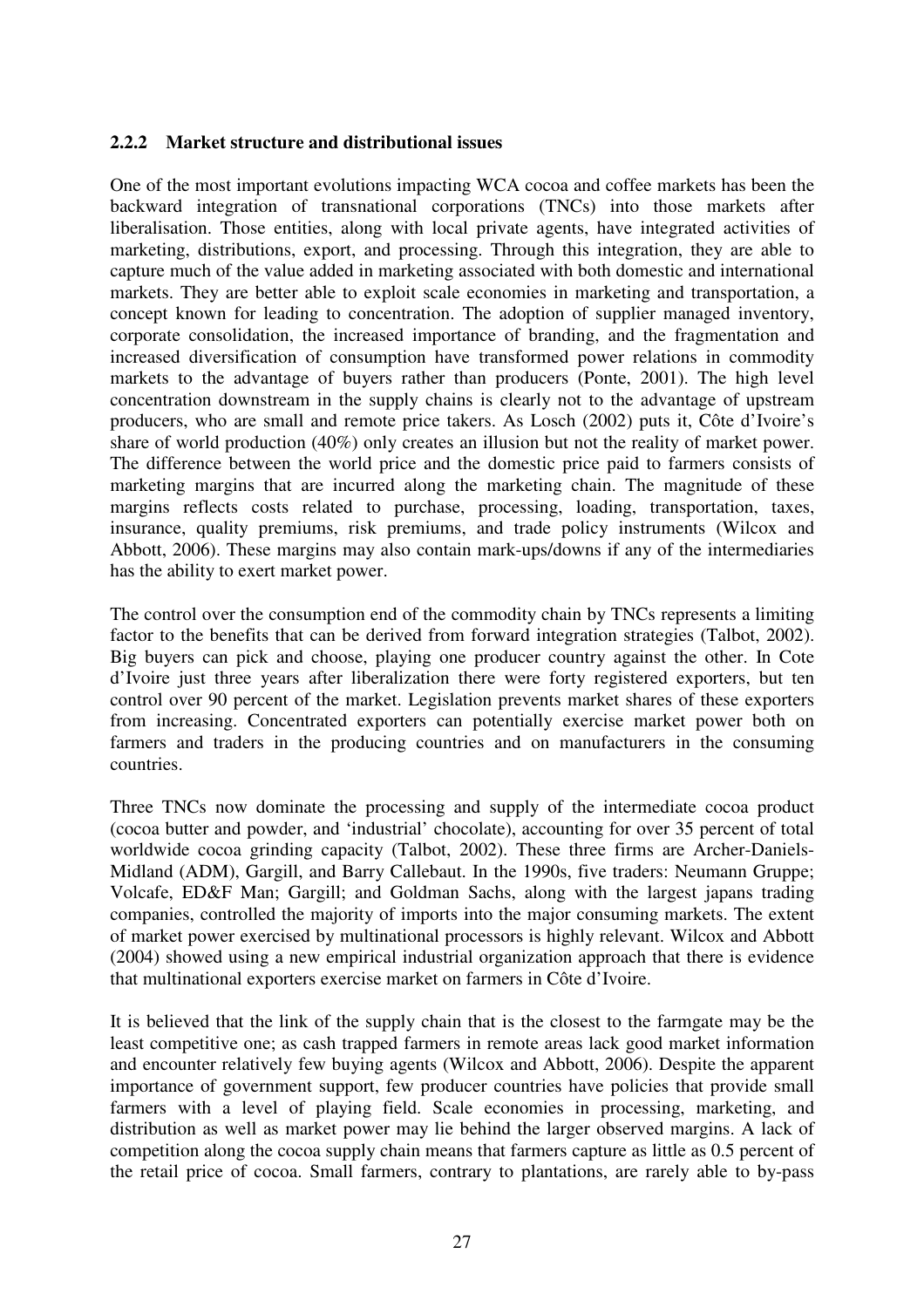intermediaries as they do not have basic processing or transportation facilities. In addition, small producers do not have good access to international price information, which enables local traders to take bigger margins. Finally, farmers cannot chose the timing of their sale as they lack access to credit or warehousing facilities, and often have to sell their harvest in advance to cover immediate expenses. High marketing costs such as in-country transportation reduces the share captured by farmers. Farmers living in producing regions far away from any export point, for instance in big and landlocked countries, are bound to receive a lower price than farmers close to a sea port.

The lack of competition at the intermediary level is often caused by inadequate market regulations (such as trading licenses, which limit entry of new players). The growing vertical integration of the cocoa supply chain limits the number of global market players. In many places, local traders and exporters are subsidiaries of the international traders who have extended their operations outside their traditional boundaries. Independent exporters find it difficult to compete with multinationals because they do not have access to cheap financing, contrary to international players. Ultimately, this threatens competition at country level.

The difficult conditions faced by producers are not the results of market power alone. A better local market environment can make sizeable difference in terms of improving farmers' income. Good access to technical assistance, input credit, better infrastructure, and marketing information are critical for ensuring that small farmers get the best possible price for their products. These are also other necessary conditions to improving yields, quality of production and processing capacities at the farm level.

## **2.2.2 Farmers' organizations**

The concern about domestic market competitiveness gives rise to the promotion of farmers' organizations (FOs). Farmers are more likely to benefit more from acting cooperatively as they are often in the position where there are very few outlets for their products (Wilcox and Abbott, 2006). In WCA, FOs hold a small and declining share of cocoa and coffee markets. Existing FOs in are often weak and discredited. They lack governance and financial transparency and are rarely held accountable by their members who largely distrust them. FOs in WCA range from operating solely at a level where farmers decide to market their produce together, to those that perform the same tasks a private middlemen who purchase cocoa at the farmgate or traders that sell directly to exporters. In some cases, farmer cooperatives even export but these cases remain relatively rare.

A well functioning FO is able to ensure quantity and quality, negotiate with agents downstream and transport cocoa to the buyer. If these tasks are performed efficiently, positive effects on members include a reduction in transaction costs through efficiency gains, a countervailing in the market power of buyers or competitors, or even an extraction of premiums that accrue from differentiation (product or service quality). FOs receive additional premiums associated with their capacity to aggregate production and control quality allowing buyers to gain from associated scale economies and low quality-related risks. By working together, farmers can realize the scale-economies of bulk acquisition and enter into more stable relationships with suppliers or traders; by pooling resources to invest in transport or processing operations they can become more active participants in the marketing systems, and add value to their production (Stringfellow et al, 1997).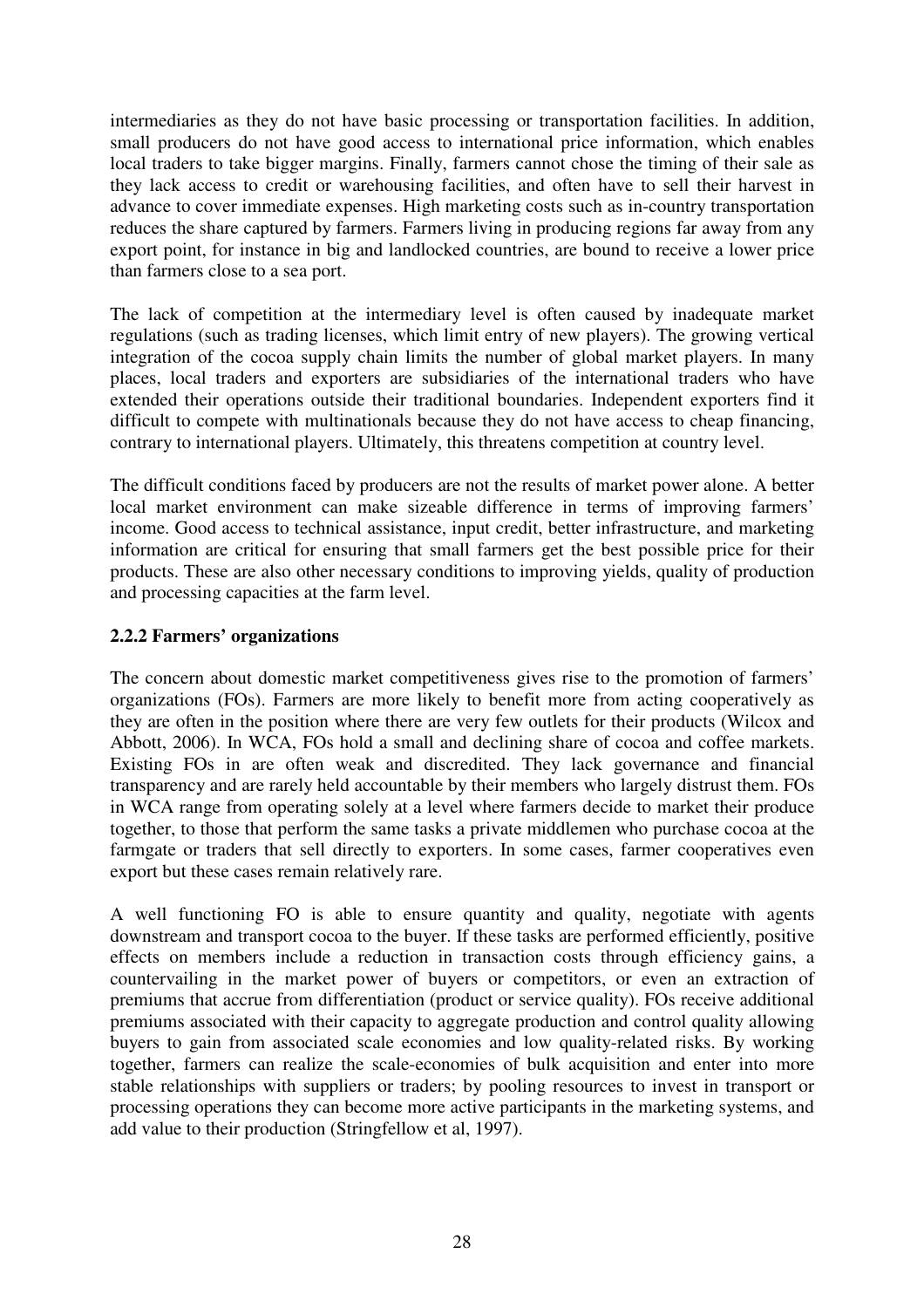Pooling production in a farmers' group up to a critical mass is practical in marketing products directly to the auction or even export. Farmers' groups are also more likely to obtain loans necessary to purchase equipment and tools for higher quality processing. Local producer associations could also help smaller farmers take advantage of the programmes and technical assistance from national producers' associations. Through stronger producers' associations, small farmers are able to have a voice in policy-making at local and national levels (reforms, regulations and taxation). See the following Box 1 and Box 2 for the illustration of two success FO cases: Kuapa Koko in Ghana and the establishment of Common Initiative Groups in Cameroon.

## **Box 2.1: Kuapa Koko and the Sustainable Tree Crop Project in Ghana.**

Kuapa Kokoo is a producer organization that covered 468 village cooperatives and over 30,000 farmers in 2002 (Abbott, 2002). Farmers belonging to Kuapa Kokoo in principle received a guaranteed minimum price of \$1,600 per ton and a fair-trade premium of \$150 a ton. Since the parastatal Cocobod continues to manage Ghana's exports, and sets a fixed price for farmers, fair trade premiums are used mostly to fund community development projects. As an outcome, there has been substantial investment in communities, and market activities such as credit provision that are better performed, with less corruption, in cooperatives belonging to Kuapa kokoo. While under partial liberalization the government of Ghana has in principle agreed to allow private entities to export up to 30 percent of the cocoa they buy from farmers, no exports by private entities have yet occurred and Kuapa Kokoo continues to work through Cocobod as its exporter. About seven percent of Kuapa Kokoo's cocoa is fair traded, equaling about 1,000 tons or about half of the world's fair trade in cocoa.

The Sustainable Tree Crop Project Pilot (STCP) projects has the objective is to strengthen FOs in cocoa producing countries. To some extent this reflects an effort to replicate the success of Kuapa Kokoo. Socodevi (Société de Coopération pour le Développement International) in Cote d'Ivoire has also been successful in improving the functioning of a few FOs and so improving the welfare of farmers belonging to those organizations.

Source: Abbott (2002).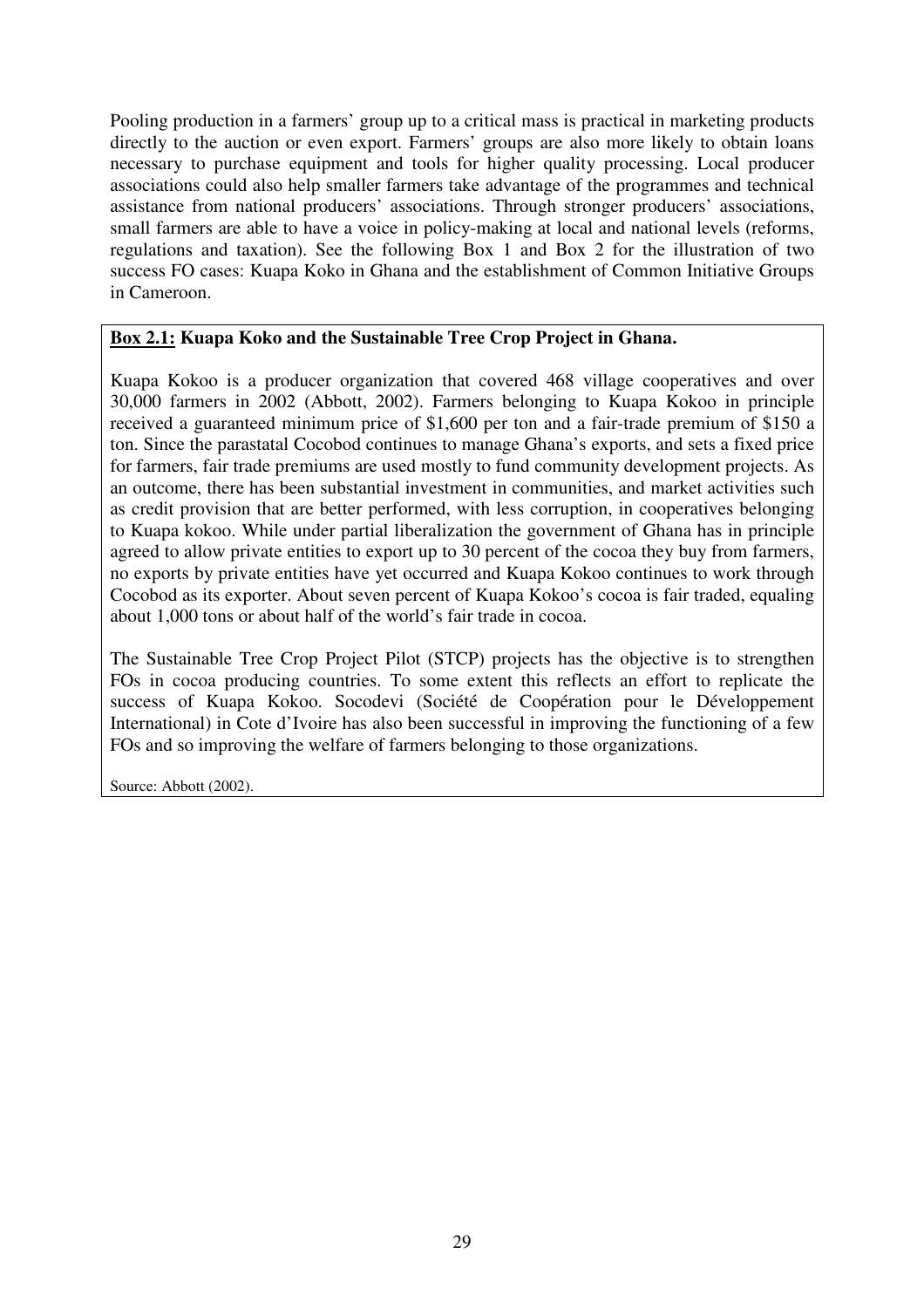## **Box 2.2: Common Initiative Groups and the cooperative systems in Cameroon.**

In Cameroon, Common Initiative Groups or *Groupe d'Initiative Commune* (GICs) were encouraged at time that liberalization was sweeping the marketing side of the cocoa sector as a means to improve the standing of existing farmers' organizations and to enable producers to market their product in bulk lots. The process has been relatively successful and has helped to lower assembly and transaction costs and increased producer prices for group members. Traditional cooperatives in the Southwest have modified their structure in an effort to streamline complex and inefficient institutional hierarchies and conform to the requirements of the recent legislation. Cooperative members were also encountered in the Center province in Nkolondogo but it is uncertain whether this farmer group is actually a GIC, union, federation or coop.

The difference between the GIC and the cooperative system comes in their hierarchy and marketing practices. The cooperative typically has several salaried employees while the GICs, unions and federations are composed of representatives that receive token compensation for their administrative duties (except for the head of the federation). In theory, marketing cooperatives, such as the members of the Southwest Farmers Cooperative Union Limited (SOWEFCU), should sell their production directly to the cooperative, who in turn sells that cocoa through an exporter in Douala on behalf of its members. GICs on the other hand, simply census their members to determine how much cocoa is on hand and directly (or indirectly) negotiate a price with buyers in the buying centers. The GIC (union or federation) signs a contract with the buyer and identifies which members have cocoa for sale. The buyer deals directly with the GIC member. Otherwise, most of the other services offered by the cooperatives and GICs, such as inputs and savings, are quite similar. Currently there are wide varieties of GICs in various stages of operation. They range from unofficial, where several farmers sell some production through informal group sales, to GICs with a hundred or more members organized into successive levels with representative forms of governance. The typical arrangement in the Center and South involves GICs at the farmer-level, unions of GICs that are made up of representative contingents from each member GIC and federations which are the top organizations made up of representatives from the unions. In some instances, federations are condensed further into Confederations. There can be more than one GIC, union and federation represented in one village, but a farmer cannot be represented by more than one GIC (and therefore, no more than one union or one federation).

In the Southwest of the country, where cooperatives were more prominent relative to the Center and South, farmers have not embraced the idea of forming or joining GICs nor cooperatives. This is caused by the many failures in the past that soured farmers who lost revenue and received little benefit despite paying dues. The output handled by SOWEFCU has dwindled accordingly.

Wilcox and Abbott's (2006) Ordinary Least Squares (OLS) regression results from 2004/2005 data show significant price transmission elasticities of 0.87 and 0.86 for the Center and South provinces, respectively; while the Southwest's marketing chain appeared to be disconnected with insignificant price transmission and minimal price variation. The price transmission elasticity measures the effect institutional forces have on the marketing margins that exist between the buying centre price and the farmgate price.

Source: Wilcox and Abbott (2006).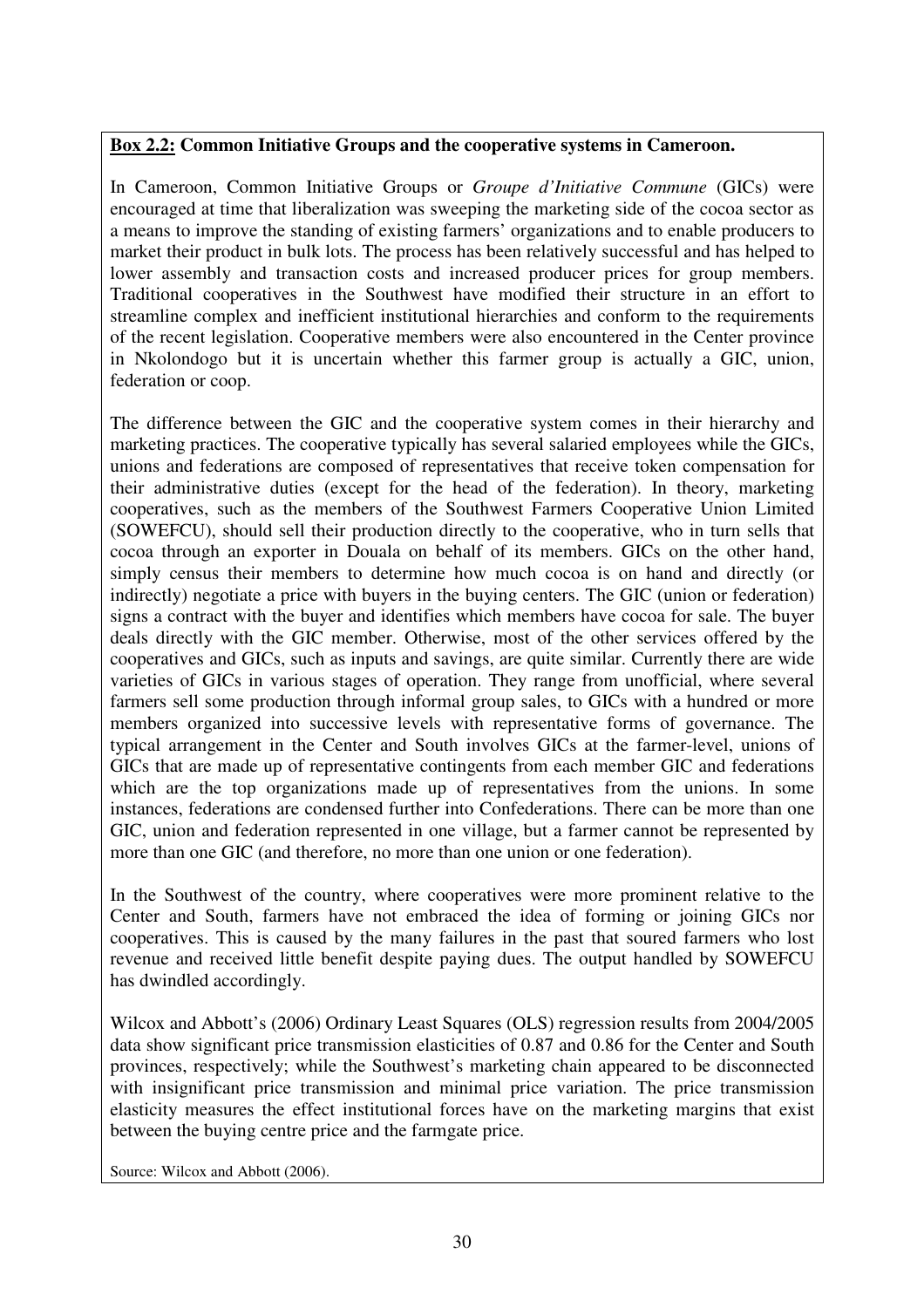#### **2.2.3 Standards and traceability**

Cocoa quality is evaluated base on three factors: bean quality and size, fat content, and flavour (Dada, 2006). Shipments containing a high proportion of defective or mouldy beans increase processing costs. High fat content increases butter production. Flavour is primarily contingent on the fermentation process and on the drying method as well. An overly high content of free fatty acids affects fermentation and therefore the flavour. In areas where beans are dried artificially, the use of low quality ovens can give rise to an undesirable smoky flavour to both liquor and powder. The Ghana farmer takes great care to produce well fermented and thoroughly dried cocoa beans, and does not allow poor quality cocoa or foreign matter in the bags. The distinctive feature of Ghana cocoa is its high and uniform quality, with over 90 percent of the crop Grade 1 (Bloomfield and Lass, 1992). On top of being a low cost producer, this has enabled Ghana cocoa to fetch the highest premium on the world market and sell out its crop even in times of a large world production surpluses. Ghana farmers are meticulous in their cultivation, fermentation, drying, and sorting practices (Varangis and Schreiber, 2001). They carefully check and sort their beans, removing any that are not top quality in order to ensure grade I rating at the buying centres. Substandard beans can be sold separately at a steep discount. Farmers tend to discard some of their main crop with represents a forgone source of income.

Demand for Cameroon cocoa is based on the high fat content and the reddish colour of their cocoa beans, which is highly desired for producing premium cocoa powder (Bloomfield and Lass, 1992). This colour is intrinsic to the variety of cocoa found in Cameroon, and does not depend on whether it is fair or good fermented. Cameroonian cocoa possesses a number of favourable characteristics that correspond with consumers' desired product qualities. It offers a good bean size, high butter content, a reddish-brown cocoa powder favoured by grinders due to its strong bitter and spicy flavour, and the degree of acidity. However, Cameroonian cocoa beans tend to have a low degree of thickness as a result of high polyunsaturated triglyceride content, thus farmers have to dry the beans artificially. Furthermore, the low butter thickness and the powder astringency results in the blending of Cameroonian beans with those from other origins. This is why Cameroonian beans are most prized in the cocoa powder sector rather than that of cocoa butter.

Some practices, if improved, could bring WCA cocoa producers more income. Some farmers fail to ferment their cocoa prior to selling it to buyers which is partly due to the overwhelming pressure to sell the cocoa (Dada, 2006). Also, due to the entrance of considerably inexperienced buyers, producers complain that they receive the same payment as inferior quality cocoa, although they produce higher grade cocoa. Quality control at the farmgate may beneficial to all parties involved as quality will be ensured and producers will receive a fair price according to the quality of their beans. This could be achieved by having at least one trained QC (quality control) officer in each FO who can disseminate relevant grading information. Due to their small-scale, a number of smallholders are unable to afford modern drying ovens, opting instead for the traditional ones. However, traditional ovens can infuse the cocoa beans with an undesirable smoky flavour that serves to reduce its quality. Moreover, some smallholders don't take the time to properly dry the cocoa, particularly during the rainy season, thereby selling cocoa with high humidity levels (exceeding 8%), which affects the price they are paid. The deterioration of the rural road network has made the transportation of cocoa from the farms to the port of export increasingly challenging. This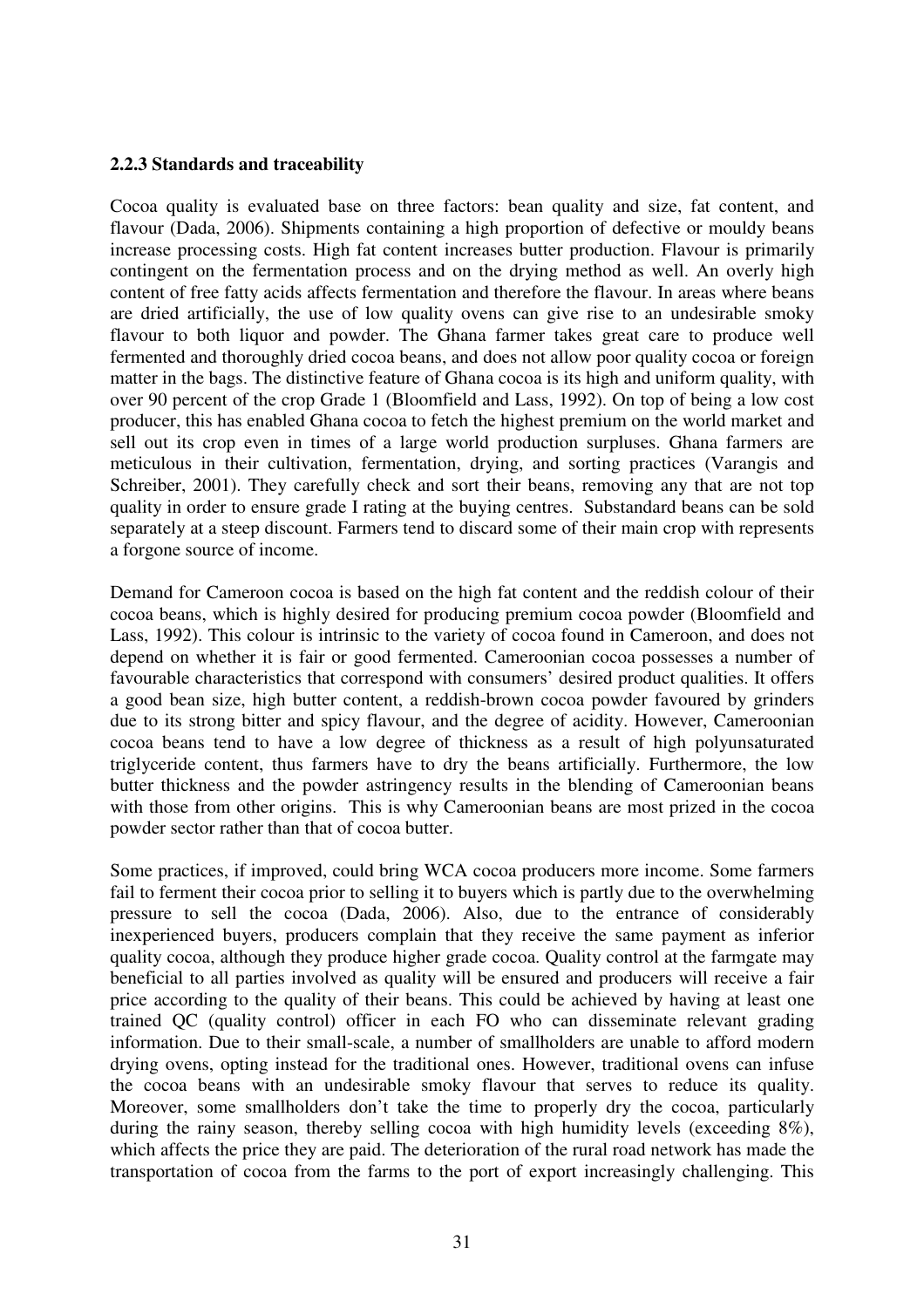difficulty is heightened during the rainy season, when it is extremely hard for trucks to pass. The result is that farmer wait for weeks for buyers to come, while their cocoa rots. Meanwhile, exporters are transporting cocoa in greater and greater bulk. Transport in bulk damages the quality of the beans and is leading to less demand for high quality beans (whose premium would be destroyed in transit). This constitutes a threat to Ghana's high quality beans.

In the case of Nigeria, cocoa grading has resumed in Oyo state after a month-long strike by the state's public-service workers over changes to the minimum wage. After the intervention of the officials of the Produce Department, cocoa grading is now back.

A variety of certification programmes in agriculture (quality, social and environmental) have seen great recent attention. Products labelled "organic" have captured the largest market shares in the markets for labelled products (Dankers, 2003). For tropical products, the market share of organic and fair trade labelled products is typically one to two percent of the total North American and European markets. Organic and shade grown cocoa and coffee alternative forms of 'conscious consumption'. Organics appeal to consumers who are concerned with health aspects of food consumption. The transition to organic farming would be very straightforward in WCA where minimal chemical inputs are used. Shade-grown cocoa and coffee could be targeted to environmentally conscious consumers. The premium paid for shade grown cocoa and coffee could be conceptualized, as Ponte (2001) puts it, as insurance paid by the consumer against alternative uses of land (i.e. forest preservation). Many producers are already growing in these manners but are paid the same price as the conventional product. Producers lack the information about certification processes and how to approach certification agencies. Technical and financial assistance are also required to facilitate the transition process.

Fair trade enables producers to receive a fair price for their product and helps to negotiate a fair price in the future; they are also involved in consumer education. Cocoa been targeted by Oxfam's Fair Trade initiative, and IITA's Sustainable Tree Crop Program (STCP) launched the nature of cocoa marketing to become more aligned with consumer's social preferences (Abbott, 2002). A channel which the Sustainable Tree Crop Project (STCP) has explored is creating infrastructure to electronically market unique attributes of cocoa from the producer organizations. This "infostructure" model sponsored by Sigley and Hogsboro (see Abbott, 2002) would seal electronically tagged bags of cocoa at the farm gate. Therefore, testing has to be performed close to the farm gate, preserving the identity of individual lots of cocoa from the farm gate, and establishing procedures for certifying both product and processed attributes at the farm. An internet based marketing system has been proposed for tracking lots and to permit trading of individual bags of cocoa with farm specific identity. The cost of this is likely to be very high even if the implementation is feasible. Identity preservation is valuable only if differentiating at the farm gate is meaningful - i.e. consumers perceive the difference between the labelled and the conventional product. Critics are concerned with the difficulty, credibility and cost of certification and argue it is likely to be more effectively done at the producer organization level or nationally.

## **2.2.4 Biotechnology and implications for WCA**

Multinational funded advances in biotechnology pose new threats to the WCA cocoa value chain. There is mounting concern on the effects of biotechnology patents for cocoa farmers. Mars UK, a British-based company, has patented two genes thought to be responsible for the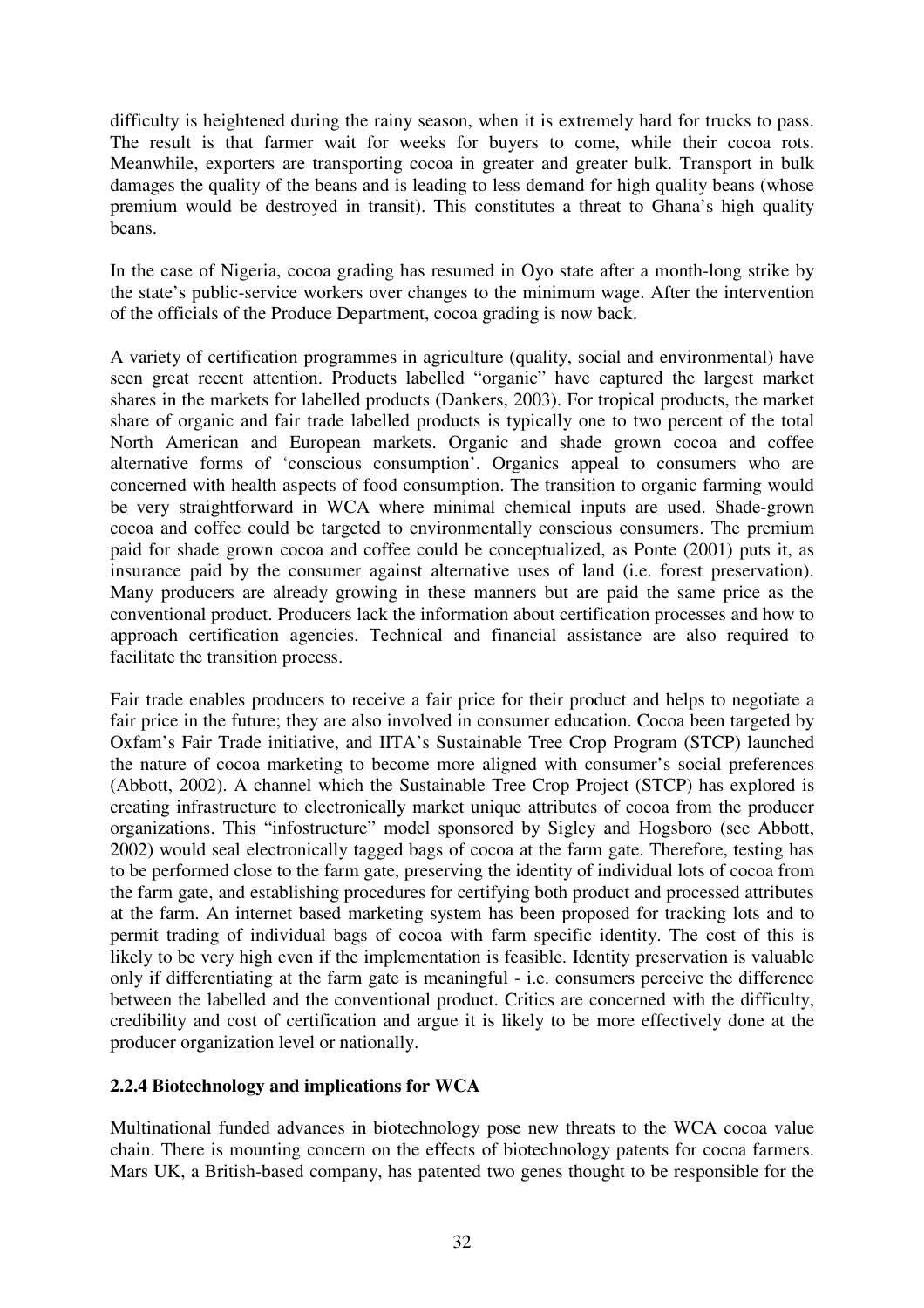taste of high quality West African *Amelonado* cocoa that is used in the world's finest chocolate (Oxfam, 2002b). Amelonado cocoa is the main variety grown in Ghana and Nigeria. These genes could be transferred into lower quality, higher yielding and cheaper varieties of cocoa, creating the impression of quality; and thus, cocoa traders and retailers would save and at the expense of high quality producers. These patents also allow multinationals to substitute cocoa crops produced in WCA. According to the patents, the intention is to produce the flavour of West African cocoa in laboratories by transferring the genes into vats of yeast. Cocoa dependent countries fear that the use of cheaper artificial substitutes will jeopardize their cocoa exports.

A Danish company, Aarhus Oliefabrik, has taken out two patents on gene coding for flavour producing proteins in cocoa. These compounds have anti-cancer, anti-microbial and antioxidant properties. If cocoa is already being used for similar medicinal purposes in producing countries this would be a case of bio-piracy. According to World Trade Organisation rules, companies are allowed to patent the cells that make up plants and then charge farmers license fees to grow them. Under the agreement on Trade Related Intellectual Property Rights (TRIPS), the WTO members must recognise patents on the genes and cells of plants and animals in their local laws, a ruling which many African countries argue amounts to legalised theft.

## **2.3 Trade**

## **2.3.1 Export trends**

In the 10 WCA countries represented in this report, cocoa exports accounts for almost 50 percent of the agricultural exports value and are therefore very much dependent on cocoa exports. The export of cocoa closely follows production meaning that most of the production is consumed elsewhere and brings foreign exchange to the respective countries. The following graph underlines the trend in cocoa exports from 1980 to 2005 in terms of quantity (Mt) and value (\$1,000) in WCA. The quantity of exported cocoa has had a smooth increasing trend over the year. However, the value trend shows sharp fluctuations in the export values. This is alarming as it shows how vulnerable the cocoa dependent stakeholders are due to the highly unstable conditions of the world market.

## **FIGURE 2.5**



Source: Computed from FAOSTAT (2008).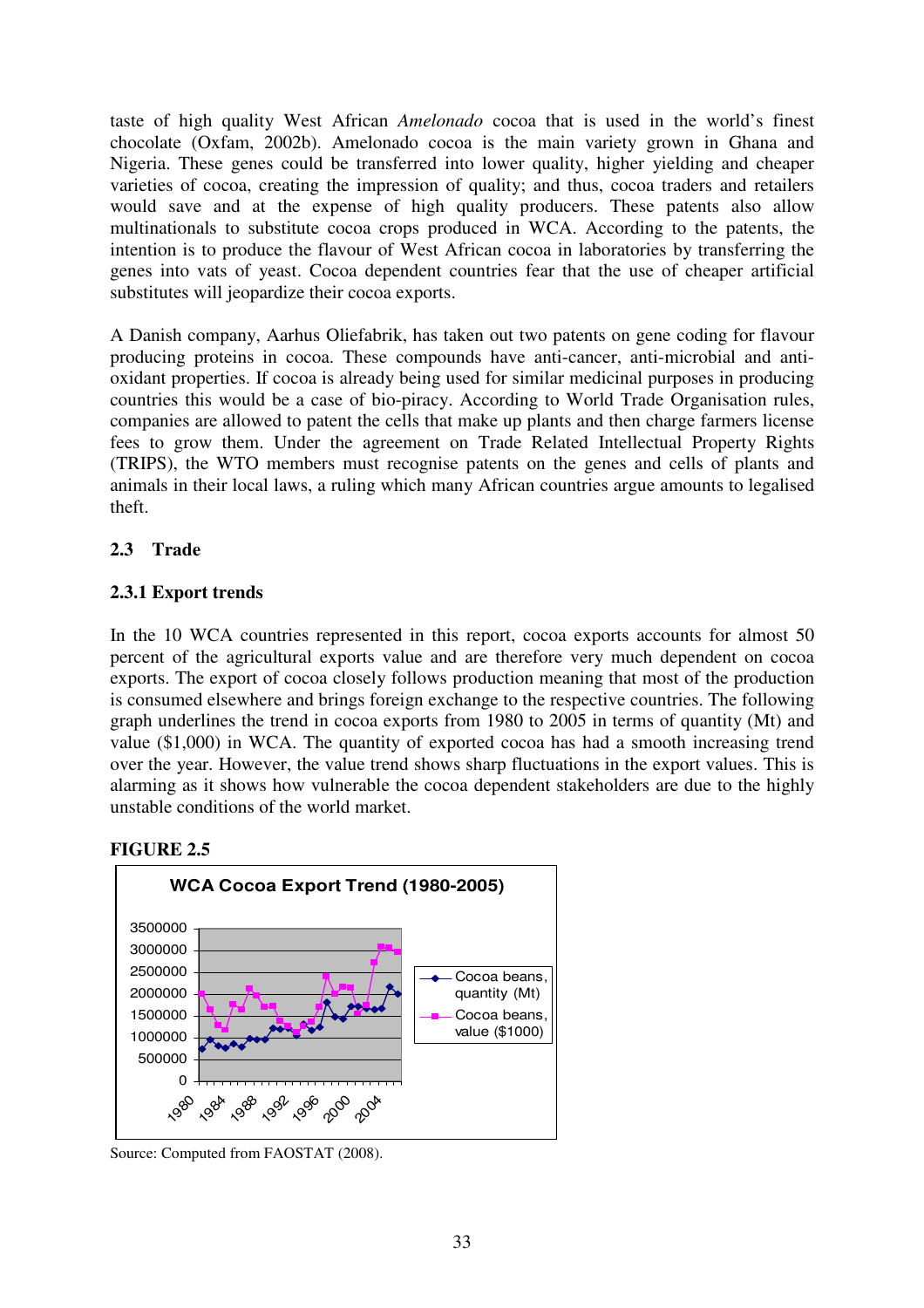A look into the relative prices of the two commodities at the production level, the next discussion, will bring more insight on the cocoa trade environment.

## **2.3.2 Price Trends**

As demonstrated in Figure 1 in the introduction, world cocoa prices have seen an increase subsequent to the 2000 shock. In this section, I discuss price trends in more detail and relate the region's and local price performance to the trade environment.

Figure 2.6 is a graph of the trend in the calculated average producer prices for five of the WCA countries for which such data is currently available (Côte d'Ivoire, Ghana, Nigeria, Cameroon, and Togo) in USD per tonne from 2000 to 2005. Figure 3.8 shows the price trend of the individual countries in US cents per pounds (lb). Producer prices have followed the same trend as world prices since the shock and so there is currently an incentive for farmers to continue cocoa production and marketing.

#### **FIGURE 2.6**



Source: Computed from FAOSTAT (2008).

Note: Average of producer prices from 5 of the WCA countries: Cote d'Ivoire, Ghana, Nigeria, Cameroon, and Togo.

#### **FIGURE 2.7 Producer price comparison of Robusta Coffee (2002-2007) in US cents per lb**



Source: FAOSTAT (2008).

An important observation from Figure 3.8 is that each of the WCA countries represented here have seen an upward trend in cocoa prices at the producer level although some countries offer better prices than others. The divergence in producer prices across these countries have many reasons such as the different trade policy (i.e. export taxes) and the relative level of government support, comparative advantage (i.e. production costs), and infrastructure and logistical conditions. However, the divergence offers an explanation for the occasional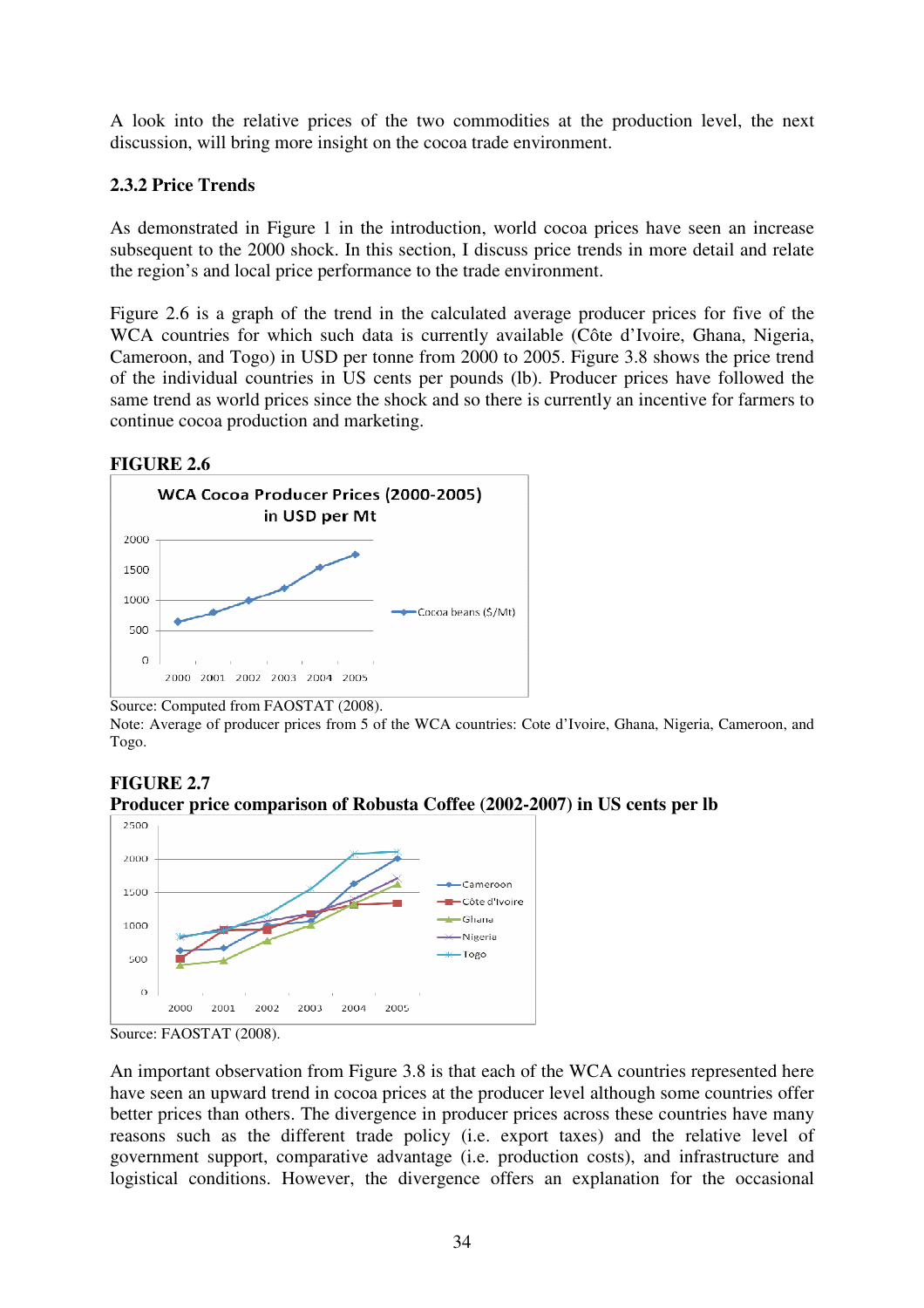smuggling between countries whenever the profit opportunity outweighs the cost of doing so (i.e. transportation costs). The smuggling of cocoa in West African Countries, in particular between Côte d'Ivoire, Ghana, Guinea, Togo, and Sierra Leone, has differed over time in terms of size and the direction of the flows (ICCO, 2008). An accurate picture of these flows is difficult to obtain; nevertheless, the smuggling is detrimental to the smuggling country's earnings.

Cocoa and coffee prices are extremely volatile in the short-run (Oxfam, 2002); and the fluctuations constitute one of the main sources of vulnerability. Because the market reforms meant that price guarantees were no longer given, highly volatile prices have posed new risks for producers in all countries, who have seen their income become less secure (Laven, 2005). Yields are both vulnerable to temperature or precipitation changes as well as disease, the volume of production can vary widely from one year to the other, which causes prices to spike. Demand for cocoa and coffee depends initially on the fluctuating economic health of OECD countries which is another major source of price volatility. Volatility is also the result of the commodities' natural cycle. The peculiar characteristics of the price elasticities of supply and demand (low in the short run) lead to highly variable prices in the world market (Ponte, 2001). Supply reacts slowly to an increase in prices in the short run while the new plantings are taking place. When prices increase, farmers expand production to take advantage. This additional production eventually causes prices to depress. And when the price declines, so does production. Once cocoa trees are planted, they produce for 25 years, which means that supply is ratcheted up every time prices increase. The time lag between demand (which raises prices and encourages new planting) and supply (which eventually oversatisfies the demand and drops the price) is crucial to understanding the price fluctuations and overall behaviour of the market. While the investment response to price changes is quick, the output response to investment is low. As a result, the extra supply might arrive on the market when prices are on the decline, magnifying the downturn in the cycle. This high price volatility makes it impossible for farmers to plan their production accordingly. In the absence of price support mechanisms, and because small farmers do not have adequate savings or access to credit, they are particularly ill-equipped to deal with volatility. Price volatility adds to already high production risk from the disease and weather. At the macro level, volatility has adverse effects on the ability of governments to forecast revenues and social spending, as well as their capacity to service debt.

The increased volatility has hurt small producers most, since they do not have access to hedging markets. Difficulties overcoming performance risk complicate forward selling in by private entities in developing countries especially if such sales involve smallholder crops or take place in an environment where poorly functioning credit institutions and unreliable contract enforcement. Small farmers cannot afford to store or transport their crop to another place, which drastically limits their ability to take advantage of market opportunities.

Now I briefly discuss the role of international cooperation on stock management and price stabilization.

## **2.3.3 International agreements and price stability**

International cooperation failed to stabilise prices. In 1999, cocoa stocks represented over 50 percent of annual world demand. There are several factors behind this imbalance between supply and demand. Production has increased at a faster rate that demand has. The trend is largely the result of producers' response to attractive prices in the late 1970s. New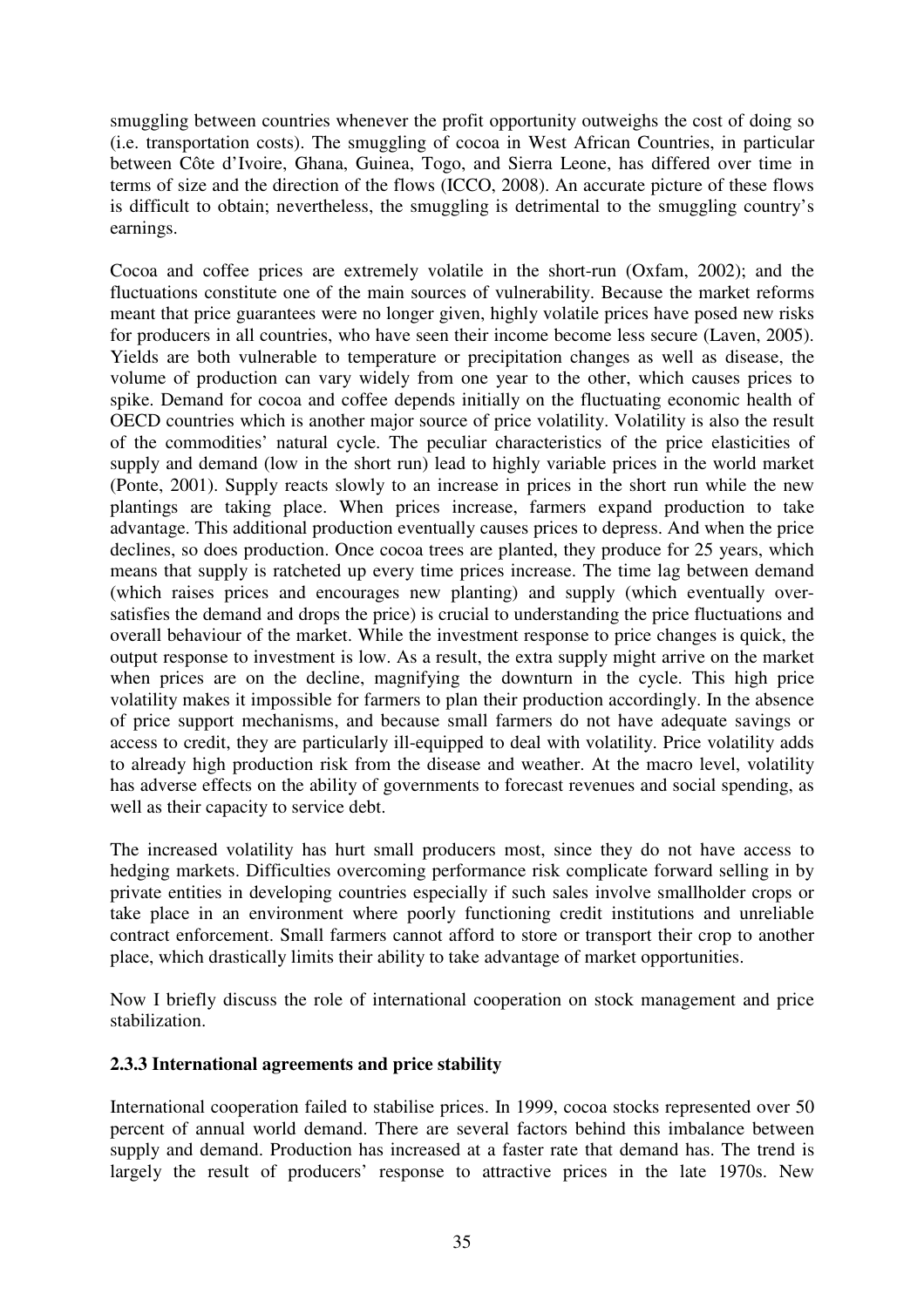technologies, such as higher yielding trees, have contributed to this higher productivity. These new varieties with attributes such as disease and pest resistance, flavour, and yield could help protect small farmers against catastrophic loss of their crop through weather, disease or pests. While these new varieties would mean higher and more stable yields for small farmers, their widespread introduction contributes oversupply.

The 1973 International Cocoa Agreement (ICA) of the International Cocoa Organization (ICCO) operated a buffer stock program aimed at defending the world cocoa prices within a certain price range (Varangis and Schreiber, 2001). The buffer stock provisions had the main objective of raising and stabilizing world prices, but failed at doing so. During the late 1980s, the decline in world cocoa prices forced the buffer to its limit (250,000 Mt in 1988) and the efforts to stabilize prices were abandoned there and then. Cocoa prices and cocoa-producing countries were relatively unaffected by the collapse of ICCO's buffer scheme because the stock program itself had not been effective in stabilizing cocoa prices. Recent renewals of the ICA (latest in 2001) do not contain economic clauses such as price support or stabilization; and in 1997 the buffer stock held by the ICCO was liquidated.

## **2.4 Structural Adjustment Programs (SAPs) and policy environment**

## **2.4.1 Marketing system prior to the reforms**

The dominant role of cocoa in WCA exports is one of the factors responsible for serious rigidities in production, both in terms of production capacities and of production techniques. Until the 1990s, cocoa and coffee outputs were heavily regulated by the producing country governments. The sectors were dominated by state-sponsored marketing boards, which were solely in charge of the purchasing, the marketing and export of cocoa and coffee beans. Marketing boards also offered price stabilisation schemes for producers. In years of low prices, many countries sheltered producers by fixing a higher internal price. The parastatal boards have been accused of being inefficient and for imposing too high of export taxes. It has been argued that a series of disincentives have contributed to farmers turning to subsistence farming and smuggling of their cash-crop products.

The parastatal board systems differed somewhat in the former French colonies with a marketing structure based on the French *Caisse de Stabilisation* model, as opposed to the former British colonies that controlled production and sales through marketing boards. Each of these agencies taxed exports while seeking to stabilize domestic cocoa markets. They also provided a number of public goods, including research and extension services pest and disease control efforts, market information services, and regulations and governance of commerce.

The francophone marketing systems established a complex structure of payments at the beginning of each crop year, which included specifying producer prices and payments for marketing services (Bloomfield and Lass, 1992). Producer prices were decided upon irrespective of the level of world prices (Akiyama, 1988). They were to reflect production cost and have an equal remuneration for all crops. The governments not only determined the producer prices but also domestic and external marketing and transportation costs. The Caisse also involved a mix of private sector participation in the internal marketing side. The CSSPPA (Caisse de Stabilisation et de Soutien des Prix des Produits Agricoles) in Cote d'Ivoire set an export reference price – the exporter paid the CSSPPA the difference if the price negotiated was higher - if the negotiated price was less, the CSSPPA was supposed to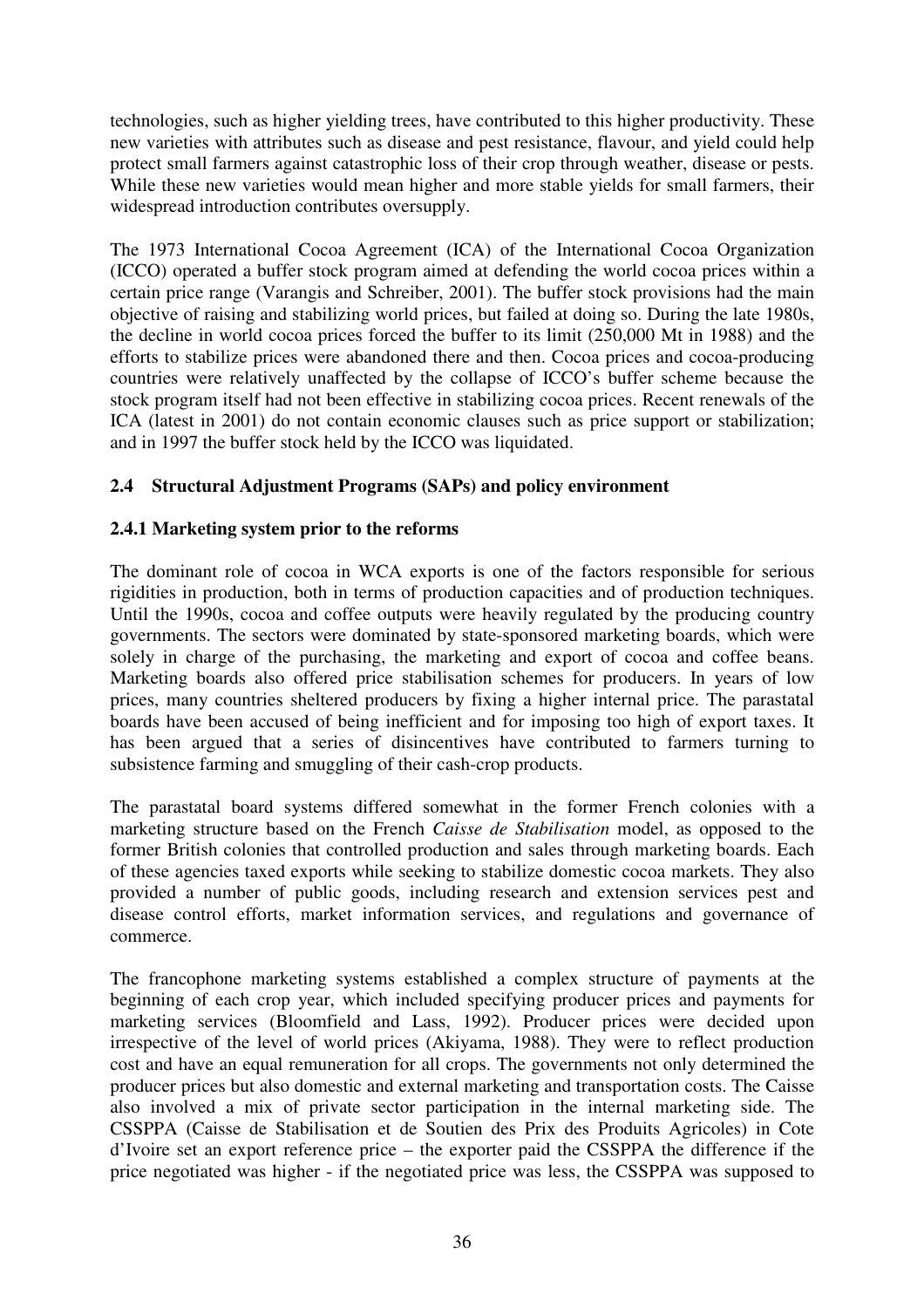reimburse the difference. The CSSPPA left quality control and transport in the hands of the private "traitants" (licensed to compete in specified regions in the purchase of cocoa from farmers) and exporters. In the case of Cameroon, the ONCPB (Office National de Commercialisation des Produits de Base) regulated the marketing to an even greater extent, determining the area in which internal buyers could purchase the crop, fixing the date on which the purchase had to take place, arranging transportation and negotiating export sales. In the Anglophone regions, the ONCPB acted as a marketing board, with cooperatives acting on behalf of the government in the case of internal transport of the crop to factory or to exporters, and the ONCPB handling exports.

The Francophone countries shared for many years several important features; among the most significant, especially in recent years, is that both Côte d'Ivoire, Benin, Togo, Cameroon, and The Central African Republic have belonged to the French Franc based CFA-franc zones (BCEAO and BEAC). Since 1948, the CFA has been fixed for the 13 African member states at 50 CFA francs to the French franc.

In the case of the Anglophone marketing boards, they handled everything from setting producer prices and quality control to undertaking exports. However, the Nigerian Cocoa Board (NCB) allowed farmers to sell either directly to the NCB or to licensed buying agents (LBAs) who would in turn sell to the NCB. Early on after independence, LBAs were operating in Nigeria, but enough of them went out of business and were not paying the farmers, so the NCB decided to assume the entire responsibility for buying cocoa. In the case of Ghana, the Cocoa Marketing Board, Cocobod, has been the sole agent for much of the time. The quality and grading oversight of both boards meant that Nigeria and, even more so, Ghana shared another common heritage: they were known for their longstanding tradition of careful fermentation and drying practices, which gave their cocoa a distinctive flavour much sought after by European chocolate manufacturers, as well as their high and consistent quality cocoa shipments. The marketing boards which were established under British colonial rule were particularly effective with their training and extension to farmers, as well quality control, and these controls were maintained beyond independence. For this reason, Ghana has traditionally fetched the highest premium on the world market for bulk cocoa (as distinguished from fine and flavoured cocoa) followed closely, until the disbandment of the NCB in 1986, by Nigeria's cocoa price premium. Unlike their Francophone counterparts, for most of the period between 1970 and 1990, Ghana and Nigeria had independent and nonconvertible currencies at government-fixed exchange rates. With the structural adjustment programmes, both countries have moved to flexible, auction-determined fully convertible exchange rates.

The parastatal agencies have been the targets of structural adjustment reforms. Allegations of corruption, inefficiency and high cost led to the belief that private markets would more efficiently provide the same services. Moreover, currency crises made it extremely difficult for these agencies to stabilize farm prices and domestic currencies for what is essentially a cash crop. This led to unacceptable variations in both the degree of export taxation and in farm prices. Hence, the parastatals failed at one of their primary missions - that of stabilizing the domestic market.

## **2.4.2 Structural Adjustment Programs (SAPs) and marketing reforms**

Under pressure from the World Bank and the International Monetary Fund (IMF), most cocoa and coffee (among other commodities) producing countries underwent comprehensive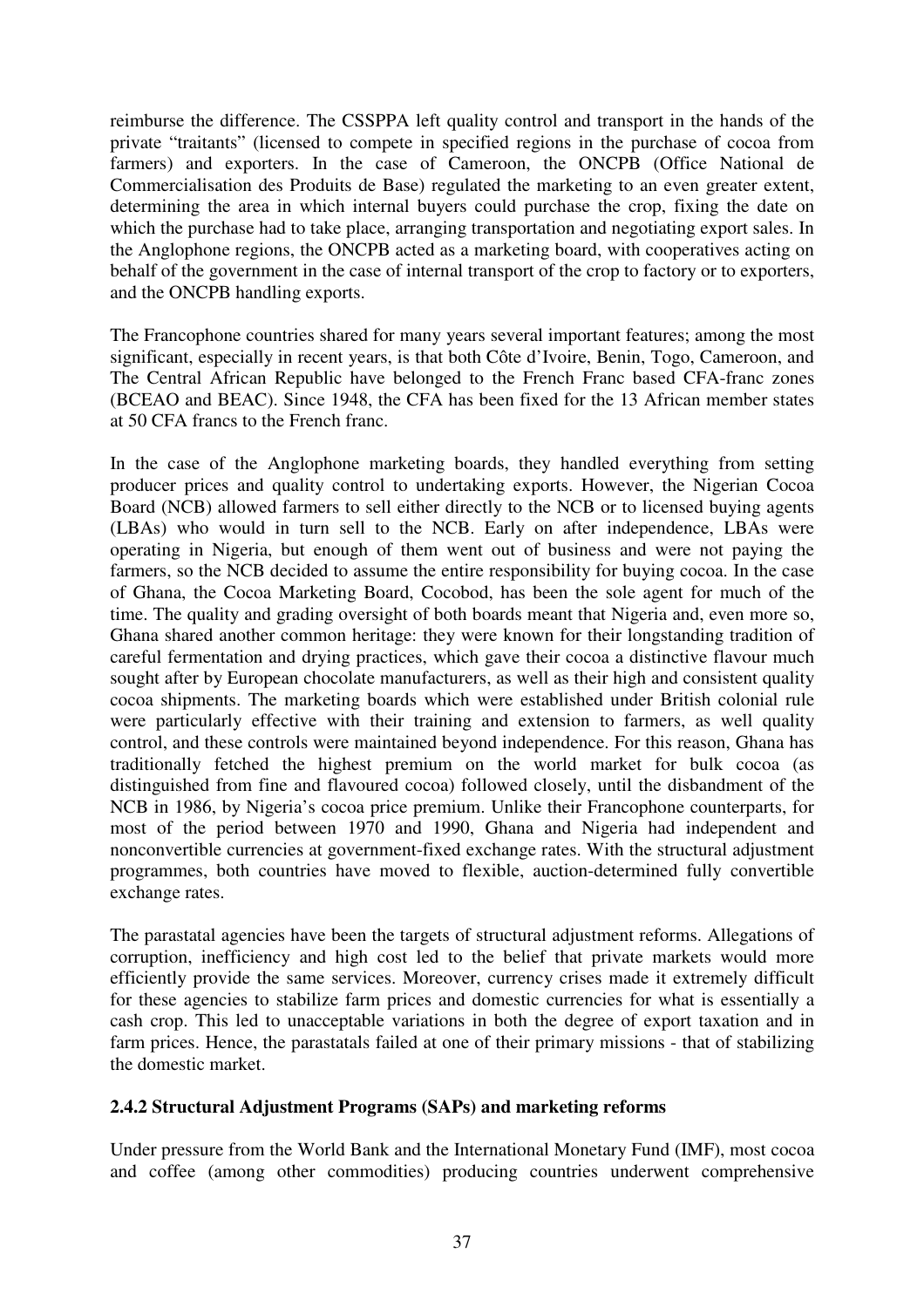Structural Adjustment Programs (SAP). Private traders were allowed on the market, price stabilisation schemes were abandoned and export taxes substantially lowered. This resulted in significant increases in producers' share of export prices and the average producer prices in some cases. For example, following the reform, cocoa producers in Cameroon and Nigeria saw prices for their products increase to over 70 percent of the FoB (free on board) price, up from 40 and 20 percent before the reform, respectively (Akiyama, 2001). Often, the reform brought an end to pan territorial pricing which forced producers located close to markets to subsidize producers located further away; now producer prices began to reflect transportation costs.

On the downside, producers are now extremely vulnerable to price volatility on markets as the parastatals and governments no longer internalize price risk. Market reforms potentially offered some producers the opportunity to access futures, options, and related price risk markets to insure against volatile prices. But such risk mitigation devices have not emerged in WCA domestic markets and the existing exchanges in industrial countries may not be viable because of the high basis risk (risk associated with imperfect hedging using futures) and the exchange rate risk. Producers have also lost access to inputs as subsidised credit has disappeared and private banks consider lending to small producers as too risky. Yields and quality have declined in some cases (see Figure 3.2 (b) for yield trend), undermining the initial intended benefits of the liberalisation for farmers' income.

The era of structural adjustment happens to have coincided with a sustained period of falling world prices for cocoa (Bloomfield and Lass, 1992). In 1988 the price of cocoa on the LIFFE (London futures) decreased by 27 percent from 1987; and by 1992, the decrease was close to half the price in 1988. The drastic fall in the world commodity prices at the time contributed to substantial cuts in civil servants salaries, significant currency devaluation, freezes on employment, tax hikes, and a reduction of state employees. Farmers and many state employees who lost their jobs or faced salary cuts responded to the crisis by increasing their activity in food crop production to compensate for lost income. I will now discuss the reform cases for Nigeria, Cameroon, Côte d'Ivoire, and Ghana.

#### **Nigeria**

The elimination of the cocoa and coffee parastatals came first to Nigeria through the Structural Adjustment Programme (SAP) of state-owned enterprises in 1986 (Abbott, 2002). The reasons for the poor performance of the cocoa and coffee sectors consisted of the oil boom in the 1970s and early 1980s, resulting in an outflow of labour and capital from the agricultural sector, an overvalued exchange rate, a declining producer prices in real terms, and a lack of investment in agriculture. Some cocoa was reportedly being diverted through neighbouring countries where farmers could earn a higher return in a convertible currency. Consequently, earnings of the NCB dropped, as a result the provision of services suffered. The elimination of the NCB did have some of the intended effects. Prices, production and exports responded positively and quickly in subsequent years. There were several unintended consequences of the cocoa market liberalisation. In the first few years, the government's foreign export earnings from cocoa shrank as exporters opted to keep their earnings in overseas accounts fearing that the government would turn back on its programme of floating exchange rates and resume to the retention of foreign exchange earnings. The second problem was the rapid decline in the quality of cocoa and in the reliability of shipments. Nigerian cocoa used to have a reputation for good quality. After the elimination of the NCB, there were no provisions put in place to maintain the reliable quality control services which had been provided by NCB until then. Many inexperienced traders entered the market for arbitrage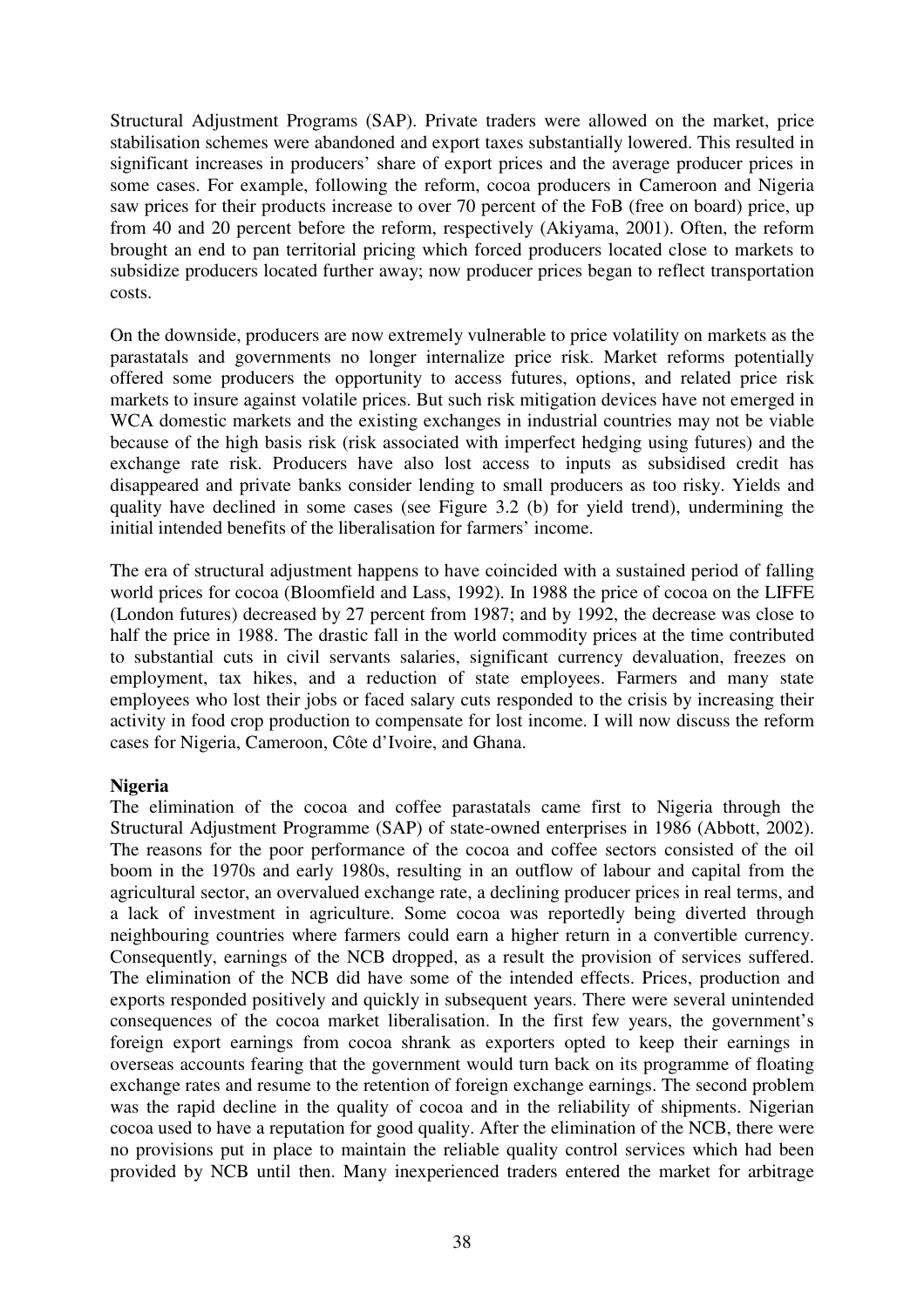opportunities. They used the liberalized commodities for conversion into foreign exchange earnings. They bought and sold any cocoa available with much of it being of very poor quality. Without the grading infrastructure, cocoa shipments proved to be notoriously unreliable. On the world cocoa market, Nigeria quickly lost its price premium and its reputation for honest dealing that was built up by the NCB. Exporters could no longer sell cocoa using long term physical forward contracts due to their lack of dependability.

Liberalisation harmed the local processing industry even more. Local companies could not afford to compete as exporters had bid up the price of beans beyond their reach. In 1990, the government tried encouraging the domestic processing industry by providing concessional loans through the Import-Export Bank and other financial institutions. Joint foreign ventures were permitted and the import of cocoa beans was legalised to allow for blending. It had even planned to ban the export of beans commencing in 1990/91 in order to support the domestic processing industry, but the ban was lifted when it was apparent that the local capacity was insufficient to process the full crop.

#### **Cameroon**

Structural adjustment in Cameroon came in two phases in 1991 and in 1994. In September of 1989 the producer price of cocoa was slashed from 420 FCFA/kg to 250 FCFA/kg; in 1990 it fell to 220 CFAF/kg (Varangis and Schreiber, 2001). In 1992, the ONCPB, with its 2800 employees was replaced by the Office National de Cacao et de Café (ONCC) with a staff of 157 and a strictly regulatory mandate (Gockowski 1994 in Duguma 1997). However, market reforms also meant the end of rural road maintenance. Meanwhile, producer prices continued to deteriorate due to the weak world market prices at the time. Consequently, the distribution of fungicides and insecticides by the state-run of the Societé de Developpement du Cacao (SODECAO) ended in 1992. SODECAO works with international and local agricultural research institutes to develop and promote the cocoa sector. In the 1994 reform, private traders were enabled to procure cocoa directly from farmers and sell it to exporters, whom in turn use their own agents to procure cocoa from farmers. Producer prices, costs, margins, along with the domestic marketing chain are now entirely determined by the market, and the stabilization fund has been eliminated. The most immediate effect of the 1994 liberalization was a significant increase in prices paid to growers as was the case in Nigeria as well. Producer prices doubled after the CFAF devaluation of January 1994, rising from CFAF 150/kg to CFAF 300/kg. The following crop year (1994/95) producer prices where CFAF 475-525/kg. The restrictions on the location and timing of cocoa bean sells were also eliminated. Immediately following the reforms, roughly 200 operators were registered as buyers and exporters of cocoa, but only 12 exporters account for more than 80 percent of total exports. The local exporters have been reduced to traders, selling to either foreign-linked exporters or the local processing factory.

In addition to the adjustment costs, the sector was still subject to a 13% export tax while fertilizer and pesticide imports were subject to a 6.5% tariff duty (Duguma, 1997). As a result of all the above, both the quality and the quantity of cocoa produced by smallholders in Cameroon have stagnated since the mid-1980s. Cameroon cocoa, which once received a quality premium on the world market, is now discounted because of this deterioration. The quality control task was left to the Ministry of Agriculture since 1989 but all efforts were abandoned since then. The quality of Cameroonian cocoa was problematic even before the reforms. Many of the domestic buyers and exporters showed little regard for quality, and the quality control provided by the ONCC was believed to be both ineffective and unreliable. As buyers and exporters sought to maximize their profits, low and high-grade beans were mixed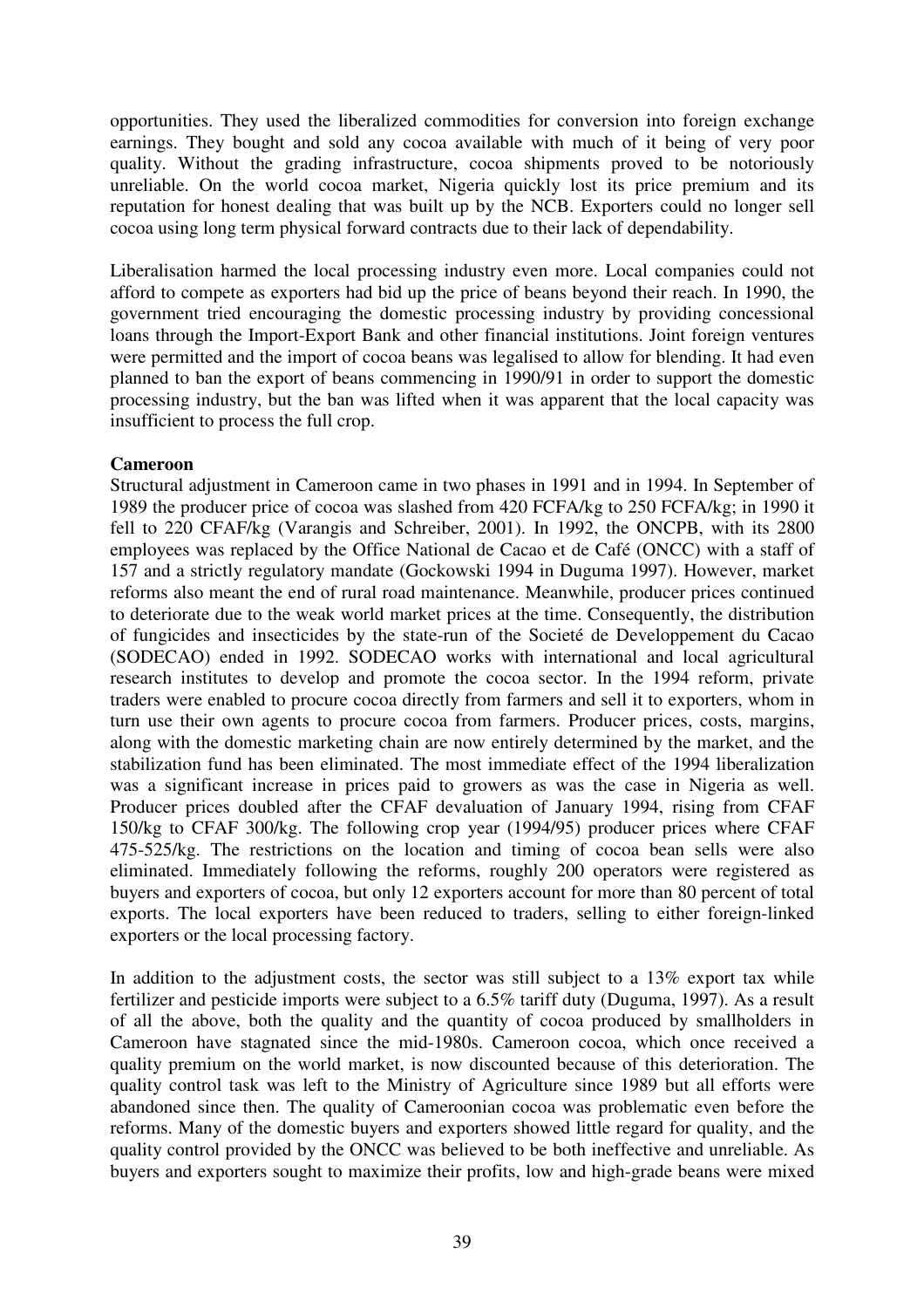together. Farmers did not pay attention to drying and fermentation in order to take advantage of the opportunity to sell quickly. Unlike the gradual phase out of fertilizer subsidies (fertilizers are used mainly by coffee producers) and the financial support given to private fertilizer suppliers, the liberalization of pesticides was abrupt. Consequently, many producers who used to rely on state-sponsored pest and disease control have failed to treat their crops.

At the same time that liberalization was sweeping the marketing side of the cocoa sector, producers were encouraged to organize themselves into "common initiative groups" (GICs). The purpose was to enable them to market their product in bulk lots. The reform that enabled the formation of the GICs has been relatively successful in lowering assembly and transaction costs and increased producer prices for group members. The recurring political unrests in Cameroon render much of the current effort ineffective. Ports are periodically blocked, and although this has driven up the premium on cocoa, it has thrown bottlenecks into much of the system.

Two specific problems can be identified in the case of Nigeria and Cameroon. First, the public goods associated with cocoa production and distribution were lost. Research activities diminished and extension services disappeared. The reforms were contributing to more domestic market instability. Second, the expected simultaneous emergence of both new regulations and new marketing intermediaries did not occur. When public marketing boards are replaced by private agents, new institutional innovations are necessary. The efforts of the reforms were towards increasing transparency, promoting competition, and improving the allocation of export rights with the goal of reducing marketing costs as a share of FOB prices and increasing producers' income, reducing fiscal risks of exporting, creating strong and independent producers' organizations, and promoting a strong and efficient financial sector (Varangis and Schreiber, 2001). Nigeria's and Cameroon's structural adjustment processes have been described as chaotic, with incomplete replacement of marketing institutions; as a consequence, Cote d'Ivoire and Ghana long resisted structural adjustment reforms. The coffee sectors were liberalized first.

#### **Côte d'Ivoire**

The 1995/96 reform included export rights and limited the the direct sales of the Ivorian parastatal, CSSPPA, to 15 percent. Cote d'Ivoire finally liberalized domestic cocoa markets in 1999, but with substantial continued state involvement in the sector. The role of the CSSPPA was reduced to that of an advisory and regulatory agency and eliminating its interference in export marketing. The marketing system of export was radically changed, eliminating the price floors and liberalizing farmgate prices. The absence of any kind of preparations prior to liberalisation led to total disorder on the cocoa market. Previously, the Ivorian marketing board had a financing system in place to phase sales throughout the year. After liberalization, all the producers started selling their harvest at the same time and flooded the market, causing international prices to collapse. The subsequent collapse in price (40%, 1999-2000) caused considerable social unrest in the country as cocoa growers protested at the way the government had liberalised the industry. The reductions in export taxes on cocoa had the added effect of reducing the income of the Ivorian government, which until liberalisation had relied on cocoa for 20% of its entire revenue. The overall level of taxation in Côte d'Ivoire is currently about 15 percent (Burger, 2008).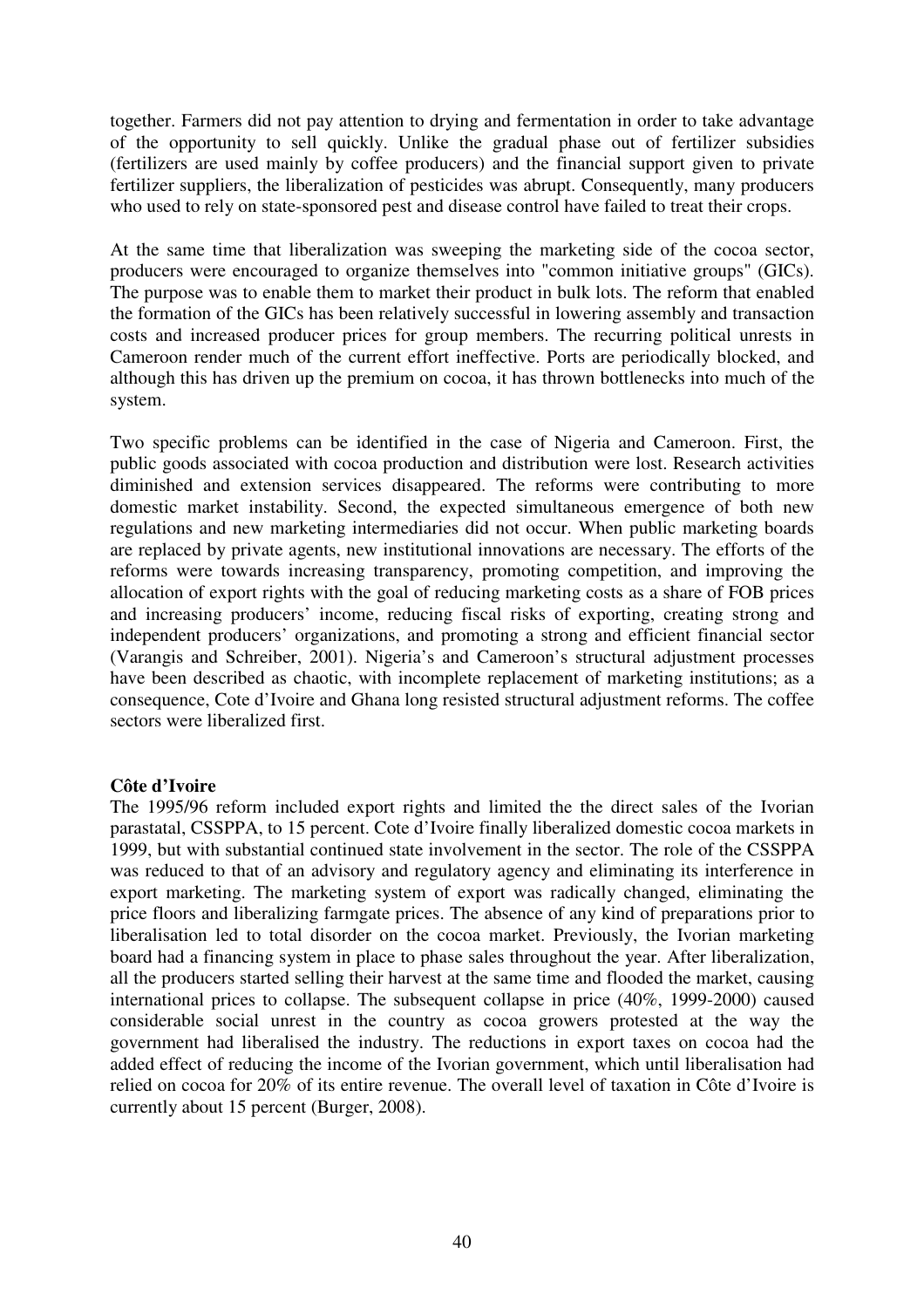#### **Ghana**

From the early 1960s to the early 1980s, the officially recorded output of cocoa in Ghana declined by 60 percent (from 35 to 10 percent of world production) (Bulir, 1998). Production is believed to have declined sharply in response to internal and external shocks and poor overall economic management. The output subsequently doubled during the 1983–95 Economic Recovery Programme (see Annex). In 1982-84 prolonged drought and bush fires took a heavy toll on cocoa trees, particularly in the Brong-Ahafo and Ashanti regions, and producers had few incentives to replant. The price incentive to smuggle could explain as much as one half of the observed decline in official output from its trend and the subsequent recovery (Bulir, 1998). For much of the post-independence period (post 1960), the taxation of cocoa producers in Ghana had been higher than in most cocoa-producing countries. The government had traditionally taxed cocoa by retaining export proceeds at the Cocobod and by paying farmers a preset price in domestic currency. On the one hand, this practice helped to insulate domestic producers from short term fluctuations in the international cocoa price, and the cocoa export duty remained an important source of fiscal revenue. On the other hand, excessive explicit and implicit taxes on cocoa led to the smuggling of cocoa abroad. The massive decline in the officially recorded output can be explained by cocoa smuggling to neighbouring countries, notably Côte d'Ivoire.

Real producer prices began to fall sharply in 1993-94 as inflation outpaced price adjustments and world prices declined. Producer prices were administratively set and were fixed for the entire crop year by the Producer Price Review Committee, a body consisting of the Cocobod, government officials, representatives of private cocoa buyers, the national cocoa farmers' organizations, and haulers and transporters. The committee takes into account expected export prices during the coming year, the operating costs of Cocobod and its subsidiaries, the explicit tax, and farmers' production costs. Producer price stabilization was hard to implement, and governments have utilized the funds intended for this purpose to augment fiscal revenues.

The process of liberalization included relaxation of price controls and subsidized input prices. Cocobod was gradually replaced in its function as direct purchaser of cocoa with a group of Licensed Buying Companies (LBCs). The first LBCs were allowed to purchase cocoa domestically, buying and selling at prices fixed by the Cocobod. The partial liberalization of Ghana's cocoa sector has resulted in competition among licensed Buying Companies, which purchase cocoa in geographically segmented village markets. The intensity of the competition varies form village to village (Zeitlin, 2006). As of October of 2000, Cocobod has with effect authorized limited, direct exports. Structural policies designed to reduce the monopsonistic market power of village level Licensed Buying Companies (LBCs) may result in improved service provision and higher productivity levels in the villages affected. Infrastructure facilities, such as transport and communication means, are still some of the most important structural variables influencing production.

## **2.4.3 Post reform role of public and private sector**

Prior to the SAPs, the state-owned marketing boards (or stabilisation funds) were the dominant drivers of the cocoa and coffee value chains. The state fulfilled the role of intermediary, which made it possible for international traders to buy cocoa without any direct relation with their suppliers. After liberalisation, international traders, and chocolate manufacturers, to a lesser extent became the main drivers of the cocoa chain. Local buyers have increasingly become involved in the provision of marketing channels and services, credit, and input. After the reforms, subsidies on extension and other services previously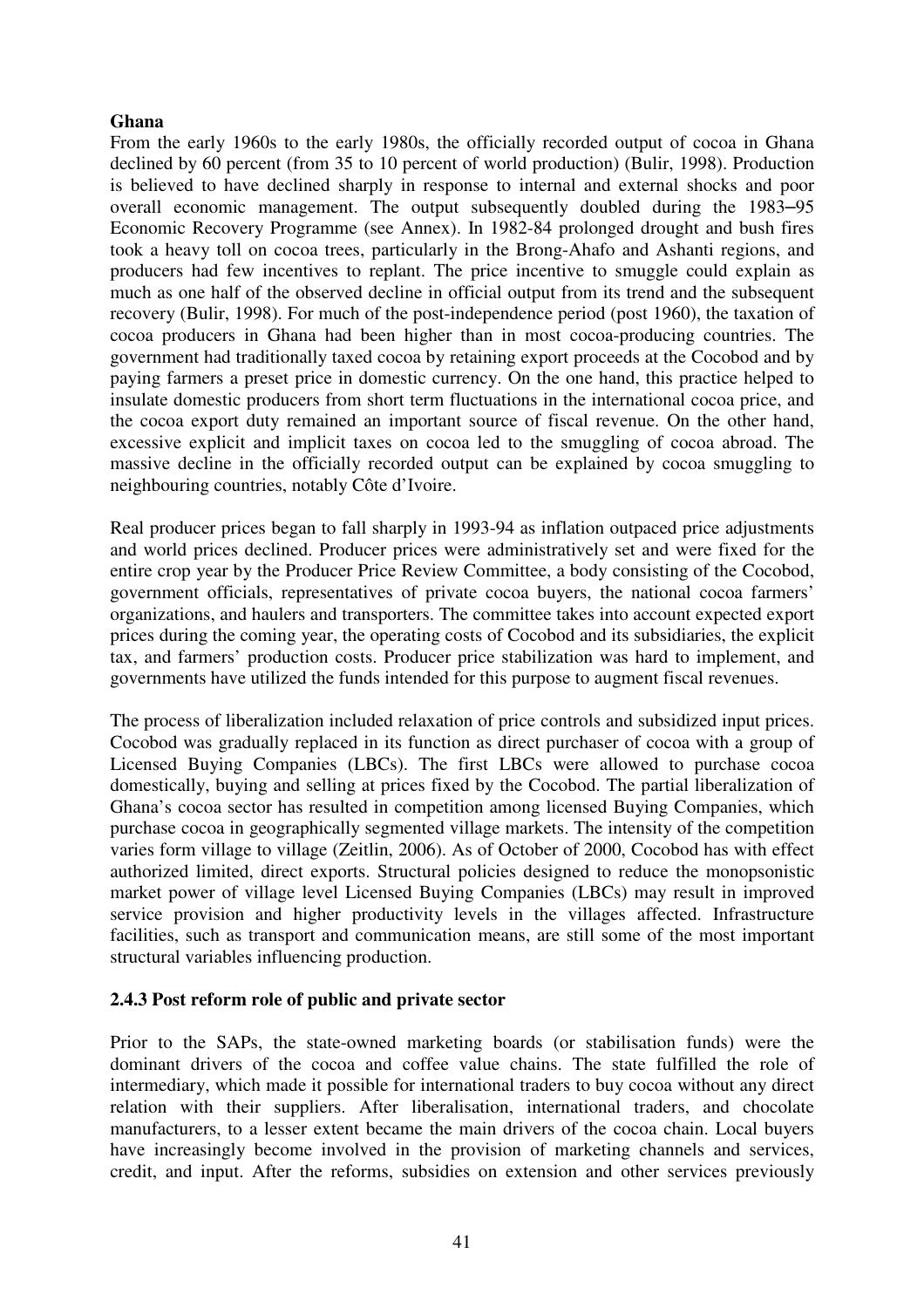provided by the government were abandoned in most of the WCA countries. Subsequently, the quality of these services declined along with the quality of the produce. The private sector took over some of these responsibilities as was anticipated. In this section, I will discuss which the new roles of the private and public sectors and how well these activities are being performed currently.

Nowadays, the governments are mostly reduced to executing only macro level policies such as tax enforcements. In Nigeria, individual states impose taxes on cocoa leaving their territory. They inspect the beans at state borders before bags are sealed in order to check the quantities and taxes are assessed on the quantities shipped. During a liberalisation, the role of government is pivotal to the success of the process. Pest and disease control remains better in Ghana than in the other WCA cocoa producing countries because of the diligence of the Cocobod. Currently, the provision of spray machines by the government particularly in the Western Region, are likely to result in higher output levels. It appears that the greatest returns are due to improving the participation rate of the spraying regime. However, regulations governing cocoa commerce have been slow to evolve, as have been public market information services. In Ghana, very large export taxes which include both direct export taxes and the margin accrue to Cocobod. While most countries have abandoned export taxes, a multitude of other taxes, often at local level, place a heavy burden on farmers. In Cameroon where liberalization has occurred to the greatest extent, trader and exporter margins appear to be extremely small, in spite of complaints about chaotic marketing institutions. Farm gate prices there are among the least reliable, both in terms of level and where they are measured. All sources report wide variations in farm gate prices, which may in part reflect exploitation of very remote farmers by the few local buyers who serve them in the absence of any government intervention.

In Cameroon, the lack of resources has impacted SODECAO's coverage of the cocoa producing region of Cameroon (Dada, 2006). Based in Yaounde, SODECAO programs are presently only able to benefit producers within close proximity, i.e. in the south and southwest (francophone areas). Producers in other parts of the country remain out of its reach. Whereas SODECAO had 3,500 employees prior to liberalization, after it went bankrupt that figure declined to less than 400. Additionally, SODECAO was charged with maintaining the rural road network. When it used to perform this function, rural transportation was efficient and inexpensive. However, the reverse is true today. Table 2.2 lays out the roles of SODECAO before and after the reforms.

| Pre-Reform and Post-Reform Roles of SODECAO in Cameroon |                                                      |  |  |  |
|---------------------------------------------------------|------------------------------------------------------|--|--|--|
| <b>Pre-Reform Roles</b>                                 | <b>Post-Reform Roles</b>                             |  |  |  |
| Input provision                                         | Encouraging more value addition at the farm<br>level |  |  |  |
| Maintenance of rural roads                              | Opening new avenues for access to exporters          |  |  |  |
| <b>Extension services</b>                               | Helping to improve phytosanitary standards           |  |  |  |
| Guaranteeing producer prices                            |                                                      |  |  |  |
| Coordinating the cocoa sector                           |                                                      |  |  |  |
| Collection of cocoa                                     |                                                      |  |  |  |

**TABLE 2.2 Pre-Reform and Post-Reform Roles of SODECAO in Cameroon** 

Source: Dada, Lade A.; 2006. FAO, Cameroon.

The domestic cocoa markets in Cameroon are mainly hub-and-spoke systems where cocoa from villages is assembled into larger batches in buying centers before being shipped to the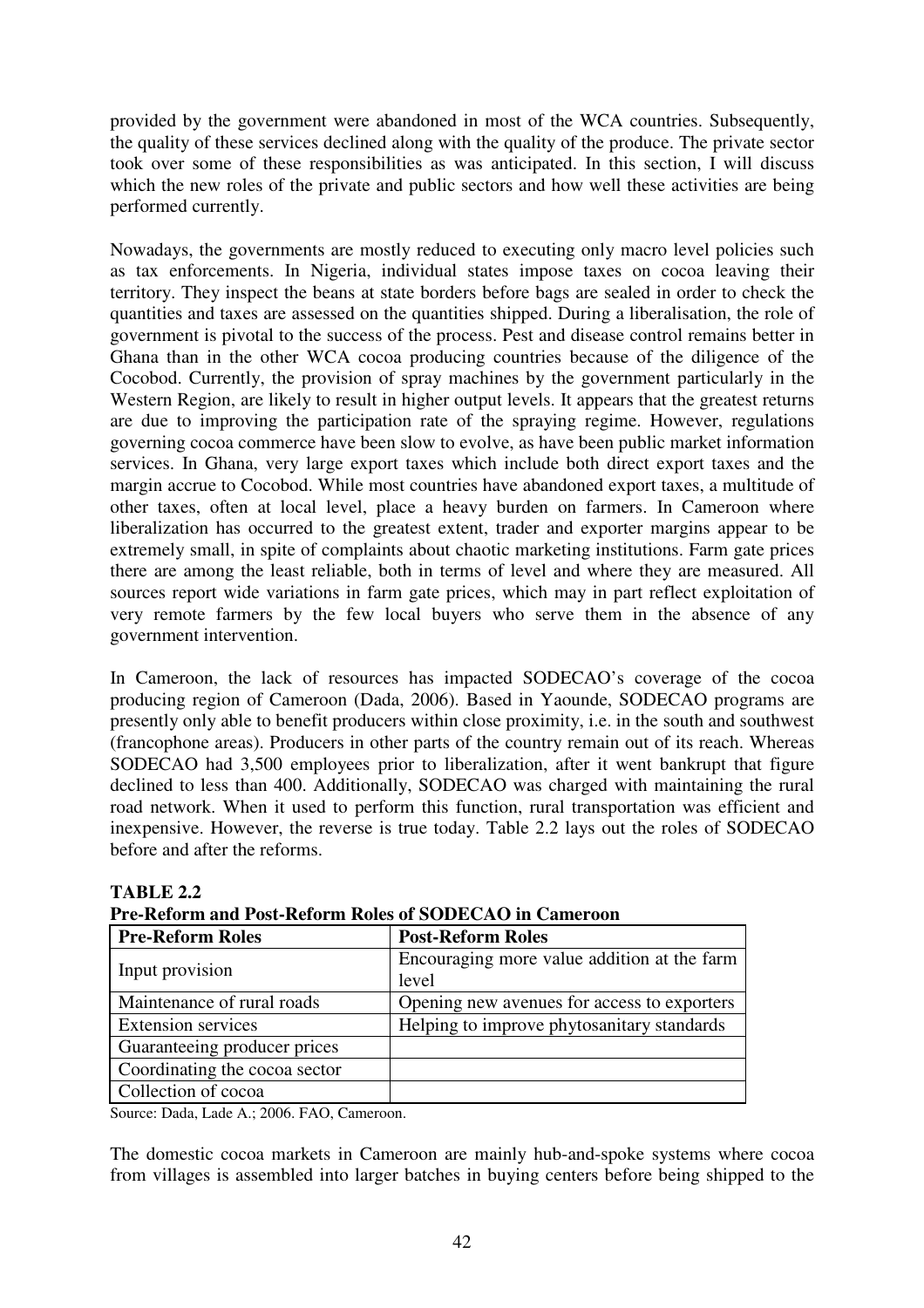main port of Douala (Wilcox and Abbott, 2006). In Anglophone Cameroon which includes the Center and South provinces, cocoa is purchased by non-licensed buyers (non-LBA or brokers who take ownership of the cocoa) and licensed buyers (LBA's) who work for large traders (merchants). These agents work in the villages and often have long-standing relationships with farmers as they not only purchase the cocoa but also offer pre-harvest financing to enable sufficient input purchases. Once the cocoa is purchased, the cocoa is stored in larger villages to await the trader's vehicle or it is transported to the buying center where it is sold to the large traders. Traders in the buying centers are typically large enough that all sorting and storage tasks are performed in the buying center before large tractor trailers transport the cocoa to the port for export preparation (*usinage*) and purchase by the multinational exporters. In contrast, in Francophone Cameroon, including the Southwest province, farmers sell their cocoa to *coxeurs* (itinerant *pisteurs* that are independent) or to *caissiers* (*pisteurs* who work for *traitants* (large traders)). Each of these agents performs 'door-to-door' purchasing of cocoa but *caissiers* are more likely to purchase cocoa that has been sold through negotiations between farmer groups and *traitants*. All buyers typically live in the buying center but it is only the *traitants* that do not leave the buying center in search of cocoa. When cocoa is purchased at the farmgate the price has either been fixed through a contract negotiated through a farmer group on behalf of group members or the price is negotiated on the spot and subject to a discount that may be based on quality or collected as a rent by the buyer. Once cocoa arrives in the buying center, *traitants* purchase, sort, store for short periods and then the cocoa is transported to a larger buying center or directly to the port.

The new role of the private sectors has come with new institutional innovations such as the GICs in Cameroon (discussed in section 3.5.2, previously) and the LBCs in Ghana. The Ghanaian Licensed Buying Companies (LBCs) compete for producers' output and that has been an important institutional feature and a driver of growth in the cocoa sector (Zeitlin, 2006). The competitive cocoa purchasing markets stimulates efficiency and reduces the costs of delivery to the port, resulting in a higher price for producers. Greater competition among purchasers can lead to strategic investment in producer productivity. The provision of credit, for instance, is not only good for producer productivity but also a means to capturing market share; and thereby softening subsequent competition. The argument Zeitlin (2006) pauses is that increased competition provides motivation to capture a share of the market. Even is if credit is only seasonal, it may still be the case that the expectation reduces the consumer mobility across years. Debts that are defaulted upon create ties that bind producers to LBCs across seasons. Once established, these switching costs reduce the pressure on LBCs and their competitors to provide services which they might otherwise undertake as a means of attracting business. Strategic incentives therefore combine with the usefulness of the services provided as a device for establishing a captive segment in the local market to provide LBCs in more competitive environments with a greater incentive to provide credit and services, above and beyond that which would be provided by a monopsonist. Particular LBCs in Ghana have inherently higher market shares, either because of their historical legacy as in the case of the Produce Buying Company which is the remnant of the Cocoa Marketing Board, or their particular *caché* as with Kuapa Kokoo, the 'fair trade' farmers' cooperative. The provision of credit, subsidized inputs, community ownership, or scholarship provision as rationales for joining the LBC, are specific to the farmer-LBC relationship as well. Villages that are known for their high productivity may be the ones driving competitions among LBCs rather than the other way around. While the Cocobod technically sets only a price floor, implying that there might be price competition among LBCs, in practice LBCs don't usually offer a higher price. The absence of competition in prices is confirmed by Varangis and Schreiber (2001, p.63). Nonetheless, LBCs do provide several services to cocoa producers. LBCs have sought to win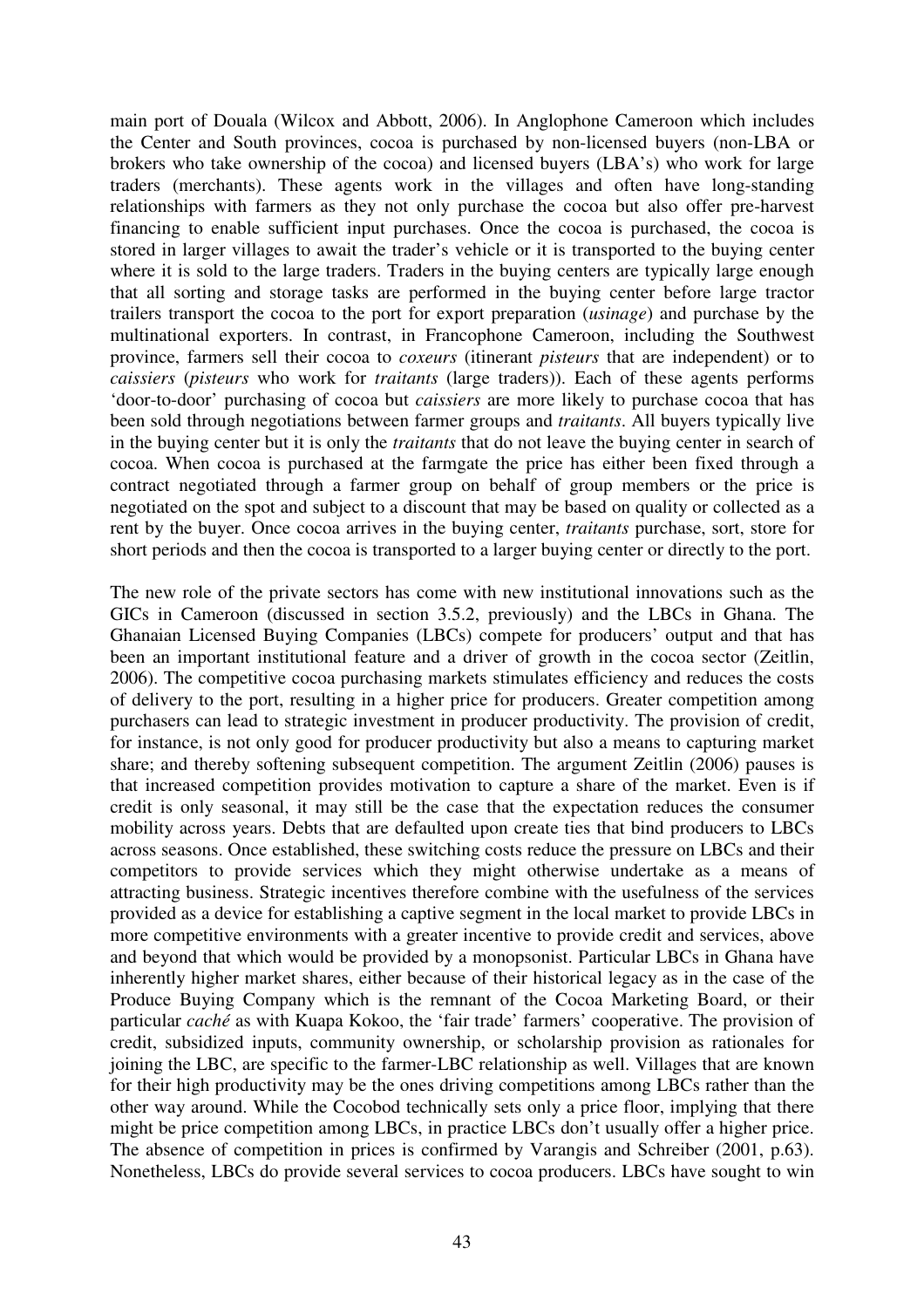producer loyalty by providing various services such as inputs, school improvements, utility poles, and loans outright.

An important feature of the fair trade initiative in cocoa is the partnership between Kuapa Kokoo which is a Ghanaian producer organization, and Day Chocolate of the United Kingdom. Kuapa Kokoo owns 33 percent of Day Chocolate, with Oxfam and the Body Shop owning the remainder. Thus, producer organizations are able to more closely link their activities to consumer demand through ownership of a chocolate manufacturer. Recently, links with the United Kingdom's distribution network have also been established. The Fair Trade Foundation certifies cocoa produced by Kuapa Kokoo as meeting fair trade standards. Conservation International is also involved in this partnership, working with rain forest preservation near Kuapa Kokoo villages, and providing certification for environmental practices.

Not surprisingly, the increase role of private sector involvement has introduced new kinds of risks in the sector other than price risk. For instance, in Cameroon, forward sales have collapsed owing to counterparty risk. Since the reform, private exporters instead of the ONCPB act as counterparties in forward transactions, a notion which raises the performance risk.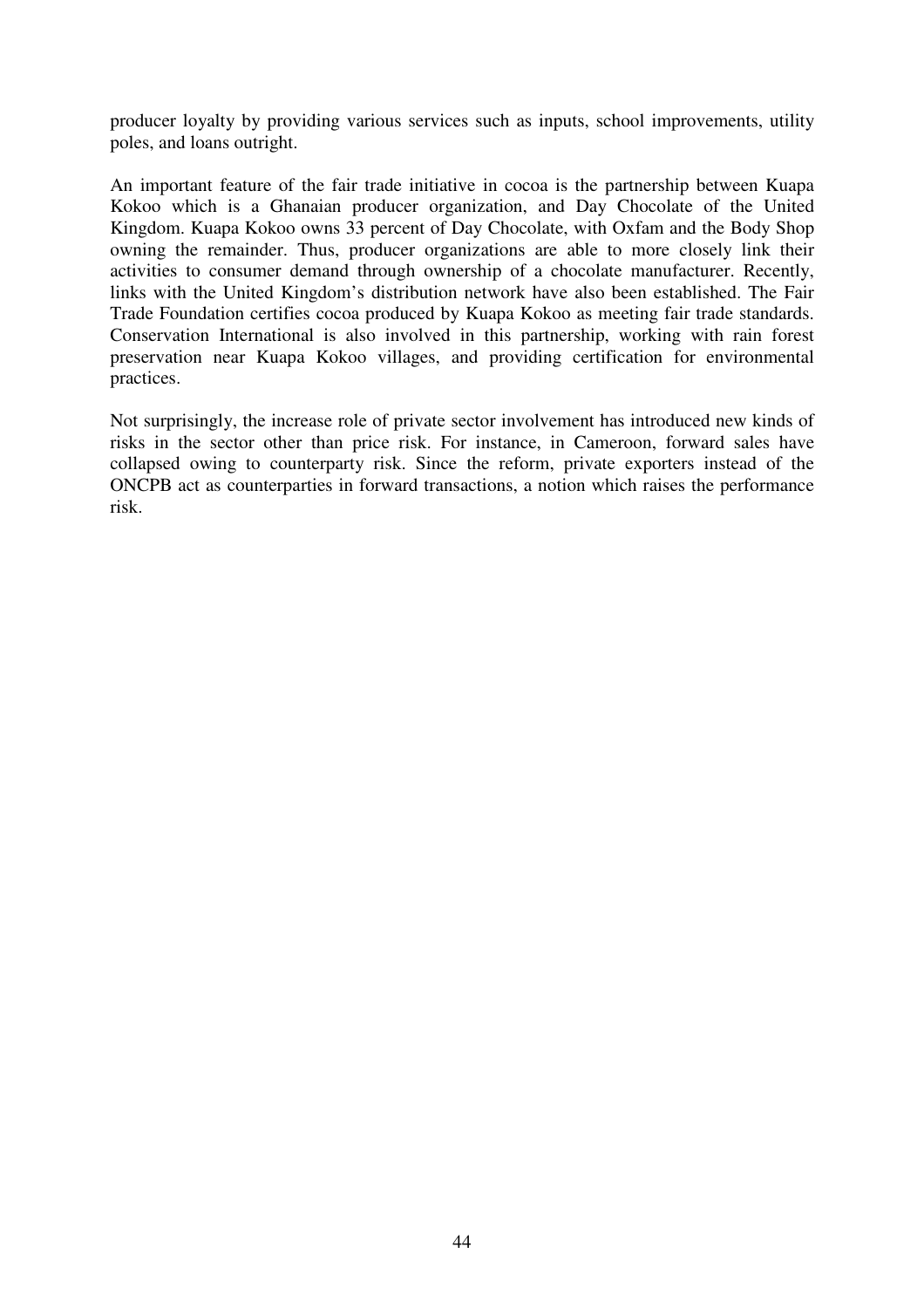# **PART III: WCA COFFEE STUDY**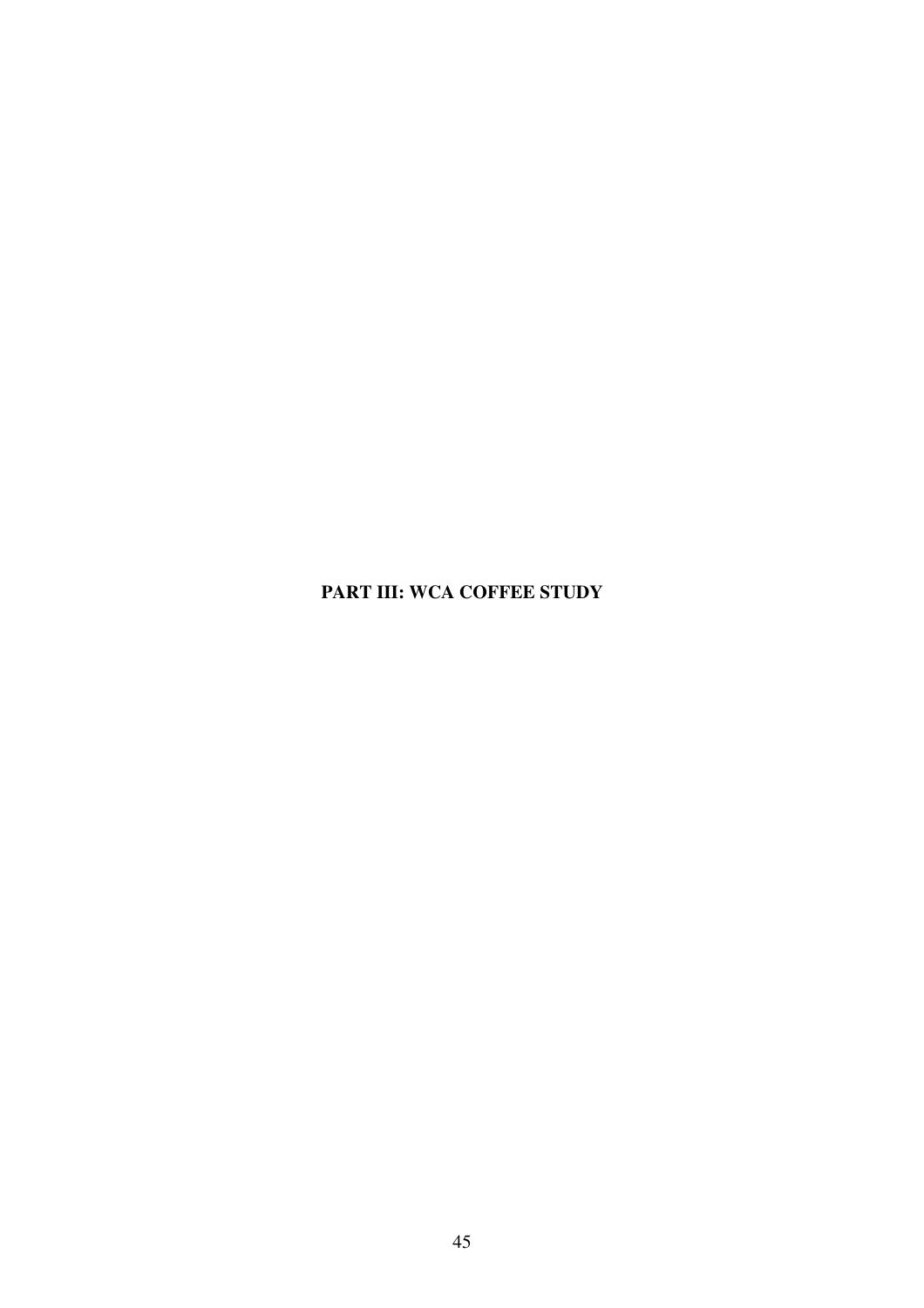# **3.1 Production**

## **3.1.1 Ecology, production, labor and land**

Coffee growing and drinking started in Ethiopia in the  $9<sup>th</sup>$  century. Coffee, of the most valuable primary products in world trade, was introduced in WCA in the colonial times – around the same time as cocoa. Coffee is a tropical plant wich grows between the latitudes of 25 degrees N and 25 degrees S but requires very specific environmental conditions for commercial cultivation (www.ico.org). Temperature, rainfall, sunlight, wind and soils are all important, but requirements vary according to varieties grown. Whereas Robusta coffee can be grown between sea-level and about 800 m, Arabica does best a higher altitudes and is often grown in hilly areas. Ideal average temperatures range between 15 and 24 degrees C for Arabica and 24 to 30 degrees C for Robusta, which can take the hotter and drier conditions. In general, coffee needs an annual rainfall of 1500 to 3000 mm (Arabica needs less than other species); rainfall requirements depend on the retention properties of the soil, atmospheric humidity and cloud cover, as well as cultivation practices. Coffee Liberica is also grown in WCA, but only very small quantities are traded as demand for its flavour characteristics is low.

In coffee production, land, labor and other input requirements and issues in WCA are similar that of cocoa (see Section 3.2.1 of Part 1). All coffee need good drainage, but it can grow on soils of different depths, pH and mineral content, given suitable application of fertilizer (www.ico.org).

#### **3.1.2 Production trends and yields**

Figure 3.1 shows the trend in WCA coffee production in terms of area harvested in hectares (ha) and production quantity in metric tonnes (Mt), as well as the yield trend (hg/ha), from 1980 to 2007.



# **FIGURE 3.1**

Unlike the case in cocoa, coffee production has declined in WCA since 1980 both in terms of area harvested and total production and at a faster rate following the 2000 price shock. On average, coffee yield has varied a lot during this time. Recently, production has remained steady at close to 2.8 million Mt and yield has also been improving.

Source: Computed from FAOSTAT (2008).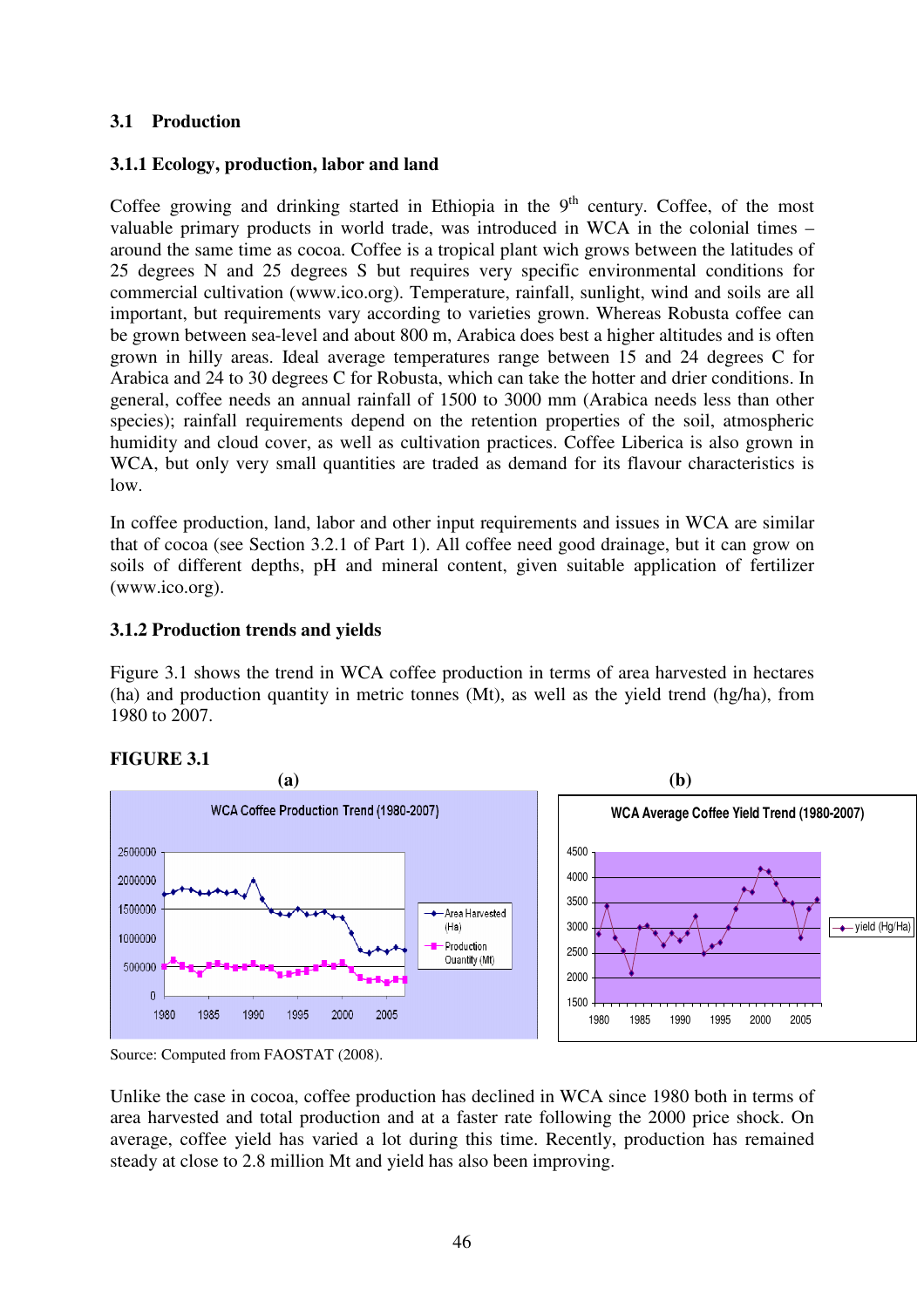Table 3.1 shows the production figures, area harvested (ha) and quantity (Mt) for the individual countries in alphabetical order from 2000 to 2007.

| Country          | Element                  | 2000   | 2001   | 2002   | 2003   | 2004   | 2005   | 2006   | 2007   |
|------------------|--------------------------|--------|--------|--------|--------|--------|--------|--------|--------|
| Cameroon         | Area Harvested (ha)      | 300000 | 300000 | 140000 | 160000 | 200000 | 172000 | 200000 | 175000 |
|                  | Production Quantity (Mt) | 86200  | 70500  | 41000  | 48000  | 54000  | 48256  | 45000  | 48240  |
| CAR              | Area Harvested (ha)      | 25000  | 25000  | 25000  | 12000  | 9000   | 9000   | 6500   | 6500   |
|                  | Production Quantity (Mt) | 12900  | 12300  | 13000  | 5520   | 4320   | 3300   | 2580   | 2400   |
| <b>DRC</b>       | Area Harvested (ha)      | 114538 | 99649  | 82256  | 82179  | 82103  | 82026  | 81949  | 55000  |
|                  | Production Quantity (Mt) | 46767  | 34723  | 32080  | 32050  | 32020  | 31990  | 31960  | 21300  |
| Côte<br>d'Ivoire | Area Harvested (ha)      | 829319 | 602075 | 455090 | 410472 | 440000 | 440000 | 480000 | 480000 |
|                  | Production Quantity (Mt) | 380000 | 301127 | 182001 | 140027 | 154081 | 95569  | 166200 | 171000 |
| Ghana            | Area Harvested (ha)      | 10000  | 8000   | 8000   | 5000   | 6500   | 7000   | 9000   | 10000  |
|                  | Production Quantity (Mt) | 1956   | 1379   | 1464   | 900    | 1140   | 1200   | 1500   | 1650   |
| Liberia          | Area Harvested (ha)      | 16000  | 16000  | 16000  | 16000  | 16000  | 16000  | 16000  | 18000  |
|                  | Production Quantity (Mt) | 3000   | 3200   | 3200   | 3200   | 3200   | 3200   | 3200   | 3600   |
| Nigeria          | Area Harvested (ha)      | 3190   | 3210   | 3330   | 3540   | 3580   | 3670   | 3710   | 3750   |
|                  | Production Quantity (Mt) | 3830   | 3850   | 4100   | 4360   | 4660   | 4990   | 5340   | 5400   |
| <b>STP</b>       | Area Harvested (ha)      | 180    | 180    | 200    | 200    | 220    | 225    | 180    | 180    |
|                  | Production Quantity (Mt) | 18     | 22     | 25     | 25     | 27     | 28     | 20     | 20     |
| Sierra<br>Leone  | Area Harvested (ha)      | 9000   | 9000   | 9000   | 10000  | 11000  | 11000  | 11000  | 11000  |
|                  | Production Quantity (Mt) | 15000  | 15000  | 15000  | 17000  | 18000  | 18000  | 18000  | 18000  |
| Togo             | Area Harvested (ha)      | 48200  | 30000  | 60000  | 48000  | 48000  | 28000  | 34000  | 33600  |
|                  | Production Quantity (Mt) | 15200  | 7000   | 18000  | 13500  | 13500  | 8400   | 10100  | 10080  |

**TABLE 3.1: WCA Coffee Production (2000-2007)**

Source: FAOSTAT (2008).

Now I briefly discuss the production pattern in each of the major WCA cocoa producing countries in descending order of production quantity in 2007.

## **Côte d'Ivoire**

Côte d'Ivoire Africa's largest producer of Robusta coffee. There has been a lack of investment in the coffee sector and production has subsequently declined in recent years was recorded to be 171,000 Mt in 2007, a decrease from 380,000 from 2000. Mainly producing Robusta beans, coffee from Cote d'Ivoire usually ends up as mass-market coffee in France and Italy.

#### **Cameroon**

Coffee production is still below previous years' levels; averaging 63,000 tonnes per year over the past six years, much lower than the 104,000 tonnes produced in 1996 (see Annex 1). Cameroon produces both Robusta and Arabica.

## **DRC**

In the Democratic Republic of Congo (DRC), Coffee output has fallen steadily since the 1980s, owing to disease, lack of maintenance and planting, and smuggling to neighbouring countries (EIU, 2008). Since 2003, the region has suffered insecurity and civil wars which have displaced tens of thousands of people forcing them to abandon coffee fields. Recorded green coffee bean production was 32,000 tonnes in 2006, compared with 47,000 tonnes in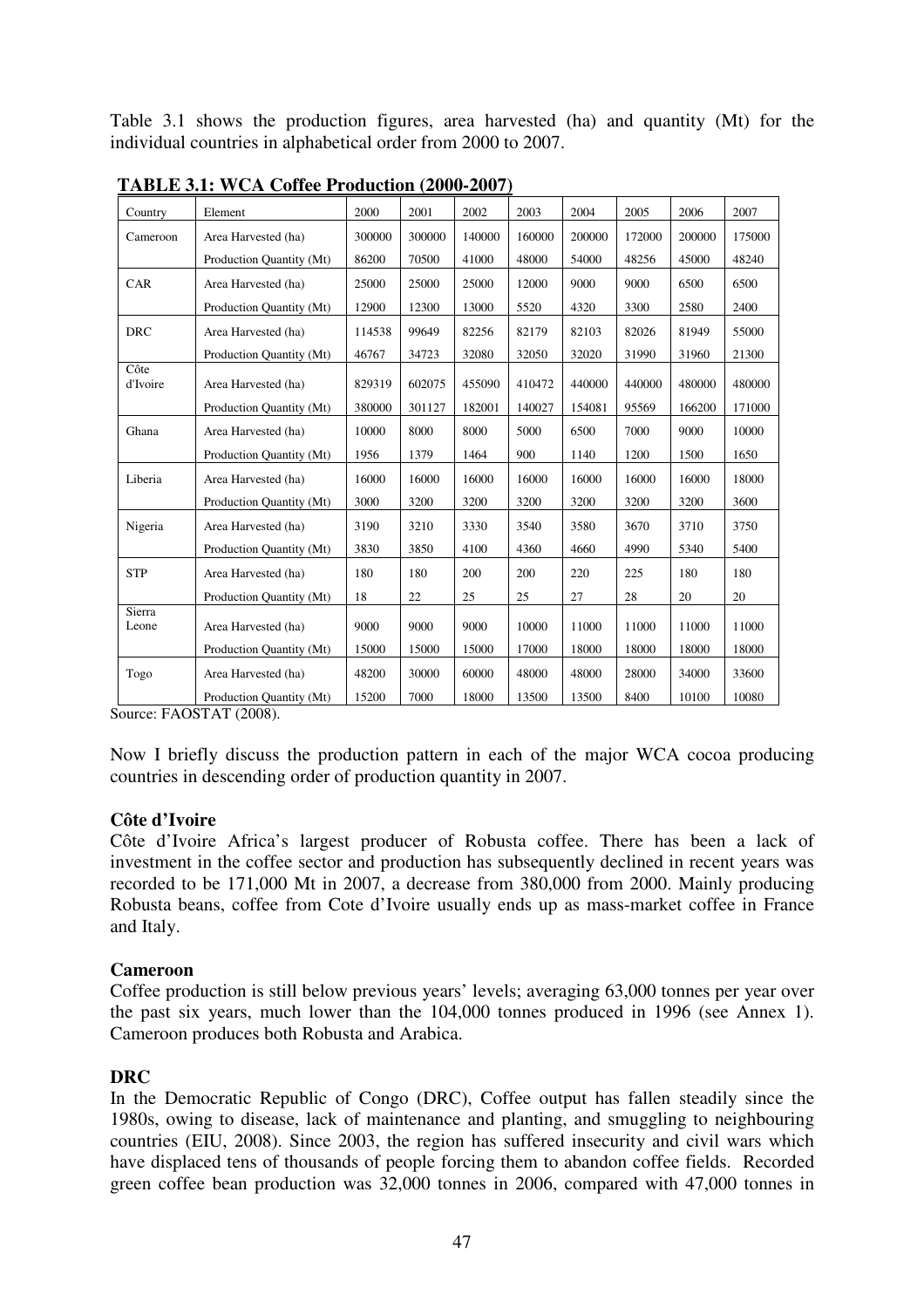2000, 85,000 tonnes in 1995 and 101,600 tonnes in 1990 (FAO, 2006 and see Annex 1). Coffee production is hampered by poor to nonexistent transport infrastructure, which prevents farmers from accessing both agricultural inputs and markets for their crops. A large proportion of Congo's coffee trees are over 60 years old which reduces their productivity. Banking credit for agriculture is almost non-existent. The country expects to benefit from the return of relative calm in the eastern Kivu provinces, the country's main coffee producing regions (www.flex-news-food.com). The sector is also threatened by the coffee wilt disease which continues to attack the Robusta trees throughout the country. The country is expected to produce 30,000 tons of Robusta and 20,000 tons of Arabica for 2008, according to the state-run Coffee Board. The coffee board is also seeking funding to set up more coffee washing stations to ensure that it improves the quality of the crop. It aims to have up to 60% of its Arabica coffee fully washed in the next two years. The coffee board also plans a program to plant high-yielding and wilt-resistant varieties over the next seven years. Under the scheme up to 50,000 hectares of coffee trees will be replanted every year in the next seven years. The country is now seeking to increase average coffee yields to around one ton per hectare.

#### **Sierra Leone**

The distribution of coffee production is similar to that of cocoa in Sierra Leone: in the eastern border lands. Although the country has a relatively high yield in coffee compared to the rest of the region (see Figure 4.3 below), marketing of crops is a major challenge. Traders and farmers face basic problems such as having to rely on word-of-mouth transmission of market information regarding prices and standards. Farmers have little or no knowledge of the world market price for coffee, cocoa and other exports. For inputs, other than through donorfinanced and non-governmental projects, there are almost no fertilizers, chemicals and other agricultural inputs available outside of Freetown (the capital). The appalling state of the roads in the interior not only impacts directly on the marketing cost of agricultural products but also has significant consequences in adding to the cost and difficulty of supplying agricultural inputs in rural areas.

#### **Togo**

In 2007, Togo produced 10,080 Mt of green coffee. Coffee production, although much less important than in cocoa, suffers from the same constraints as cocoa such as poor access to financing and to end markets.

#### **Nigeria**

Cocoa is the major agricultural commodity export of Nigeria in terms of foreign exchange earnings. Its contribution to the total exports earnings during the past two decades dropped considerably due to the enormity of foreign exchange earning of crude petroleum. Even so, cocoa remains Nigeria's major agricultural export of which the country is the fifth largest exporter of in the world. Cocoa output ranges between 185,000 and 215,000 tonnes in recent years. Oyo is one of the five cocoa-producing states in the southwest cocoa belt, which accounts for 70% of Nigeria's annual cocoa production of 242,000 tonnes (WABA, 2007). The increasing demand for labour in the area of production and marketing in the cocoa belt area contributes to the overall development of a different pattern of labour migration in Nigeria (Folayan et al., 2007).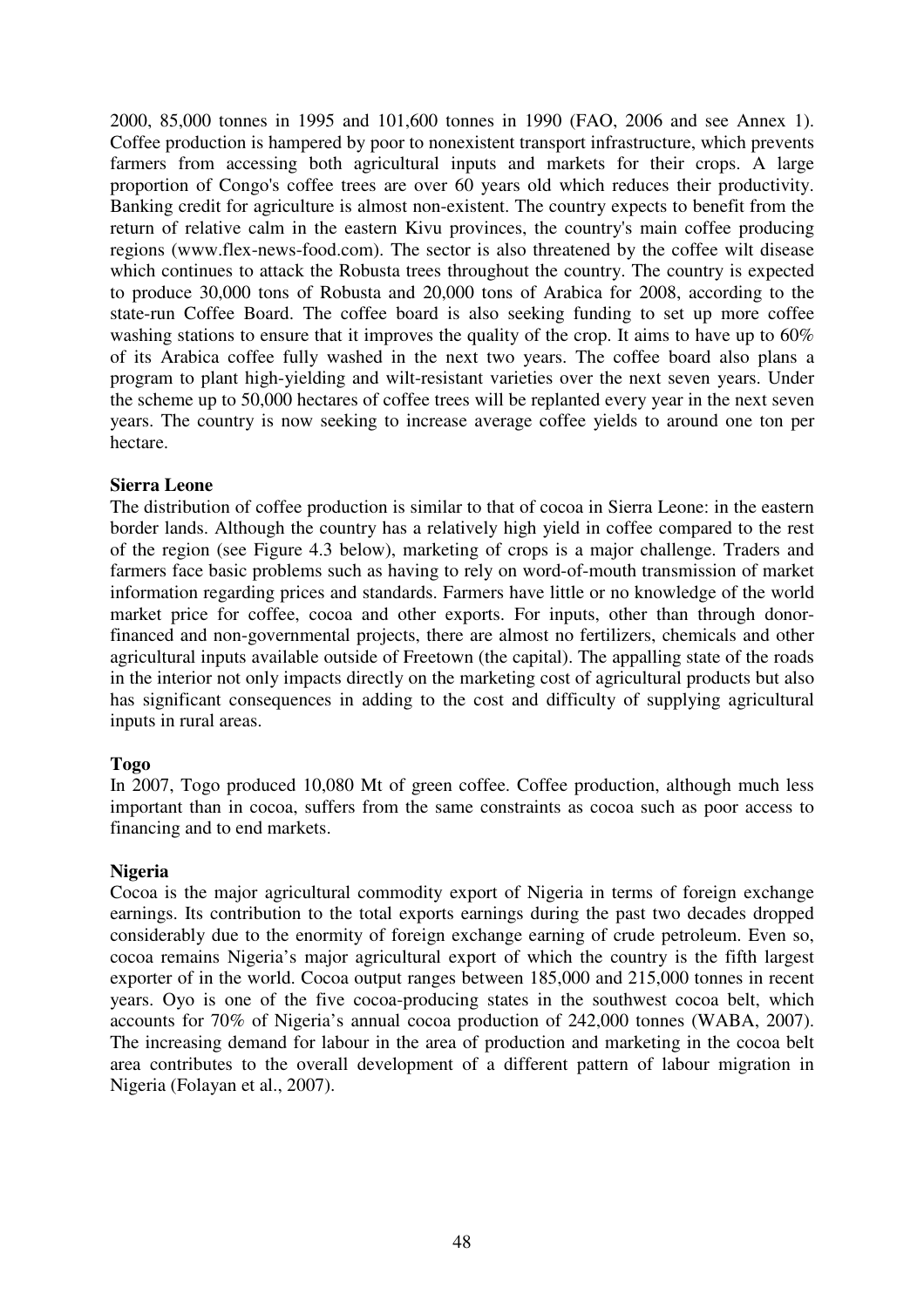# **Liberia**

Liberia recorded a production of 3,600 Mt of coffee in 2007, an amount that is not much different from that of the civil war years. However back in 1980, coffee production was over 12,000 Mt (see Annex 3).

# **CAR**

Coffee is CAR's most important cash crop although the production has followed the pattern of the rest of the region. In 2007 coffee output was 2,400 Mt compared to 13,000 in 2002.

#### **Ghana**

Coffee has seen a gradual decline in production and exports due to the slump in world market prices, poor pricing policies, and lack of government support. These last three points are discussed further in the upcoming sections. In 2007, Ghana had a coffee production of 1,650 Mt. To revamp the coffee industry, the Ghanaian government, through the Ministry of Finance and Economic Planning, had directed the Ghana Cocoa Board to draw up effective strategies, including the provision of incentives to farmers to rehabilitate old farms and establish new ones.

#### **Sao Tomé and Principe**

Coffee production remains insignificant in Sao Tome and Principe, at only 20 tonnes in 2007.

Production and export and other relevant statistics from 1980, for the purpose of this report, are displayed in the Statistical Annex at the end of the paper. Figure 3.2 displays the yield per WCA country for the year 2007.



#### **FIGURE 3.2**

WCA coffee yield ranges from 111 Kg/Ha (Sao Tomé and Principe) to 1,636 Kg/Ha (Sierra Leone); with an average of 495 Kg/Ha compared to the world average of 753 Kg/Ha. Sierra Leone, in 2007, had a production of 18,000 tonnes which was about 6.39 percent for the WCA region. However, the country's yield is the highest of the region. Nigeria had the second highest yield of 1,440 Kg/Ha and captures about 2 percent of WCA coffee production. Côte d'Ivoire produced 60 percent of the WCA coffee output and had a below average yield of 356 Kg/Ha.

Source: Computed from FAOSTAT (2008).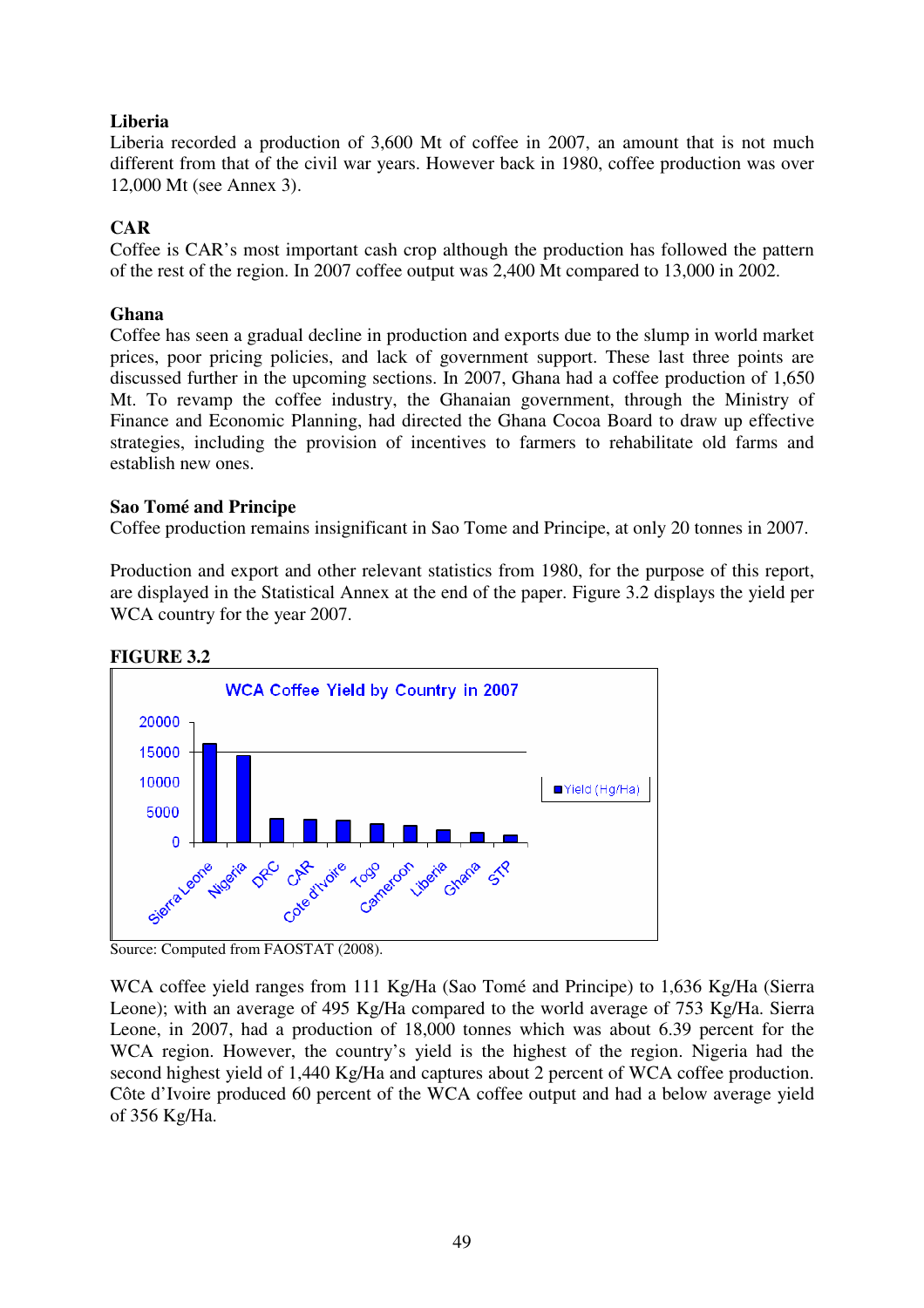# **3.2 Marketing and value chain**

# **3.2.1 The coffee value chain**

The coffee value chain is relatively simple compared with the cocoa value chain while there is considerable concentration at the processing stage of coffee as well. The relatively greater success for coffee value chain can be attributed to several factors including the fact that consumers buy coffee beans directly, whereas cocoa beans are used as ingredients in recipes and never purchased directly by consumers (Abbott, 2002). A second difference is that there is more TNC involvement in cocoa processing located in the producing countries than is the case of coffee. The cocoa TNC traders are much more familiar with the producing countries. When they began to move into processing, locating in producing regions was the logical choice. In contrast, the coffee manufacturing TNCs had less direct contact with the producing regions, buying most of their coffee through the traders.

Figure 3.3 illustrates the basic coffee supply chain. Again, the intent is to describe the chain more in depth up to the level where the actors of producing countries get.



**Figure 3.3: The Basic Coffee Supply Chain** 

Source: Gilbert (2006).

Coffee plants may grow as shrubs or trees to a height of 10-15 meters at maturity but are kept at three meters on plantations for harvesting purposes. The coffee shrubs live for as long as 60 years and remain productive for 15-20 years. The yield of the coffee tree peaks after 5 to 7 years. The fruits are left unpicked until they reach the ideal stage of ripeness, usually after about seven months. Each coffee fruit contains two semi-oval, furrowed seeds or beans, covered with a silver-colored membrane and enclosed in a second tougher skin called parchment. Arabica (85-90 percent of world coffee production) and Robusta (10-15 percent of world coffee production) beans are distinguishable in shape: Arabica being flatter and elongated with a crooked furrow, compared to the convex and rounder Robusta with its straight centre furrow.

Given their continuous blossoming, coffee plants may carry green fruits, fully ripe red cherries and overripe ones, all at the same time. To avoid mixing the fruit and potentially contaminating a crop with either green or overripe beans, handpicking is the best method of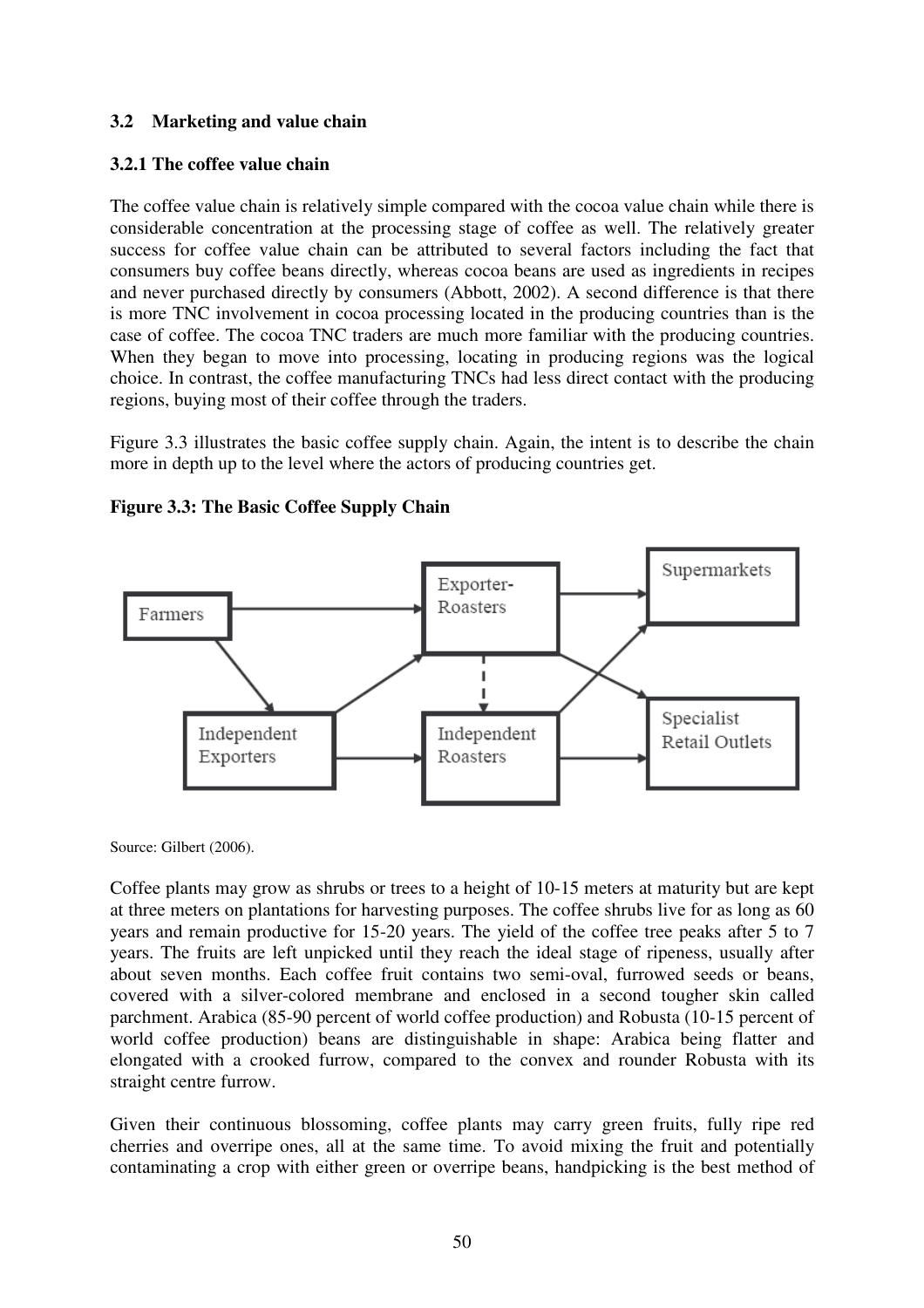coffee harvesting. This allows for green fruit to stay on the tree for the next round of harvesting, and overripe fruit to be naturally discarded by falling to the ground. A quicker, but far less accurate and common method of harvesting is "stripping", whereby branches are stripped of all their fruit either by and hand or the use of special machines.

Two ancient methods are still used today to extract coffee beans from their cherries after harvest, both of which should begin with 24 hours of picking*:* the dry process and the wet process*.* At the farm level, Arabica beans are normally processed using the wet method. The longer and more complex wet process is mostly used for coffee cherries that are handpicked, and thus more uniform in size. Once gathered, the fruit is put into pulping machines that free the seeds in their parchment from the hulls. The beans are then fermented or "washed" in large water tanks for several days to remove any remaining decomposed pulp formed during this phase. This operation also triggers off a series of chemical reactions in many Arabica varieties that enhance the coffee's aromatic and flavour qualities. The washed beans are then sun dried, freed from their parchment with the use of centrifugal force, then polished and electronically sorted to weed out defective beans and finally, graded for size, form and colour ready for selection and shipment. Robusta beans (twice as cheap as Arabica), on the other hand, are generally processed by a more straightforward method. The picked cherries are sun dried for several days before being sold to a processing plant which removes the casing with a mechanical mill before sorting, grading and packaging the beans for export. The dry process is necessary for fruits that have been harvested by stripping. Once separated from other matter such as leaves and bits of wood or pebbles, the coffee cherries are spread out in the fresh air on threshing floors to sun dry for a few days. Then, they are put through a hulling machine that frees the beans by crushing the hulls and parchment. The dry method produces "natural" green coffees, also called "unwashed" green coffees. The farmer then sells the bean encased in a light skin or parchment (hence parchment coffee) to a private trader. The local trader transports coffee to a curing factory, where the parchment is removed and the beans are sorted. Afterwards exporters take care of grading, packaging and transporting up to the port where coffee is exported.

Coffee is subject to a continual series of quality control tests. Beyond the detection and elimination of defective beans, these controls ultimately serve as a basis for the final selection of green coffees that meet the quality and taste specifications required for proper blending. Expert coffee buyers perform these decisive tests on samples prior to purchase. Green beans are shipped unroasted in 60 kg jute bags from producing countries. The green bean preserves its unique characteristics longer than the roasted bean.

Following liberalisation, most of the green coffee is bought from farmers by private traders and exporters, the remaining part being bought by cooperatives. These intermediaries provide an important service to coffee markets, by buying from different farmers and remote regions, as well as processing and transporting coffee in quantities big enough to be exported and bought by international traders.

Because of the way the international coffee supply chain works, the link between producers and consumers is lost (Oxfam 2002a). Coffee is traded down a complex line of intermediaries, ranging from local traders, exporters, international traders, roasters and retailers, who each capture a percentage of the retail value of coffee. Less than 30 percent of the revenues generated by world coffee sales remains in the coffee producing countries and smallholders usually capture less than 10 percent of the retail price. Farmers receive a low share of the export price of green coffee beans. The retail price, which is set on commodity exchanges, is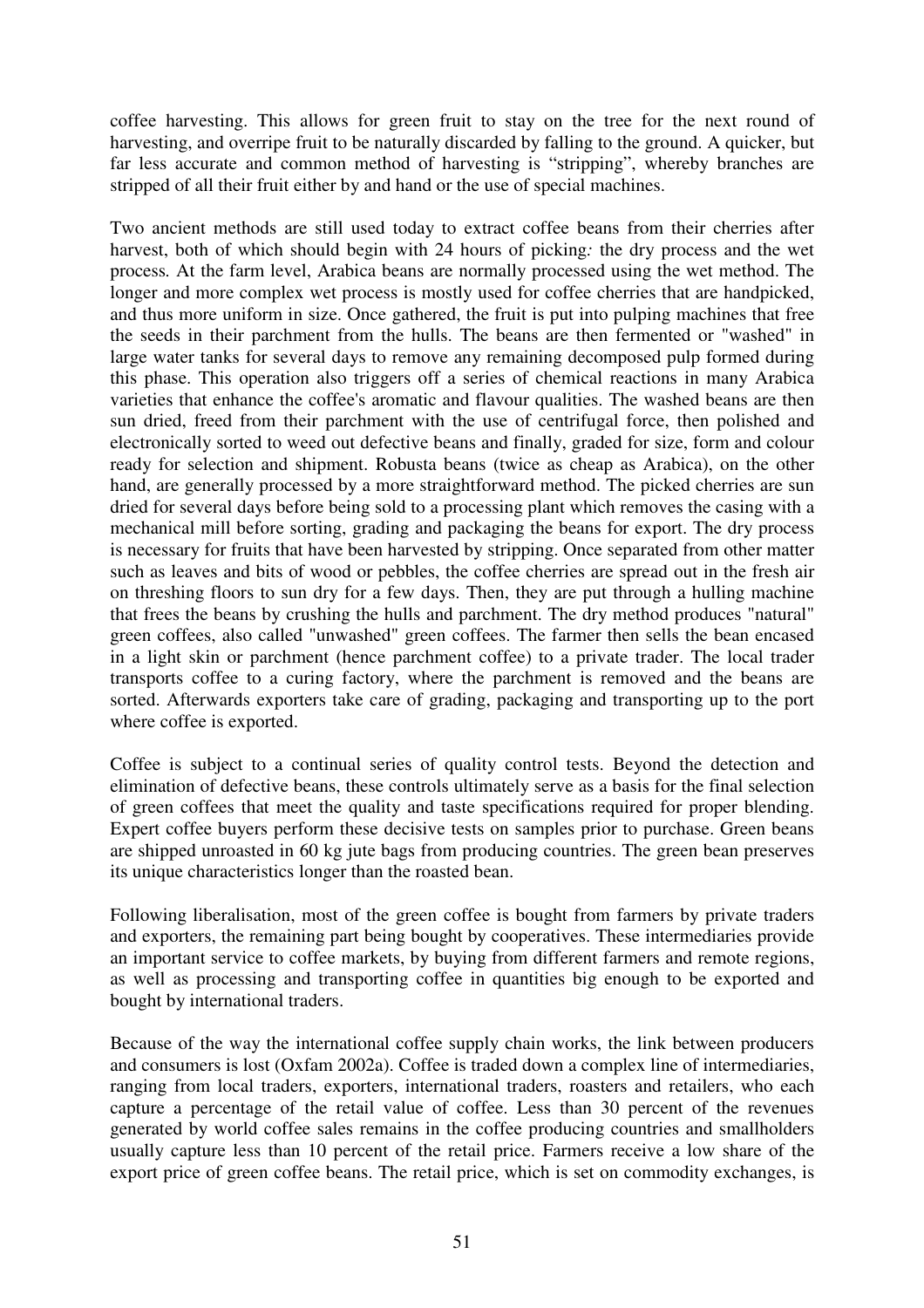shared among farmers, local traders, exporters and governments (via taxation). In general, small farmers are likely to get a rough deal because they have little power over private intermediaries, cooperatives and governments. Small farmers rarely have a choice regarding the timing of the sale or the identity of the buyer. But this does not mean that all small farmers get a similar deal, this depends on the country of origin. How much farmers receive for their coffee mainly depends on the role of local traders and exporters, marketing costs and processing capacities at farm level. Liberalisation has not improved price transmission as significantly as expected and in some respect appears to have worsened it noticeably. One possible explanation is strategic behaviour and market power amongst private actors at intermediate levels in the processing chain (Shepherd, 2004). The continuing strong performance of Nestlé and other giants on the processed beverage world is in outstanding contrast with the ever increasing impoverishment of ordinary coffee farmers at a time of low green coffee prices.

The price captured by the farmer and other local actors also depends on how much processing is done at a local level. Most farmers produce parchment coffee because it yields a price that is higher than the price of fresh coffee berries. This requires them to wash, pulp and dry coffee on their farms, work usually performed by women and children. But very few small farmers have the required skills and equipment to process quality parchment coffee, which reduces the price they can get from private traders and can also hurt the overall quality of a country's production. Figure 9 illustrates the trend in the value of other coffee products exported by the WCA countries. Coffee substitutes, as shown in Figure 3.4 below, are the main coffee product that has been processed in large quantities in the region and this lasted only from the late 1990s to the early 2000s.





Côte d'Ivoire has provided incentives such as tax holidays and access to cheap low quality beans to attract foreign capital; its instant coffee industry is owned by Nestlé (Talbot, 2002). Unlike the case in Brazil and Colombia, the Ivorian state may not have had any alternative to inviting foreign capital, because of the weakness of the local capitalist class. The first instant coffee factory was built at the time of independence (1960), when the capital and expertise were not available locally. A capitalist class subsequently developed, but the state never provided incentives to entice them to compete with Nestlé.

Source: Computed from FAOSTAT (2008).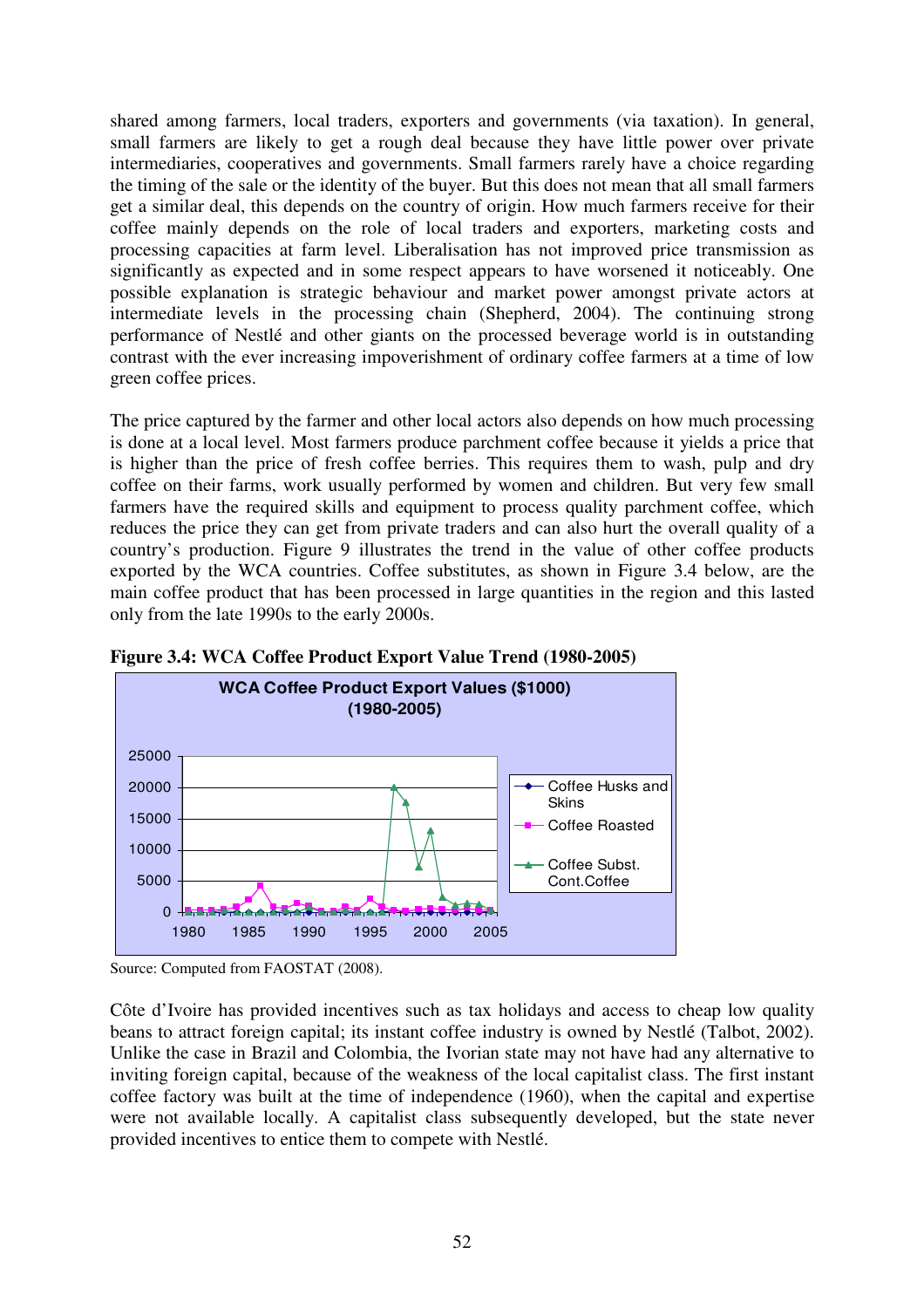Multinationals capture most of the value-added linked with the production of cocoa and coffee. To secure their market share and increase their profit margins, they have made huge investments in branding and advertising, which shelters them from price competition. While coffee prices almost halved between 1999 and 2001, the average retail prices in the US (the largest consumer in volume) decreased by less than 4 percent (Ponte, 2001). This suggests that not only gross margins have increased for roasters, but also profits.

The coffee manufacturing stage of the chain is dominated by a small number of food processing TNCs: Nestlé, Philip Morris, Sara Lee; and Procter and Gamble (Talbot, 2002). These TNCs compete on the basis of brand names backed by heavy advertising and they design new products for niche markets (i.e. flavoured instant coffees). Empirical evidence suggests that concentration along the supply chain and product differentiation allows manufacturers to be extremely slow and less than generous in passing on international coffee producer price decreases to the consumers. The cost of the lack of competition along the supply chain to producer countries is far from negligible. Morisset (1997) examined the increased spreads between international and domestic commodity prices and analyzes their implications for commodity exporting countries. The study estimates that the cost to developing countries amounts to US\$20 billion a year in additional export revenues from coffee alone because it has limited the expansion of demand in these markets.

Given a few of the characteristics of cocoa and coffee production and value chain - i.e. the green coffee beans preserve its unique characteristics more than the roasted bean, there is a lack of competitiveness in local processing due to high costs and low levels of sophistication and the fact that producing and consuming countries are distinct and have an important spatial dimension between them, upgrading to processing activities may not be the best development strategy at this time. The strategy lies in increasing the efforts towards maintaining a credible and attractive reputation in the world market through product differentiation (process, quality) and certification (organics, fair trade, shade grown). These initiatives, reinforced by increased capacity building activities, will differentiate producers and guaranty a market and a fair price even in years of over supply. Finally, the existence of a domestic market for finished products may play a role in successful forward integration as local firm could first learn how to produce to satisfy the domestic market before proceeding to exports.

## **3.2.2 Farmers' organizations**

FOs in the coffee business in WCA are similar to those of the coffee sector in that they are poorly organized and lack the necessary skills and equipment to rip the benefits of cooperation in the marketing of their produce.

To produce higher quality parchment coffee, some WCA producers have regrouped in associations or cooperatives and acquired processing facilities to produce coffee parchment. However, due to lack of access, know-how, and willing buyers for the final products have made it difficult for farmers to take over the processing of cherries without external or public support. Private companies sometimes provide the processing services to farmers for a fee, which avoids the problems faced by farmers who wish to purchase pulperies. Some FOs go one step further in processing coffee by taking parchment coffee to curing companies and selling coffee ready for export.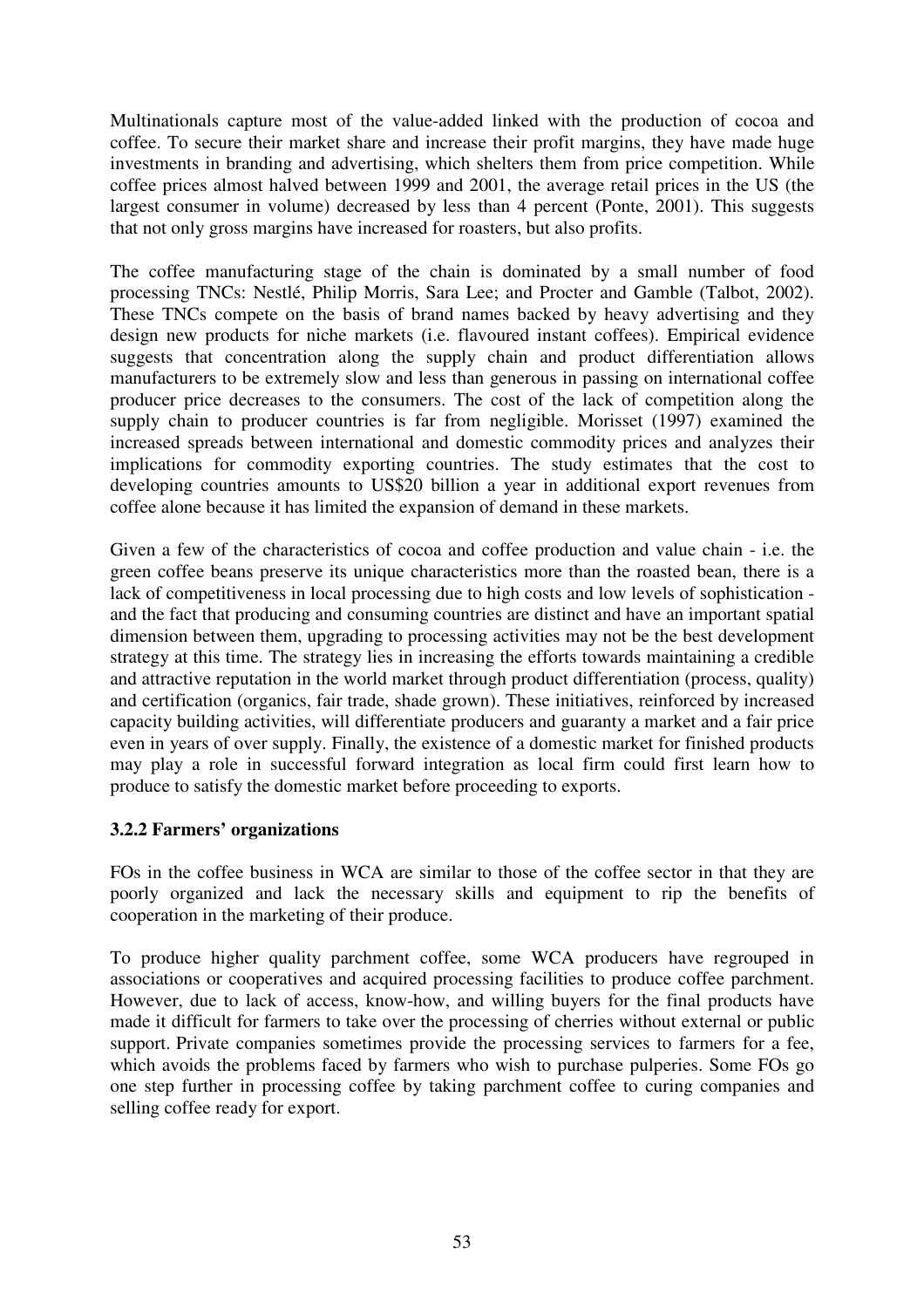# **3.2.3 Quality standards and traceability**

For coffee, the drying operation is the most important stage of the after harvest process, since it affects the final quality of the green coffee (www.ico.org). Coffee that has been over-dried will become brittle and produce too many broken beans, which are considered defective, during hulling. Coffee that has not been dried sufficiently will be too moist and prone to rapid deterioration caused by the attack of fungi and bacteria. FOs that are able to consistently do this process just right, with the right marketing skills, will be able to derive a premium in the market. The strategy implemented in Côte d'Ivoire is another interesting one where they differentiate by providing cheap low quality beans to attract foreign capital.

There are some favourable trends in cocoa and coffee consumption such as origin, fair trade, shade grown, and organics; but the actors in producing countries will not benefit if they do not act strategically. The relative success of fair trade in Europe in the 1990s has shown that some consumers are willing to pay a premium for their coffee in order to insure that farmers receive a fair payment for their effort (Ponte, 2001). However, most of the labelling strategies remain a small portion of global cocoa and coffee sales.

# **3.3 Trade**

## **3.3.1 Exports Trends**

While cocoa has seen a boom in production and export in WCA over the past 2 decades despite the adverse market conditions, coffee has experienced the reverse. Although the share of coffee to the global export market for WCA has diminished, most of these countries still rely on coffee for a high proportion of their export earnings.

WCA produced 10 percent of the world coffee output in the early 1980s, a figure which declined to only 3.6 percent in 2007; and coffee exports account for 2.5 percent a decrease from 11 percent estimated just in 2000 (see Figure 3.5 below). Figure 3.5 underlines the trend in WCA coffee exports from 1980 to 2005 in terms of quantity (Mt) and value (\$1,000). Other than the high fluctuations in the export values, note how the gap between the quantity exported and its value has basically disappeared by the early 1990s which provides an explanation to the subsequent decline in production and export all together.

#### **FIGURE 3.5**



Source: Computed from FAOSTAT (2008).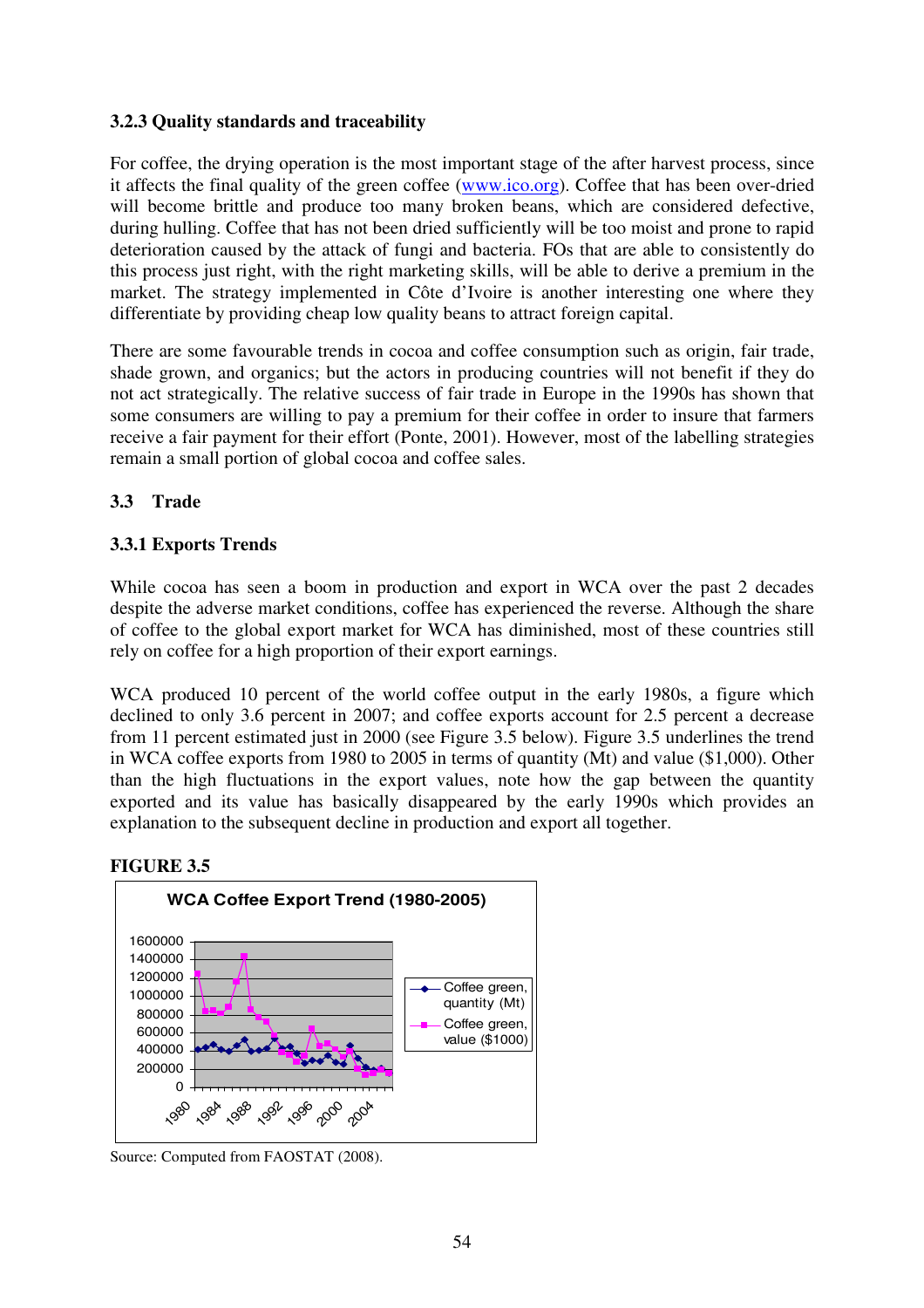Next is an analysis of relative prices of the coffee at the production level with the aim of bringing more insight on the cocoa trade environment.

## **3.3.2 Price trends**

The following graph is the trend in producer coffee average prices for three of the WCA countries (Côte d'Ivoire, Ghana, and Togo, what was available) in USD cents per pound (lb) from 2002 to 2007. Dashed line shows the average trend.



**FIGURE 3.6 Producer Price Comparison of Robusta Coffee (2002-2007) in US cents per lb** 

Producers' prices of coffee have also seen an improvement since the 2000 shock except for the case in Ghana where the already low price performance has worsened. As the case in cocoa, the differences between the countries are due to reasons such as different levels of government support policies, and different cost structures, infrastructure and logistical conditions.

World coffee prices also go through extreme volatility in the short run. For instance, in the first six months of 1997, international coffee prices tripled before losing half their value in the next six months (Oxfam, 2002a). Between January and December 2000, prices declined by 40%. Producer prices of coffee in Cameroon for the 1999 campaign varied by 30% depending on the region and fluctuated by 36% over a four-month period. Coffee has low supply elasticity just as the case with cocoa due to the perennial nature of the crops and the demand is very inelastic. A situation of supply shortage results in high coffee prices without a significant reduction in consumption; and when prices are high it takes time for production to adjust. This is exacerbated by the lag between plantation and harvest, which varies between 18 and 24 months for coffee.

The vulnerability in coffee is enhanced by the relatively high degree of dependence of the world coffee supply has on Brazil, which accounted for 20 percent of all exports in 2000 according to Oxfam. The World Bank's International Task Force on Commodities was designed to help small coffee producers insure their production against price risk (Oxfam, 2000). This initiative was aimed towards sheltering small farmers from extreme price volatility, but doesn't address the problems caused by the occasional oversupply, local market conditions or growing domination of the supply chain by powerful multinationals. Moreover, the initiative's success is dependent on the strength of the local financial intermediaries.

Source: Computed from ICO (2008).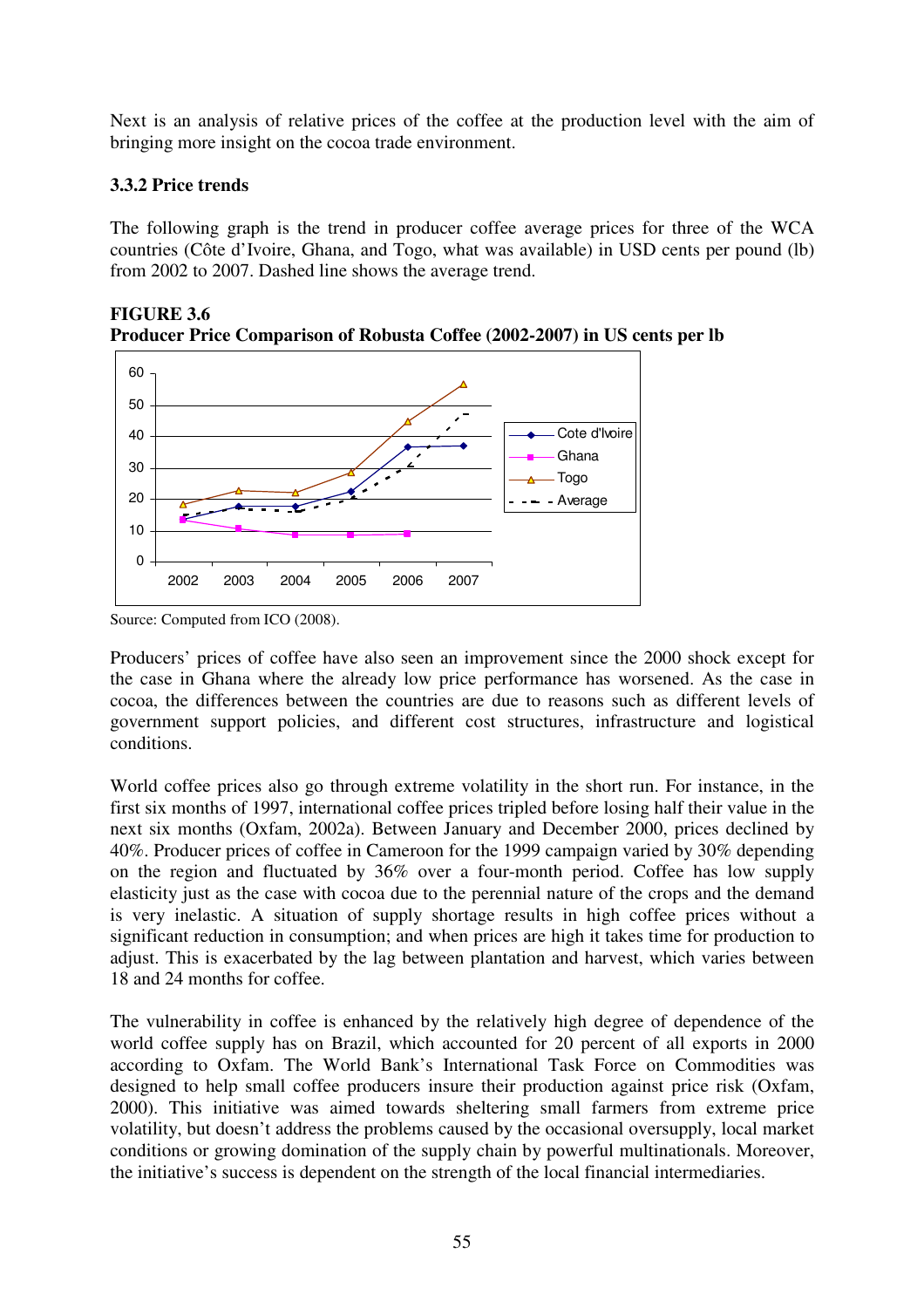#### **3.3.3 International agreements and price stability**

The quota system of the International Coffee Organization's (ICO) International Coffee Agreement (ICA), was negotiated in 1962 with the support of the United Nations to secure cooperation between producing and consuming countries, balance supply and demand, maintain and stabilize fair prices and encourage coffee consumption (Oxfam, 2000). The ICA quota system was a major source of rents and was used to sustain the governmental marketing agencies (Bohman and Jarvis, 1996). Between 1963 and 1989, 24 import and 44 export countries cooperated through the ICO to stabilise the price through export quotas and buffer stocks. However, the economic clause of the agreement, which gave rise to the export quotas, was suspended in 1989 after disagreements between member countries over quota levels. The ICA collapsed as members could not agree on a way to control exports to non-members and to distribute quotas for Arabica and Robusta coffee (Akiyama, 2001). Many exporting countries started to export large quantities from their accumulated stocks. The subsequent release of withheld stocks flooded the market and largely undermined the price of coffee and affected the revenues of all the producing countries. The price declines caused significant fiscal and balance of payments problems for these countries. In the years following the collapse of the ICA producer countries dismantled their centralised marketing systems; the previously highly regulated producers' market became relatively free market in which the majority of activity is left to the private sector.

The ICO had also established a Diversification Fund under the ICA in 1968 to encourage diversification in coffee exporting countries in order to alleviate the imbalance between supply and demand; thus limit coffee production in order to bring supply into reasonable balance with world demand and to maintain such balance. The fund was created to channel part of the earnings from coffee exports into the strengthening and diversification of the agricultural sectors of member countries. Resources from the cultivation of coffee were to be diverted to activities such as the cultivation of other crop which would not only enhance the country's economic position but would also enable coffee growers to increase their income. Vertical diversification was not covered by the Fund. The programme played an important role in the economic development of many of the World coffee exporting countries by expanding and improving their agricultural sectors.

The Association of Coffee Producing Countries (ACPC) was formed in September 1993. The 29 member countries immediately agreed to implement a coffee retention plan to try and halt the precipitous decline in prices. As of December 2000, the ACPC agreement has failed to raise prices due to a combination of high stocks in consumer countries and unsatisfactory implementation by producer countries. The latest ICA was made in 2007. The goal of the agreement is to strengthen the ICO's role as a forum for intergovernmental consultations, facilitate international trade through increased transparency and access to relevant information, and promote a sustainable coffee economy for the benefit of all stakeholders and particularly of small-scale farmers in coffee producing countries (www.ico.org).

## **3.4 Structural Adjustment Programs (SAPs) and policy environment**

The marketing systems of the pre and post post reform environments in WCA for coffee were the same for cocoa. I will now therefore discuss the reform process for few of the countries.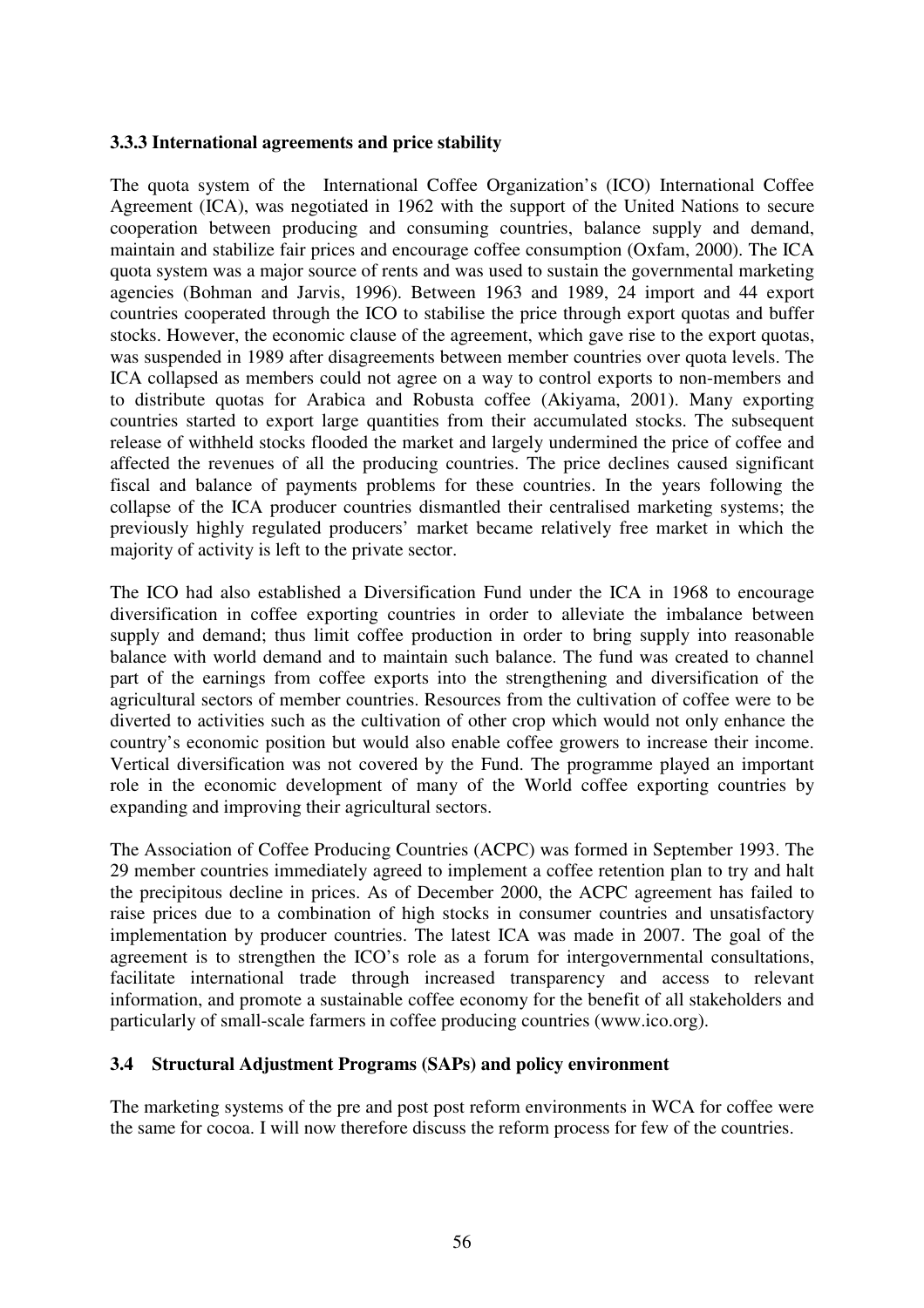#### **3.4.1 Structural Adjustment Programs (SAPs) and marketing reforms**

Many coffee producing countries had little choice but to undertake liberalization (Akiyama, 2001). The decline in commodity prices caused serious fiscal problems and contributed to many governments to seek international donor assistance. The assistance came with conditions and thus the SAPs. Togo has an interesting liberalization story worth and is now discussed.

#### **Togo**

Prior to Liberalisation, Togo's coffee marketing and pricing system closely resembled the French *caisse de stabilisation* system (see section 2.4.1). The parastatal Office de Produits Agricoles Togolais (OPAT) enjoyed a monopoly in external marketing, although domestic coffee and cocoa marketing was in the hands of the private sector (Akiyama, 2001). Wholesalers supplied OPAT with 70 percent of its coffee and cocoa crop, 10 percent came form small traders and the rest from cooperatives. By 1992 some 30 licensed wholesalers handled 60-70 percent of the coffee and cocoa crops, with cooperatives handling the rest. Reforms in Togo followed fiscal problems brought on by a prolonged general strike pressuring the establishment of a multiparty system of government that lasted from late 1993 until mid-1994. The 1996 reforms were key components of the country's economic recovery and adjustment operation (Varangis and Schreiber, 2001). The reforms included the liberalization of coffee and cocoa prices, primary marketing, and exporting, all of which had previously been regulated by the marketing board. The goals to improve producer incentives and income and develop private participation in marketing and export activities while maintaining the country's reputation as a reliable supplier of quality products in international markets were established.

Producer prices had already increased sharply in 1994 as a result of the 50 percent devaluation of the CFA Franc but growers were receiving only 30 percent of the export unit value. Exports and producers' incomes and incentives increased as impacts of a well carried out reform. Producers have intensified their crop maintenance efforts and expanded their cocoa and coffee plantations. Coffee and cocoa exports reached a record high in 1997 which was more than double the 1996 level. The producer's share of the FOB price soared, climbing to an average of 76 percent for coffee and 80 percent for cocoa for the 1996/97 crop year.

After the reforms, a private firm started to provide various services, including research, extension, and the provision of agricultural inputs to the cocoa and coffee sectors under a technical agreement with the government. All the key aspects of the reforms were discussed with representatives of various constituencies (the private sector, the banking community, and the administration) in a participative manner which was rapidly institutionalized. A Coordination Committee made up of representatives of the private sector, producer cooperatives, and the government was established to oversee the reform process.

#### **3.4.2 Post reform role of public and private sector**

The post reform roles of the public and private sectors in WCA are the same for the coffee industry as the cocoa one. Local buyers have increasingly become involved in the provision of marketing channels and services, credit, and input. Most of the subsidies on extension and other services that were previously provided by the government were abandoned.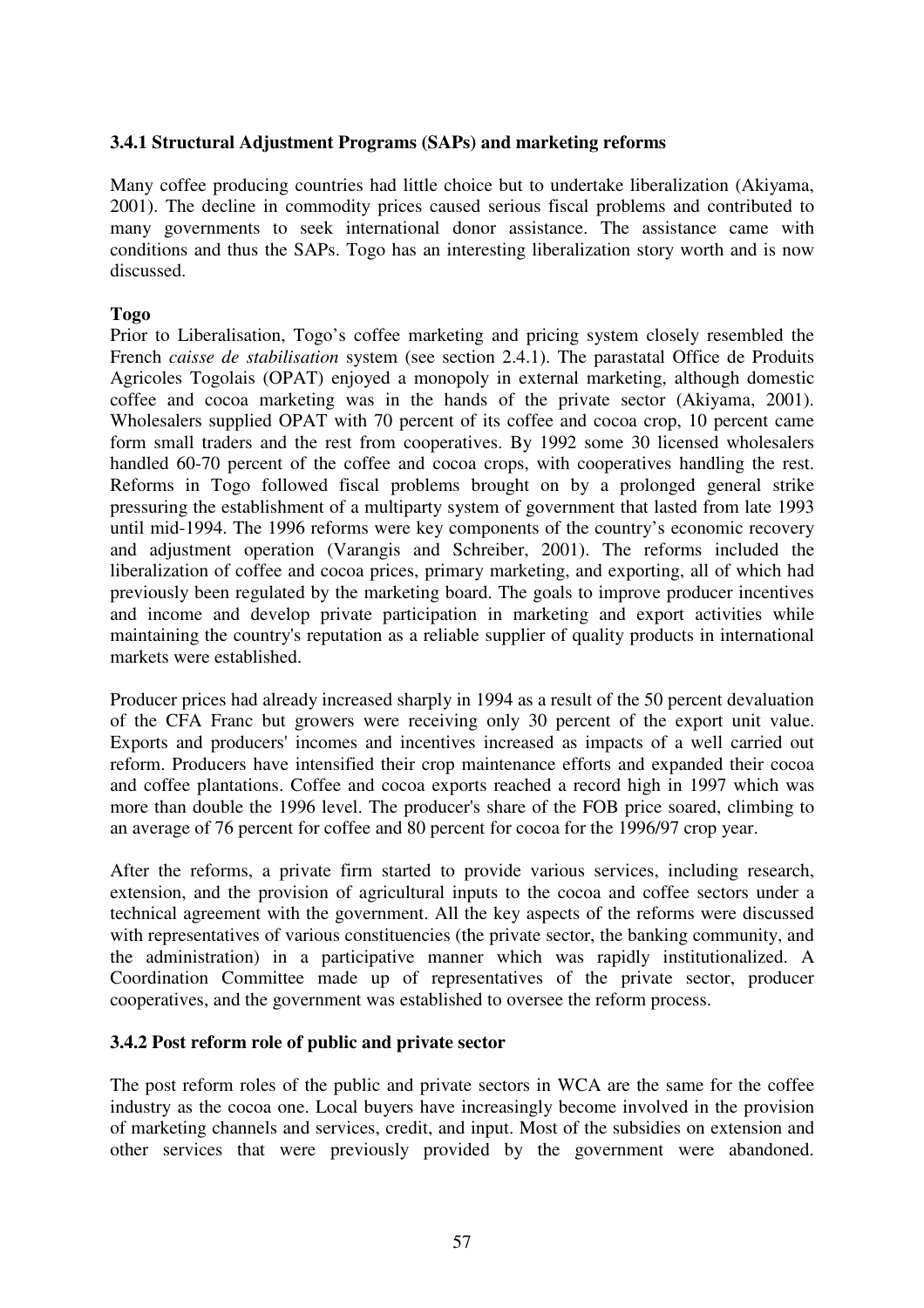Subsequently, the quality of these services declined along with the quality of the produce as the private sectors were not able to take on these responsibilities as was anticipated.

Liberalization in Togo is documented to have been relatively more successful; except, the reform adversely affected the functioning of the FOs (Akiyama, 2001). Around 40,000 farmers produce coffee and cocoa in Togo. Of these some 9,000 belong to 290 Coffee and Cocoa FOs *(Groupements de Producteurs Caff -Cacao,* or GPCCs). These groups belong to 15 Unions of Producer Groups *(Unions de Groupements de Producteurs).* Before liberalization the GPCCs handled about 20 percent of the produce, but since the reforms that share declined substantially as these groups have difficulty competing with private traders. Their costs are also considerably higher than those of private traders, so that farmers increasingly prefer selling to the traders. Experience in other countries supports the finding that such cooperative groups often face difficulty competing with private traders. Exporters have also formed their own association, the Council of Coffee and Cocoa Exporters. The council has established its own regulations and is committed to the principle of fair competition. One of the group's most important rules requires exporters to deposit 20 percent of the FOB value of each export contract as a bond in case they do not fulfil the contract.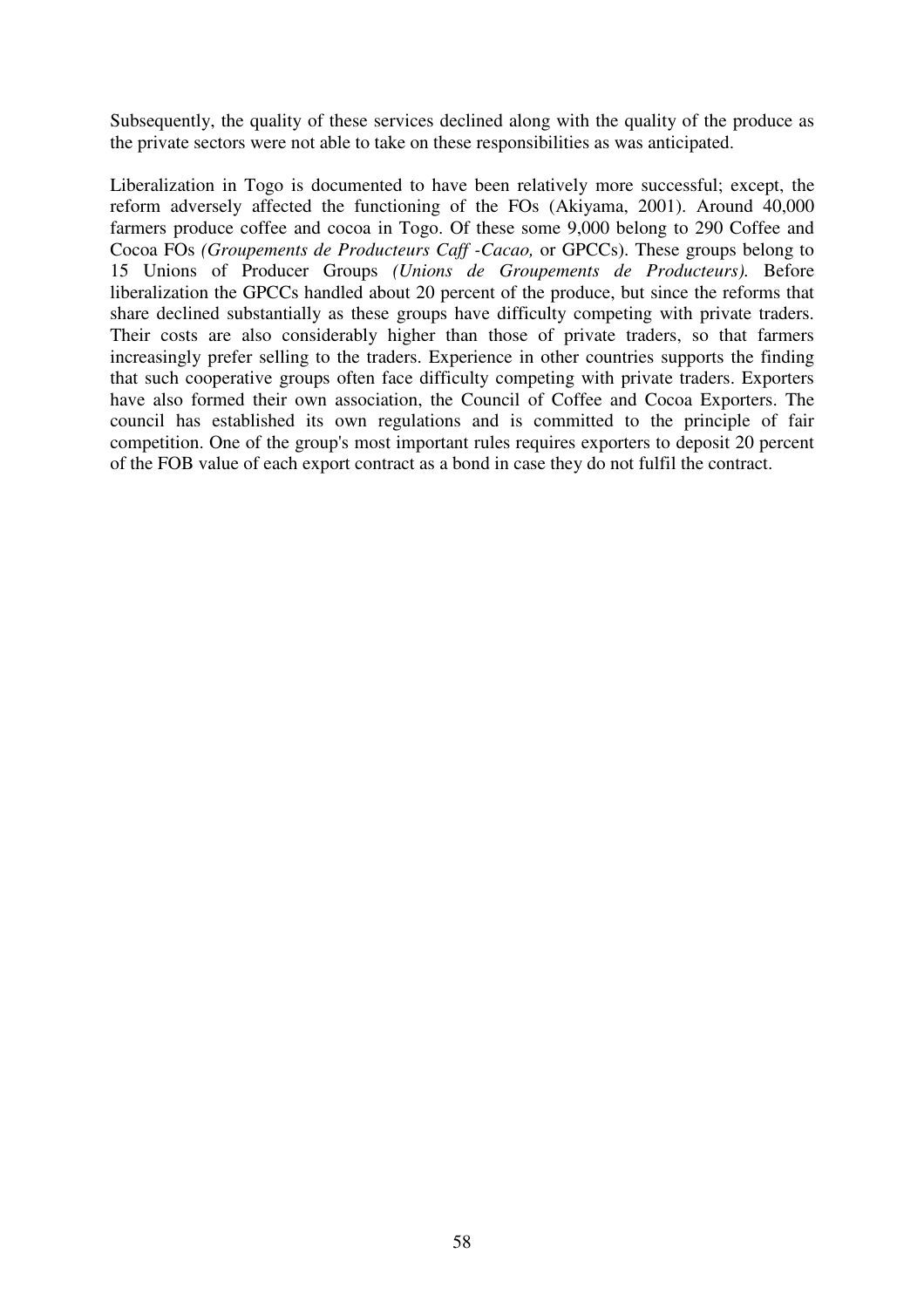# **PART IV: DIVERSIFICATION STRATEGIES FOR WCA COCOA AND COFFEE SYSTEMS**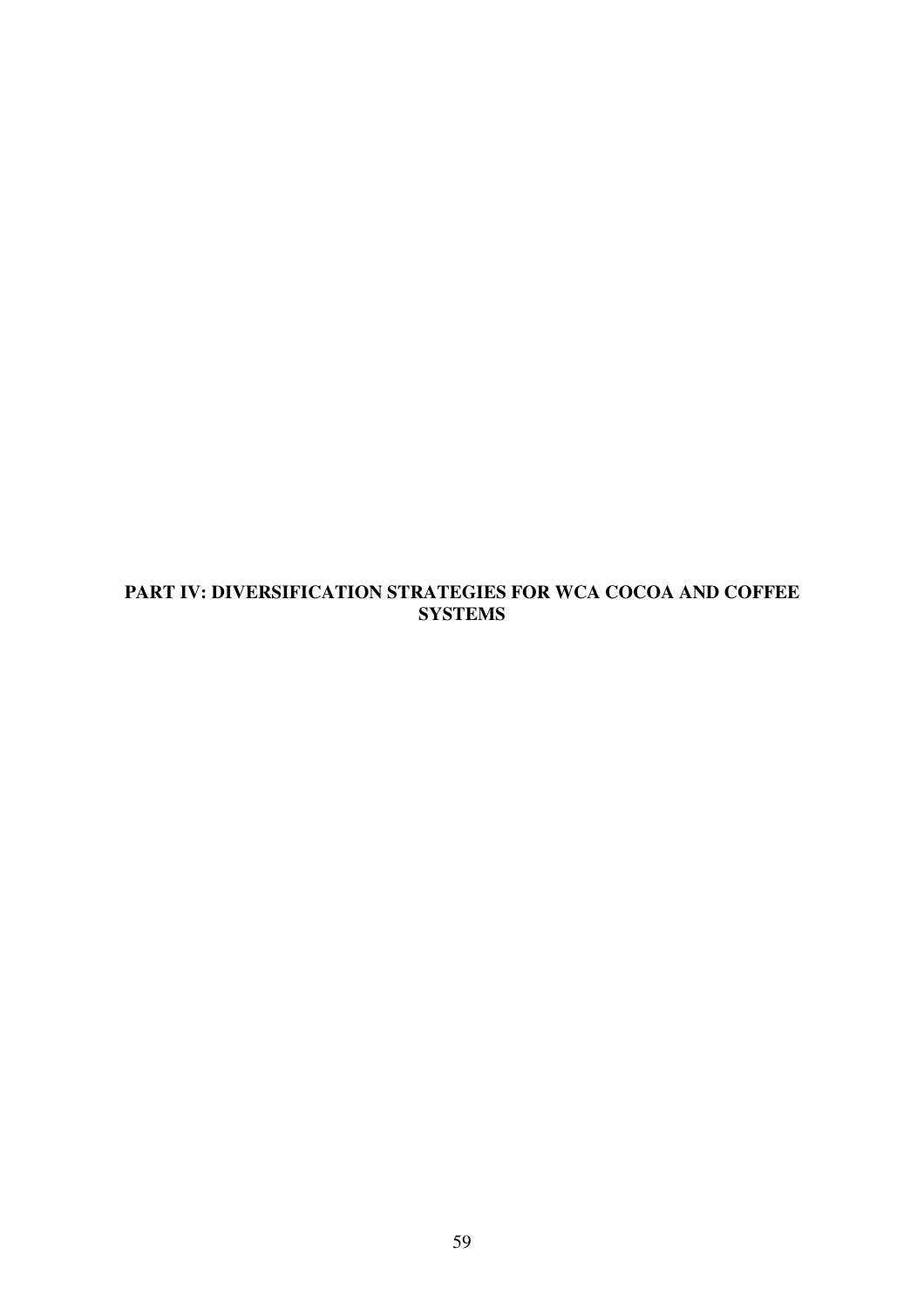As WCA remains a supplier of the cocoa and coffee commodities in the raw or semiprocessed forms, the region is subject to declining terms of trade. It is at the later stages that most of the value and profits are added and most of the profits are made; although WCA countries have not been successful given the reasons previously discussed. Other factors that hinder or facilitate vertical diversification or forward integration include the relative positioning of 'breaks' in the chain, where intermediate products become storable and thus transportable over the long distances between where they are produced and where they are consumed (Talbot, 2002). Additional factors consist of the forms of state action to promote forward integration, the strength of the local capitalist class, and the size of the domestic market for the finished product. Forward integration or 'upgrading' involves the ability of the actors in the value chain to move up the learning curve, to acquire the kinds of skills necessary to successfully compete with the already established firms at that stage of the chain. The skill level of the WCA labour force alone does not provide an adequate explanation for the potential for successes or failures in the industrialization process. Additional factors that were previously discussed also play a role and they include WCA state policies, the nature of the local economy, internal and external market conditions, trade policies in importing countries, the nature of TNCs that structure the chains, and the relative strengths of domestic capital.

Diversification can be both vertical (i.e. upgrading) and horizontal. Horizontal diversification involves the production of alternative crops that are not only either equally or more profitable but that also serves to lower the variance in income between seasons and is important for food security purposes. Agricultural research must advance to widen the range of crops that can be grown on tropical soils, as well as alternative uses for cocoa and coffee. Cocoa and coffee grown on high-cost plantations can be replaced by other products. Activities can be organized to raise complementary earnings for growers and more effectively coordinated investment decision-making. By reducing production, diversification within the cocoa and coffee production systems can be a means to achieving higher producer prices and to allow farmers to earn better income. Successful agricultural diversification out of the cocoa and coffee sector faces various obstacles. First, it may not always be possible to grow other crops in place of coffee because of weather, soil and altitude factors. Diversification has high transition costs as producers have to tear down the trees, plan different crops and learn new production and marketing techniques all in the absence of access to credit and technical support. The transition costs need to be included in the cost benefit analysis along with relative prices and production and marketing costs. What makes a producer continue producing cocoa and coffee, even when international prices keep falling, are the relative prices of other cash and food crops. The low profitability of food crops results from dysfunctional local markets. Therefore, as long as the harvesting costs are covered, farmers keep on producing cocoa and coffee even with rapidly falling prices.

Diversification is possible first with the exploitation of what already exists in the cocoa and coffee systems. Most of the exotic and indigenous tree species managed in the WCA agroforests are from the wild or are land races and were not selected based on genetic quality (Duguma, 1997). There are several high value fruit and medicinal tree species in the rain forest of the region that are currently exploited in the wild. These species are reported to have tremendous potential for domestication. Currently, the products from these species are consumed or traded locally with very limited market opportunities. In the Baoulé region of Côte d'Ivoire, an inventory of the cocoa and coffee shade trees and their often multiple uses has been established (Herzog, 1994). Of the 41 tree species, 22 are used as firewood and 16 as timber for local constructions. Some of the plants secure pharmaceutical products for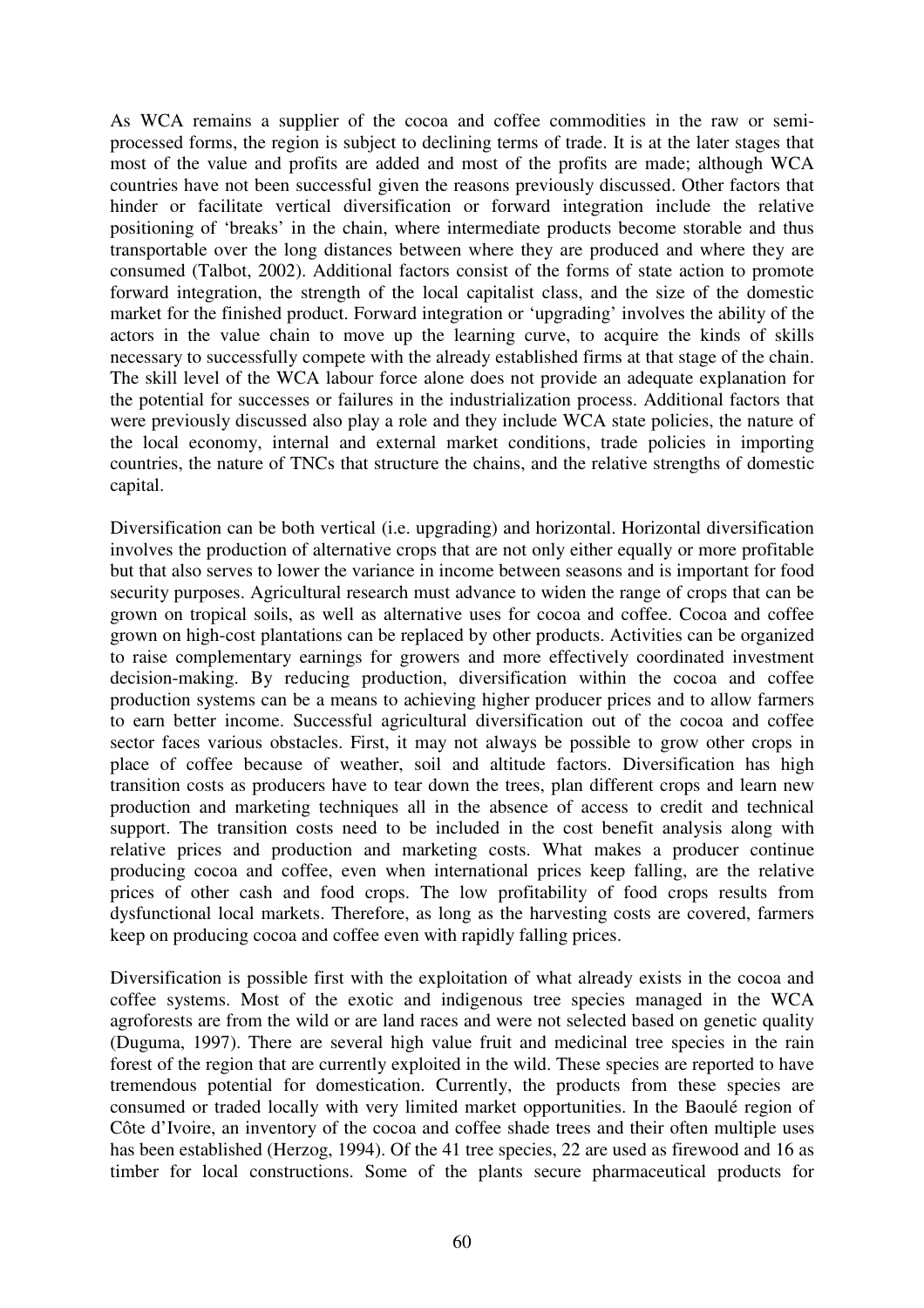traditional medicine and some have edible parts (fruits, leaves, flowers, palm wine). The fruits are sold in local market. Most of the products are essential in daily life and play an important role in the local economy. Two tree species have been kept on the plantations because of their effectiveness against malaria (*Alsonia congensis, Microdesmis puberula*). The commercialization species such as cola nuts (*Cola nitida*), oil palm (*Elaeis guineensis*), the wood from *Chlorophora excelsa*, the herbal plant (*Thaumatococcus daniellii*) are all documented to be profitable as well. The oil from palm is preferred to the oil of modern cultivars because of its taste and consistency. Also, unrefined red palm oil is the food the overall highest carotene (pro-vitamin A) content. The fruit from the *Thaumatococcus daniellii*  has a sweetness that comes from a protein (thaumatine), which is 1600 times sweeter than sucrose. Thaumatine is applied in the food and animal feeding industries as a sweetener. For this purpose the fruits are collected in certain regions of Côte d'Ivoire by a British company and exported. African plum or safou (*Dacryodes edulis*) is currently the main species planted by farmers in Cameroon to diversify cocoa farms and provide alternative income. Timber and fire wood production system along with the rice production are practiced in Sierra Leone as a means to reduce farmers' food debt.

Increased capacity for local processing and marketing, and more integration between the different industries concerned here, are required to encourage the regional and perhaps international trade of these products. For instance, field scientists must be aware of the exact needs of the food industry and the desired traits of the pharmaceuticals. Such developments require appropriate policies and commercial interests sympathetic to small scale production.

A cash crop that is promising for diversification purposes is rubber which has steadier and higher prices (WABA, 2007). Many farmers in Côte d'Ivoire are responding to the disorder in the cocoa sector by switching to rubber. Rubber also provides a year round crop for 11 out 12 months. The economic life period of rubber trees in plantations is around 32 years, 7 years of immature phase and about 25 years of productive phase. Setting up a rubber farm is costly and some farmers desire but don't have the means to invest. New companies are emerging; for example, GEPDH a business in Abengourou (an eastern town in Côte d'Ivoire) supplies and plants rubber trees for \$1,518 per hectare including maintenance and specialist advice for the first three years. GEPDH ask for an upfront deposit then monthly payment for three years. Once trees have matured the potential earnings is approximately US\$631 per hectare each month although some farmers are sceptical about that amount.

Beyond the development of the already available species, farmers should be able to intensify their diversification efforts by changing the proportion of their efforts directed at different crops as long as the lots are less than fully utilized and the process is relatively more profitable. A diversification programme is the sort of programme that is able to lead to more social upheavals such as sustaining food security and income surpluses for the purchase of other goods. Gockowski and Ndoumbé (2004) suggest that for Central Africa, rural areas in the periphery of urban centres are the most likely domains for horticultural intensification, rather than the hinterlands characterised by poorly developed transport infrastructure and sparse populations. Horticulture is providing a pathway for intensification among smallholders in southern Cameroon driven by growth in urban market demand and high relative prices (Gockowski and Ndoumbé, 2004). Horticultural crops have higher value relative to staple foods the production of which has seen a growing importance. These crops include tomatoes, bananas, green maize, okra, leafy green, hot peppers, citrus, cassava leaf, African plum, and avocadoes. Commercial horticulture is input intensive (labor, fertilisers, and pesticides). Women's wide range of responsibilities in the village society limits their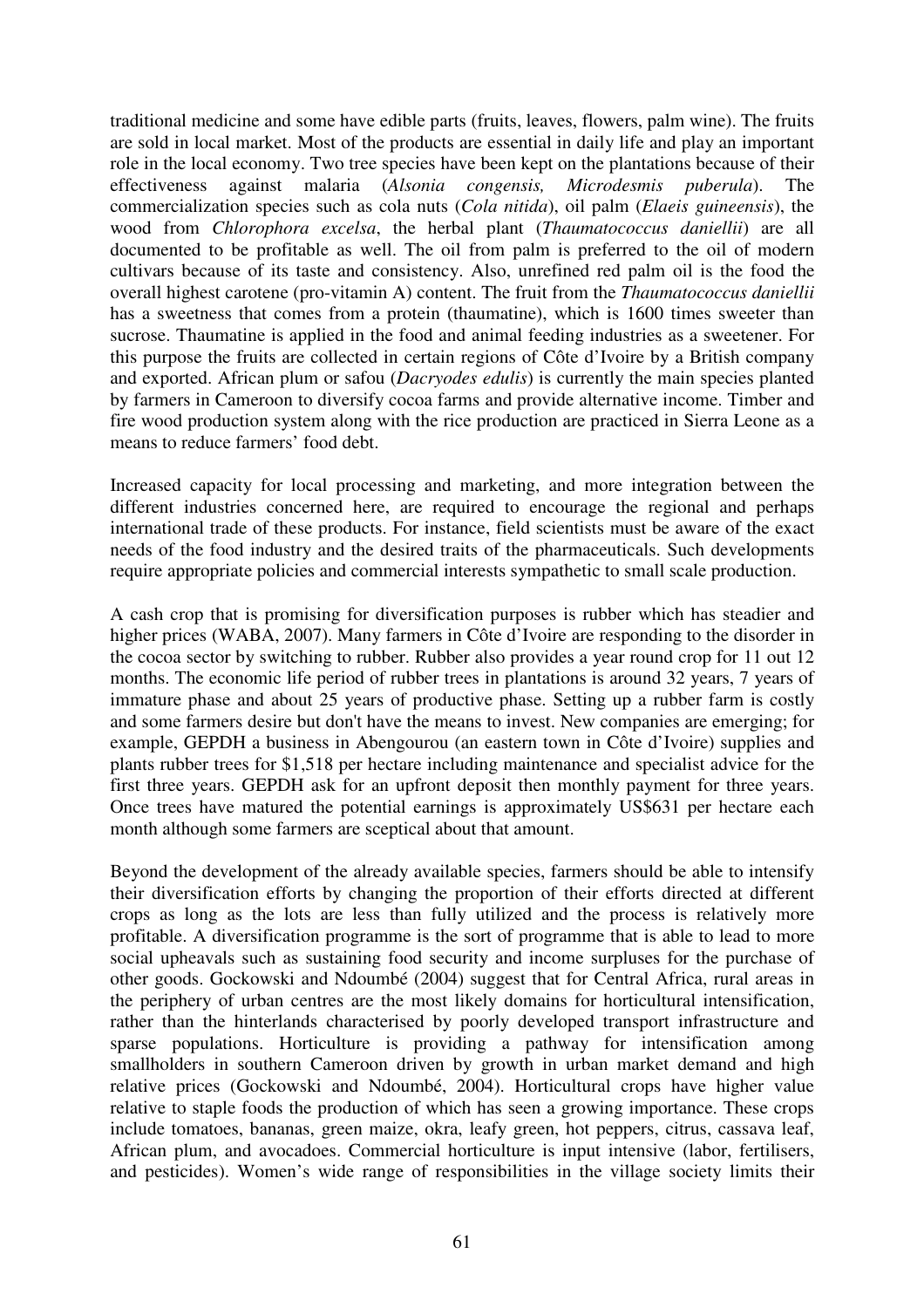capacity for adopting labour intensive technology systems. The promotion of dry season production of African traditional leafy vegetables is a viable option for women as their labour demand is lower on top of the price of these commodities being on the rise at that time. The cash requirements for intensive horticulture production combined with the failure of formal rural credit institutions present a constraint to adoption especially for resource-poor households.

Finally, Non-farm activities and livestock husbandry are key ways to improve farmers' access to cash even during lean periods and therefore access to better credit and improved inputs (Reardon et al, 1994). These other sources of income can potentially improve farm productivity if it is used to finance farm input purchase or longer-term capital investments. They contribute to the reduction of the variance of overall household income in cases of imperfect covariance between farm and non-farm income.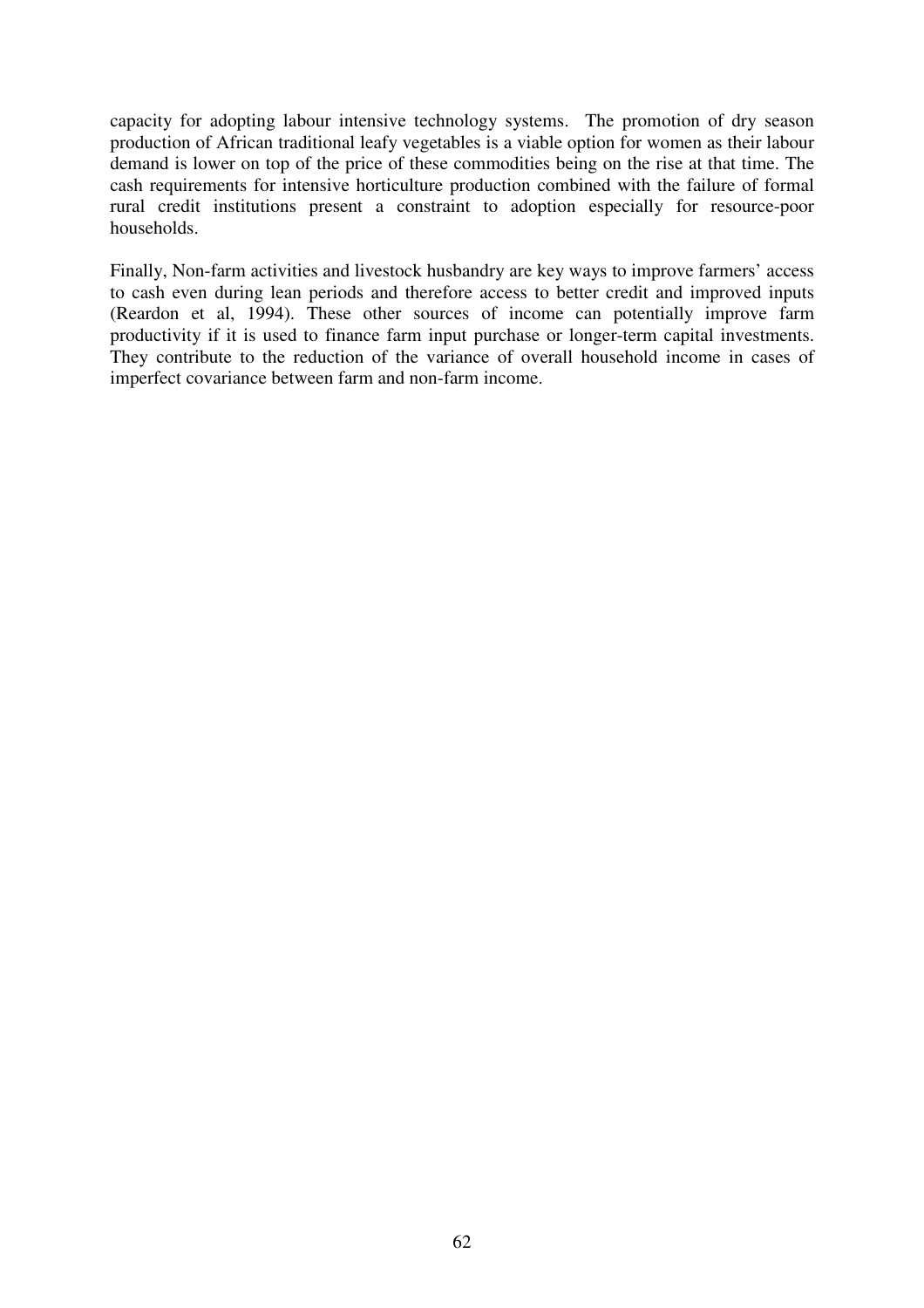**PART V: CONCLUSIONS AND RECOMMENDATIONS**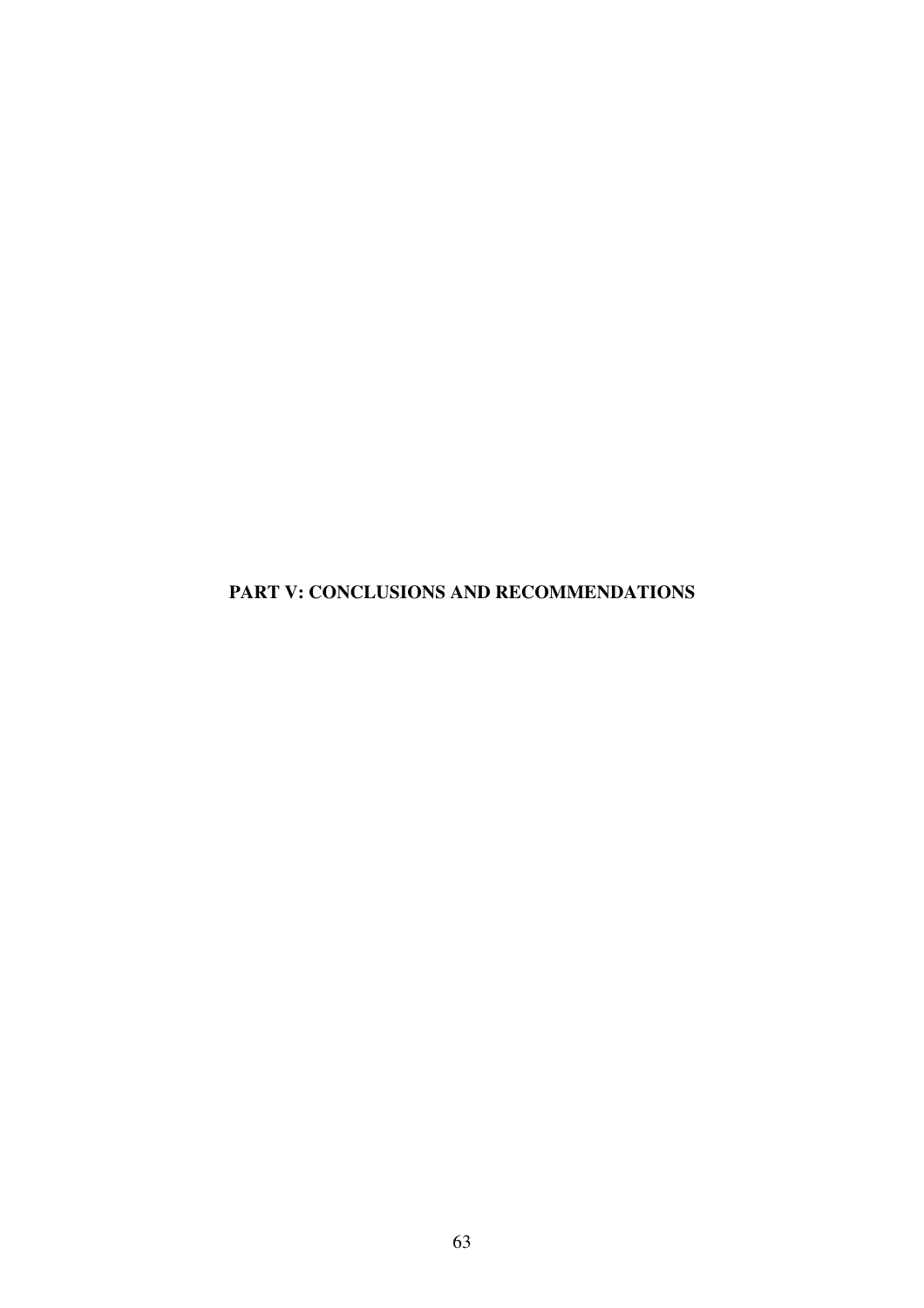This report examines the cocoa and coffee value chains in 10 West and Central African countries: Cameroon, the Central African Republic, Côte d'Ivoire, the Democratic Republic of Congo, Ghana, Liberia, Nigeria, Sao Tomé and Principe, Sierra Leone, and Togo. All these countries rely heavily on one of both these commodities as a major source of foreign exchange. Diversification of the cocoa and coffee cropping and marketing patterns are essential to get away from the vulnerabilities that arise from the high dependence of a large number of people on one dominant farming enterprise system. In order to identify the most feasible revenue raising diversification options for actors implicated along the chain, I study the cocoa and coffee farm and supply chain structures up to export, the underlying technologies and production patterns while taking into account the underlying policy and institutional environment. In two separate parts, the two commodities are studied in terms of their respective production requirements and trends, the past and current marketing systems and the implications from the Structural Adjustment Programs (SAPs) and the change in the role of private and public sectors, the trade trends including a discussion on price stability, and finally other emerging issues for the sectors.

The following policy messages and recommendation are supported by the study:

• The global market structure and the smallholders.

The structures of cocoa and coffee value chains are important determinants of the chances for development of the WCA countries under study. Due to a significant spatial difference between production and consumption and the fact that large transnational corporations control the consuming end of the market, the lack of solidarity among and between the local upstream actors within the system, and other constraints such as poor access credit and information, inadequate infrastructure and storage facilities, attempts at any form of vertical coordination have not returned much benefit, if any, to the smallholders in the region. Producer countries out to design policies geared at making local markets work for small producers. This involves creating strong, accountable and transparent regulatory bodies in the cocoa and coffee sectors to provide marketing information and monitor competition along the supply chain. Consensus building mechanisms are a means to dealing effectively with issues between different agents.

Supply mismanagement and market regulation.

Problems of oversupply and highly volatile prices need to be adequately addressed through more robust international cocoa and coffee agreements and regulations. The governmental agencies must play a role in this process by introducing rules and regulations that are transparent and are able to protect small producers against devastating conditions such as price and pest risks as there are currently no private institution that is able to perform such a service. Border trade policies must be formulated and enforced such to avoid actions such smuggling and informal trade which are damaging to export revenues.

• Diversification strategies.

The appropriate diversification strategy can be implemented after an in depth feasibility study. This feasibility study must evaluate all costs and benefits of the strategy in a case by case manner as well as design market access strategies for the new products. These schemes will require cooperation within the WCA region and between the region and other countries. Diversification approaches need be formulated in a way to match with farmers' needs, capacities, and land use systems and be able to reach the most vulnerable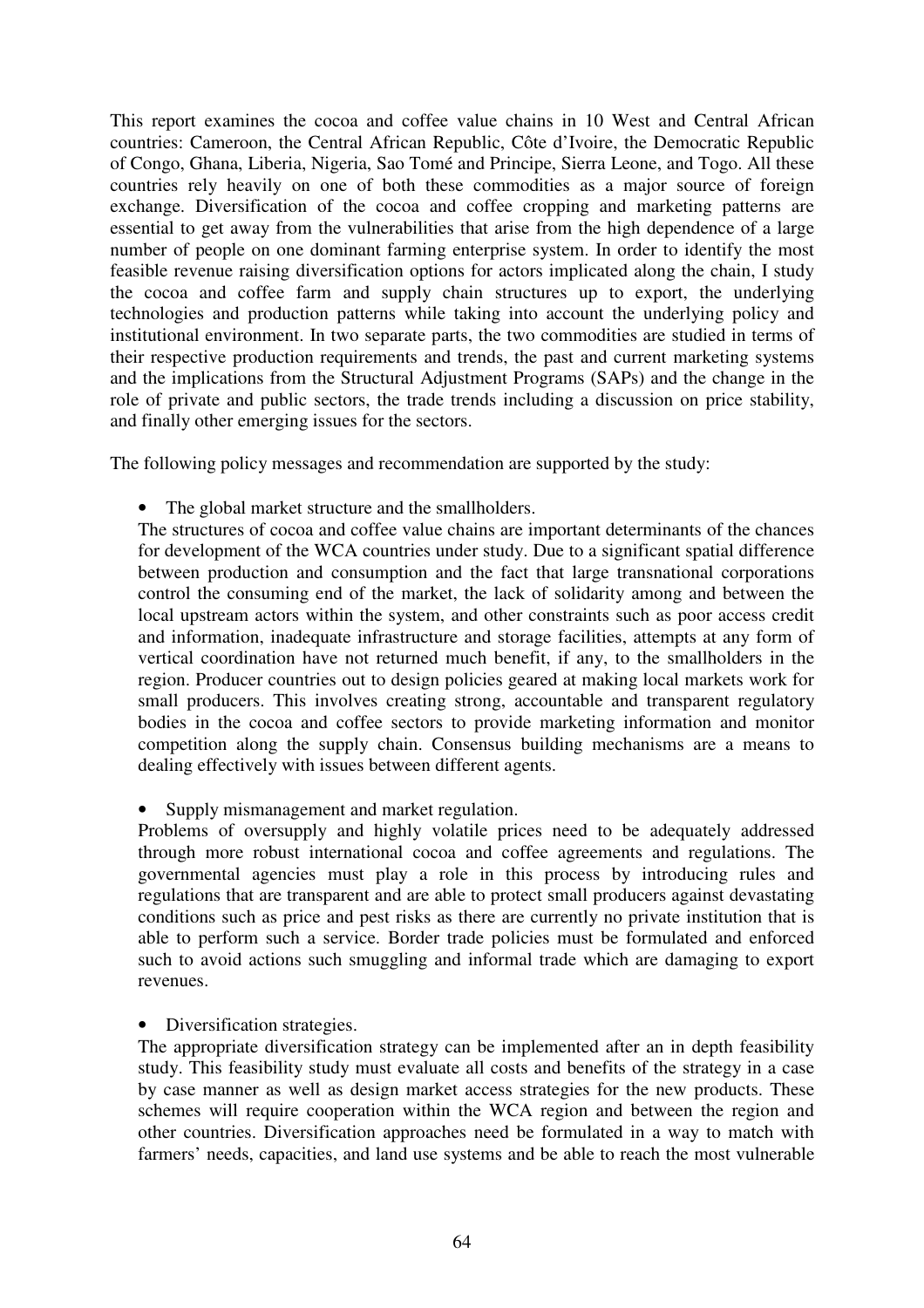groups. To successfully diversify, farmers need better functioning input markets and the credit sourcing should be separated from cocoa and coffee schemes to avoid loan traps.

• Market information and market access.

The dissemination of market information such as price signals and new technology should be facilitated with the assistance of local governments. Price discovery enabled when statistics on the market are collected and disseminated in a timely manner. Farmers with better access to the source of technical information have more knowledge on technology application. Farmers with information about the market have a better chance to obtain a higher price for their efforts in quality enhancement and advocated good practices.

• Farmers' Organization.

Most of the farmers' associations (FOs) implicated in the cocoa and coffee production in WCA lack organization in collectively marketing their produce. This is an area where capacity building programs will play a major role, whether through government sponsored extension programs or through International Organization programs and projects. Farmers, whom are usually the main group targeted to benefit from a reform or a new strategy, lack the organization and the means to participate in the process. If FOs are well organized, they can not only act collectively to have a voice in the policies that concern them, but they are also more able to market they product and acquire enough credibility to engage in sustainable marketing and access to credit.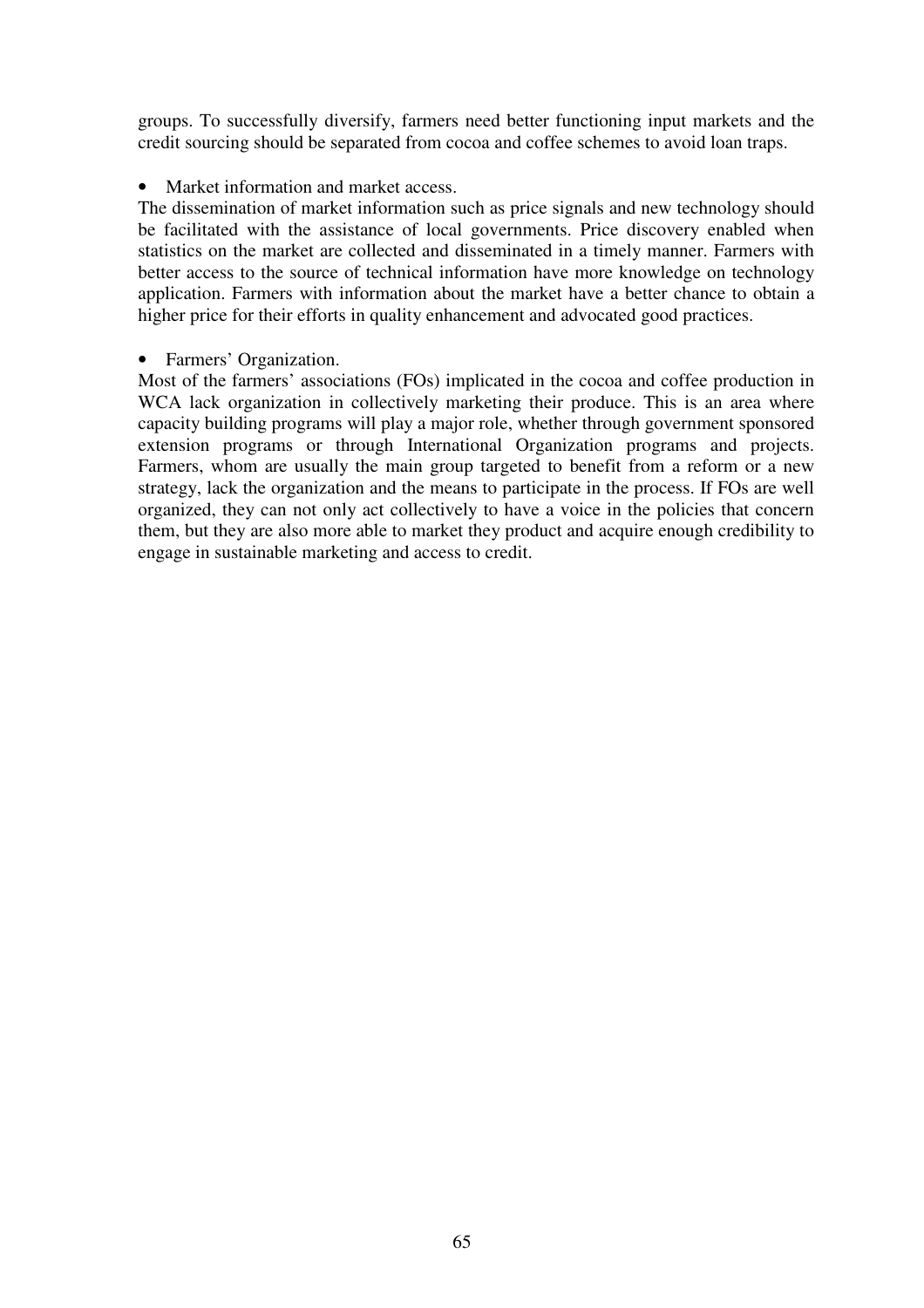#### **REFERENCES**

Abbott, Philip. 2002. "Towards More Socially Responsible Cocoa Trade".

Akiyama, Takamas; 2001. "Coffee Market Liberalization since 1990", in Akiyama, T., J. Baffes, D. Larson and P. Varangis eds., *Commodity Market Reforms: Lessons of Two Decades*, Washington D.C., World Bank.

Akiyama, Takamasa; 1988. "Cocoa and Coffee Pricing Policies in Cote d'Ivoire". World Bank Working Paper, Washington D.C.

Bah, Wurie 2007. "Different Kind of Battle for Sierra Leone". http://www.sierraleonelive.com

Bloomfield, Emily M. and Lass, Antony R., 1992. "Impact of Structural Adjustment and Adoption of Technology on Competitiveness of Major Cocoa Producing Countries"; OECD Development Centre Working Paper No. 69.

Bogetic, Zeljko; Espina, Carlos; Noer, John; 2007. "Cote d'Ivoire: Competitiveness, Cocoa, and the Real Exchange Rate". World Bank Policy Research Working Paper.

Bulir, Ales, 1998. "The Price Incentive to Smuggle and the Cocoa Supply in Ghana, 1950- 96". International Monetary Fund Working Paper.

Burger, Kees; 2008. "Optimal Export Taxes – the Case of Cocoa in Côte d'Ivoire". Paper presented at the 107<sup>th</sup> EAAE Seminar*"Modelling of Agricultural and Rural Development Policies".* Sevilla, Spain.

Camara, Youssouf; Staatz, John M; Crawford, Eric; 2001. "Comparing the Profitability of Cassava-Based Production Systems in Three West African Countries: Cote d'Ivoire, Ghana, and Nigeria."

Chauveau 2000

Dada, Ladé A., 2006. "The African Export Industry: What Happened and Should It Be Revived? Case Study on the Cameroonian Cocoa Sector". FAO Working Paper.

Dankers, Cora; 2008. "The Linkages of Rice Cultivation and the Cocoa Trade in Sierra Leone". FAO Project Report.

Dankers, Cora; 2003. "Environmental and Social Standards, Certification and Labelling for Cash Crops". FAO Working Paper, Rome.

Degrande, A., Duguma, B., 2000. "Adoption potential of rotational hedgerow intercropping in the humid lowlands of Cameroon". Agricultural Research Network Paper No. 103. ODI, London.

Dixon, J. and A. Gulivor with D. Gibbon. (2001); "Farming Systems and Poverty: Improving Farmers Livelihoods in a Changing World." FAO & World Bank. Rome, Italy &Washington, DC, USA.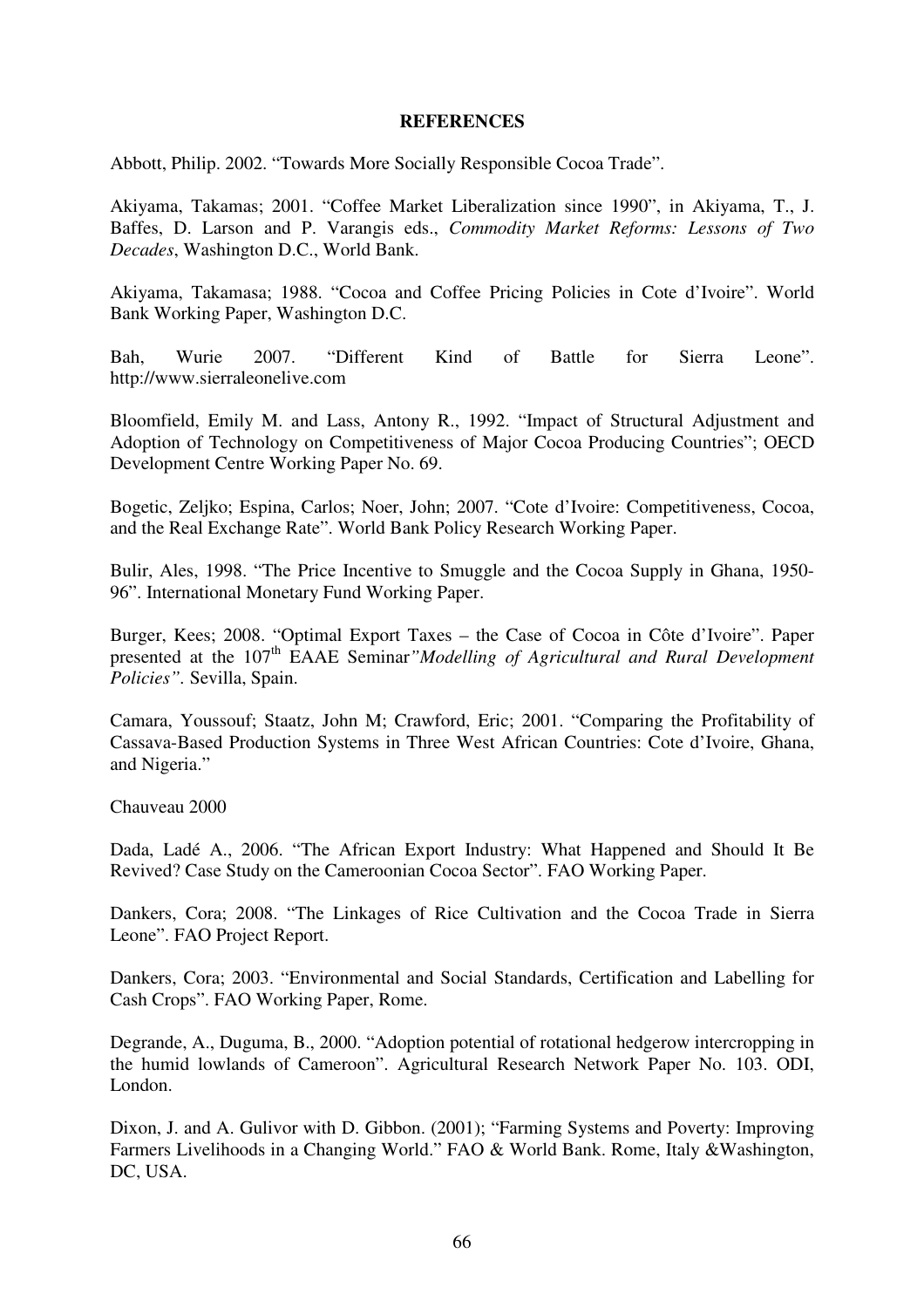Duguma, J. Gockowski, J. Bakala, (1997). "Smallholder Cocoa Cultivation in Agroforestry Systems of West Africa." International Centre for Research in Agroforestry (ICRAF).

Edwin, J. and Masters, W.A.; 2005. "Genetic Improvement and Cocoa Yields in Ghana". *Expl Agric.* Volume 41, pp. 491-503.

Elamin, Nasredin and Khaira, Hansdeep; 2003. "Tariff Escalation in Agricultural Commodity Markets." Commodity Market Review 2003-2004, FAO, Rome.

Eyzaguirre, Pablo B., 1986. "The Ecology of Swidden Agriculture and Agrarian History in São Tomé". *Cahiers d'Etudes Africaines*, Vol. 26, Cahier 101/102, Milieux, histoire, historiographie (1986), pp. 113-129.

FAO, 2005. Aquastat Country Profiles.

FAO, 2004. "The State of Agricultural Commodity Markets". Commodities and Trade Division.

Folayan, J. A., Oguntade, A. E., and Ogundari, K., 2007. "Analysis of Profitability and Operational Efficiencies of Cocoa Marketing: Empirical Evidence from Nigeria". *Journal of Social Sciences*, 15(2): 197-199.

Ghana Cocoa Board, 2004. "Export of Cocoa Regulations". http://www.cocobod.gh/pdf/Export\_of\_Cocoa\_Regulations.pdf.

Gilbert, Christopher L., 2006. "Value Chain Analysis and Market Power in Commodity Processing with Application to the Cocoa and Coffee Sectors." Universita'Degli Studi di Trento – Diparmento di Economica Discussion Paper No. 5, 2006.

Gilbert, Christopher L. and P. Varangis, 2004. "Globalization and International Commodity Trade with Specific Reference to the West African Cocoa Producers", ch.4 or R.E. Baldwin and L.A. Winters eds., *Challenges to Globalization,* Chicago, Universtity of Chicago Press (for the National Bureau of Economic Research).

Gilbert, Christopher L., 2005. "The Long Run Impact of the Ending of Coffee Control". University of Trento Italy and Commodity Risk Management Group (ARD), World Bank, Washington D.C.

Gilbert, Christopher L. and E. Tollens, 2003. "Does Market Liberalisation Jeopardise Export Quality? Cameroonian Cocoa, 1988-2000" *Journal of African Economies*, 12, 303-42.

Gockowski, James; Ndoumbé, Michel; 2004. "The Adoption of Intensive Monocrop Horticulture in Southern Cameroon". *Agricultural Economics* 30(2004) 195-202.

Hattink, Wolter; Heerink, Nico; and Thijssen, Geert; 1998. "Supply Response of Cocoa in Ghana: A Farm-Level Profit Function Analysis"; *Journal of African Economies*, Volume 7, Number 3, pp. 424-444.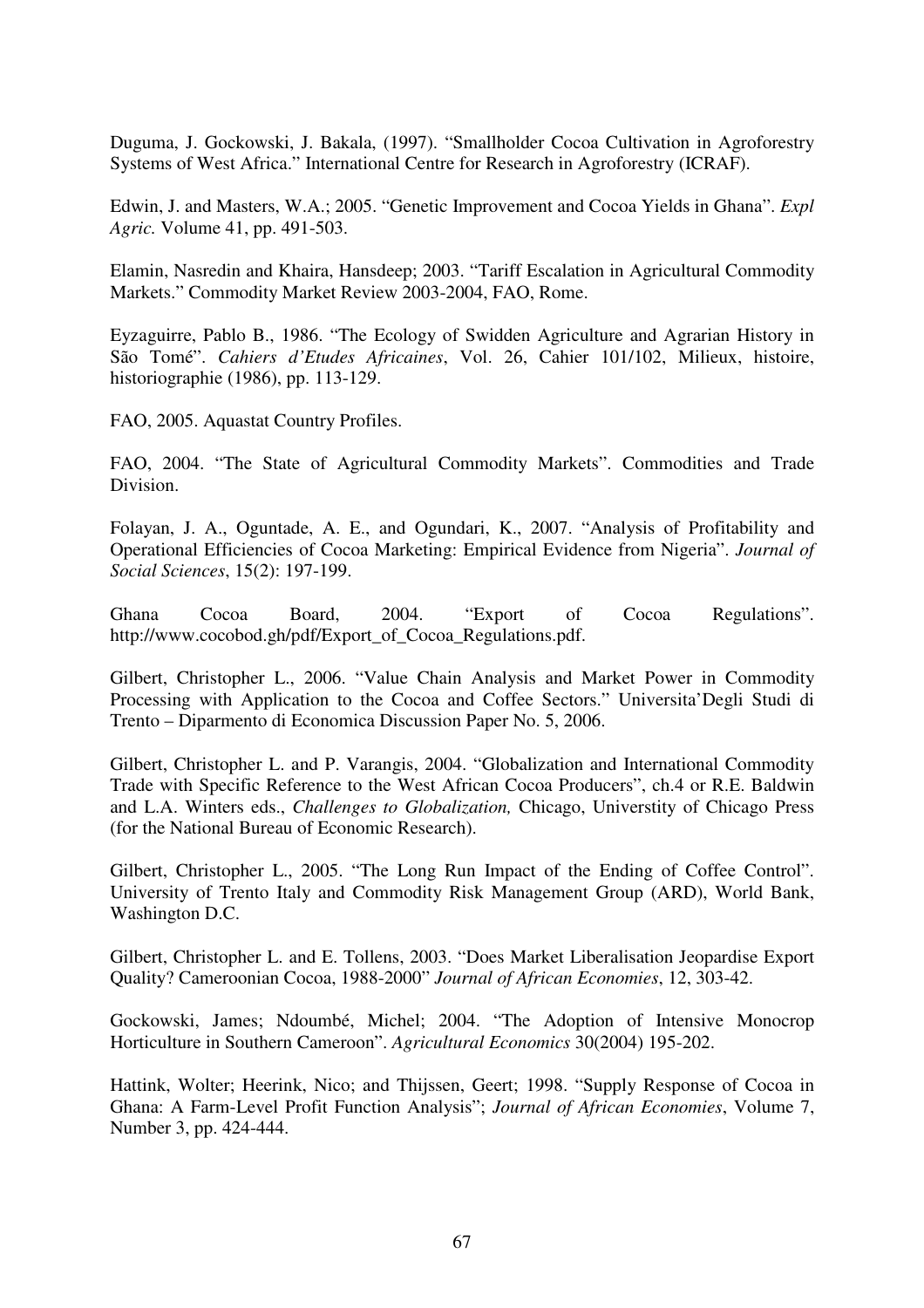Herzog, F. 1994. "Multipurpose Shade Trees in Coffee and Cocoa Plantations in Côte d'Ivoire". *Agroforestry Systems* 27: 259-267.

ICCO, 2008. "Indirect Taxes and Custom Duties on Cocoa Beans and Coco Semi-Finished Products". Presented at the Consultatvie Board of the World Cocoa Economy. ICCO Offices, London.

ICCO, 2008. Quaterly Bulletin of Cocoa Statistics, No. 2, London.

ICCO Annual Report, 2007.

ICO, 2007. International Coffee Agreement. London, England. www.ico.org

ICO, 2002. "Diversification in Coffee Exporting Countries". London, England. www.ico.org

Kazianga, Harounan and Masters, William A.; 2006. "Property Rights, Production Technology, and Deforestation: Cocoa in Cameroon". *Agricultural Economics* 35 (2006) 19- 26.

Kazianga, Harounan and Sanders, John H.; 2002. "Cacao Production in Cameroon: Technology, Profitability and the Environment." A synthesis of the thesis of Harounan Kazianga, Adoption of Improved Cocoa Technologies in Cameroon, Purdue University, Department of Agricultural Economics, West Lafayette, IN; for USAID.

Koremenos, Barbara; 2002. "Can Cooperation Survive Changes in Bargaining Power? The Case of Coffee". *The Journal of Legal Studies,* Vol. 31, No. 1, Part 2: Rational Choice and International Law, pp. S259-S283.

Laven, Anna C.; 2005. "Relating Cluster and Value Chain Theory to Upgrading of Primary Commodities: the Cocoa chain in Ghana." AMIDSt, University of Amsterdam.

Leakey, R.R.B. and Tchoundjeu, Z. 2008. "Diversification of Tree Crops: Domestication of Companion Crops For Poverty Reduction and Environmental Services". James Cook University and ICRAF Working Paper.

Losch, Bruno 2002. "Global Restructuring and Liberalization: Côte d'Ivoire and the End of the International Cocoa Market?" *Journal of Agrarian Change* Vol.2 No.2, April 2002, pp. 206-227.

Morisset, Jacques; 1997. Unfair trade? Empirical Evidence in World Commodity Markets over the past 25 years. Working Paper. World Bank.

Oxfam, 2002a. "The Coffee Market: A Background Study."

Oxfam, 2002b. "The Cocoa Market: A Background Study."

Pearson, Scott R. and Meyer, Ronald K; 1974. "Comparative Advantage among African Coffee Producers". *American Journal of Agricultural Economics*, Vol. 56 pp. 310-313.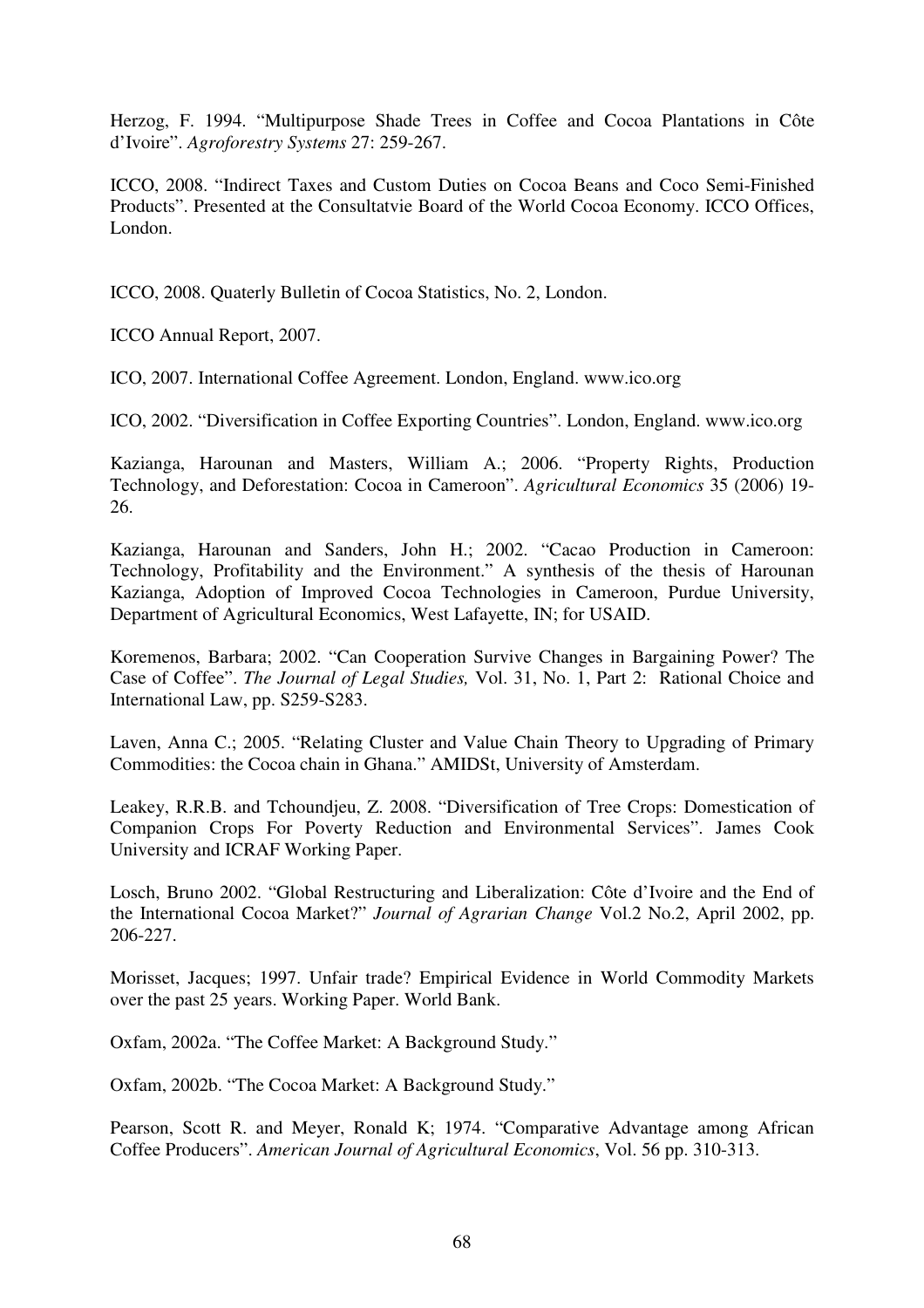Ponte, Stefano; 2001. "Behind the Coffee Crisis". *Economic and Political Weekly*, Vol. 36, No. 46/47, pp. 4410-4417.

Stringfellow, Rachel; Coulter, Jonathan; Hussain, Ambereene; Lucey, Trevor; McKone, Colin; 1997. "Improving the Access of Smallholders to Agricultural Services in Sub-Saharan Africa. *Small Enterprise Development;* Vol 8, No 3.

Shepherd, Ben; 2004. "Market Power in International Commodity Processing Chains: Preliminary Results from the Coffee Market". Groupe d'Economie Mondiale (GEM), Institut d'Etudes Politiques de Paris, France.

Talbot, John M., 2002. "Tropical Commodity Chains, Forward Integration Strategies and International Inequality: Coffee, Cocoa and Tea". *Review of International Political Economy*  9:4, pp 701-734.

Teal, Francis; Zeitlin, Andrew; Maamah, Haruna; 2006. "Ghana Cocoa Farmers Survey 2004: Report to Ghana Cocoa Board" Center for the Study of African Economies, University of Oxford – and ECAM Consultancy, Ltd., Accra.

The Economist Intelligence Unit Country Profiles, 2007 and 2008.

Thompson, Alistair; 2007. "Planting to Revive Liberia Cocoa". Reuters.com

Tijani, A.A. 2005. "Profitability of Fungicide Use Decisions among Cocoa Farmers in Southwestern Nigeria". *Journal of Social Sciences* 11(2): 165-171.

Tollens, Eric F. and Gilbert, Christopher L., 2003. "Does Market Liberalisation Jeopardise Export Quality? Cameroonian Cocoa, 1988-2000". *Journal of African Eocnomies*, Volume 12, Number 3, pp. 303-342.

UNCTAD, 2002. "Farmers and Farmers' Associations in Developing Countries and Their Use of Modern Financial Instruments".

Unruh, Jon D., Turray, Harry; 2006. "Land Tenure, Food Security and Investment in Postwar Sierra Leone". FAO Livelihood Support Programme (LSP) Working Paper.

Varangis, P., and G. Schreiber, 2001. "Cocoa Market Reforms in West Africa", in Akiyama, T. J. Baffes, D. Larson and P. Varangis eds., *Commodity Market Reforms: Lessons of Two Decades,* Washington D.C., World Bank.

Wilcox, Michael D. Jr. and Abbott, Philip C., 2006. "Can Cocoa Farmer Organizations Countervail Buyer Market Power?" Presented at the American Agricultural Economics Association Annual Meeting, Long Beach, California.

You, Lianghzi, Wood, Stanley, and Wood-Sichra, Ulrike; 2007. "Generating Plausible Crop Distribution and Performance Maps for Sub-Saharan Africa Using a Spatially Disaggregated Data Fusion and Optimization Approach." IFPRI Discussion Paper.

Zeitlin, Andrew, 2006. "Market Structure and Productivity Growth in Ghanaian Cocoa Production". Centre for the Study of African Economies, University of Oxford.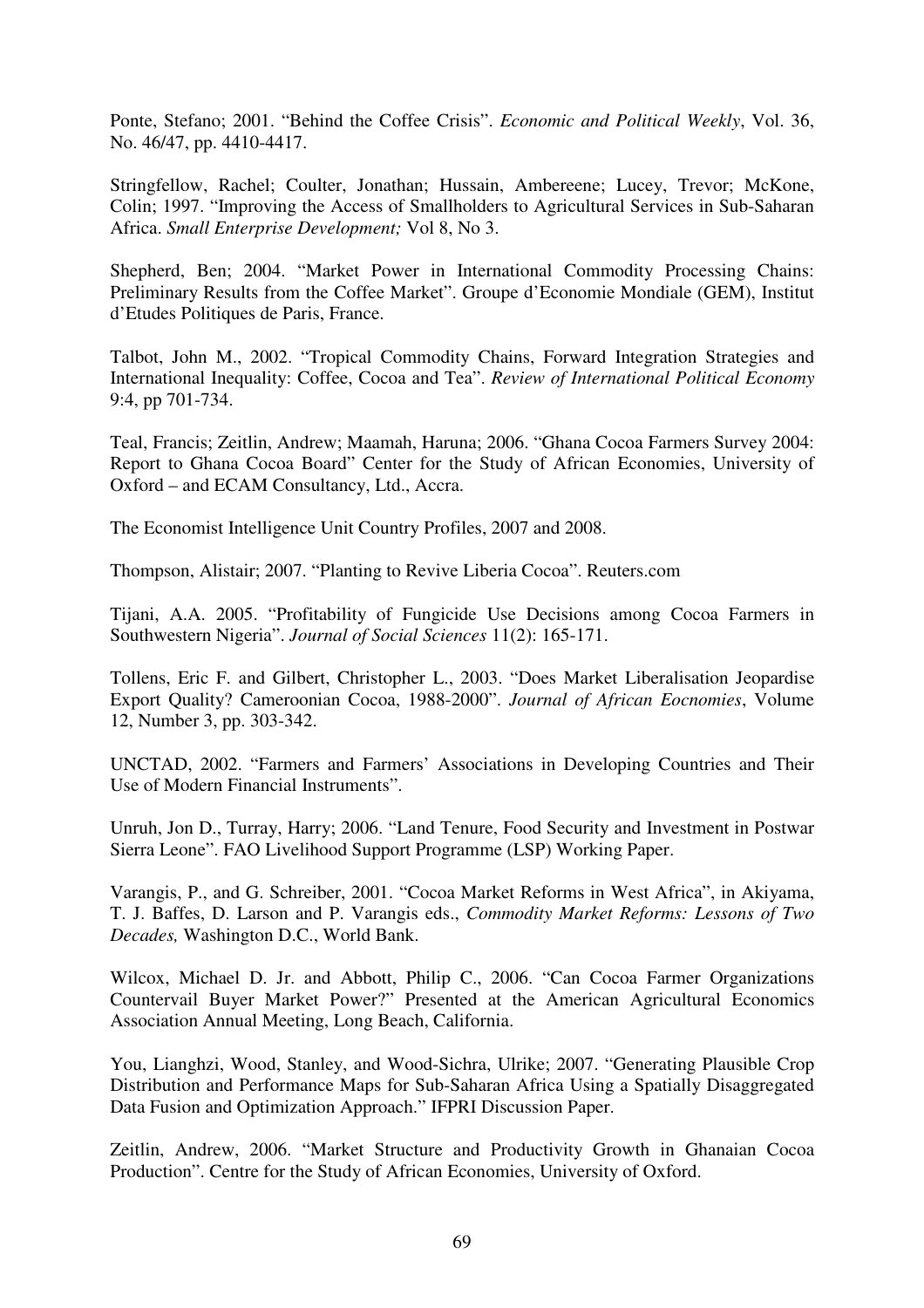# **Websites visited**

www.allAfrica.com: Liberia: "Bringing Cocoa Back to Life" www.cocoafederation.com: "An Overview of Cocoa Production in Cote d'Ivoire and Ghana" www.coffee-tea-etc.com/cocoa/history www.country-data.com www.flex-news-food.com: "Congo's 2008 Coffee Output Seen at 50,000 Tons" www.icco.org www.ico.org www.iita.org www.treecrops.org www.spectrumcommodities.com www.worldcocoafoundation.org www.yoppi.com: "The Coffee Supply Chain"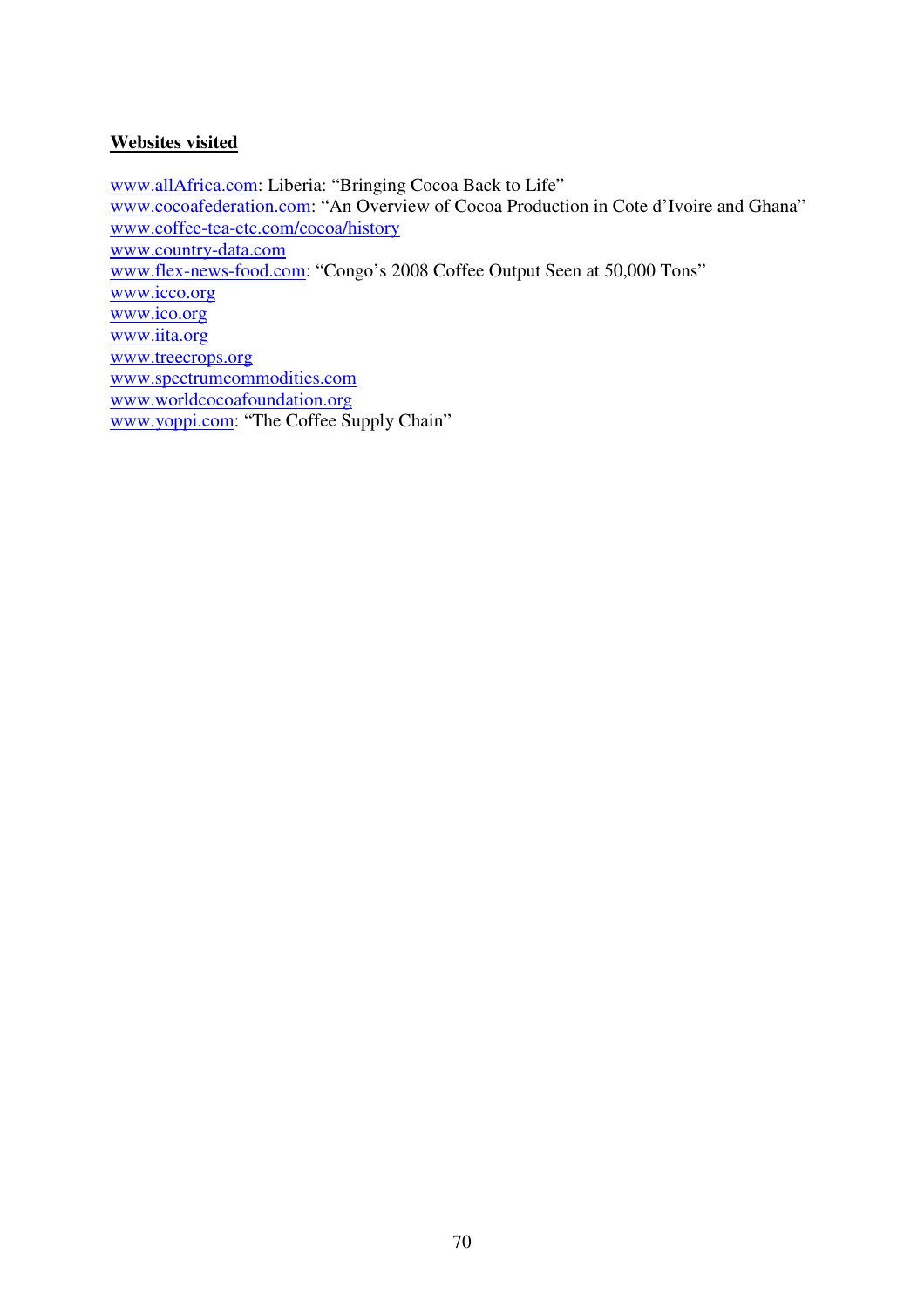# **APPENDIX 1**

## **1. a Contacts**

| Organization                                          | Links/Location | People                                     |
|-------------------------------------------------------|----------------|--------------------------------------------|
| <b>Banks and MFIs</b>                                 |                |                                            |
| Reseau de Caisse                                      | Cameroon       | Gustave Ewole Medjeme - Director           |
|                                                       |                |                                            |
|                                                       |                |                                            |
| Producers' associations                               |                |                                            |
| <b>ANOPA</b>                                          | Cote d'Ivoire  | Agnimou François - Agronomiste             |
| <b>USMSF</b>                                          | Nigeria        | Olaseindre Arigbede - National Coordinator |
| <b>MGPCC</b>                                          | Togo           | Amgnikpa Kokou Michel                      |
| <b>FUPCM</b>                                          | Cameroon       | André Belebenie - Producer                 |
| <b>PFOPAC</b>                                         | Cameroon       | Elisabeth Afanda Epse - President          |
|                                                       |                | Desire Alexandre Manga Ndzana              |
| Socodevi                                              |                |                                            |
| Kuapa Koko                                            | Ghana          |                                            |
|                                                       |                |                                            |
|                                                       |                |                                            |
| Professional organizations and agro-processing firms: |                |                                            |
| <b>Commodity Exchange</b>                             | Ghana          | Alexis Aning                               |
| <b>GOAN</b>                                           | Ghana          | George Kwame Ofosu - Chairman              |
| Accfmo                                                | Cameroon       | Sylvanus Nekemya - Chairman                |
| <b>CICC</b>                                           | Cameroon       | André Marie Lema - Executive               |
| <b>SUACC</b>                                          | Cameroon       | Augustin Teguia - Vice President           |
| Café<br>Bource<br>du                                  | Côte d'Ivoire  |                                            |
| et                                                    |                |                                            |
| Cacao (BCC)<br>Coffee<br>Cocoa<br>and                 |                |                                            |
|                                                       | Nigeria        |                                            |
| <b>Interprofessional Board</b>                        |                |                                            |
|                                                       |                |                                            |
|                                                       |                |                                            |
| Parastatals, boards and governmental agencies         |                |                                            |
| Cocobod                                               | Ghana          |                                            |
| Ministry of Agriculture                               | Cote d'Ivoire  | Yao Alexis Haccandy – Program Director     |
| Ministry of Trade and                                 | Ghana          | Ebo Kobena Quaison                         |
| Industry                                              |                |                                            |
| <b>NCCB</b>                                           | Nigeria        |                                            |
|                                                       |                |                                            |
|                                                       |                |                                            |
|                                                       |                |                                            |
| NGOs/International organizations:                     |                |                                            |
| <b>AfDB</b>                                           | Cameroon       | Jean Marie Meng Lihinag                    |
| <b>IFAD</b>                                           |                |                                            |
| <b>WB</b>                                             |                | <b>Ousame Seck</b>                         |
| <b>UNCTAD</b>                                         |                | Pierre Etoa                                |
| <b>FAO</b>                                            | Cameroon       | Ousmane Guindo - FAO Representant          |
| CEDEAO/ECOWAS                                         | Nigeria        | Dr. Yamar Mbodj – Advisor                  |
|                                                       |                | Dr. Ametotovi Folli Francois - Economist   |
| <b>CMAAOC</b>                                         |                | Doudou Ndiaye - Agro Economist             |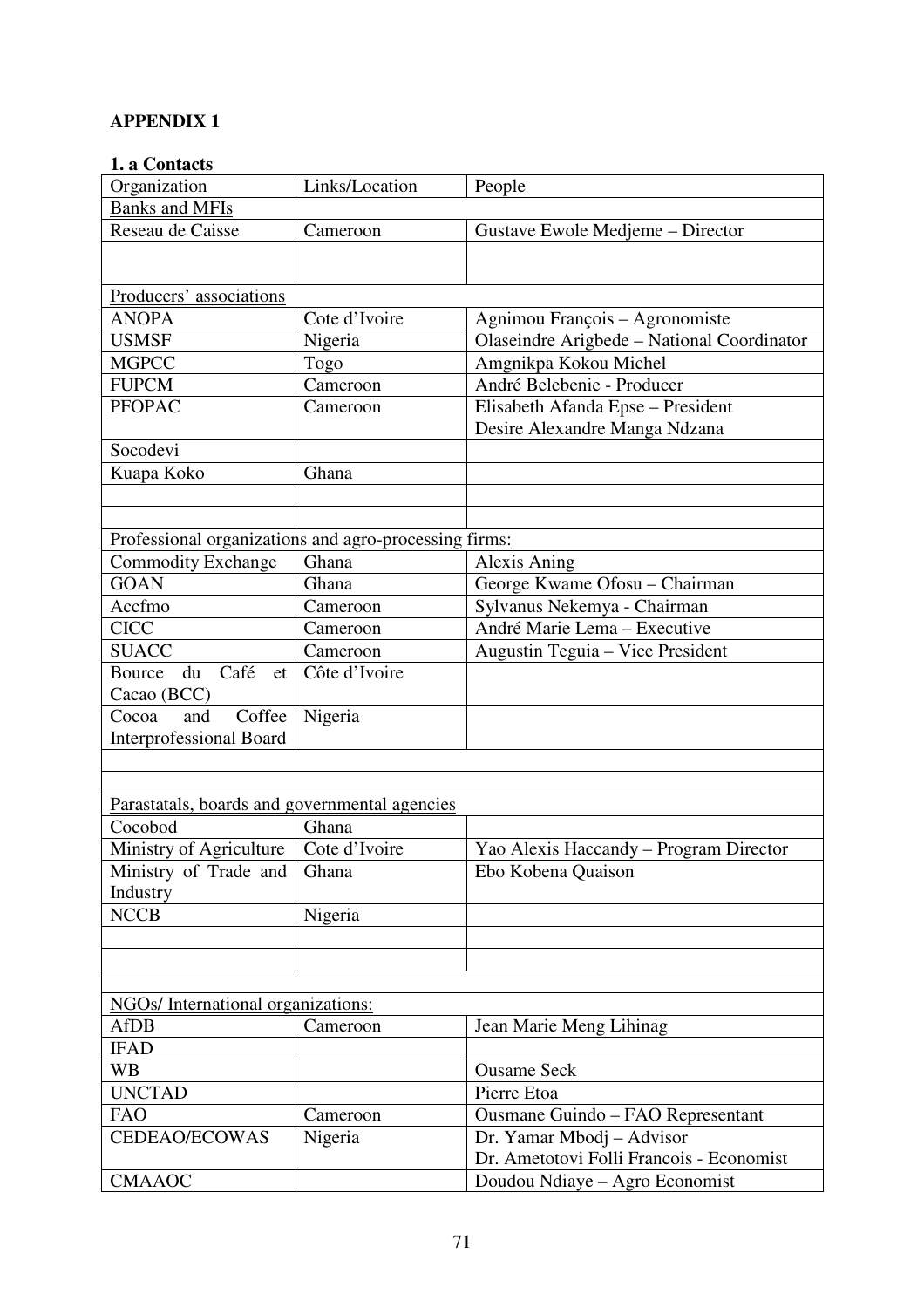| <b>RECAO</b>                                                     |          | Kassim Dembélé - Coordinator       |  |  |  |
|------------------------------------------------------------------|----------|------------------------------------|--|--|--|
| <b>UEMOA</b>                                                     |          | Roger Bila Kabore – Agro Economist |  |  |  |
| <b>IADES</b>                                                     | Togo     | Adufu Kossi Sena - Director        |  |  |  |
| <b>UNECA</b>                                                     | Cameroon | Fabrizio Carmignani                |  |  |  |
|                                                                  |          | Mamadou Malik Bal                  |  |  |  |
| <b>ICRAF</b>                                                     |          |                                    |  |  |  |
| <b>European Commission</b>                                       | Cameroon | Philippe Jacques - Advisor         |  |  |  |
| <b>CEMAC</b>                                                     | Cameroon | Isaias Anque Obama                 |  |  |  |
|                                                                  |          |                                    |  |  |  |
| <b>Research and Academics:</b>                                   |          |                                    |  |  |  |
| <b>CRIG</b>                                                      |          |                                    |  |  |  |
| <b>CRIN</b>                                                      | Nigeria  |                                    |  |  |  |
|                                                                  |          |                                    |  |  |  |
| Other actors                                                     |          |                                    |  |  |  |
| Martin Abega                                                     |          |                                    |  |  |  |
| Jean Ngansi – Cameroon Exports – Representant Group Unicropperie |          |                                    |  |  |  |
| Mahamat Karagama - Cameroon - Sales Director                     |          |                                    |  |  |  |
|                                                                  |          |                                    |  |  |  |
| <b>Traders</b>                                                   |          |                                    |  |  |  |
| Local retailers - wholesalers                                    |          |                                    |  |  |  |
| Consumers                                                        |          |                                    |  |  |  |
| Professional associations of traders                             |          |                                    |  |  |  |
| Quality grading institutions                                     |          |                                    |  |  |  |
| Input suppliers                                                  |          |                                    |  |  |  |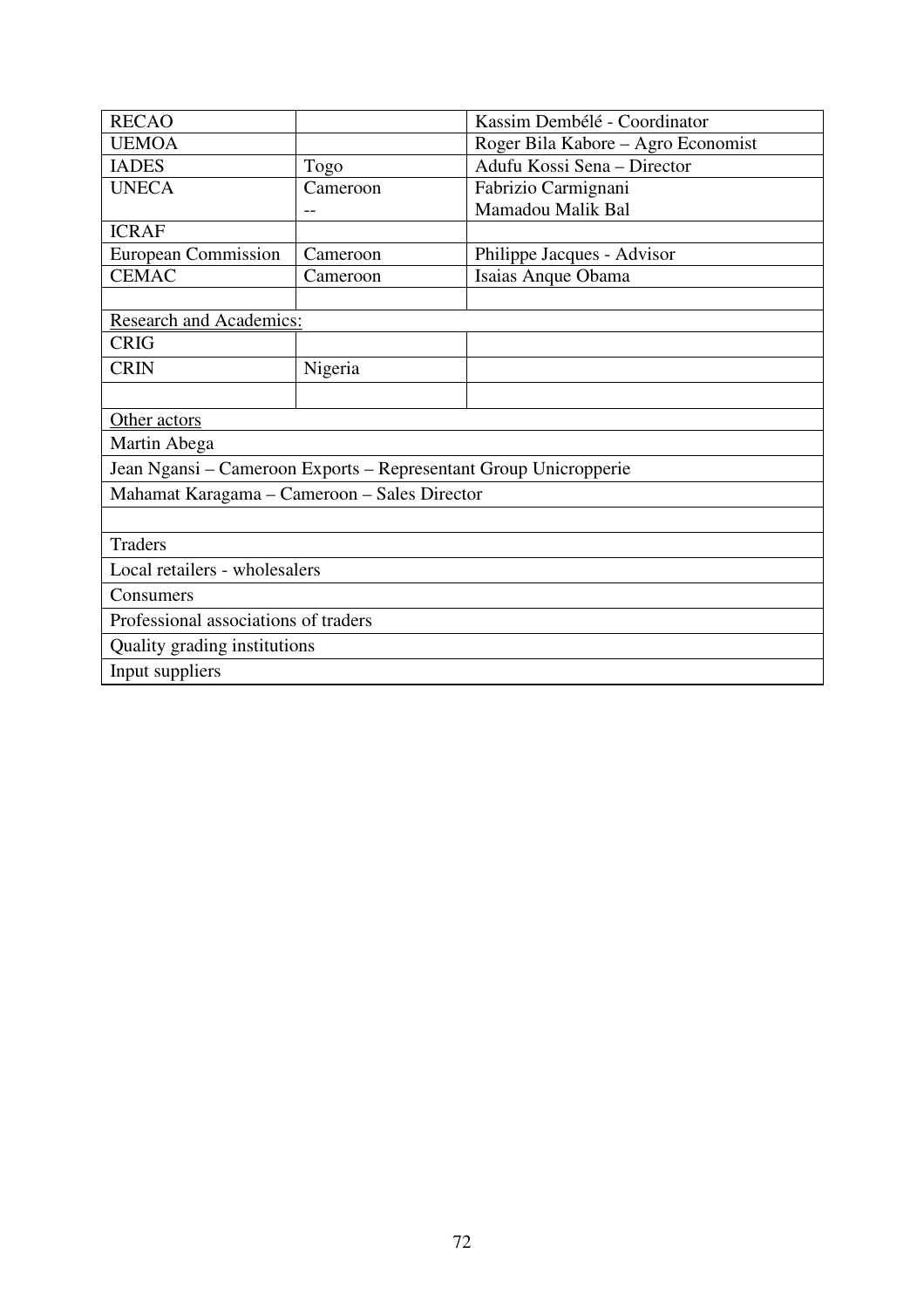## **1. b Questionaire**

Banks and Microfinance Institutions:

Q1: How do you access and assess information about needs and risks? Q2: How is the evolution of savings and banking for farmers? Q3: What is the level of competition in the banking sector? Q4: What are the main interest rates for your products and services? Q5: How strong is the level of credit rationing? Q6: What is lacking and what are the main constraints for the development of credit markets and other rural financial services? Q7: What financial services do you provide to cocoa and coffee farmers and other actors of the commodity chain? Q8: What is lacking to finance inputs for cocoa and coffee production? Q9: How is the establishment and diffusion of inventory credit? Q10: What are the best strategies to follow to expand viable credit schemes to farmers outside of interlinked contracts? Q11: What infrastructures needed to improve to reduce transaction costs? What investments need to be undertaken? Q12: Which capacities should be built upon as priorities? Q13: What kind of other savings and insurance schemes could be developed in villages? Is the establishment of village banks by farmers a viable option? What are the limitations? Q14: How do we develop mid-term and long-term farm credit (equipment, vehicles, capacity)? Which institutions and guarantees are needed? Q15: Which arrangements with input suppliers, processors, farmers' unions and government work the best for viable credit schemes? Q16: Are the willing large business entrepreneurs able to invest in the agro-processing sector? What is the demand for small entrepreneurs? Q17: What is the demand for local retailers? Q18: Do you believe that financial services are adapted to the needs of coffee and cocoa commodity chains? What prevents Banks from developing more appropriate services? Q19: Which diversification strategies will you be willing to finance or support within the commodity chain of cocoa and coffee? Q20: Would you be ready to work with government, and other financial institutions to improve the access of farmers and other NCCs to financial services? By which means?

Producers' associations:

Q1: Please, define the organizational structure and the activities with producers.

Q2: Are local farmers' groups efficiently organized?

Q3: Please, define the leadership structure and the organizational efficiency of your group.

Q4: What coordination problems do you encounter in your organization?

Q5: What are your capacity constraints?

Q6: How are you integrated vertically in the industry?

Q7: How do you impact the management of the supply chain?

Q8: How do you negotiate with other stakeholders?

Q9: Do you thing your negotiation rights are effective?

Q10: Do you have an influence over government policies regarding the sector? Do you feel involved into the policy-making process?

Q11: What additional activities would you like to develop for farmers?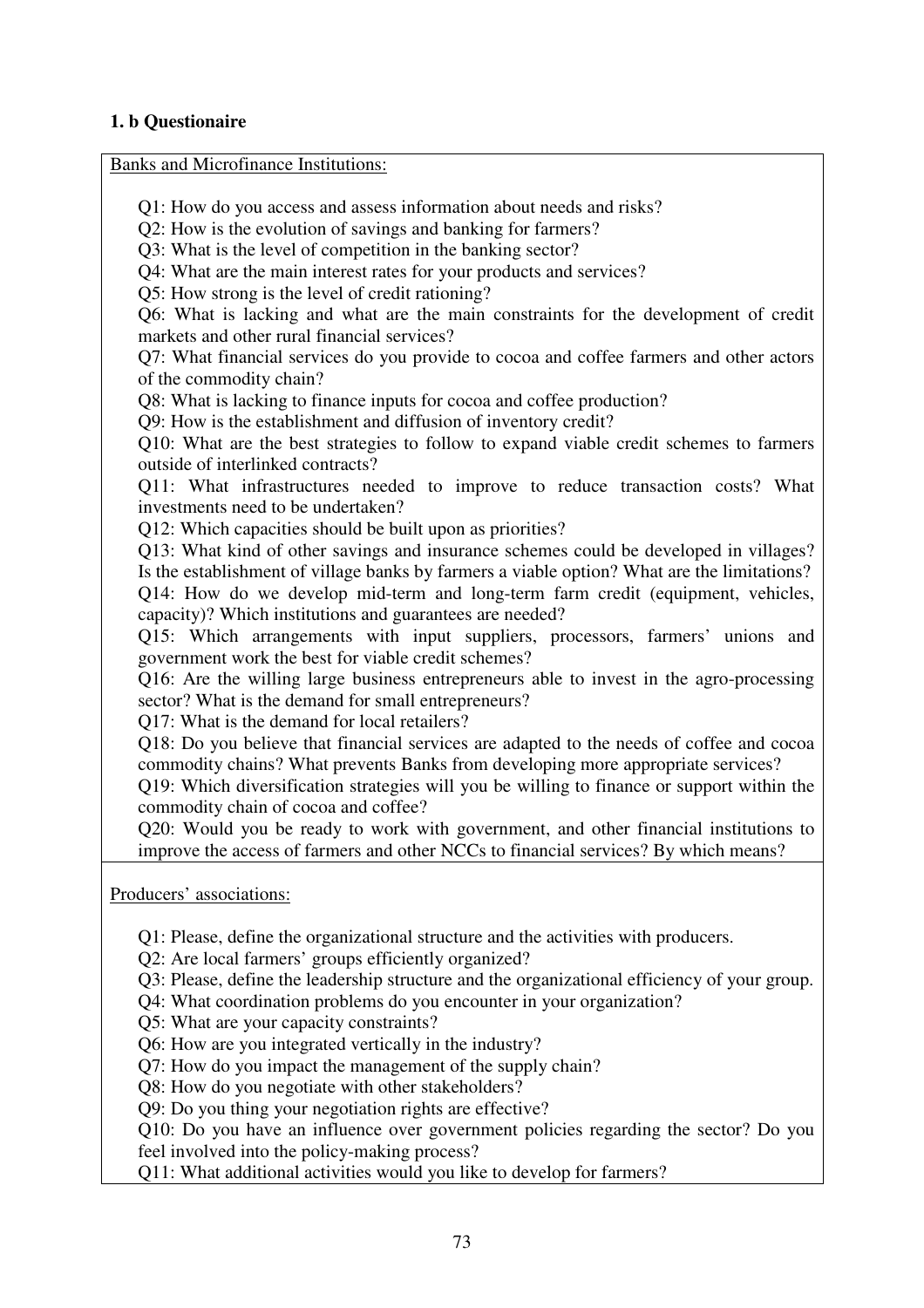Q12: What kinds of partnerships are you involved in? What kinds will you be willing to get involved with?

Q13: What kind of political action would you be willing to undertake? Under what conditions?

Q14: What are the future objectives of your organization?

Q15: What is the main problem of collective action at the village level and beyond?

Q16: What are the critical constraints for farmers' production?

Q17: How are the interactions with traders?

Q18: How are conflicts resolved?

Q19: What are the current initiatives to improve the performances of farming systems? Which ones are the most promising?

Q20: How do you think farmers could diversify their production, and which markets should be developed? Under what kind of contractual arrangements?

Q21: What are the actions to be taken as priorities?

Professional organizations and agro-processing firms:

Q1: Please define your relationship with other stakeholders on the commodity chain.

Q2: Where and what are the main coordination failures?

Q3: How do you envision the provision of extension services to farmers?

Q4: Are you undertaking contract farming and other outgrower schemes?

Q5: How do you think farmers should better access inputs?

Q6: How do you interact with traders and wholesalers?

Q7: How do you interact with government officials and banks?

Q8: What are the main constraints in the regulatory and macro-economic environments for the well functioning of the industry?

Q9: How are the markets structured: wholesale, transformation, retail, trade?

Q10: How well are you connected to local, regional, and world markets?

Q11: What human and capital capacities are you lacking?

Q12: How do you access market information about quality, prices, demand, and supply?

Q13: How is risk shared along the commodity chain?

Q14: How high are transaction and transport costs and how it limits business expansion?

Q15: How are you involved in technical assistance, research and development?

Q16: Which innovations and reforms are required to improve the market environment?

Q17: Which new products, quality improvements, packaging, and other industrial options are you exploring so far?

Q18: What linkages between cocoa and coffee production should be kept, even in the realm of production diversification? Which ones are inescapable?

Q19: What ongoing projects are you associated with? Which initiatives are the most promising?

Parastatals, boards and governmental agencies

Q1: How are you involved in agricultural policy-making?

Q2: What is your current role in the regulation and interventions in the cocoa and coffee markets?

Q3: How are you involved in input and output markets?

Q4: What kind of supportive policies and institutions are necessary to increase incentives for the private sector?

Q5: How are the quality-grading institutions functioning?

Q6: How do you envision the future of regulation and competition policies for the cocoa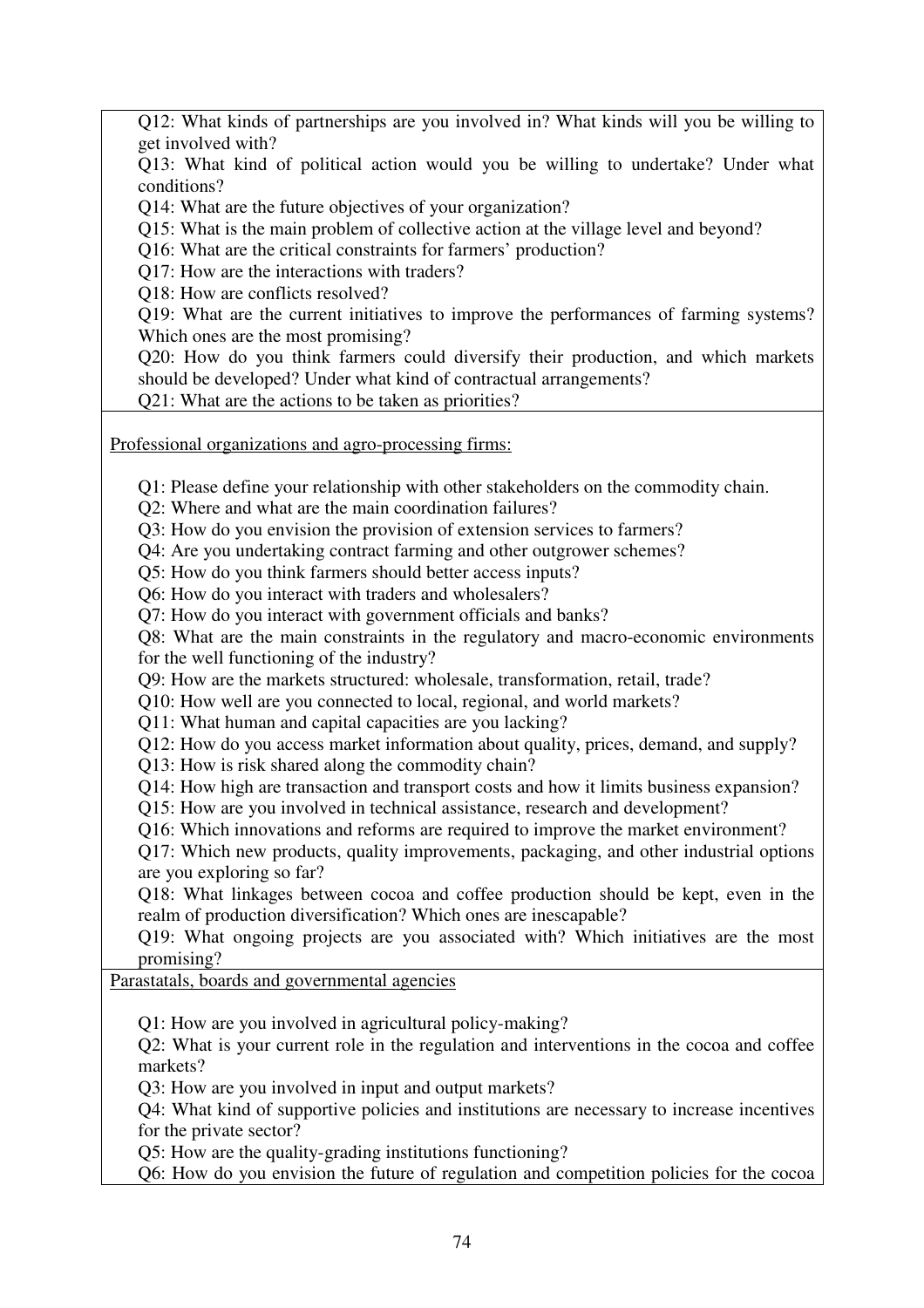and coffee commodity chains?

Q7: How should the legal framework and market institutions be improved to better serve the business environment?

Q8: How does the macro-economic environment impact business incentives and capacities?

Q9: To what extent does the management of cocoa and coffee commodity chains need to be decentralized?

Q10: Are you currently participating in consensus-building institutions to support the participatory adoption of policies?

Q12: What are your thoughts on market-based instruments for risk management?

Q13: What are the constraints along the commodity chains for cocoa and coffee?

Q14: What are the most promising diversification options, which new commodity markets, or marketing products would you be wiling to support?

Q15: How are the provision for basic public goods handled: extension services, quality grading, and research?

Q16: What are the key priorities for development in the cocoa and coffee production systems?

Q17: What are the current initiatives?

NGOs/ International organizations:

Q1: What is your point of view about the critical production constraints for cocoa and coffee in WCA?

Q2: How do you think farmers should diversify their production? Under what conditions?

Q3: Which innovations are suitable to overcome the constraints?

Q4: Please share some of success stories? What were the implications from a welfare improvement standpoint?

Q5: How does the political economy matter for the overall environment of production along commodity chain?

Q6: How are the market and information access evolving?

Q7: Are you currently involved in or contemplating getting involved in any project related to the cocoa-coffee systems?

Q8: What are the most promising areas of development?

Q9: How should future research be organized?

Q5: What are the capital requirements?

Research and Academics

Q1: What are the constraints encountered in the industrial organization of the cocoa and coffee commodity chains in WCA?

Q2: What is and what is not working at the policy level?

Q3: What expertise can you provide locally in the scope of intensification and/or diversification within the cocoa and coffee production systems?

Q4: Are you currently involved in a research project to do with the above mentioned (at the experimental or field stages)?

Q5: Are you currently working with or have you recently worked with agri-businesses or other stakeholders on a research project in productivity and quality enhancement, seed variety, or marketing strategies?

Q6: What are the promising areas of study and of technical development?

Q7: What are the constraints in the organization and financing of research?

Q8: What is inhibiting farmers from adopting new technologies?

Q9: What capacities and incentives need to be reinforced to make innovation and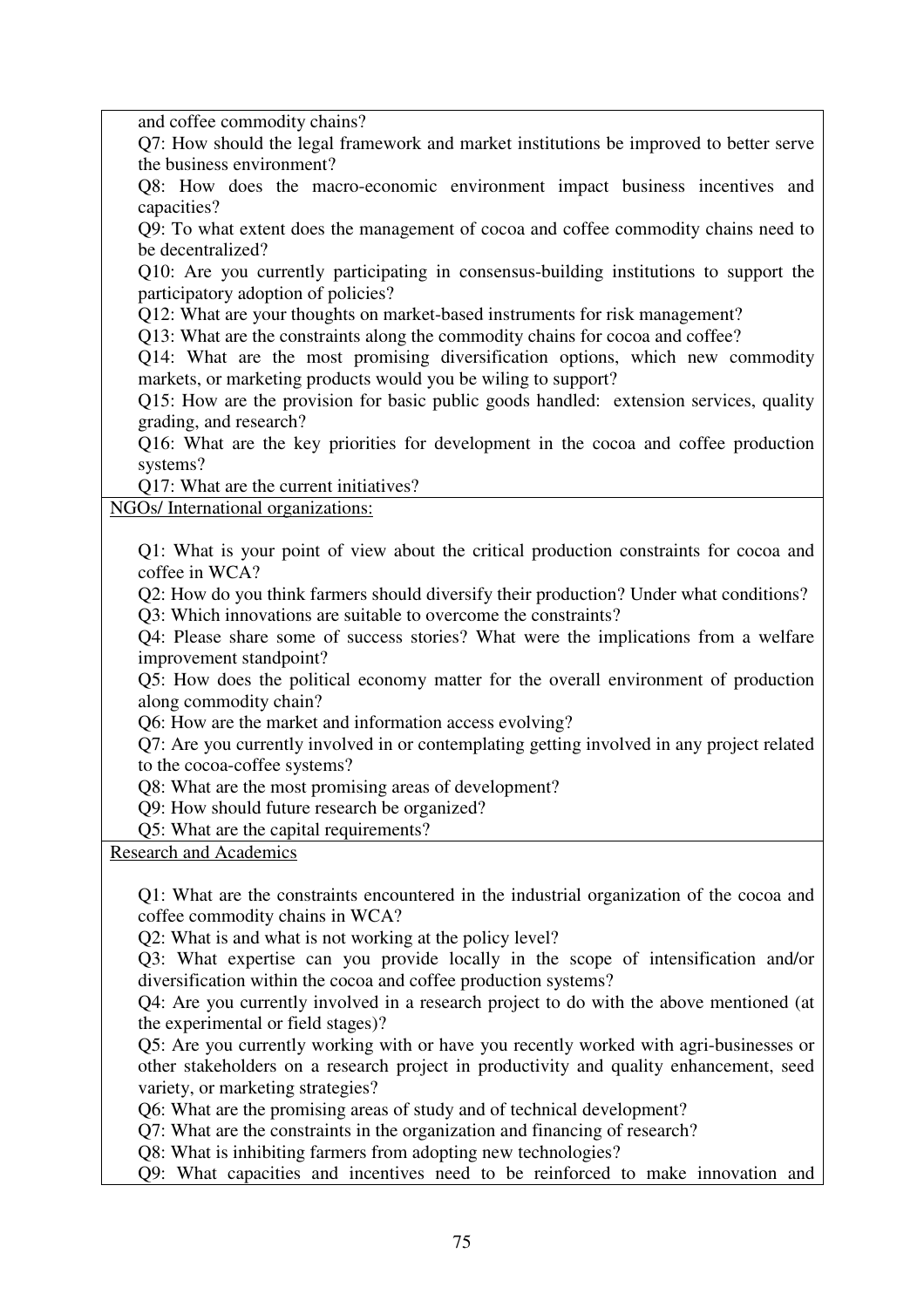implementation work?

Q10: Are you willing to participate in a common research project or interprofessional agreement involving a participatory approach of the all the stakeholders?

Other actors

Q1: Please define your relationship with other NCCs in the cocoa and coffee markets of WCA?

Q2: What constraints do you encounter in your economic activities?

Q3: What capacities do you need to be better connected to markets and information?

Q4: What are the critical constraints along the commodity chain?

Q5: Which new products or processes would you be willing to purchase/invest in?

Q6: What are your own concerns about the current situation in the cocoa and coffee sectors?

Q7: How do you foresee the evolution of cocoa and coffee production systems and which strategy will you be willing to pursue?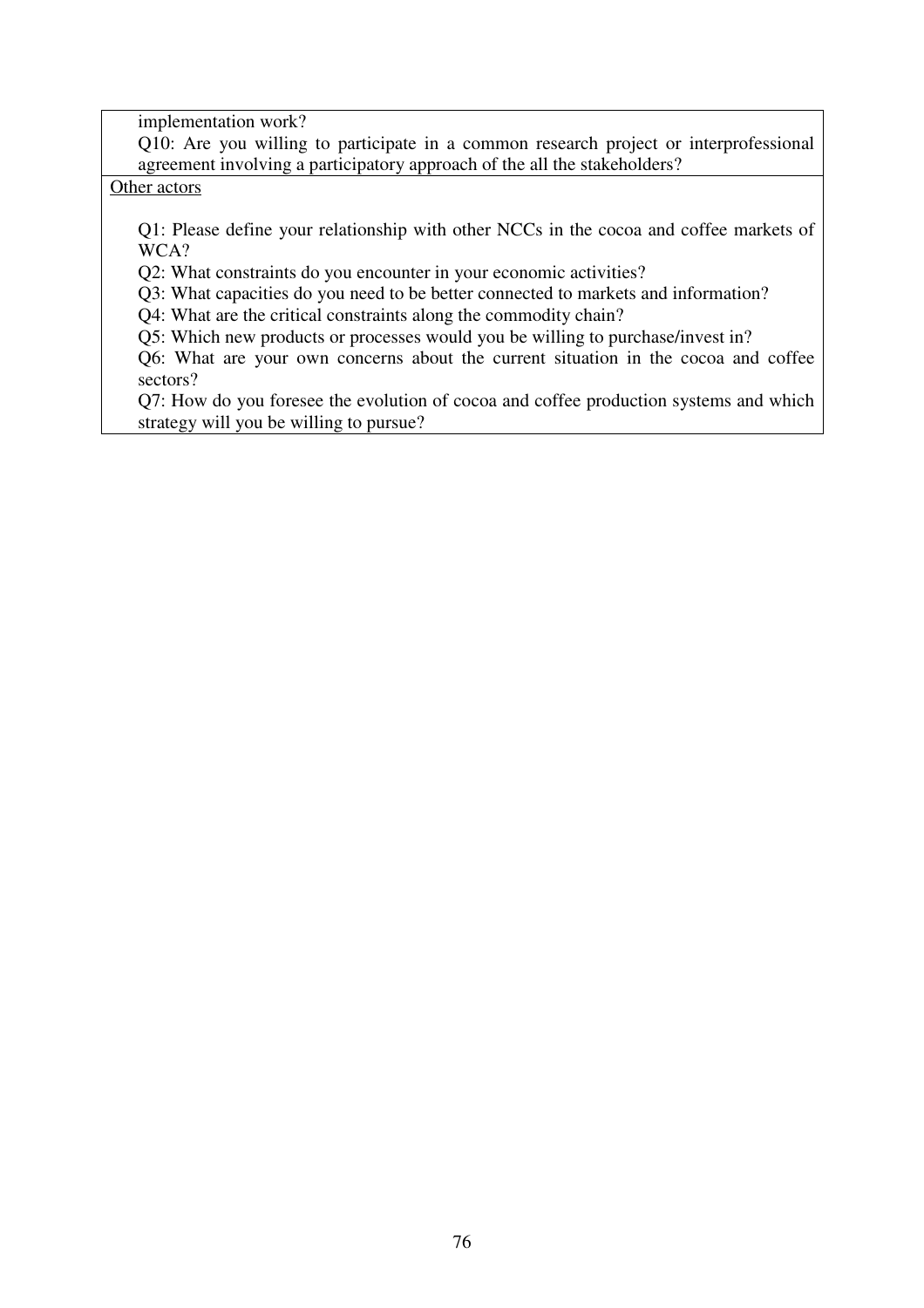# **ANNEX 1 OVERVIEW OF WCA COCOA AND COFFEE FARMING SYSTEMS**

The following figure highlights the major farming systems in the WCA cocoa and coffee producing regions.

# **FIGURE A.1**





Source: Dixon, J. and A. Gulivor with D. Gibbon; (2001).

Irrigated areas in rainfed farming systems

Water Bodies Country Boundaries

The backbone of the tree crop farming system is the production of industrial tree crops, including cocoa and coffee. They are found largely in the humid zones of WCA and in 2001, they occupied 73 million hectares and had an agricultural population of 25 million (Dixon et. al, 2001). Cultivated area was about 10 million ha, of which only 1 percent wass irrigated. Typically, food crops are inter-planted between tree crops and are grown mainly for subsistence; few cattle are raised.

Cocoa and coffee are agricultural commodities, which, because of their ecological requirements, can only be profitably grown in tropical or sub-tropical climates (Talbot, 2002). Almost all cocoa plantations contain some coffee shrubs and the coffee plantations contain some cocoa shrubs (Herzog, 1994). In general, one of the two crops dominates. The multiproduct feature of cocoa and coffee agroforestry systems has been developed by farmers to diversify production and to minimize risk (Duguma, 1997). At the same time it plays a vital role in enhancing bio-diversity and contributing to the reduction of global warming.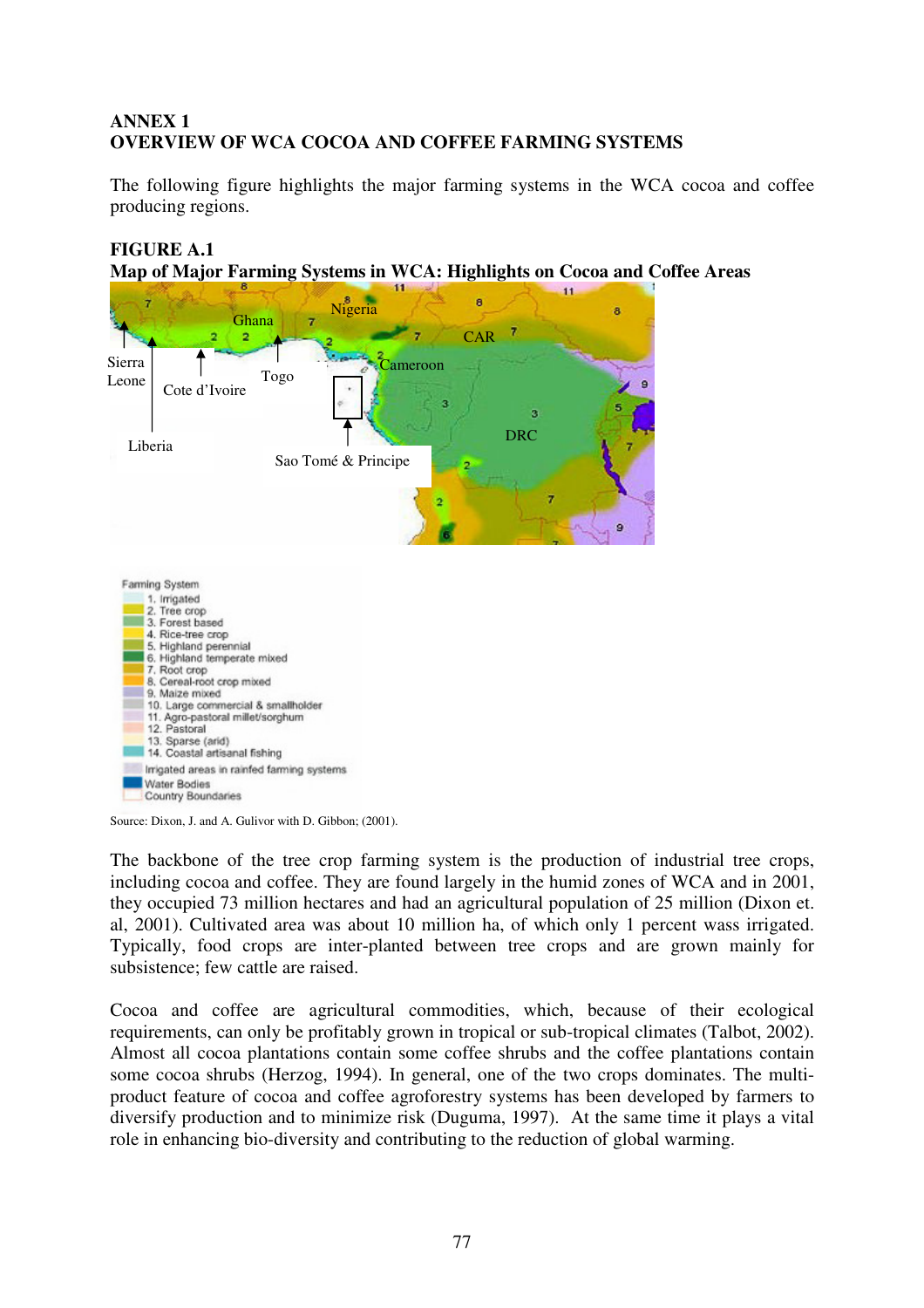The dominant cultural practice of production in the region involves planting of the trees on a forestland, selectively cleared and planted to various types of food crops for one or two seasons. The trees are inter-planted with maize, plantain, cassava and other food and tree crops. The trees are left to develop while farmers harvest the seasonal and annual crops as they mature. Depending on the density of the retained species and the mortality rate of the seedlings, the system is enriched by planting additional tree crops such as rubber, coconut, mango, African plum, avocado, guava, cola, orange, and mandarin. As the trees and the other components grow to maturity, the system evolves to a closed canopy multi-strata system that resembles natural forest with most of the positive attributes associated with it. When land is cleared, indigenous fruit, medicinal, and timber tree species are deliberately retained both for their economic value and to provide shade for the cocoa and coffee plants.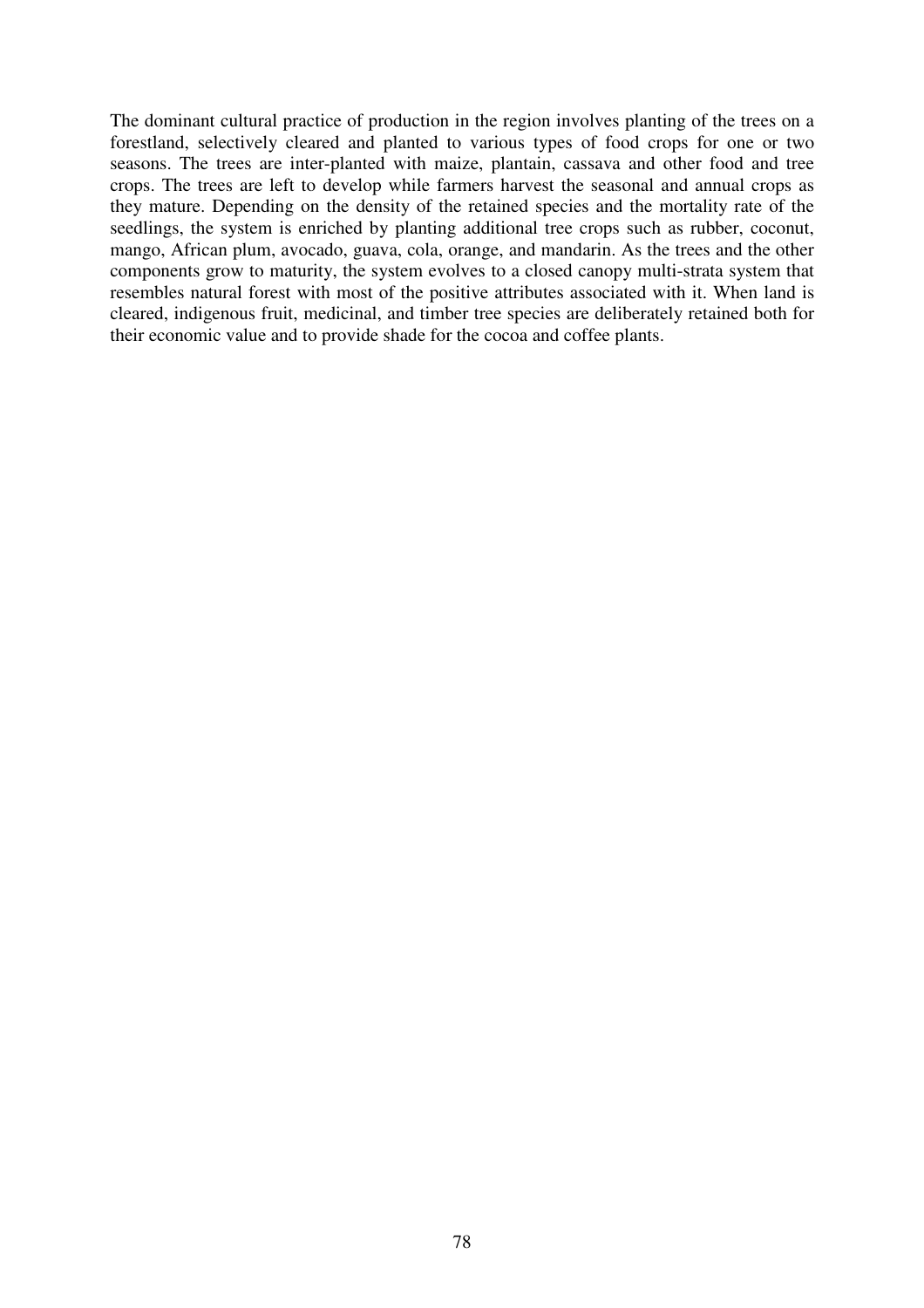## **ANNEX 2**

### **TABLE 1**: **Cocoa and Coffee Value Shares (%) to Total Agricultural and Total Merchandise Export (2000-2005).**

|               |                                    |               | 2000     | 2001  | 2002     | 2003     | 2004     | 2005  |
|---------------|------------------------------------|---------------|----------|-------|----------|----------|----------|-------|
| <b>WCA</b>    | Share to total agricultural export | Cocoa, beans  | 45.79    | 47.80 | 56.89    | 53.94    | 52.01    | 51.62 |
|               |                                    | Coffee, green | 11.53    | 5.24  | 2.86     | 2.76     | 3.09     | 2.61  |
|               | Share to total merchandise export  | Cocoa, beans  | 4.29     | 6.42  | 9.11     | 8.45     | 6.79     | 4.57  |
|               |                                    | Coffee, green | 1.08     | 0.70  | 0.46     | 0.43     | 0.40     | 0.23  |
| Cameroon      | Share to total agricultural export | Cocoa, beans  | 20.07    | 27.38 | 39.14    | 30.46    | 35.14    | 34.94 |
|               |                                    | Coffee, green | 26.02    | 17.83 | 10.89    | 11.78    | 11.69    | 10.43 |
|               | Share to total merchandise export  | Cocoa, beans  | 3.94     | 6.14  | 10.23    | 7.81     | 9.00     | 7.06  |
|               |                                    | Coffee, green | 5.11     | 4.00  | 2.85     | 3.02     | 2.99     | 2.11  |
| <b>CAR</b>    | Share to total agricultural export | Cocoa, beans  | 0.00     | 0.00  | $0.00\,$ | 0.00     | 0.00     | 0.00  |
|               |                                    | Coffee, green | 30.51    | 8.77  | 3.13     | 4.91     | 3.99     | 4.84  |
|               | Share to total merchandise export  | Cocoa, beans  | $0.00\,$ | 0.00  | 0.00     | 0.00     | 0.00     | 0.00  |
|               |                                    | Coffee, green | 5.02     | 1.33  | 0.72     | 0.65     | 0.46     | 0.61  |
| Côte d'Ivoire | Share to total agricultural export | Cocoa, beans  | 44.09    | 47.88 | 58.76    | 53.90    | 51.37    | 48.90 |
|               |                                    | Coffee, green | 12.73    | 4.83  | 2.41     | 2.42     | 2.94     | 2.30  |
|               | Share to total merchandise export  | Cocoa, beans  | 21.73    | 25.51 | 34.19    | 31.55    | 24.49    | 20.38 |
|               |                                    | Coffee, green | 6.27     | 2.57  | 1.40     | 1.42     | 1.40     | 0.96  |
| <b>DRC</b>    | Share to total agricultural export | Cocoa, beans  | 7.89     | 10.63 | 5.29     | 3.89     | 3.61     | 2.44  |
|               |                                    | Coffee, green | 58.80    | 14.42 | 18.87    | 24.12    | 19.25    | 29.09 |
|               | Share to total merchandise export  | Cocoa, beans  | 0.35     | 0.27  | 0.12     | 0.06     | 0.08     | 0.04  |
|               |                                    | Coffee, green | 2.59     | 0.37  | 0.43     | 0.39     | 0.41     | 0.48  |
| Ghana         | Share to total agricultural export | Cocoa, beans  | 74.55    | 80.02 | 74.48    | 67.55    | 66.68    | 68.02 |
|               |                                    | Coffee, green | 1.10     | 0.19  | 0.10     | 0.12     | 0.06     | 0.04  |
|               | Share to total merchandise export  | Cocoa, beans  | 24.19    | 23.08 | 21.79    | 30.13    | 48.05    | 28.26 |
|               |                                    | Coffee, green | 0.36     | 0.06  | 0.03     | 0.05     | 0.04     | 0.01  |
| Liberia       | Share to total agricultural export | Cocoa, beans  | 5.19     | 1.15  | 1.29     | 4.51     | 2.50     | 3.57  |
|               |                                    | Coffee, green | 0.27     | 0.40  | 0.25     | 0.39     | 0.35     | 0.05  |
|               | Share to total merchandise export  | Cocoa, beans  | 2.83     | 0.63  | 0.60     | 3.62     | 2.31     | 3.35  |
|               |                                    | Coffee, green | 0.15     | 0.22  | 0.12     | 0.31     | 0.33     | 0.05  |
| Nigeria       | Share to total agricultural export | Cocoa, beans  | 61.88    | 52.60 | 64.97    | 73.82    | 63.22    | 65.20 |
|               |                                    | Coffee, green | 0.09     | 0.08  | 0.08     | 0.12     | 0.01     | 0.08  |
|               | Share to total merchandise export  | Cocoa, beans  | 0.78     | 1.17  | 1.36     | 1.82     | 1.00     | 0.88  |
|               |                                    | Coffee, green | $0.00\,$ | 0.00  | $0.00\,$ | $0.00\,$ | 0.00     | 0.00  |
| <b>STP</b>    | Share to total agricultural export | Cocoa, beans  | 96.83    | 88.35 | 97.84    | 98.27    | 94.79    | 94.29 |
|               |                                    | Coffee, green | 1.43     | 9.84  | 0.72     | $0.00\,$ | $0.00\,$ | 0.21  |
|               | Share to total merchandise export  | Cocoa, beans  | 20.00    | 30.21 | 38.46    | 96.68    | 89.02    | 82.26 |
|               |                                    | Coffee, green | 0.29     | 3.36  | 0.28     | $0.00\,$ | 0.00     | 0.18  |
| Sierra Leone  | Share to total agricultural export | Cocoa, beans  | 24.64    | 34.55 | 45.49    | 66.05    | 75.18    | 83.12 |
|               |                                    | Coffee, green | 28.99    | 22.73 | 20.20    | 10.95    | 4.27     | 3.23  |
|               | Share to total merchandise export  | Cocoa, beans  | 13.14    | 8.88  | 7.41     | 8.74     | 7.53     | 8.88  |
|               |                                    | Coffee, green | 15.46    | 5.84  | 3.29     | 1.45     | 0.43     | 0.35  |
| Togo          | Share to total agricultural export | Cocoa, beans  | 6.03     | 4.72  | 8.20     | 8.00     | 18.95    | 21.18 |
|               |                                    | Coffee, green | 14.82    | 4.77  | 3.29     | 0.81     | 2.11     | 4.53  |
|               | Share to total merchandise export  | Cocoa, beans  | 1.29     | 1.31  | 1.66     | 1.77     | 4.12     | 3.29  |
|               |                                    | Coffee, green | 3.18     | 1.32  | 0.67     | $0.18\,$ | 0.46     | 0.70  |

Source: FAOSTAT (2008) and author's calculations.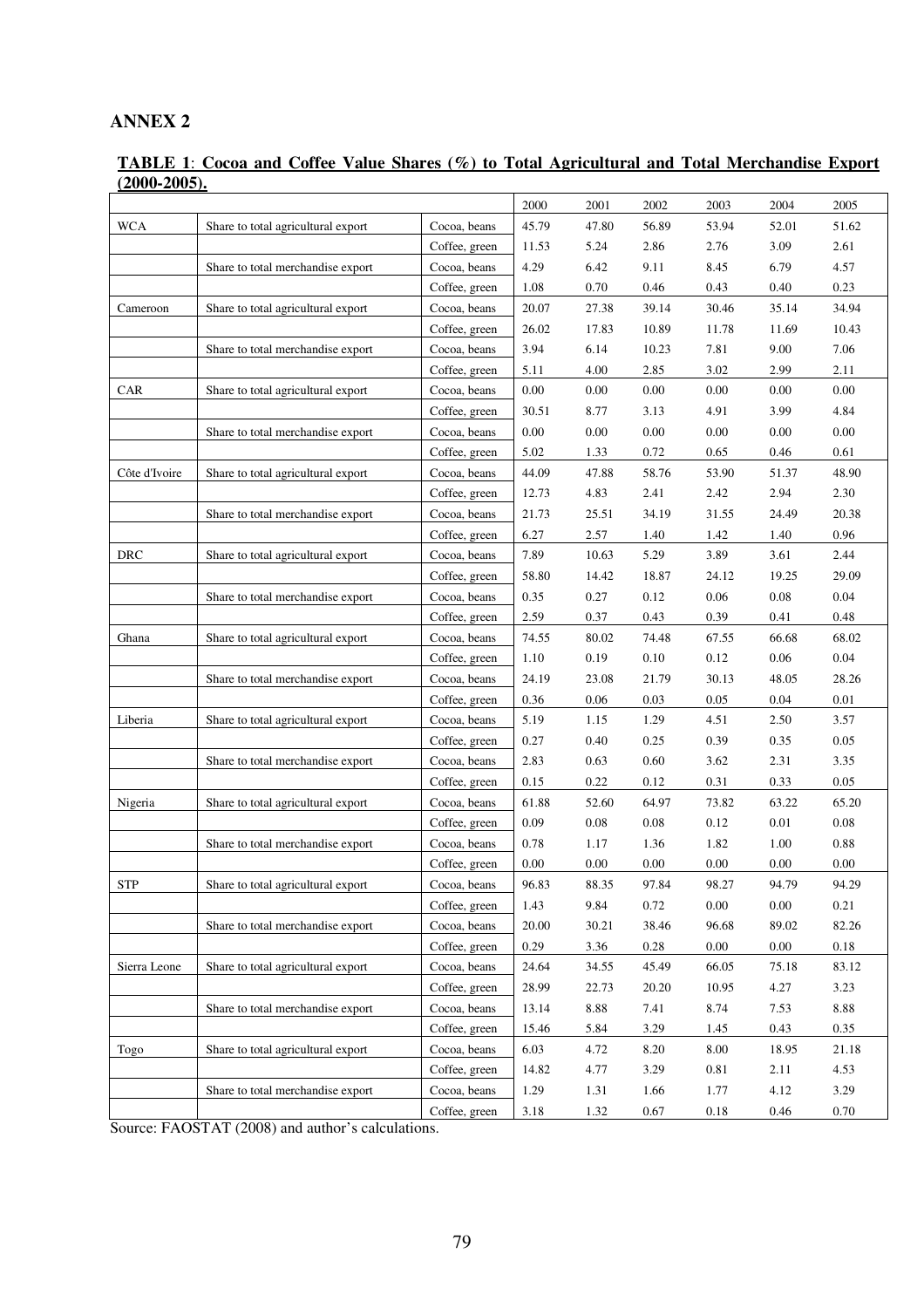# **ANNEX 3 STATISTICAL ANNEX Table A-1: Cameroon Cocoa**

|                                     |                            | Units  | 1980         | 1981         | 1982           | 1983     | 1984             | 1985     | 1986         | 1987           | 1988         | 1989           | 1990           | 1991           | 1992             | 1993           |
|-------------------------------------|----------------------------|--------|--------------|--------------|----------------|----------|------------------|----------|--------------|----------------|--------------|----------------|----------------|----------------|------------------|----------------|
| Cocoa beans                         | Area Harvested             | Ha     | 444052       | 425561       | 408009         | 425000   | 420000           | 426120   | 410000       | 440000         | 420000       | 420000         | 360000         | 350000         | 340000           | 340000         |
| Cocoa beans                         | Yield                      | Kg/Ha  | 263.6        | 278          | 257.7          | 256.2    | 287.8            | 277.6    | 300.2        | 301.8          | 308          | 299            | 319.4          | 300            | 287.7            | 291.1          |
| Cocoa beans                         | <b>Production Quantity</b> | Mt     | 117053       | 118344       | 105153         | 108900   | 120894           | 118320   | 123090       | 132800         | 129400       | 125700         | 115000         | 105000         | 97835            | 99000          |
| Cocoa beans                         | <b>Import Quantity</b>     | Mt     | 2            | $\theta$     | 11             | $\theta$ | 5                | 297      | $\theta$     | 11             | $\theta$     | 11             | $\theta$       | $\mathbf{0}$   | $\mathbf{0}$     | $\Omega$       |
| Cocoa Butter                        | <b>Import Quantity</b>     | Mt     |              |              |                |          |                  |          |              |                | 1000         | 1000           |                |                |                  | 18             |
| Cocoa Paste                         | <b>Import Quantity</b>     | Mt     | $\theta$     | 64           | $\Omega$       | $\Omega$ | $\mathbf{0}$     | $\theta$ | $\theta$     | $\theta$       | $\Omega$     | $\Omega$       | $\overline{0}$ | 2              | $\boldsymbol{0}$ | $\overline{0}$ |
| Cocoahusks; Shell                   | <b>Import Quantity</b>     | Mt     |              |              |                |          |                  |          |              |                |              |                |                |                |                  | 60             |
| Cocoapowder&Cake                    | <b>Import Quantity</b>     | Mt     | 260          | 132          | 120            | 156      | $\boldsymbol{0}$ | $\theta$ | $\mathbf{0}$ | $\overline{0}$ | $\theta$     | $\theta$       |                | $\overline{0}$ | $\overline{0}$   | 36             |
| Cocoa beans                         | <b>Import Value</b>        | 1000\$ |              | $\mathbf{0}$ | 3              | $\theta$ |                  | 713      | $\theta$     | 20             | $\theta$     | 2              | $\theta$       | $\theta$       | $\theta$         | $\overline{0}$ |
| Cocoa Butter                        | <b>Import Value</b>        | 1000\$ | $\mathbf{0}$ | 35           | $\mathbf{0}$   | $\theta$ | $\mathbf{0}$     | $\theta$ | $\theta$     | $\overline{0}$ | $\mathbf{0}$ | $\theta$       | $\theta$       | 2              | $\boldsymbol{0}$ | $\overline{0}$ |
| Cocoa Paste                         | <b>Import Value</b>        | 1000\$ | $\mathbf{0}$ | $\mathbf{0}$ | $\overline{0}$ | $\theta$ | $\mathbf{0}$     | $\theta$ | $\theta$     | $\overline{0}$ | $\mathbf{0}$ | $\theta$       | $\theta$       | $\theta$       | $\mathbf{0}$     | 60             |
| Cocoahusks; Shell                   | <b>Import Value</b>        | 1000\$ | 351          | 100          | 134            | 179      | $\mathbf{0}$     | $\theta$ | $\theta$     | $\overline{0}$ | $\theta$     | $\overline{0}$ | $\overline{4}$ | $\theta$       | $\mathbf{0}$     | 71             |
| Cocoapowder&Cake                    | <b>Import Value</b>        | 1000\$ | 275          | 376          | 258            | 198      | 177              | 290      | 371          | 369            | 240          | 211            | 121            | 59             | 110              | 76             |
| Cocoa beans                         | <b>Export Quantity</b>     | Mt     | 82764        | 82580        | 68983          | 80052    | 89930            | 81696    | 89667        | 104796         | 116102       | 85810          | 104448         | 87754          | 61181            | 101021         |
| Cocoa Butter                        | <b>Export Quantity</b>     | Mt     | 4894         | 4337         | 3615           | 3038     | 3312             | 3482     | 4259         | 5970           | 4718         | 7194           | 4802           | 3530           | 1300             | 2149           |
| Cocoa Paste                         | <b>Export Quantity</b>     | Mt     | 4170         | 4154         | 3046           | 1289     | 4914             | 4755     | 4409         | 5753           | 6273         | 6876           | 6966           | 4220           | 3730             | 6556           |
| Cocoahusks; Shell                   | <b>Export Quantity</b>     | Mt     | 2700         | 2500         | 1000           | 500      | 799              | 1527     | 4100         | 7595           | 6195         | 9127           | 3552           | $\mathbf{0}$   | $\mathbf{0}$     | 59             |
| Cocoapowder&Cake                    | <b>Export Quantity</b>     | Mt     | 8504         | 8429         | 3000           | 6553     | 6364             | 5191     | 7605         | 11537          | 7615         | 6077           | 2250           | 2050           | 1195             | 2108           |
| Cocoa beans                         | <b>Export Value</b>        | 1000\$ | 210842       | 145756       | 124272         | 132000   | 160540           | 134527   | 177167       | 189000         | 185000       | 142000         | 142426         | 77000          | 75000            | 39741          |
| Cocoa Butter                        | <b>Export Value</b>        | 1000\$ | 28793        | 19660        | 13135          | 11170    | 9894             | 9624     | 20493        | 27410          | 17401        | 22213          | 13990          | 11000          | 4000             | 5476           |
| Cocoa Paste                         | <b>Export Value</b>        | 1000\$ | 14700        | 9426         | 5800           | 2400     | 12000            | 11100    | 10000        | 11900          | 11100        | 12635          | 10779          | 6886           | 6250             | 8265           |
| Cocoahusks;Shell                    | <b>Export Value</b>        | 1000\$ | 440          | 410          | 170            | 80       | 47               | 97       | 2078         | 3964           | 2978         | 4489           | 1698           | $\mathbf{0}$   | $\mathbf{0}$     | 10             |
| Cocoapowder&Cake<br>Source: FAOSTAT | <b>Export Value</b>        | 1000\$ | 18136        | 10082        | 3213           | 5900     | 8200             | 5700     | 5700         | 9000           | 6100         | 4500           | 1783           | 741            | 620              | 602            |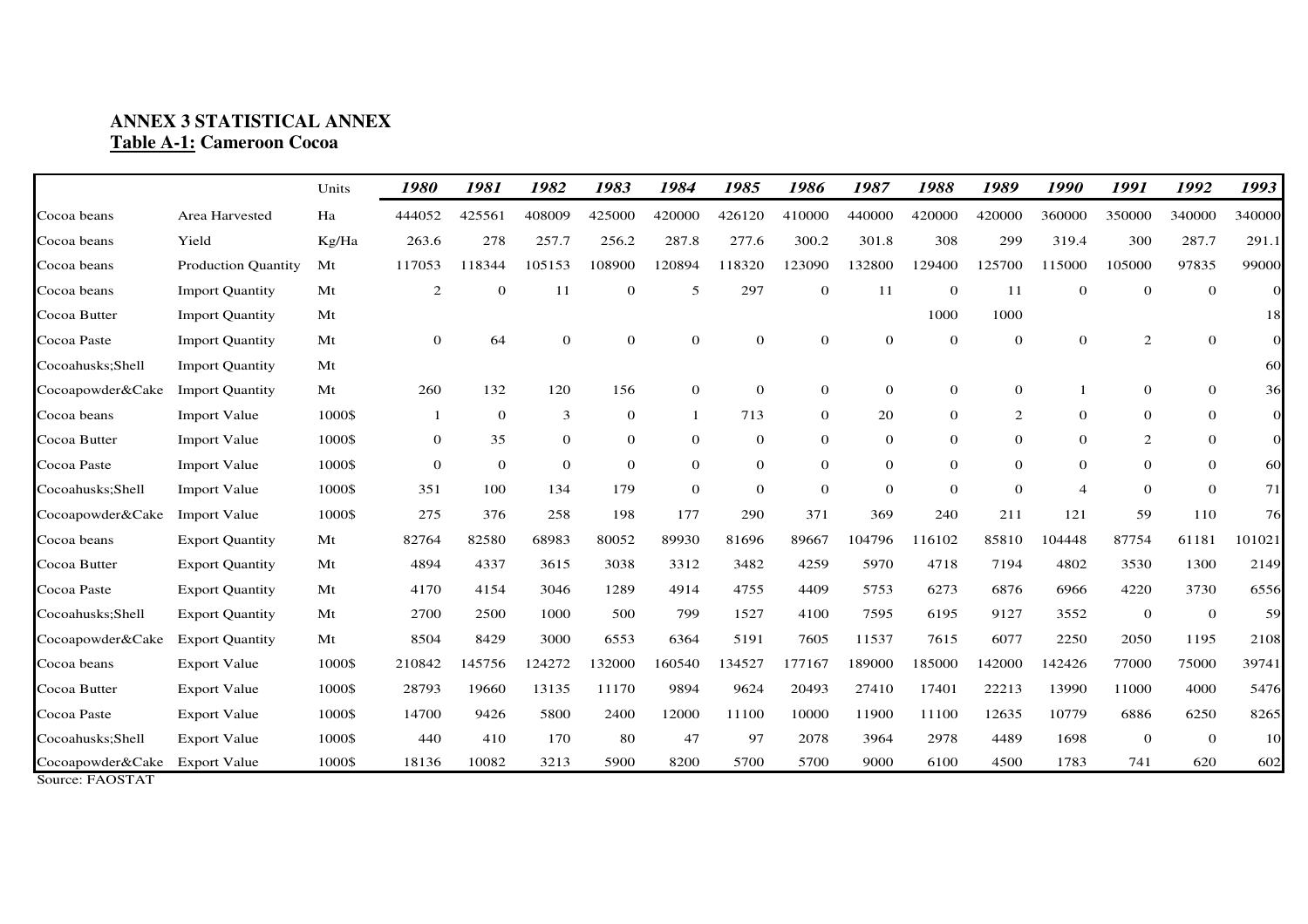|                                                          |                            | Units          | 1994             | 1995           | 1996           | 1997             | 1998         | 1999             | 2000           | 2001           | 2002           | 2003           | 2004           | 2005         | 2006     | 2007   |
|----------------------------------------------------------|----------------------------|----------------|------------------|----------------|----------------|------------------|--------------|------------------|----------------|----------------|----------------|----------------|----------------|--------------|----------|--------|
| Cocoa beans                                              | Area Harvested             | Ha             | 350000           | 360000         | 360000         | 360000           | 360000       | 370000           | 370000         | 370000         | 370000         | 375000         | 375000         | 400000       | 370000   | 378000 |
| Cocoa beans                                              | Yield                      | Kg/Ha          | 305.7            | 372.2          | 349.2          | 352.2            | 3472         | 3135             | 3313           | 3300           | 3378           | 4132           | 4446           | 4462         | 4447     | 4741   |
| Cocoa beans                                              | <b>Production Quantity</b> | Mt onnes       | 107000           | 134000         | 125726         | 126807           | 125000       | 116000           | 122600         | 122100         | 125000         | 154965         | 166754         | 178500       | 164553   | 179239 |
| Cocoa beans                                              | <b>Import Quantity</b>     | Mtonnes        | $\mathbf{0}$     | $\mathbf{0}$   | $\theta$       | $\mathbf{0}$     | $\mathbf 0$  | $\mathbf{0}$     | $\mathbf{0}$   | 2              | 6              | 5              | $\theta$       | $\mathbf{0}$ |          |        |
| Cocoa Butter                                             | <b>Import Quantity</b>     | Mtonnes        | $\mathbf{0}$     | $\mathbf{0}$   | $\overline{0}$ | $\mathbf{0}$     | $\mathbf 0$  | $\theta$         | $\overline{4}$ | $\overline{4}$ | $\mathbf{0}$   | $\overline{0}$ | $\Omega$       | $\mathbf{0}$ |          |        |
| Cocoa Paste                                              | <b>Import Quantity</b>     | Mtonnes        | $\mathbf{0}$     | $\mathbf{0}$   | $\mathbf{0}$   | $\boldsymbol{0}$ | $\mathbf{0}$ | $\mathbf{0}$     | -1             | $\mathbf{0}$   | $\mathbf{0}$   | 0              |                | $\theta$     |          |        |
| Cocoahusks;Shell                                         | <b>Import Quantity</b>     | Mtonnes        | $\mathbf{0}$     | $\mathbf{0}$   | $\mathbf{0}$   | $\boldsymbol{0}$ | $\mathbf{0}$ | $\boldsymbol{0}$ | $\mathbf{0}$   | $\mathbf{0}$   | $\mathbf{0}$   | $\overline{0}$ | $\mathbf{0}$   | $\theta$     |          |        |
| Cocoapowder&Cake                                         | <b>Import Quantity</b>     | Mtonnes        |                  | $\mathbf{0}$   | $\mathbf{0}$   | 14               | 15           | $\mathbf{1}$     | $\overline{0}$ | $\overline{4}$ | 16             |                | 43             | 60           |          |        |
| Cocoa beans                                              | <b>Import Value</b>        | 1000\$         | $\mathbf{0}$     | $\mathbf{0}$   | $\overline{0}$ | $\theta$         | $\mathbf 0$  | $\mathbf{0}$     | $\mathbf{0}$   | 3              | -1             | 6              | $\mathbf{0}$   | $\mathbf{0}$ | $\theta$ |        |
| Cocoa Butter                                             | <b>Import Value</b>        | 1000\$         | $\boldsymbol{0}$ | $\mathbf{0}$   | $\mathbf{0}$   | $\mathbf{0}$     | $\mathbf{0}$ | $\mathbf{0}$     | -1             | $\overline{0}$ | $\mathbf{0}$   | $\overline{0}$ | 2              | $\theta$     | $\theta$ |        |
| Cocoa Paste                                              | <b>Import Value</b>        | 1000\$         | $\mathbf{0}$     | $\overline{0}$ | $\overline{0}$ | $\theta$         | $\theta$     | $\theta$         | $\overline{4}$ | $\overline{4}$ | $\overline{0}$ | $\overline{0}$ | $\mathbf{0}$   | $\theta$     | $\theta$ |        |
| Cocoahusks;Shell                                         | <b>Import Value</b>        | 1000\$         | 2                | $\overline{0}$ | $\Omega$       | 15               | 19           |                  |                | 10             | 36             | 3              | 167            | 182          | $\theta$ |        |
| Cocoapowder&Cake                                         | <b>Import Value</b>        | 1000\$         | 79               | 125            | 215            | 310              | 497          | 522              | 492            | 563            | 688            | 692            | 926            | 1105         | 182      |        |
| Cocoa beans                                              | <b>Export Quantity</b>     | Mtonnes        | 76753            | 105636         | 122216         | 92635            | 95890        | 104402           | 77381          | 109796         | 129210         | 126805         | 169773         | 163701       |          |        |
| Cocoa Butter                                             | <b>Export Quantity</b>     | <b>Mtonnes</b> | 995              | 3703           | 3509           | 3353             | 3132         | 2266             | 3283           | 192            | 462            | 518            | 442            | 230          |          |        |
| Cocoa Paste                                              | <b>Export Quantity</b>     | <b>Mtonnes</b> | 3186             | 6894           | 11484          | 11941            | 14689        | 18096            | 17244          | 26094          | 21759          | 22040          | 15816          | 17118        |          |        |
| Cocoahusks;Shell                                         | <b>Export Quantity</b>     | <b>Mtonnes</b> | 26               | 70             | 235            | 197              | 179          | 377              | 134            | 415            | 12             | 13             | 1476           | $\theta$     |          |        |
| Cocoapowder&Cake                                         | <b>Export Quantity</b>     | <b>Mtonnes</b> | 1134             | 3759           | 4284           | 1796             | 3596         | 2160             | 3189           |                | $\mathbf{0}$   | 0              | $\mathbf 0$    | 54           |          |        |
| Cocoa beans                                              | <b>Export Value</b>        | 1000\$         | 92100            | 130920         | 151320         | 141674           | 145894       | 125283           | 73124          | 116733         | 187723         | 178936         | 230040         | 210884       |          |        |
| Cocoa Butter                                             | <b>Export Value</b>        | 1000\$         | 2579             | 12529          | 10341          | 12447            | 11992        | 6344             | 6724           | 393            | 1311           | 1818           | 1227           | 490          |          |        |
| Cocoa Paste                                              | <b>Export Value</b>        | 1000\$         | 4305             | 12801          | 19376          | 23294            | 29380        | 23525            | 19223          | 31359          | 41315          | 60991          | 34942          | 35212        |          |        |
| Cocoahusks; Shell                                        | <b>Export Value</b>        | 1000\$         | $\overline{2}$   | 8              | 44             | 47               | 44           | 116              | 77             | 145            | 8              | $\overline{4}$ | 351            | $\mathbf{0}$ |          |        |
| Cocoapowder&Cake<br>$Sourea·FA$ $\cap$ $ST$ $\wedge$ $T$ | <b>Export Value</b>        | 1000\$         | 343              | 1584           | 1121           | 953              | 2157         | 1240             | 4856           | -1             | $\overline{0}$ | $\overline{0}$ | $\overline{0}$ | 109          |          |        |

## **Table A-1: Cameroon Cocoa (continued)**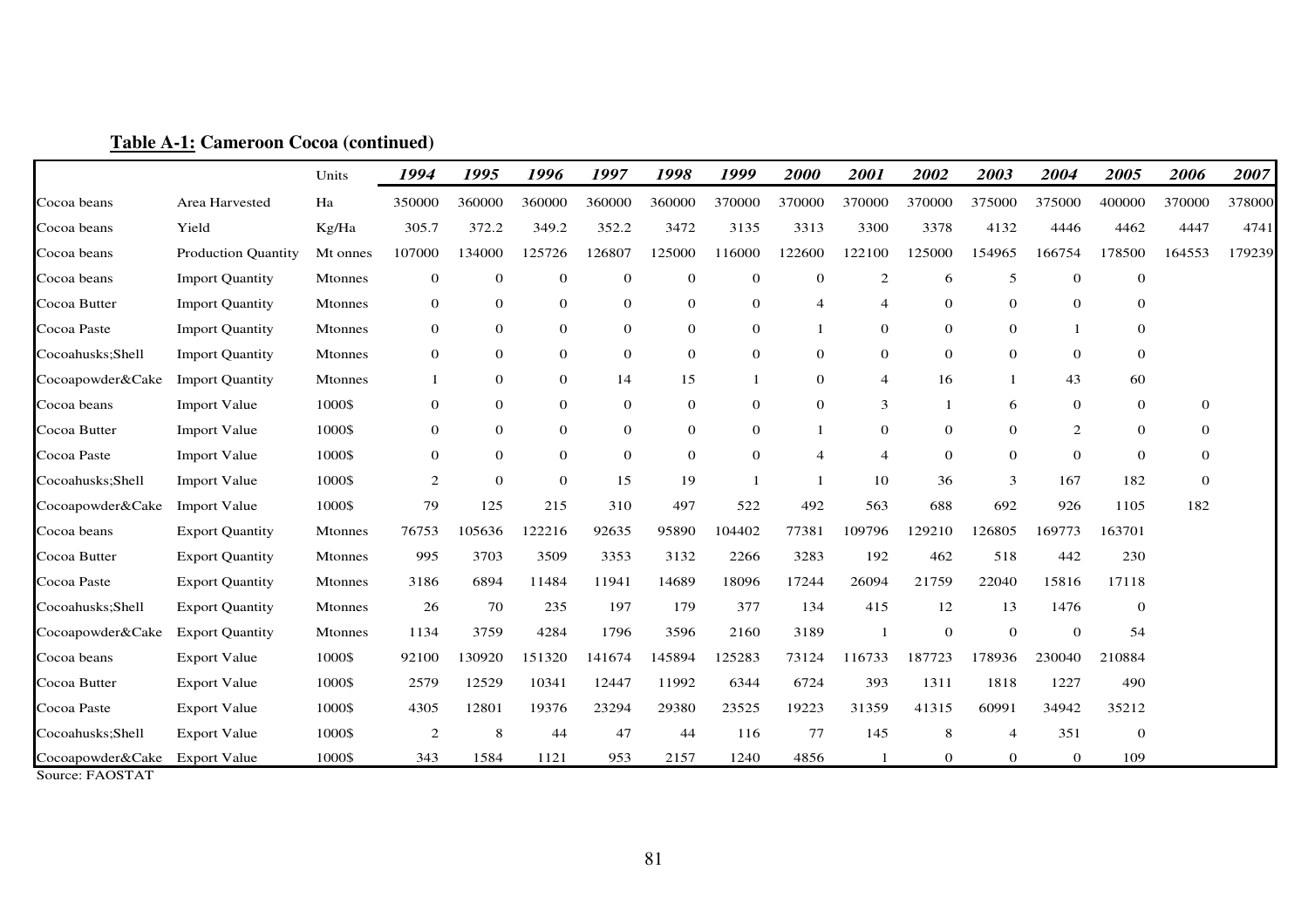# **Table A-2: Cameroon Coffee**

|                                         |                            | Unit           | 1980         | 1981           | 1982             | 1983             | 1984     | 1985           | 1986             | 1987             | 1988             | 1989     | 1990     | 1991             | 1992           | 1993           |
|-----------------------------------------|----------------------------|----------------|--------------|----------------|------------------|------------------|----------|----------------|------------------|------------------|------------------|----------|----------|------------------|----------------|----------------|
| Coffee, green                           | Area Harvested             | Ha             | 372266       | 365849         | 374580           | 334270           | 337700   | 341040         | 350000           | 320000           | 310000           | 300000   | 300000   | 290000           | 290000         | 270000         |
| Coffee, green                           | Yield                      | Kg/Ha          | 301.4        | 298.7          | 342.3            | 190.5            | 408.3    | 293.2          | 377.1            | 258              | 385              | 385.6    | 336.6    | 396.8            | 262.7          | 253.3          |
| Coffee, green                           | <b>Production Quantity</b> | Mtonnes        | 112207       | 109286         | 128237           | 63700            | 137900   | 100020         | 132000           | 82560            | 119400           | 115700   | 100980   | 115080           | 76200          | 68417          |
| <b>Coffee Roasted</b>                   | <b>Import Quantity</b>     | <b>Mtonnes</b> | $\theta$     | $\theta$       | $\Omega$         | $\Omega$         |          | 3              | $\overline{2}$   |                  | 3                |          |          | $\Omega$         |                | $\Omega$       |
| Coffee Subst. Cont.Coffee               | <b>Import Quantity</b>     | <b>Mtonnes</b> |              |                |                  |                  |          |                |                  |                  |                  |          |          |                  |                |                |
| Coffee, green                           | <b>Import Quantity</b>     | Mtonnes        | 36           | 22             |                  | $\mathbf{0}$     | 690      | $\theta$       | $\theta$         | 6                | 9                |          | $\theta$ | 3                |                |                |
| Coffee Green+Roast +                    | <b>Import Quantity</b>     | <b>Mtonnes</b> | 36           | 22             |                  | $\boldsymbol{0}$ | 697      | 3              | 2                | 7                | 12               | 8        |          | 3                | 5              | $\overline{c}$ |
| <b>Coffee Roasted</b>                   | <b>Import Value</b>        | 1000\$         | $\mathbf{0}$ | $\mathbf{0}$   | $\boldsymbol{0}$ | $\boldsymbol{0}$ | 29       | 15             | 17               | 6                | 6                | 6        | 5        |                  | 12             |                |
| Coffee Subst. Cont. Coffee              | <b>Import Value</b>        | 1000\$         |              |                |                  |                  |          |                |                  |                  |                  |          |          |                  |                |                |
| Coffee, green                           | <b>Import Value</b>        | 1000\$         | 224          | 49             | 12               | $\overline{0}$   | 327      | $\overline{0}$ | $\mathbf{0}$     | $\boldsymbol{0}$ | 6                |          | $\theta$ | 10               | 5              |                |
| Coffee Green+Roast +                    | <b>Import Value</b>        | 1000\$         | 224          | 49             | 12               | $\overline{0}$   | 356      | 15             | 17               | 6                | 12               | 13       | 5        | 11               | 17             | $\mathfrak{S}$ |
| <b>Coffee Roasted</b>                   | <b>Export Quantity</b>     | <b>Mtonnes</b> | $\theta$     | $\overline{0}$ | $\boldsymbol{0}$ | $\mathbf{0}$     | 734      | 1108           | 1786             | 83               | 21               | 258      | 474      | 85               | $\overline{0}$ | $\overline{3}$ |
| Coffee Subst. Cont.Coffee               | <b>Export Quantity</b>     | Mtonnes        | $\mathbf{0}$ | $\mathbf{0}$   | $\boldsymbol{0}$ | $\boldsymbol{0}$ | $\Omega$ | $\theta$       | $\boldsymbol{0}$ | $\mathbf{0}$     | $\boldsymbol{0}$ | $\Omega$ | 395      | $\boldsymbol{0}$ | $\theta$       | $\Omega$       |
| Coffee, green                           | <b>Export Quantity</b>     | <b>Mtonnes</b> | 91567        | 92613          | 76590            | 93637            | 102700   | 100365         | 122000           | 98000            | 95000            | 152007   | 157149   | 112710           | 104200         | 67058          |
| Coffee Green+Roast +                    | <b>Export Quantity</b>     | <b>Mtonnes</b> | 91567        | 92613          | 76590            | 93637            | 103434   | 101473         | 123786           | 98083            | 95021            | 152265   | 158018   | 112795           | 104200         | 67061          |
| <b>Coffee Roasted</b>                   | <b>Export Value</b>        | 1000\$         | $\theta$     | $\theta$       | $\overline{0}$   | 396              | 1412     | 3668           | 213              | 56               | 678              | 506      | 75       | $\Omega$         | 9              | 123            |
| Coffee Subst. Cont.Coffee               | <b>Export Value</b>        | 1000\$         | $\theta$     | $\theta$       | $\overline{0}$   | $\boldsymbol{0}$ | $\theta$ | $\overline{0}$ | $\boldsymbol{0}$ | $\overline{0}$   | $\mathbf{0}$     | $\theta$ | 780      | $\Omega$         | $\Omega$       | $\Omega$       |
| Coffee, green                           | <b>Export Value</b>        | 1000\$         | 302654       | 189865         | 160826           | 195486           | 205600   | 244557         | 337300           | 205500           | 185000           | 262566   | 173832   | 117000           | 97000          | 63957          |
| Coffee Green+Roast +<br>Source: FAOSTAT | <b>Export Value</b>        | 1000\$         | 302654       | 189865         | 160826           | 195486           | 205996   | 245969         | 340968           | 205713           | 185056           | 263244   | 175118   | 117075           | 97000          | 63966          |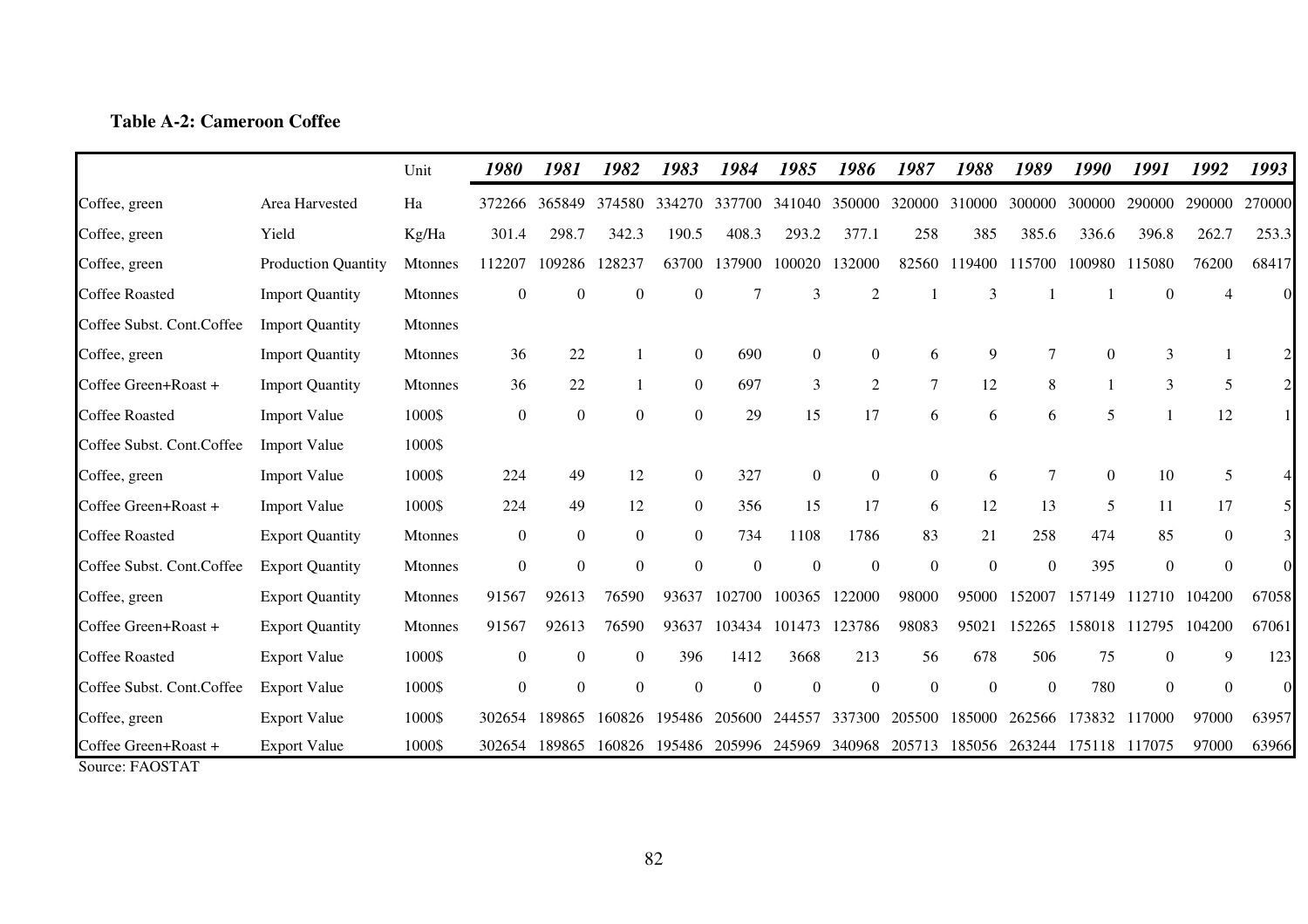### **Table A-2: Cameroon Coffee (continued)**

|                                         |                            | Unit           | 1994             | 1995             | 1996             | 1997             | 1998             | 1999             | 2000             | 2001             | 2002             | 2003   | 2004         | 2005             | 2006   | 2007   |
|-----------------------------------------|----------------------------|----------------|------------------|------------------|------------------|------------------|------------------|------------------|------------------|------------------|------------------|--------|--------------|------------------|--------|--------|
| Coffee, green                           | Area Harvested             | Ha             | 250000           | 250000           |                  | 270000 300000    | 300000           | 300000           | 300000           | 300000           | 140000           | 160000 | 200000       | 172000           | 200000 | 175000 |
| Coffee, green                           | Yield                      | Kg/Ha          | 294.9            | 296              | 385.6            | 212              | 375              | 326.6            | 287.3            | 235              | 292.8            | 300    | 270          | 280.5            | 225    | 275.6  |
| Coffee, green                           | <b>Production Quantity</b> | <b>Mtonnes</b> | 73743            | 74000            | 104121           | 63600            | 112532           | 98000            | 86200            | 70500            | 41000            | 48000  | 54000        | 48256            | 45000  | 48240  |
| <b>Coffee Roasted</b>                   | <b>Import Quantity</b>     | Mtonnes        | $\overline{4}$   | $\overline{2}$   | $\overline{2}$   | $\overline{2}$   | 10               | $\overline{2}$   | 3                | 12               | 5                | 12     | 12           | 19               |        |        |
| Coffee Subst. Cont.Coffee               | <b>Import Quantity</b>     | Mtonnes        |                  |                  |                  |                  |                  | $\overline{0}$   | $\boldsymbol{0}$ | $\boldsymbol{0}$ | $\boldsymbol{0}$ | 6      | $\mathbf{1}$ | $\boldsymbol{0}$ |        |        |
| Coffee, green                           | <b>Import Quantity</b>     | Mtonnes        | $\boldsymbol{0}$ |                  | $\mathbf{0}$     | $\boldsymbol{0}$ | $\boldsymbol{0}$ | $\overline{2}$   |                  |                  |                  |        | -1           | $\overline{2}$   |        |        |
| Coffee Green+Roast +                    | <b>Import Quantity</b>     | Mtonnes        | $\overline{4}$   | 3                | $\overline{2}$   | 2                | 10               | $\overline{4}$   | $\overline{4}$   | 13               | 6                | 19     | 14           | 21               |        |        |
| <b>Coffee Roasted</b>                   | <b>Import Value</b>        | 1000\$         | $\overline{9}$   | 10               | 3                | 3                | 86               | 3                | 15               | 12               | 8                | 44     | 50           | $78\,$           |        |        |
| Coffee Subst. Cont.Coffee               | <b>Import Value</b>        | 1000\$         |                  |                  |                  |                  |                  | $\Omega$         | $\boldsymbol{0}$ | $\boldsymbol{0}$ | $\boldsymbol{0}$ | 8      | 3            | $\boldsymbol{0}$ |        |        |
| Coffee, green                           | <b>Import Value</b>        | 1000\$         | $\boldsymbol{0}$ |                  | $\overline{0}$   | $\boldsymbol{0}$ | 3                | 9                |                  | 8                | $\mathfrak{Z}$   |        | 5            | $\overline{4}$   |        |        |
| Coffee Green+Roast +                    | <b>Import Value</b>        | 1000\$         | 9                | 11               | 3                | 3                | 89               | 12               | 16               | 20               | 11               | 53     | 58           | 82               |        |        |
| <b>Coffee Roasted</b>                   | <b>Export Quantity</b>     | Mtonnes        | 66               | 454              | 83               | 4                | 4                | 17               | $\tau$           | 45               | 25               | 159    | 31           | 59               |        |        |
| Coffee Subst. Cont.Coffee               | <b>Export Quantity</b>     | Mtonnes        | $\mathbf{0}$     | $\boldsymbol{0}$ | $\boldsymbol{0}$ | $\boldsymbol{0}$ | $\overline{0}$   | $\overline{0}$   | $\overline{4}$   | 9                | 10               | 38     | 21           | 160              |        |        |
| Coffee, green                           | <b>Export Quantity</b>     | Mtonnes        | 54395            | 62734            | 74039            | 58971            | $\overline{0}$   | 85654            | 88863            | 70601            | 47929            | 53325  | 53674        | 43387            |        |        |
| Coffee Green+Roast +                    | <b>Export Quantity</b>     | <b>Mtonnes</b> | 54461            | 63188            | 74122            | 58975            | 4                | 85671            | 88874            | 70655            | 47964            | 53522  | 53726        | 43606            |        |        |
| <b>Coffee Roasted</b>                   | <b>Export Value</b>        | 1000\$         | 1260             | 208              | 13               | 10               | 34               | 13               | 81               | 48               | 216              | 56     | 67           |                  |        |        |
| Coffee Subst. Cont.Coffee               | <b>Export Value</b>        | 1000\$         | $\boldsymbol{0}$ | $\boldsymbol{0}$ | $\boldsymbol{0}$ | $\boldsymbol{0}$ | $\boldsymbol{0}$ | $\boldsymbol{0}$ | 5                | 16               | 7                | 66     | 44           | 296              |        |        |
| Coffee, green                           | <b>Export Value</b>        | 1000\$         | 100000           | 138771           | 126876           | 89966            |                  | 0 111351         | 94799            | 76022            | 52238            | 69215  | 76497        | 62989            |        |        |
| Coffee Green+Roast +<br>Source: FAOSTAT | <b>Export Value</b>        | 1000\$         | 100123           | 140031           | 127084           | 89979            |                  | 10 111385        | 94817            | 76119            | 52293            | 69497  | 76597        | 63352            |        |        |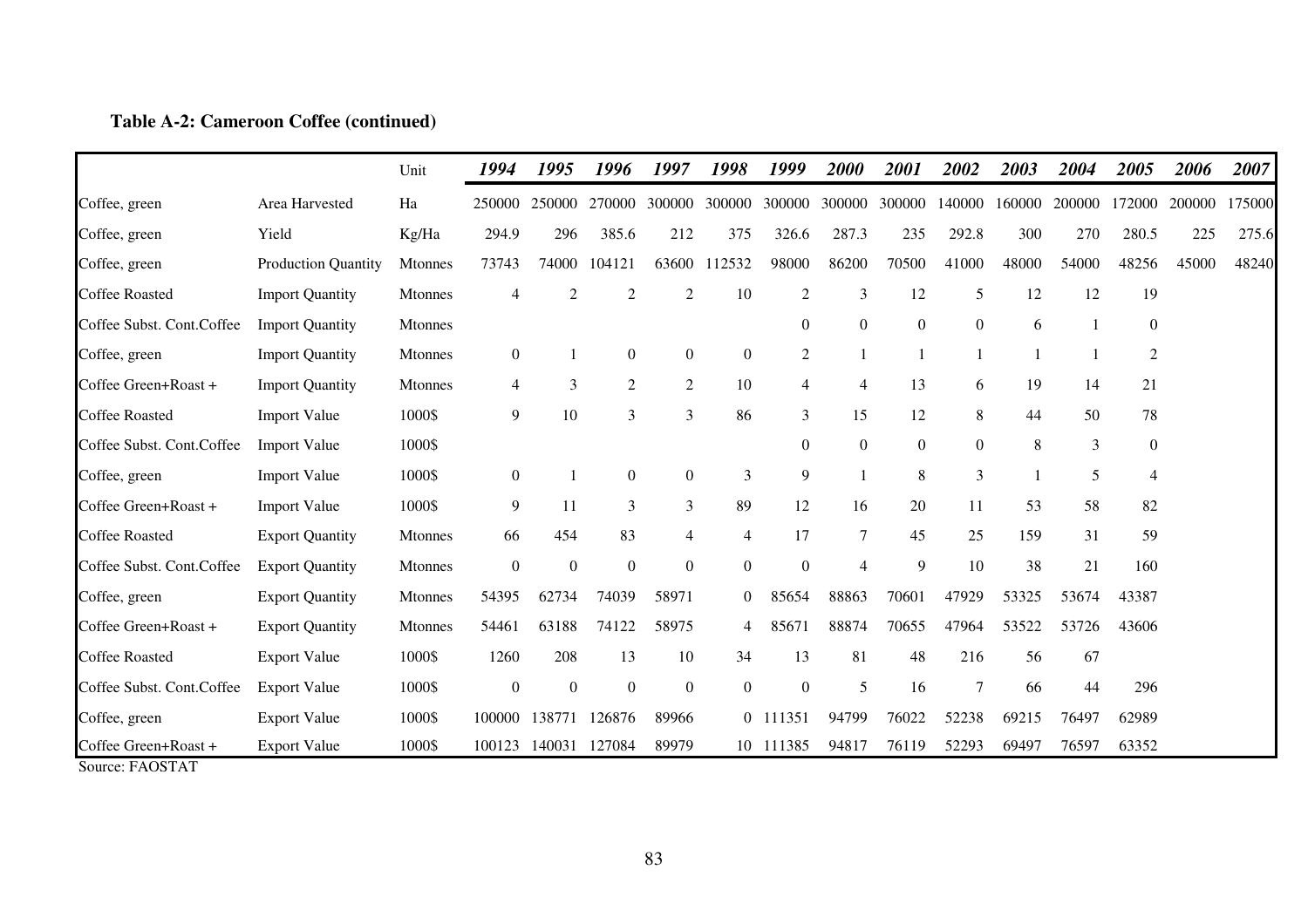# **Table B-1: CAR Cocoa**

|                  |                            | Units          | 1980             | 1981           | 1982             | 1983             | 1984             | 1985             | 1986             | 1987             | 1988           | 1989             | 1990             | 1991             | 1992             | 1993     |
|------------------|----------------------------|----------------|------------------|----------------|------------------|------------------|------------------|------------------|------------------|------------------|----------------|------------------|------------------|------------------|------------------|----------|
| Cocoa beans      | Area Harvested             | Ha             | 1000             | 1000           | 1000             | 1100             | 1100             | 1100             | 1100             | 1100             | 1100           | 1100             | 1100             | 1100             | 1100             | 1100     |
| Cocoa beans      | Yield                      | Kg/Ha          | 20               | 30             | 40               | 36.3             | 38               | 38               | 40               | 40               | 40.9           | 41.8             | 43.6             | 44.5             | 45.4             | 45.4     |
| Cocoa beans      | Production Quantity        | Mtonnes        | 20               | 30             | 40               | 40               | 42               | 42               | 44               | 44               | 45             | 46               | 48               | 49               | 50               | 50       |
| Cocoa beans      | <b>Import Quantity</b>     | Mtonnes        |                  |                |                  |                  |                  |                  |                  |                  |                |                  |                  |                  |                  |          |
| Cocoapowder&Cake | <b>Import Quantity</b>     | Mtonnes        | $\boldsymbol{0}$ | $\overline{0}$ | $\mathbf{0}$     | $\boldsymbol{0}$ | $\boldsymbol{0}$ | $\boldsymbol{0}$ | $\boldsymbol{0}$ | $\boldsymbol{0}$ | $\overline{0}$ | $\boldsymbol{0}$ | $\boldsymbol{0}$ | $\boldsymbol{0}$ | $\mathbf{0}$     |          |
| Cocoa beans      | <b>Import Value</b>        | 1000\$         |                  |                |                  |                  |                  |                  |                  |                  |                |                  |                  |                  |                  |          |
| Cocoa beans      | <b>Export Quantity</b>     | <b>Mtonnes</b> | $\tau$           | 20             | $\mathbf{0}$     | $\overline{0}$   | $\overline{0}$   | $\overline{0}$   | $\boldsymbol{0}$ | $\overline{0}$   | $\overline{0}$ | $\boldsymbol{0}$ | $\overline{0}$   | $\overline{0}$   | $\overline{0}$   | $\Omega$ |
| Cocoa beans      | <b>Export Value</b>        | 1000\$         | 21               | 40             | $\boldsymbol{0}$ | $\boldsymbol{0}$ | $\mathbf{0}$     | $\boldsymbol{0}$ | $\boldsymbol{0}$ | $\mathbf{0}$     | $\overline{0}$ | $\boldsymbol{0}$ | $\boldsymbol{0}$ | $\mathbf{0}$     | $\boldsymbol{0}$ | $\Omega$ |
|                  |                            |                |                  |                |                  |                  |                  |                  |                  |                  |                |                  |                  |                  |                  |          |
|                  |                            |                | 1994             | 1995           | 1996             | 1997             | 1998             | 1999             | 2000             | 2001             | 2002           | 2003             | 2004             | 2005             | 2006             | 2007     |
| Cocoa beans      | Area Harvested             | Ha             | 1100             | 1100           | 1000             | 1000             | 1000             | 1000             | 1000             | 1000             | 1000           | 1000             | 1000             | 1000             | 1000             | 1000     |
| Cocoa beans      | Yield                      | Kg/Ha          | 45.4             | 45.4           | 50               | 50               | 50               | 50               | 50               | 50               | 50             | 50               | 50               | 50               | 50               | 50       |
| Cocoa beans      | <b>Production Quantity</b> | Mtonnes        | 50               | 50             | 50               | 50               | 50               | 50               | 50               | 50               | 50             | 50               | 50               | 50               | 50               | 50       |
| Cocoa beans      | <b>Import Quantity</b>     | Mtonnes        |                  |                |                  |                  |                  |                  |                  |                  |                |                  | 132              | 250              |                  |          |
| Cocoapowder&Cake | <b>Import Quantity</b>     | Mtonnes        | $\boldsymbol{0}$ | $\Omega$       | $\mathbf{0}$     | 14               | 2                | $\boldsymbol{0}$ | $\boldsymbol{0}$ | $\boldsymbol{0}$ | 10             | $\overline{2}$   | 14               | 32               |                  |          |
| Cocoa beans      | <b>Import Value</b>        | 1000\$         |                  |                |                  |                  |                  |                  |                  |                  |                |                  | 77               | 31               |                  |          |
| Cocoa beans      | <b>Export Quantity</b>     | Mtonnes        | $\overline{0}$   | $\Omega$       | $\Omega$         | $\theta$         | 37               | $\boldsymbol{0}$ | $\boldsymbol{0}$ | $\overline{0}$   | 18             | $\boldsymbol{0}$ | $\overline{0}$   | $\mathbf{0}$     |                  |          |
| Cocoa beans      | <b>Export Value</b>        | 1000\$         | $\overline{0}$   | $\overline{0}$ | $\Omega$         | $\overline{0}$   | 5                | $\boldsymbol{0}$ | $\boldsymbol{0}$ | $\boldsymbol{0}$ | 5              | $\theta$         | $\overline{0}$   | $\overline{0}$   |                  |          |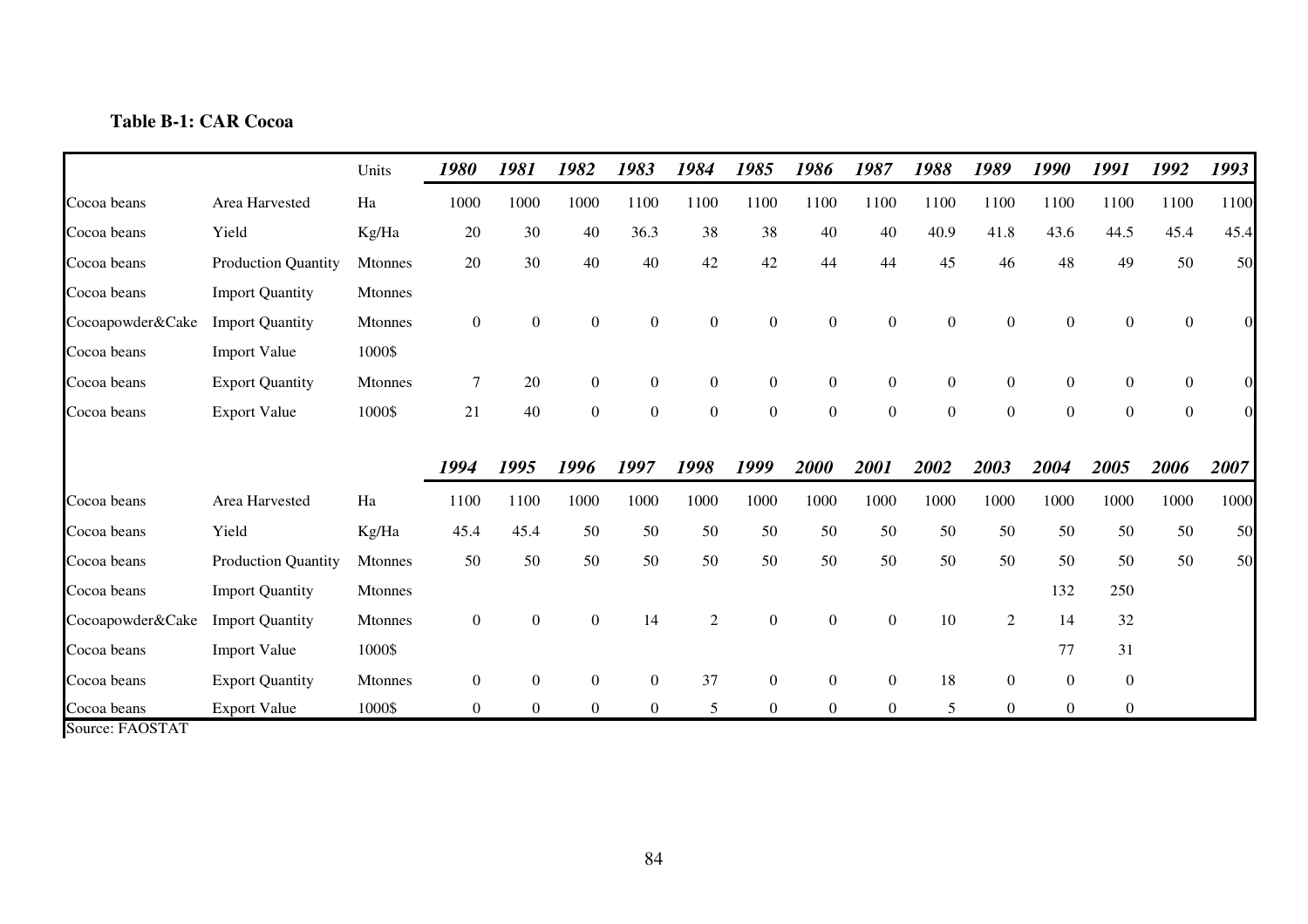## **Table B-2: CAR Coffee**

|                       |                            | Units          | <i>1980</i>      | 1981           | 1982             | 1983             | 1984           | 1985             | 1986             | 1987           | 1988  | 1989  | 1990           | 1991  | 1992           | 1993           |
|-----------------------|----------------------------|----------------|------------------|----------------|------------------|------------------|----------------|------------------|------------------|----------------|-------|-------|----------------|-------|----------------|----------------|
| Coffee, green         | Area Harvested             | Ha             | 46967            | 47000          | 46100            | 25000            | 30000          | 21721            | 25434            | 29085          | 28534 | 34972 | 24097          | 25412 | 18000          | 22174          |
| Coffee, green         | Yield                      | Kg/Ha          | 357.8            | 361.7          | 368.7            | 616              | 613.3          | 612.3            | 790.2            | 733.9          | 857.9 | 594.9 | 594            | 693.5 | 502            | 411.4          |
| Coffee, green         | <b>Production Quantity</b> | <b>Mtonnes</b> | 16808            | 17000          | 17000            | 15400            | 18400          | 13300            | 20100            | 21346          | 24482 | 20808 | 14314          | 17625 | 9036           | 9124           |
| <b>Coffee Roasted</b> | <b>Import Quantity</b>     | <b>Mtonnes</b> | $\boldsymbol{0}$ | $\Omega$       | $\boldsymbol{0}$ | $\boldsymbol{0}$ | $\theta$       | $\boldsymbol{0}$ | $\Omega$         | $\theta$       |       |       | $\overline{2}$ |       | $\overline{4}$ |                |
| Coffee, green         | <b>Import Quantity</b>     | <b>Mtonnes</b> |                  | 2              | $\boldsymbol{0}$ | 74               | $\theta$       | 8                | $\boldsymbol{0}$ | $\overline{0}$ | 45    | 283   | 229            | 3     | $\overline{0}$ | $\overline{0}$ |
| Coffee Green+Roast +  | <b>Import Quantity</b>     | <b>Mtonnes</b> |                  | 2              | $\boldsymbol{0}$ | 74               | $\theta$       | 8                | $\Omega$         | $\overline{0}$ | 46    | 285   | 231            | 5     | 4              |                |
| <b>Coffee Roasted</b> | <b>Import Value</b>        | 1000\$         | $\overline{0}$   | $\overline{0}$ | $\mathbf{0}$     | $\boldsymbol{0}$ | $\overline{0}$ | $\overline{0}$   | $\overline{0}$   | $\overline{0}$ | 10    |       | 4              |       | 14             | $\overline{3}$ |
| Coffee, green         | <b>Import Value</b>        | 1000\$         | 10               | 11             | $\overline{0}$   | 290              | $\overline{0}$ | 12               | $\overline{0}$   | $\overline{0}$ | 76    | 383   | 389            | 14    | $\overline{0}$ | $\overline{0}$ |
| Coffee Green+Roast +  | <b>Import Value</b>        | 1000\$         | 10               | 11             | $\overline{0}$   | 290              | $\overline{0}$ | 12               | $\overline{0}$   | $\overline{0}$ | 86    | 390   | 393            | 20    | 14             | $\overline{3}$ |
| Coffee, green         | <b>Export Quantity</b>     | <b>Mtonnes</b> | 10906            | 10517          | 19699            | 12562            | 11903          | 16516            | 10219            | 11154          | 14766 | 24964 | 13290          | 8523  | 6479           | 2934           |
| Coffee, green         | <b>Export Value</b>        | 1000\$         | 31611            | 18942          | 35208            | 27325            | 25026          | 36576            | 29393            | 20825          | 26843 | 40258 | 12711          | 4881  | 4843           | 1290           |
| Source: FAOSTAT       |                            |                |                  |                |                  |                  |                |                  |                  |                |       |       |                |       |                |                |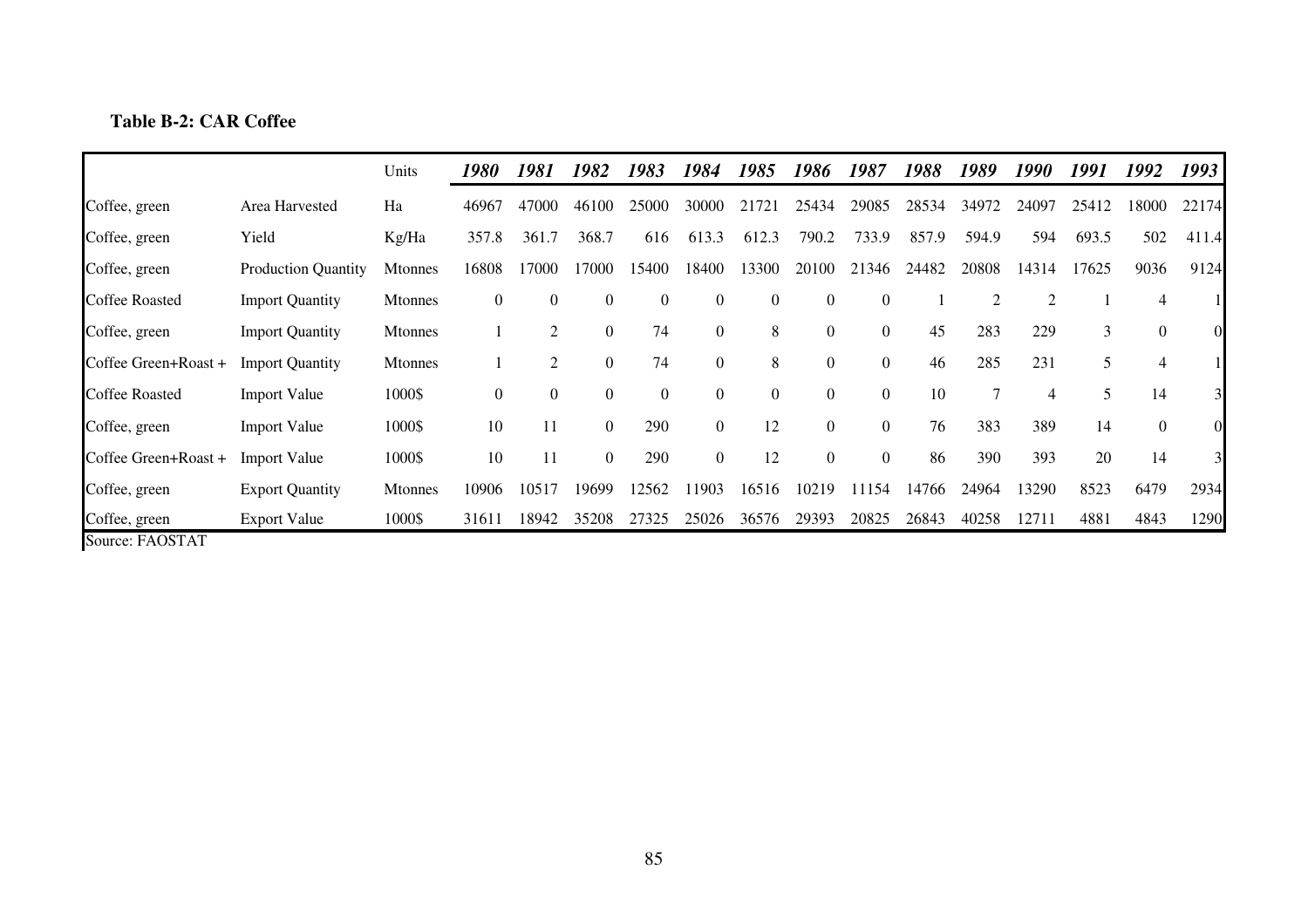|  |  |  | Table B-2: CAR Coffee (continued) |
|--|--|--|-----------------------------------|
|--|--|--|-----------------------------------|

|                       |                            |                | 1994             | 1995  | 1996  | 1997  | 1998  | 1999             | 2000             | 2001           | 2002  | 2003           | 2004 | 2005  | 2006  | 2007  |
|-----------------------|----------------------------|----------------|------------------|-------|-------|-------|-------|------------------|------------------|----------------|-------|----------------|------|-------|-------|-------|
| Coffee, green         | Area Harvested             | Ha             | 17647            | 19117 | 25000 | 25000 | 25000 | 25000            | 25000            | 25000          | 25000 | 12000          | 9000 | 9000  | 6500  | 6500  |
| Coffee, green         | Yield                      | Kg/Ha          | 821.6            | 470.7 | 720   | 600   | 481.4 | 450.4            | 516              | 492            | 520   | 460            | 480  | 366.6 | 396.9 | 369.2 |
| Coffee, green         | <b>Production Quantity</b> | <b>Mtonnes</b> | 14500            | 9000  | 18000 | 15000 | 12037 | 11260            | 12900            | 12300          | 13000 | 5520           | 4320 | 3300  | 2580  | 2400  |
| <b>Coffee Roasted</b> | <b>Import Quantity</b>     | <b>Mtonnes</b> | 26               | 22    | 6     | 27    | 24    | 16               | $\boldsymbol{0}$ | 33             | 13    | $\overline{2}$ | 19   | 12    |       |       |
| Coffee, green         | <b>Import Quantity</b>     | <b>Mtonnes</b> | $\boldsymbol{0}$ | 5     | 5     | 17    | 1918  | $\boldsymbol{0}$ | $\overline{0}$   | $\overline{2}$ | 6     | $\overline{0}$ | 1129 | 1519  |       |       |
| Coffee Green+Roast +  | <b>Import Quantity</b>     | <b>Mtonnes</b> | 26               | 27    | 11    | 44    | 1942  | 16               | $\boldsymbol{0}$ | 35             | 19    | $\overline{2}$ | 1148 | 1531  |       |       |
| <b>Coffee Roasted</b> | <b>Import Value</b>        | 1000\$         | 54               | 44    | 10    | 50    | 44    | 23               |                  | 61             | 21    | 5              | 22   | 12    |       |       |
| Coffee, green         | <b>Import Value</b>        | 1000\$         | $\boldsymbol{0}$ | 4     | 5     | 25    | 2713  | $\boldsymbol{0}$ | $\boldsymbol{0}$ |                | 6     | $\overline{0}$ | 598  | 745   |       |       |
| Coffee Green+Roast +  | <b>Import Value</b>        | 1000\$         | 54               | 48    | 15    | 75    | 2757  | 23               |                  | 62             | 27    | 5              | 620  | 757   |       |       |
| Coffee, green         | <b>Export Quantity</b>     | <b>Mtonnes</b> | 5158             | 13698 | 5361  | 11805 | 6813  | 11528            | 12330            | 4691           | 5505  | 1533           | 1080 | 4055  |       |       |
| Coffee, green         | <b>Export Value</b>        | 1000\$         | 1134             | 27396 | 7506  | 17708 | 4098  | 12995            | 8095             | 1890           | 1058  | 829            | 587  | 778   |       |       |
| Source: FAOSTAT       |                            |                |                  |       |       |       |       |                  |                  |                |       |                |      |       |       |       |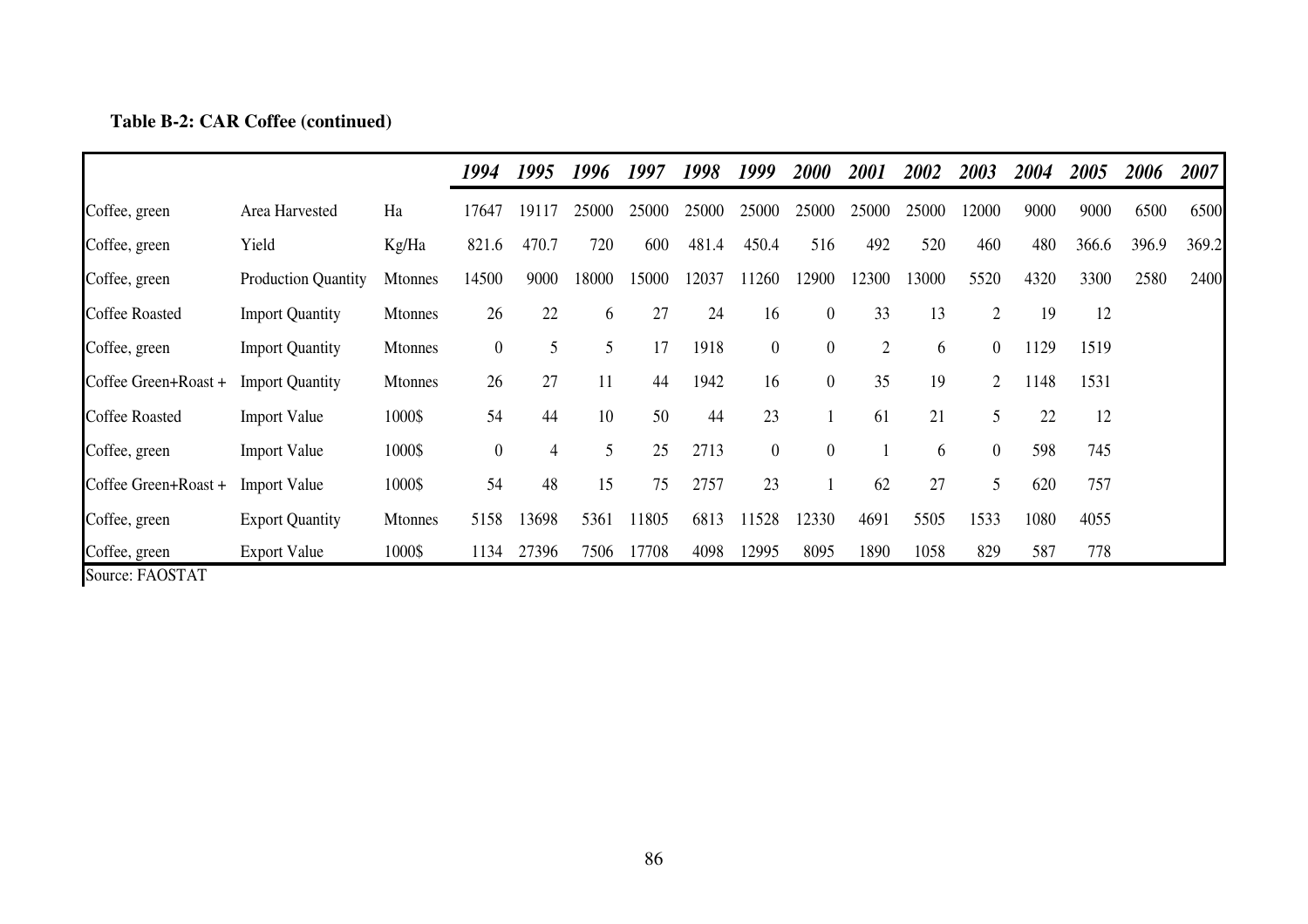## **Table C-1: Côte d'Ivoire Cocoa**

|                  |                            | Units          | 1980           | 1981         | 1982           | 1983     | 1984         | 1985           | 1986                   | 1987         | 1988           | 1989           | 1990           | 1991                                                                                   | 1992           | 1993     |
|------------------|----------------------------|----------------|----------------|--------------|----------------|----------|--------------|----------------|------------------------|--------------|----------------|----------------|----------------|----------------------------------------------------------------------------------------|----------------|----------|
| Cocoa beans      | Area Harvested             | Ha             | 836700         | 901300       | 953000         |          |              |                |                        |              |                |                |                | 952600 1028700 1099800 1173700 1233700 1566500 1373300 1566500 1412000 1450000 1450000 |                |          |
| Cocoa beans      | Yield                      | Kg/Ha          | 498.6          | 515.6        | 378.2          | 431.5    | 549.2        | 504.7          | 520.3                  | 538.2        | 531.2          | 568.3          | 515.4          | 541.5                                                                                  | 560.6          | 554.3    |
| Cocoa beans      | <b>Production Quantity</b> | <b>Mtonnes</b> | 417222         | 464751       | 360445         | 411081   | 565042       | 555115         | 610680                 | 664031       | 832177         | 780521         | 807501         | 764708                                                                                 | 813009         | 803799   |
| Cocoa beans      | <b>Import Quantity</b>     | <b>Mtonnes</b> | 0              | $\theta$     | $\overline{0}$ | $\Omega$ | $\theta$     | $\theta$       |                        | $\mathbf{0}$ | $\theta$       | $\Omega$       | $\Omega$       | $\Omega$                                                                               | $\Omega$       | $\Omega$ |
| Cocoa Butter     | <b>Import Quantity</b>     | <b>Mtonnes</b> |                |              |                |          |              |                |                        |              |                |                |                |                                                                                        |                |          |
| Cocoa Paste      | <b>Import Quantity</b>     | <b>Mtonnes</b> |                |              |                |          |              |                |                        |              |                |                |                |                                                                                        |                |          |
| Cocoapowder&Cake | <b>Import Quantity</b>     | <b>Mtonnes</b> | $\overline{0}$ | $\mathbf{0}$ | $\overline{0}$ | $\theta$ | $\mathbf{0}$ | $\overline{0}$ | $\overline{0}$         | $\theta$     | $\mathbf{0}$   | $\Omega$       | $\mathbf{0}$   | $\mathbf{0}$                                                                           | $\Omega$       | $\Omega$ |
| Cocoa beans      | <b>Import Value</b>        | 1000\$         | $\overline{0}$ | $\theta$     | $\overline{0}$ | $\theta$ | $\mathbf{0}$ | $\overline{0}$ | $\overline{0}$         | $\theta$     | $\overline{0}$ | $\mathbf{0}$   | $\overline{0}$ | $\mathbf{0}$                                                                           | $\overline{0}$ | $\Omega$ |
| Cocoa Butter     | <b>Import Value</b>        | 1000\$         |                |              |                |          |              |                |                        |              |                |                |                |                                                                                        |                |          |
| Cocoa Paste      | <b>Import Value</b>        | 1000\$         |                |              |                |          |              |                |                        |              |                |                |                |                                                                                        |                |          |
| Cocoapowder&Cake | <b>Import Value</b>        | 1000\$         | $\theta$       | $\Omega$     | $\theta$       | $\Omega$ | $\Omega$     | $\Omega$       |                        | $\Omega$     | $\Omega$       | $\Omega$       | $\Omega$       | $\Omega$                                                                               | $\Omega$       |          |
| Cocoa beans      | <b>Export Quantity</b>     | Mtonnes        | 285058         | 438295       | 326307         | 286382   | 449070       | 419305         | 510622                 | 511456       | 383154         | 714878         | 675525         | 701679                                                                                 | 636309         | 789371   |
| Cocoa Butter     | <b>Export Quantity</b>     | <b>Mtonnes</b> | 13996          | 15604        | 15877          | 14447    | 18833        | 23977          | 24280                  | 21425        | 20621          | 26583          | 34828          | 30407                                                                                  | 30603          | 27008    |
| Cocoa Paste      | <b>Export Quantity</b>     | Mtonnes        | 14236          | 17050        | 16126          | 18499    | 23022        | 24706          | 23600                  | 29312        | 18615          | 17846          | 15497          | 19274                                                                                  | 17539          | 24942    |
| Cocoahusks;Shell | <b>Export Quantity</b>     | <b>Mtonnes</b> | $\mathbf{0}$   | $\mathbf 0$  | $\mathbf{0}$   | $\theta$ | $\mathbf{0}$ | $\mathbf{0}$   | $\mathbf{0}$           | $\mathbf{0}$ | 1220           | 3934           | 10596          | 2248                                                                                   | 1000           | $\Omega$ |
| Cocoapowder&Cake | <b>Export Quantity</b>     | Mtonnes        | 14184          | 23343        | 22558          | 19591    | 21565        | 26994          | 32536                  | 28810        | 25412          | 27604          | 32683          | 33206                                                                                  | 31164          | 30993    |
| Cocoa beans      | <b>Export Value</b>        | 1000\$         | 797655         | 739149       | 499231         | 429121   | 910612       |                | 894222 1136593 1039235 |              |                | 697861 1020778 | 718152         | 702000                                                                                 | 639500         | 798786   |
| Cocoa Butter     | <b>Export Value</b>        | 1000\$         | 74221          | 73315        | 62334          | 47555    | 73087        | 100103         | 100561                 | 93931        | 75716          | 84285          | 100303         | 96863                                                                                  | 103771         | 75791    |
| Cocoa Paste      | <b>Export Value</b>        | 1000\$         | 46133          | 37744        | 36224          | 39510    | 61066        | 66790          | 58748                  | 70084        | 35420          | 29886          | 23508          | 29980                                                                                  | 29039          | 35848    |
| Cocoahusks;Shell | <b>Export Value</b>        | 1000\$         | $\theta$       | $\theta$     | $\mathbf{0}$   | $\theta$ | $\theta$     | $\mathbf{0}$   | $\theta$               | $\mathbf{0}$ | 649            | 1689           | 3668           | 922                                                                                    | 500            | $\Omega$ |
| Cocoapowder&Cake | <b>Export Value</b>        | 1000\$         | 11856          | 12891        | 12052          | 17176    | 29561        | 32231          | 28768                  | 17801        | 15429          | 16543          | 18290          | 14268                                                                                  | 14224          | 11524    |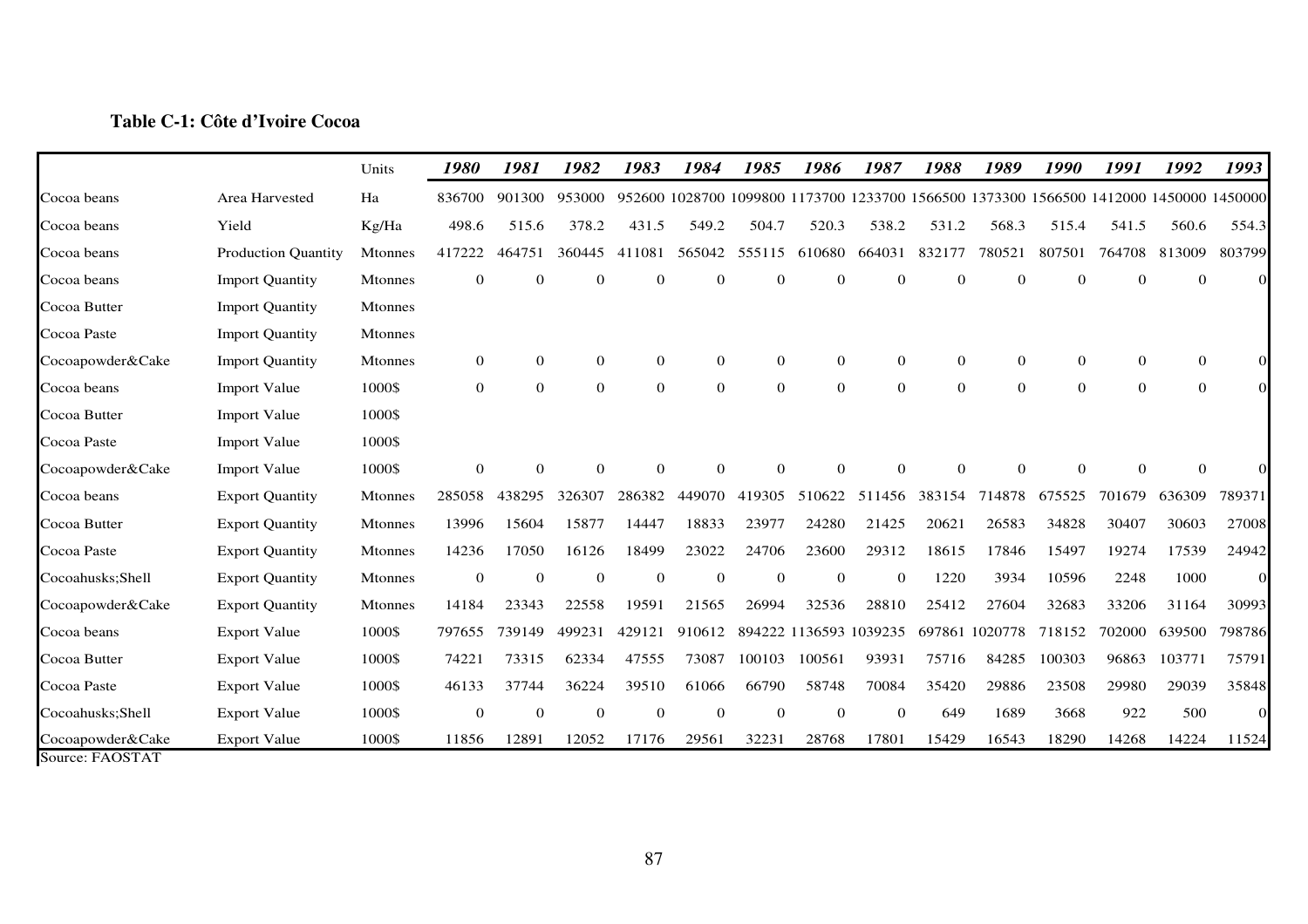|                  |                            | Units          | 1994           | 1995             | 1996             | 1997                                           | 1998             | 1999             | 2000             | 2001                                   | 2002             | 2003                                                                                                            | 2004             | 2005             | 2006  | 2007  |
|------------------|----------------------------|----------------|----------------|------------------|------------------|------------------------------------------------|------------------|------------------|------------------|----------------------------------------|------------------|-----------------------------------------------------------------------------------------------------------------|------------------|------------------|-------|-------|
| Cocoa beans      | Area Harvested             | Ha             |                |                  |                  |                                                |                  |                  |                  |                                        |                  | 1500000 1900000 1900000 1900000 1800000 1900000 2000000 1777550 1880000 2000000 2050000 1800000 1700000 1700000 |                  |                  |       |       |
| Cocoa beans      | Yield                      | Kg/Ha          | 539.1          | 589.4            | 650.1            | 589                                            | 667.2            | 612.1            | 700.5            | 682                                    | 672.7            | 675.7                                                                                                           | 686.4            | 714.6            | 737.9 | 764.7 |
| Cocoa beans      | <b>Production Quantity</b> | <b>Mtonnes</b> |                |                  |                  |                                                |                  |                  |                  |                                        |                  | 808662 1120000 1235300 1119110 1201119 1163025 1401101 1212428 1264708 1351546 1407213 1286330 1254500 1300000  |                  |                  |       |       |
| Cocoa beans      | <b>Import Quantity</b>     | <b>Mtonnes</b> | $\overline{0}$ | $\boldsymbol{0}$ | $\boldsymbol{0}$ | $\boldsymbol{0}$                               | $\boldsymbol{0}$ | $\boldsymbol{0}$ | 33               | $\boldsymbol{0}$                       | $\boldsymbol{0}$ | $\overline{0}$                                                                                                  | 12484            | $\boldsymbol{0}$ |       |       |
| Cocoa Butter     | <b>Import Quantity</b>     | Mtonnes        |                |                  |                  | 18                                             | $\boldsymbol{0}$ | $\boldsymbol{0}$ | $\boldsymbol{0}$ | 5                                      | $\boldsymbol{0}$ | $\mathbf{0}$                                                                                                    | $\boldsymbol{0}$ | $\boldsymbol{0}$ |       |       |
| Cocoa Paste      | <b>Import Quantity</b>     | <b>Mtonnes</b> |                |                  |                  | $\boldsymbol{0}$                               |                  | 5636             | 5636             | $\boldsymbol{0}$                       | $\boldsymbol{0}$ | $\boldsymbol{0}$                                                                                                | $\boldsymbol{0}$ | $\boldsymbol{0}$ |       |       |
| Cocoapowder&Cake | <b>Import Quantity</b>     | Mtonnes        | $\overline{0}$ |                  | 13               | $\overline{0}$                                 | 32               | 95               | $\theta$         | $\overline{2}$                         | 17               |                                                                                                                 |                  | $\overline{0}$   |       |       |
| Cocoa beans      | <b>Import Value</b>        | 1000\$         | $\overline{0}$ | $\boldsymbol{0}$ | $\boldsymbol{0}$ | $\theta$                                       | $\overline{0}$   | $\boldsymbol{0}$ | 25               | $\boldsymbol{0}$                       | $\boldsymbol{0}$ | $\mathbf{0}$                                                                                                    | 1845             | $\boldsymbol{0}$ |       |       |
| Cocoa Butter     | <b>Import Value</b>        | 1000\$         |                |                  |                  | 25                                             | $\boldsymbol{0}$ | $\boldsymbol{0}$ | $\boldsymbol{0}$ | 27                                     | $\boldsymbol{0}$ |                                                                                                                 |                  | $\boldsymbol{0}$ |       |       |
| Cocoa Paste      | <b>Import Value</b>        | 1000\$         |                |                  |                  | $\theta$                                       |                  | 9704             | 9704             | $\overline{0}$                         | $\boldsymbol{0}$ | $\mathbf{0}$                                                                                                    | $\mathbf{0}$     | $\boldsymbol{0}$ |       |       |
| Cocoapowder&Cake | <b>Import Value</b>        | 1000\$         | $\overline{0}$ | 3                | 12               |                                                | 41               | 106              | $\mathbf{0}$     | 3                                      | 35               | $\overline{4}$                                                                                                  | $\overline{c}$   | $\boldsymbol{0}$ |       |       |
| Cocoa beans      | <b>Export Quantity</b>     | <b>Mtonnes</b> | 694611         |                  | 741294 1053716   | 992939                                         |                  |                  |                  | 895429 1113177 1113476 1025954 1004283 |                  |                                                                                                                 | 947858 1060641   | 990956           |       |       |
| Cocoa Butter     | <b>Export Quantity</b>     | Mtonnes        | 24104          | 24861            | 26763            | 29011                                          | 30337            | 38543            | 33550            | 44109                                  | 54221            | 59796                                                                                                           | 60281            | 58958            |       |       |
| Cocoa Paste      | <b>Export Quantity</b>     | Mtonnes        | 20291          | 25561            | 49189            | 58371                                          | 82860            | 87815            | 91059            | 116563                                 | 108957           | 94041                                                                                                           | 102021           | 111524           |       |       |
| Cocoahusks;Shell | <b>Export Quantity</b>     | <b>Mtonnes</b> | 1400           | 140              | 560              | 27677                                          | 34283            | 34600            | 34553            | 33995                                  | 37993            | 45070                                                                                                           | 46223            | 63794            |       |       |
| Cocoapowder&Cake | <b>Export Quantity</b>     | Mtonnes        | 4700           | 1012             | 4895             | 4960                                           | 6397             | 9829             | 12638            | 20558                                  | 30926            | 34172                                                                                                           | 34274            | 35015            |       |       |
| Cocoa beans      | <b>Export Value</b>        | 1000\$         |                |                  |                  | 778580 1062961 1407660 1283703 1337100 1284817 |                  |                  |                  |                                        |                  | 844829 1006452 1766575 1733079 1611309 1477264                                                                  |                  |                  |       |       |
| Cocoa Butter     | <b>Export Value</b>        | 1000\$         | 73066          | 93857            | 86934            | 90245                                          | 114674           | 122762           | 62479            | 86277                                  | 146158           | 174953                                                                                                          | 166027           | 173562           |       |       |
| Cocoa Paste      | <b>Export Value</b>        | 1000\$         | 34450          | 52869            | 86376            | 97859                                          | 173819           | 151588           | 98073            | 160175                                 | 246057           | 233553                                                                                                          | 210758           | 223875           |       |       |
| Cocoahusks;Shell | <b>Export Value</b>        | 1000\$         | 500            | 60               | 300              | 9046                                           | 15542            | 13893            | 12277            | 29194                                  | 64381            | 88553                                                                                                           | 73482            | 67951            |       |       |
| Cocoapowder&Cake | <b>Export Value</b>        | 1000\$         | 1735           | 529              | 1261             | 1268                                           | 2542             | 4454             | 11587            | 20633                                  | 56181            | 85869                                                                                                           | 63073            | 46287            |       |       |

## **Table C-1: Côte d'Ivoire Cocoa (continued)**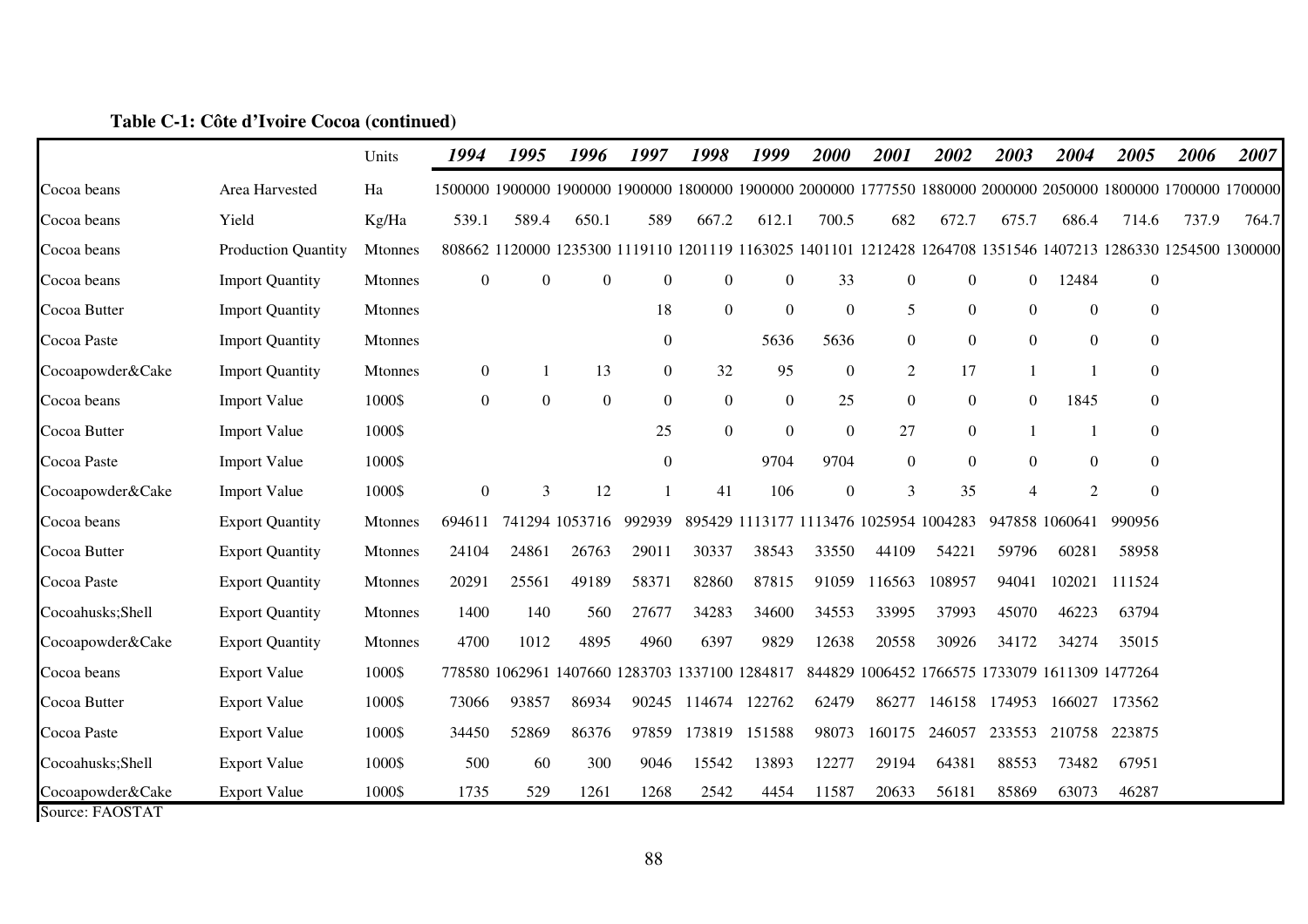|                                         |                            | Units          | 1980           | 1981           | 1982                    | 1983           | 1984                                            | 1985           | 1986             | 1987           | 1988             | 1989             | 1990             | 1991           | 1992             | 1993             |
|-----------------------------------------|----------------------------|----------------|----------------|----------------|-------------------------|----------------|-------------------------------------------------|----------------|------------------|----------------|------------------|------------------|------------------|----------------|------------------|------------------|
| Coffee, green                           | Area Harvested             | Ha             |                |                | 1032700 1072700 1110500 |                | 1153400 1078600 1073400 1102200 1113400 1135200 |                |                  |                |                  | 1040000          | 1323900          | 1000000        | 800000           | 800000           |
| Coffee, green                           | Yield                      | Kg/Ha          | 241.7          | 341.9          | 223                     | 234.5          | 78.9                                            | 258.1          | 240.6            | 242.6          | 164.4            | 212.8            | 215.3            | 198.9          | 321.2            | 173.6            |
| Coffee, green                           | <b>Production Quantity</b> | Mtonnes        | 249608         | 366839         | 247708                  | 270581         | 85203                                           | 277082         | 265199           | 270130         | 186705           | 221350           | 285164           | 198909         | 257000           | 138937           |
| <b>Coffee Roasted</b>                   | <b>Import Quantity</b>     | Mtonnes        | 3              | 3              | 67                      | 3              | $\overline{c}$                                  | $\overline{4}$ | $\theta$         | $\theta$       | $\theta$         | $\boldsymbol{0}$ | $\overline{0}$   | $\Omega$       | $\Omega$         | $\Omega$         |
| Coffee Subst. Cont.Coffee               | <b>Import Quantity</b>     | Mtonnes        | $\overline{0}$ | $\overline{c}$ | 9                       | $\overline{0}$ | 3                                               | $\mathbf{1}$   | $\boldsymbol{0}$ | $\overline{0}$ | $\overline{0}$   | $\mathbf{0}$     | $\mathbf{0}$     | $\overline{0}$ | $\mathbf{0}$     | $\boldsymbol{0}$ |
| Coffee, green                           | <b>Import Quantity</b>     | <b>Mtonnes</b> | 52             |                | $\boldsymbol{0}$        | 5              | $\overline{0}$                                  | 10             | $\boldsymbol{0}$ | $\overline{0}$ | $\overline{0}$   | $\boldsymbol{0}$ | $\overline{0}$   | $\overline{0}$ | $\overline{0}$   | $\overline{0}$   |
| Coffee Green+Roast +                    | <b>Import Quantity</b>     | Mtonnes        | 55             | 6              | 76                      | 8              | 5                                               | 15             | $\boldsymbol{0}$ | $\overline{0}$ | $\overline{0}$   | $\mathbf{0}$     | $\overline{0}$   | $\overline{0}$ | $\boldsymbol{0}$ | $\overline{0}$   |
| <b>Coffee Roasted</b>                   | <b>Import Value</b>        | 1000\$         | 15             | 18             | 109                     | 22             | 16                                              | 14             | $\boldsymbol{0}$ | $\overline{0}$ | $\overline{0}$   | $\mathbf{0}$     | $\mathbf{0}$     | $\theta$       | $\boldsymbol{0}$ | $\boldsymbol{0}$ |
| Coffee Subst. Cont.Coffee               | <b>Import Value</b>        | 1000\$         |                | $\overline{4}$ | 131                     | $\overline{0}$ | 14                                              | 6              | $\boldsymbol{0}$ | $\overline{0}$ | $\overline{0}$   | $\overline{0}$   | $\overline{0}$   | $\Omega$       | $\boldsymbol{0}$ | $\boldsymbol{0}$ |
| Coffee, green                           | <b>Import Value</b>        | 1000\$         | 232            | 5              | $\boldsymbol{0}$        | 16             | $\boldsymbol{0}$                                | 35             | $\boldsymbol{0}$ | $\overline{0}$ | $\boldsymbol{0}$ | $\boldsymbol{0}$ | $\boldsymbol{0}$ | $\overline{0}$ | $\boldsymbol{0}$ | $\boldsymbol{0}$ |
| Coffee Green+Roast +                    | <b>Import Value</b>        | 1000\$         | 248            | 27             | 240                     | 38             | 30                                              | 55             | $\mathbf{0}$     | $\overline{0}$ | $\overline{0}$   | $\mathbf{0}$     | $\mathbf{0}$     | $\Omega$       | $\mathbf{0}$     | $\Omega$         |
| Coffee Husks and Skins                  | <b>Export Quantity</b>     | Mtonnes        |                |                |                         |                |                                                 |                |                  |                |                  |                  |                  |                |                  |                  |
| <b>Coffee Roasted</b>                   | <b>Export Quantity</b>     | Mtonnes        | 136            | 181            | 150                     | 272            | 177                                             | 210            | 200              | 144            | 98               | 128              | 85               | $\Omega$       | $\Omega$         | 56               |
| Coffee Subst. Cont.Coffee               | <b>Export Quantity</b>     | Mtonnes        | 5              | $\overline{0}$ | $\overline{0}$          | 6              | $\theta$                                        | 17             | $\boldsymbol{0}$ | $\mathbf{0}$   | $\theta$         | $\Omega$         | $\mathbf{0}$     | $\Omega$       | $\overline{0}$   | $\Omega$         |
| Coffee, green                           | <b>Export Quantity</b>     | Mtonnes        | 206431         | 231107         | 272381                  | 222795         | 187531                                          | 240566         | 229815           | 165135         | 203411           | 129434           | 232130           | 198504         | 203066           | 226339           |
| Coffee Green+Roast +                    | <b>Export Quantity</b>     | Mtonnes        | 206572         | 231288         | 272531                  | 223073         | 187708                                          | 240793         | 230015           | 165279         | 203509           | 129562           | 232215           | 198504         | 203066           | 226395           |
| Coffee Husks and Skins                  | <b>Export Value</b>        | 1000\$         |                |                |                         |                |                                                 |                |                  |                |                  |                  |                  |                |                  |                  |
| <b>Coffee Roasted</b>                   | <b>Export Value</b>        | 1000\$         | 382            | 402            | 361                     | 364            | 348                                             | 462            | 596              | 535            | 408              | 502              | 368              | $\overline{0}$ | $\Omega$         | 347              |
| Coffee Subst. Cont.Coffee               | <b>Export Value</b>        | 1000\$         |                | $\overline{0}$ | $\overline{0}$          |                | $\overline{0}$                                  | $\overline{4}$ | $\overline{0}$   | $\mathbf{0}$   | $\overline{0}$   | $\overline{0}$   | $\overline{0}$   | $\Omega$       | $\overline{0}$   | $\Omega$         |
| Coffee, green                           | <b>Export Value</b>        | 1000\$         | 645198         | 445418         | 465647                  | 413847         | 421100                                          | 623340         | 674422           | 393220         | 389142           | 230858           | 239130           | 183348         | 166666           | 161047           |
| Coffee Green+Roast +<br>Source: FAOSTAT | <b>Export Value</b>        | 1000\$         | 645581         | 445820         | 466008                  | 414212         | 421448                                          | 623806         | 675018           | 393755         | 389550           | 231360           | 239498           | 183348         | 166666           | 161394           |

# **Table C-2: Côte d'Ivoire Coffee**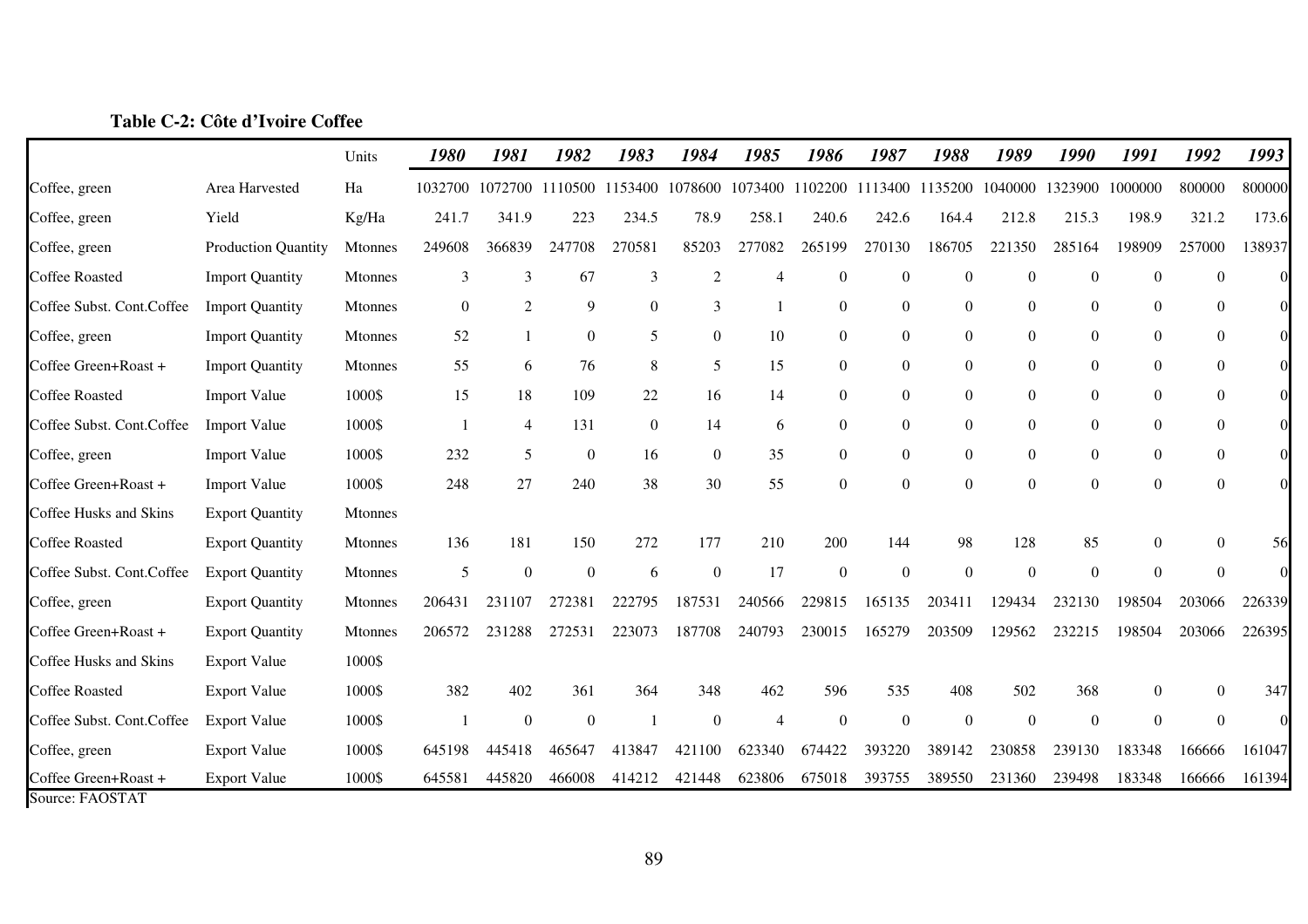### **Table C-2: Côte d'Ivoire Coffee (continued)**

| Coffee, green                           | Area Harvested             |                |                  |                  |                  | 1997           | 1998             | 1999             | 2000           | 2001             | 2002             | 2003           | 2004           | 2005             | 2006   | 2007   |
|-----------------------------------------|----------------------------|----------------|------------------|------------------|------------------|----------------|------------------|------------------|----------------|------------------|------------------|----------------|----------------|------------------|--------|--------|
|                                         |                            | Ha             | 800000           | 920000           | 791708           | 819329         | 883279           | 819329           | 829319         | 602075           | 455090           | 410472         | 440000         | 440000           | 480000 | 480000 |
| Coffee, green                           | Yield                      | Kg/Ha          | 181.9            | 211.9            | 211.9            | 340.7          | 352              | 375.1            | 458.2          | 500              | 399.9            | 341.1          | 350.1          | 217.2            | 346.2  | 356.2  |
| Coffee, green                           | <b>Production Quantity</b> | <b>Mtonnes</b> | 145576           | 194968           | 167786           | 279219         | 311000           | 307331           | 380000         | 301127           | 182001           | 140027         | 154081         | 95569            | 166200 | 171000 |
| <b>Coffee Roasted</b>                   | <b>Import Quantity</b>     | Mtonnes        | $\boldsymbol{0}$ | 11               | 23               | 12             | 18               | 31               | 22             | 26               | 37               | 44             | 102            | 54               |        |        |
| Coffee Subst. Cont.Coffee               | <b>Import Quantity</b>     | <b>Mtonnes</b> | $\boldsymbol{0}$ | $\boldsymbol{0}$ | $\boldsymbol{0}$ | $\mathbf{0}$   | $\overline{0}$   | $\overline{0}$   | $\overline{0}$ | $\boldsymbol{0}$ | $\boldsymbol{0}$ | $\overline{0}$ | 5              | $\overline{4}$   |        |        |
| Coffee, green                           | <b>Import Quantity</b>     | Mtonnes        | $\boldsymbol{0}$ | 62               | -1               | 40             | 37               | 93               | 56             | $\overline{0}$   | 20               | 25             | 6              | 20               |        |        |
| Coffee Green+Roast +                    | <b>Import Quantity</b>     | <b>Mtonnes</b> | $\overline{0}$   | 73               | 24               | 52             | 55               | 125              | 79             | 26               | 57               | 69             | 113            | 78               |        |        |
| <b>Coffee Roasted</b>                   | <b>Import Value</b>        | 1000\$         | $\boldsymbol{0}$ | 57               | 84               | 49             | 38               | 72               | 50             | 73               | 83               | 176            | 469            | 407              |        |        |
| Coffee Subst. Cont.Coffee               | <b>Import Value</b>        | 1000\$         | $\boldsymbol{0}$ |                  | $\boldsymbol{0}$ | $\overline{0}$ | $\boldsymbol{0}$ | $\boldsymbol{0}$ | $\overline{1}$ | $\mathbf{1}$     | $\boldsymbol{0}$ | $\mathbf{0}$   | 8              | 9                |        |        |
| Coffee, green                           | <b>Import Value</b>        | 1000\$         | $\overline{0}$   | 270              | 5                | 159            | 98               | 193              | 111            | $\boldsymbol{0}$ | 17               | 26             | 5              | 33               |        |        |
| Coffee Green+Roast +                    | <b>Import Value</b>        | 1000\$         | $\boldsymbol{0}$ | 328              | 89               | 208            | 137              | 266              | 162            | 74               | 100              | 202            | 482            | 449              |        |        |
| Coffee Husks and Skins                  | <b>Export Quantity</b>     | Mtonnes        |                  |                  |                  | 305            |                  |                  |                | $\boldsymbol{0}$ | $\boldsymbol{0}$ | $\mathbf{0}$   | $\overline{0}$ | $\boldsymbol{0}$ |        |        |
| <b>Coffee Roasted</b>                   | <b>Export Quantity</b>     | <b>Mtonnes</b> | 111              | 175              | 228              | 109            | 109              | 111              | 193            | 171              | 136              | 180            | 95             | 103              |        |        |
| Coffee Subst. Cont.Coffee               | <b>Export Quantity</b>     | Mtonnes        | $\boldsymbol{0}$ | $\boldsymbol{0}$ | $\overline{0}$   | 24000          | 22866            | 11378            | 34461          | 11109            | 3404             | 3069           | 2967           |                  |        |        |
| Coffee, green                           | <b>Export Quantity</b>     | <b>Mtonnes</b> | 122309           | 134659           | 144387           | 233106         | 214827           | 106114           | 308057         | 215483           | 144276           | 118350         | 143485         | 94555            |        |        |
| Coffee Green+Roast +                    | <b>Export Quantity</b>     | Mtonnes        | 122420           | 134834           | 144615           | 257522         | 237803           | 117604           | 342712         | 226763           | 147816           | 121599         | 146547         | 94659            |        |        |
| Coffee Husks and Skins                  | <b>Export Value</b>        | 1000\$         |                  |                  |                  | 276            |                  |                  |                | $\mathbf{0}$     | $\overline{0}$   | $\mathbf{0}$   | $\mathbf{0}$   | $\boldsymbol{0}$ |        |        |
| <b>Coffee Roasted</b>                   | <b>Export Value</b>        | 1000\$         | 222              | 513              | 624              | 235            | 221              | 338              | 563            | 333              | 274              | 343            | 232            | 205              |        |        |
| Coffee Subst. Cont.Coffee               | <b>Export Value</b>        | 1000\$         | $\boldsymbol{0}$ | $\overline{0}$   | $\overline{2}$   | 20000          | 17638            | 7267             | 13054          | 2465             | 775              | 813            | 817            | $\boldsymbol{0}$ |        |        |
| Coffee, green                           | <b>Export Value</b>        | 1000\$         | 150000           | 339337           | 230000           | 296886         | 320182           | 141561           | 243893         | 101521           | 72516            | 77728          | 92174          | 69470            |        |        |
| Coffee Green+Roast +<br>Source: FAOSTAT | <b>Export Value</b>        | 1000\$         | 150222           | 339850           | 230626           | 317398         | 338041           | 149168           | 257510         | 104319           | 73565            | 78884          | 93223          | 69675            |        |        |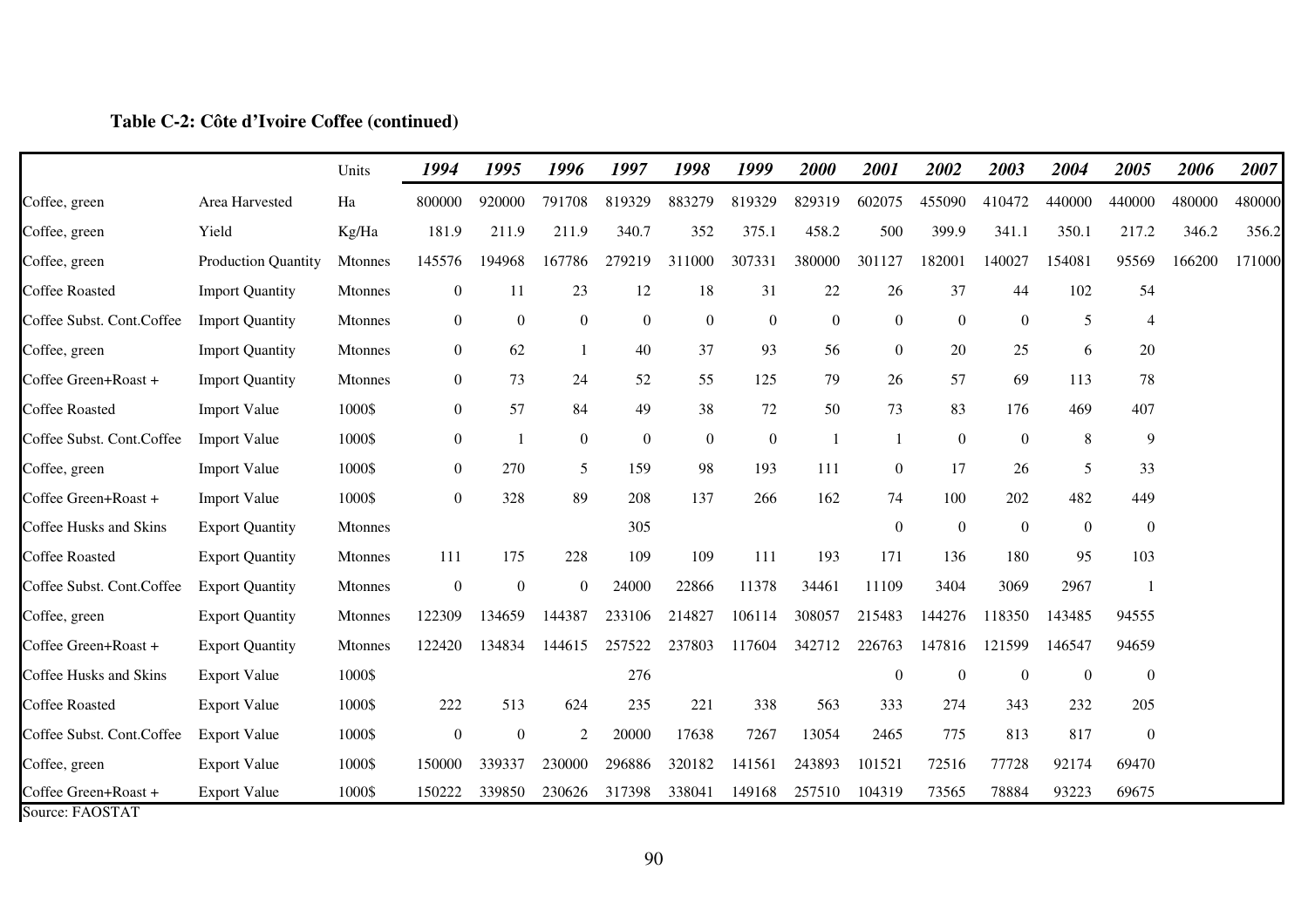# **Table D-1: DRC Cocoa**

|             |                            | Units          | 1980  | 1981  | 1982  | 1983  | 1984  | 1985  | 1986  | 1987  | 1988  | 1989  | 1990  | 1991  | 1992  | 1993  |
|-------------|----------------------------|----------------|-------|-------|-------|-------|-------|-------|-------|-------|-------|-------|-------|-------|-------|-------|
| Cocoa beans | Area Harvested             | Ha             | 20500 | 21100 | 21700 | 22300 | 22900 | 23400 | 21700 | 18900 | 18700 | 21500 | 21750 | 22000 | 23000 | 24000 |
| Cocoa beans | Yield                      | Kg/Ha          | 287.8 | 213.8 | 198.1 | 192.8 | 191.6 | 193.5 | 290.3 | 291   | 331.5 | 330.2 | 330.1 | 330.4 | 320   | 310.5 |
| Cocoa beans | Production Quantity        | <b>Mtonnes</b> | 5900  | 4513  | 4300  | 4300  | 4388  | 4530  | 6300  | 5500  | 6200  | 7100  | 7180  | 7270  | 7361  | 7453  |
| Cocoa beans | <b>Export Quantity</b>     | <b>Mtonnes</b> | 4177  | 4478  | 4137  | 4451  | 4274  | 4595  | 6327  | 5430  | 5103  | 5010  | 5384  | 4267  | 3049  | 3421  |
| Cocoa beans | <b>Export Value</b>        | 1000\$         | 6941  | 5244  | 4221  | 7073  | 5182  | 8200  | 12000 | 9200  | 7600  | 6000  | 5400  | 3800  | 2700  | 2500  |
|             |                            |                |       |       |       |       |       |       |       |       |       |       |       |       |       |       |
|             |                            |                | 1994  | 1995  | 1996  | 1997  | 1998  | 1999  | 2000  | 2001  | 2002  | 2003  | 2004  | 2005  | 2006  | 2007  |
| Cocoa beans | Area Harvested             | Ha             | 25000 | 26000 | 26679 | 24852 | 23148 | 23000 | 21724 | 20752 | 19167 | 19033 | 18900 | 18767 | 18633 | 19000 |
| Cocoa beans | Yield                      | Kg/Ha          | 301.8 | 290.4 | 283.9 | 289.9 | 298.4 | 285.4 | 302.9 | 300.4 | 300   | 300   | 300   | 300   | 300   | 300   |
| Cocoa beans | <b>Production Quantity</b> | <b>Mtonnes</b> | 7547  | 7551  | 7576  | 7207  | 6909  | 6565  | 6582  | 6235  | 5750  | 5710  | 5670  | 5630  | 5590  | 5700  |
| Cocoa beans | <b>Export Quantity</b>     | Mtonnes        | 6224  | 2120  | 3466  | 3295  | 3131  | 2975  | 2827  | 1627  | 1381  | 636   | 1079  | 841   |       |       |
| Cocoa beans | <b>Export Value</b>        | 1000\$         | 6200  | 2100  | 3600  | 3500  | 3500  | 3300  | 3100  | 2382  | 1294  | 839   | 1387  | 827   |       |       |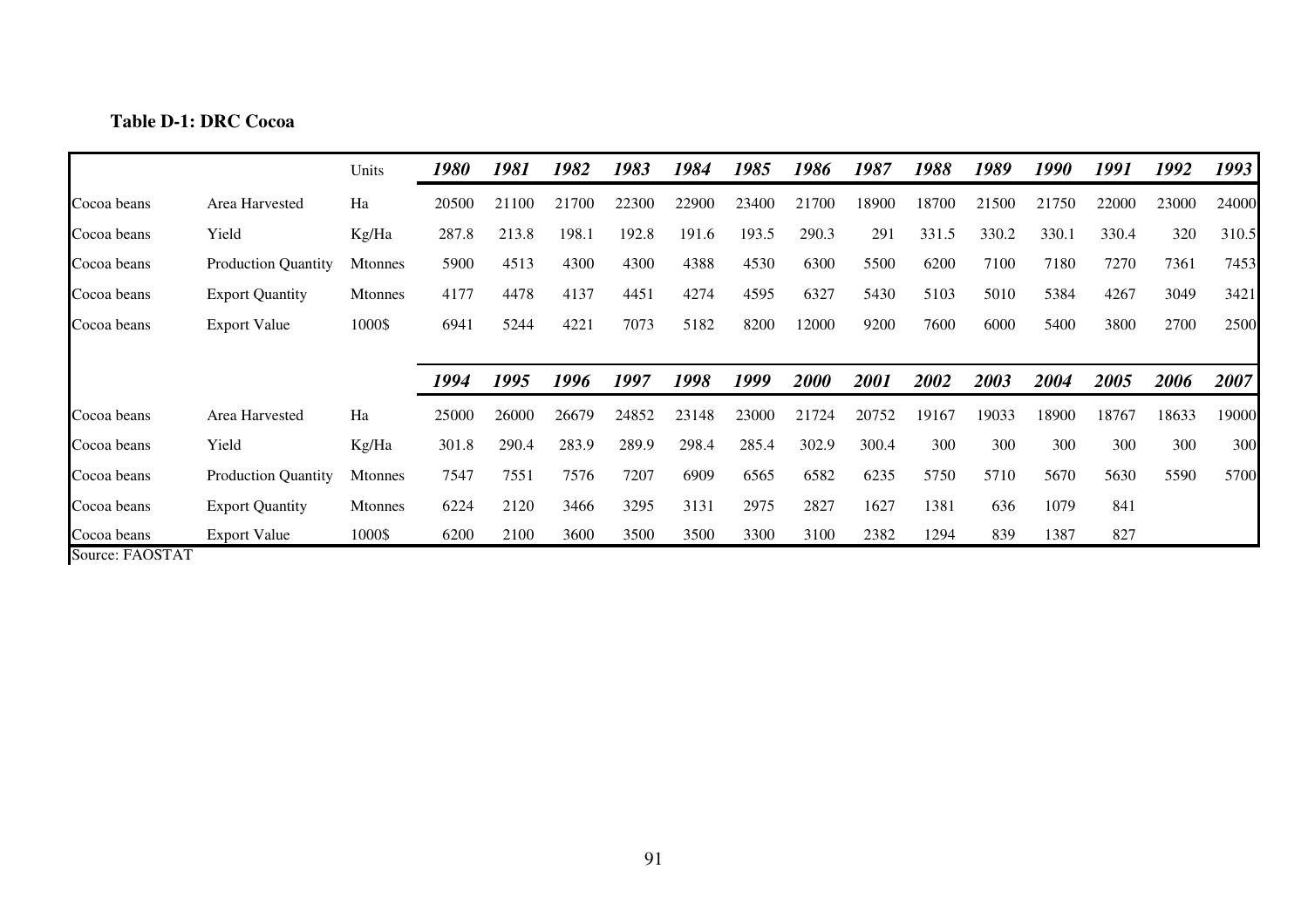## **Table D-2: DRC Coffee**

|                       |                            | Units          | 1980             | 1981                 | 1982             | 1983             | 1984           | 1985             | 1986                                                                  | 1987             | 1988             | 1989           | 1990             | 1991           | 1992          | 1993           |
|-----------------------|----------------------------|----------------|------------------|----------------------|------------------|------------------|----------------|------------------|-----------------------------------------------------------------------|------------------|------------------|----------------|------------------|----------------|---------------|----------------|
| Coffee, green         | Area Harvested             | Ha             |                  | 240700 247700 254900 |                  | 262400           | 269500         | 275800           |                                                                       | 292000 262700    | 270600           | 288900         | 290000           |                | 290000 290000 | 250000         |
| Coffee, green         | Yield                      | Kg/Ha          | 369.7            | 377                  | 366.4            | 320.8            | 343.9          | 332.1            | 325.3                                                                 | 370              | 380.9            | 327.9          | 350.3            | 327.5          | 318.6         | 360.4          |
| Coffee, green         | <b>Production Quantity</b> | <b>Mtonnes</b> | 89000            | 93400                | 93400            | 84200            | 92700          | 91600            | 95000                                                                 | 97200            | 103080           |                | 94740 101594     | 95000          | 92400         | 90109          |
| Coffee Roasted        | <b>Import Quantity</b>     | <b>Mtonnes</b> |                  |                      |                  |                  |                |                  |                                                                       |                  |                  |                |                  |                |               |                |
| Coffee, green         | <b>Import Quantity</b>     | <b>Mtonnes</b> | $\boldsymbol{0}$ | $\overline{0}$       | $\boldsymbol{0}$ | $\boldsymbol{0}$ | $\overline{0}$ | $\boldsymbol{0}$ | $\theta$                                                              | $\boldsymbol{0}$ | $\boldsymbol{0}$ | $\overline{0}$ | $\overline{0}$   | $\overline{0}$ | 200           | 0I             |
| Coffee Green+Roast +  | <b>Import Quantity</b>     | <b>Mtonnes</b> | $\boldsymbol{0}$ | 0                    | $\boldsymbol{0}$ | $\boldsymbol{0}$ | $\overline{0}$ | $\boldsymbol{0}$ | $\overline{0}$                                                        | $\boldsymbol{0}$ | $\boldsymbol{0}$ | $\overline{0}$ | $\overline{0}$   | $\overline{0}$ | 200           | $\overline{0}$ |
| <b>Coffee Roasted</b> | <b>Import Value</b>        | 1000\$         |                  |                      |                  |                  |                |                  |                                                                       |                  |                  |                |                  |                |               |                |
| Coffee, green         | <b>Import Value</b>        | 1000\$         | $\boldsymbol{0}$ | $\theta$             | $\boldsymbol{0}$ | $\boldsymbol{0}$ | $\theta$       | $\boldsymbol{0}$ | $\Omega$                                                              | $\boldsymbol{0}$ | $\overline{0}$   | $\theta$       | $\boldsymbol{0}$ | $\Omega$       | 110           | 0I             |
| Coffee Green+Roast +  | <b>Import Value</b>        | 1000\$         | $\boldsymbol{0}$ | $\theta$             | $\boldsymbol{0}$ | $\boldsymbol{0}$ | $\Omega$       | $\boldsymbol{0}$ | $\Omega$                                                              | $\boldsymbol{0}$ | $\overline{0}$   | $\Omega$       | $\boldsymbol{0}$ | $\theta$       | 110           | 01             |
| Coffee, green         | <b>Export Quantity</b>     | <b>Mtonnes</b> | 74123            | 67645                | 68004            | 63363            | 77261          | 65938            | 130380                                                                | 89203            | 68000            | 98471          | 104268           |                | 83956 104268  | 55045          |
| Coffee, green         | <b>Export Value</b>        | 1000\$         |                  |                      |                  |                  |                |                  | 166440 111610 116786 118000 201790 169640 327420 168186 116000 143200 |                  |                  |                | 108000           | 54757          | 60900         | 35000          |
| Source: FAOSTAT       |                            |                |                  |                      |                  |                  |                |                  |                                                                       |                  |                  |                |                  |                |               |                |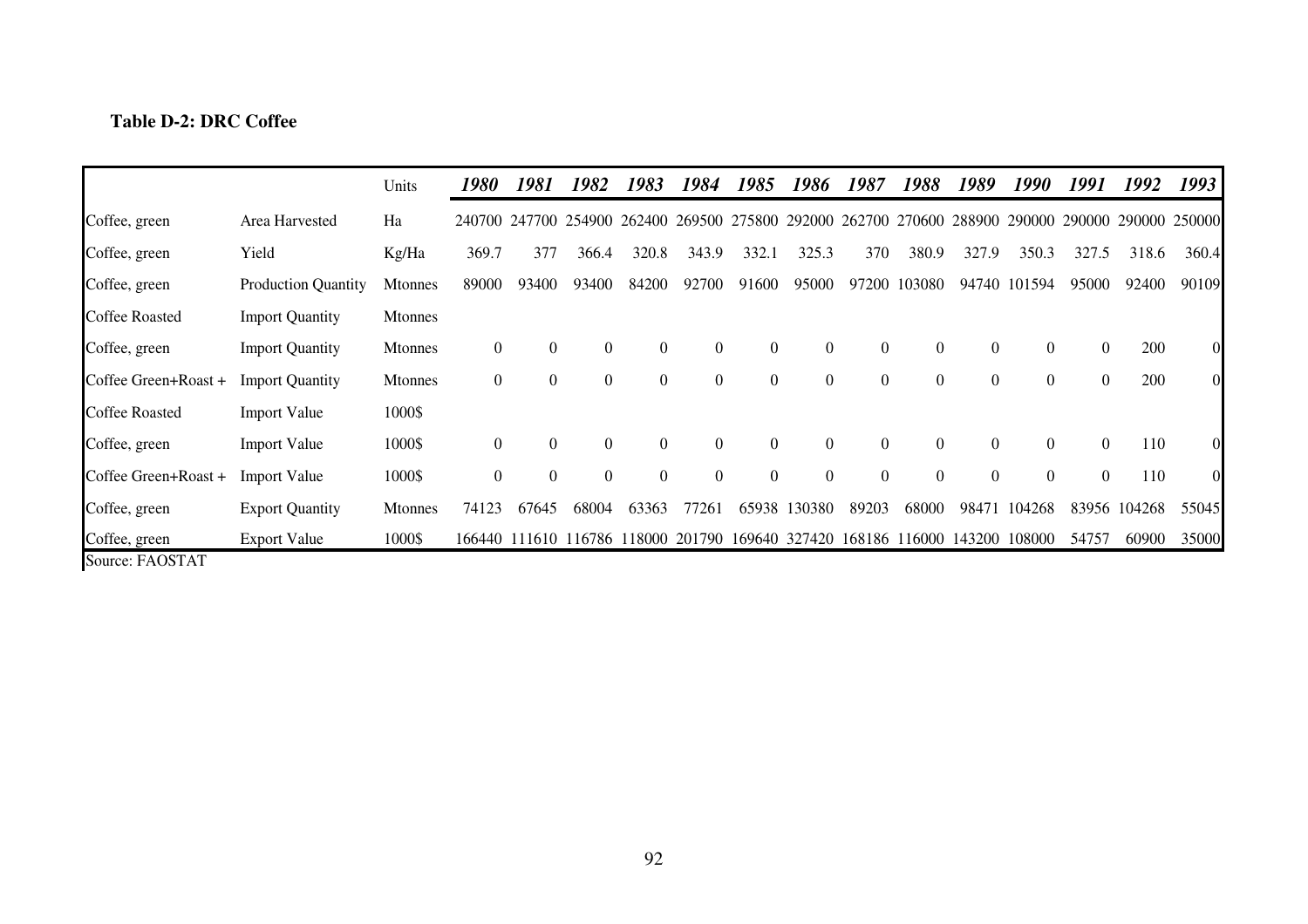|                       |                            | Units          | 1994             | 1995          | 1996           | 1997   | 1998           | 1999   | 2000          | <i>2001</i> | <i><b>2002</b></i> | 2003  | 2004  | 2005  | 2006  | 2007  |
|-----------------------|----------------------------|----------------|------------------|---------------|----------------|--------|----------------|--------|---------------|-------------|--------------------|-------|-------|-------|-------|-------|
| Coffee, green         | Area Harvested             | Ha             | 250000           | 230000 232511 |                | 189997 | 155259         | 131000 | 114538        | 99649       | 82256              | 82179 | 82103 | 82026 | 81949 | 55000 |
| Coffee, green         | Yield                      | Kg/Ha          | 353.3            | 368.3         | 318.1          | 370    | 360.6          | 371    | 408.3         | 348.4       | 390                | 390   | 389.9 | 389.9 | 389.9 | 387.2 |
| Coffee, green         | <b>Production Quantity</b> | Mtonnes        | 88346            | 84714         | 73975          | 70299  | 55991          | 48605  | 46767         | 34723       | 32080              | 32050 | 32020 | 31990 | 31960 | 21300 |
| <b>Coffee Roasted</b> | <b>Import Quantity</b>     | <b>Mtonnes</b> |                  |               |                | 4      | 4              | 4      | 4             | 4           | 110                | 93    | 59    | 109   |       |       |
| Coffee, green         | <b>Import Quantity</b>     | <b>Mtonnes</b> | 0                | 290           | $\overline{0}$ | 120    | $\overline{0}$ | 150    | 100           | 100         | 320                | 252   | 20    | 99    |       |       |
| Coffee Green+Roast +  | <b>Import Quantity</b>     | <b>Mtonnes</b> | $\overline{0}$   | 290           | $\overline{0}$ | 124    | 4              | 154    | 104           | 104         | 430                | 345   | 79    | 208   |       |       |
| <b>Coffee Roasted</b> | <b>Import Value</b>        | 1000\$         |                  |               |                | 7      | $\tau$         |        | $\mathcal{I}$ | 7           | 185                | 260   | 320   | 557   |       |       |
| Coffee, green         | <b>Import Value</b>        | 1000\$         | $\overline{0}$   | 290           | $\overline{0}$ | 160    | $\overline{0}$ | 310    | 100           | 100         | 468                | 453   | 70    | 258   |       |       |
| Coffee Green+Roast +  | <b>Import Value</b>        | 1000\$         | $\boldsymbol{0}$ | 290           | $\overline{0}$ | 167    | $\tau$         | 317    | 107           | 107         | 653                | 713   | 390   | 815   |       |       |
| Coffee, green         | <b>Export Quantity</b>     | <b>Mtonnes</b> | 62552            | 60361         | 49263          | 23039  | 38183          | 23000  | 29200         | 9954        | 4923               | 5607  | 7478  | 7634  |       |       |
| Coffee, green         | <b>Export Value</b>        | 1000\$         | 68400            | 100000        | 69000          | 39000  | 68000          | 31000  | 23100         | 3231        | 4614               | 5202  | 7387  | 9871  |       |       |

## **Table D-2: DRC Coffee (continued)**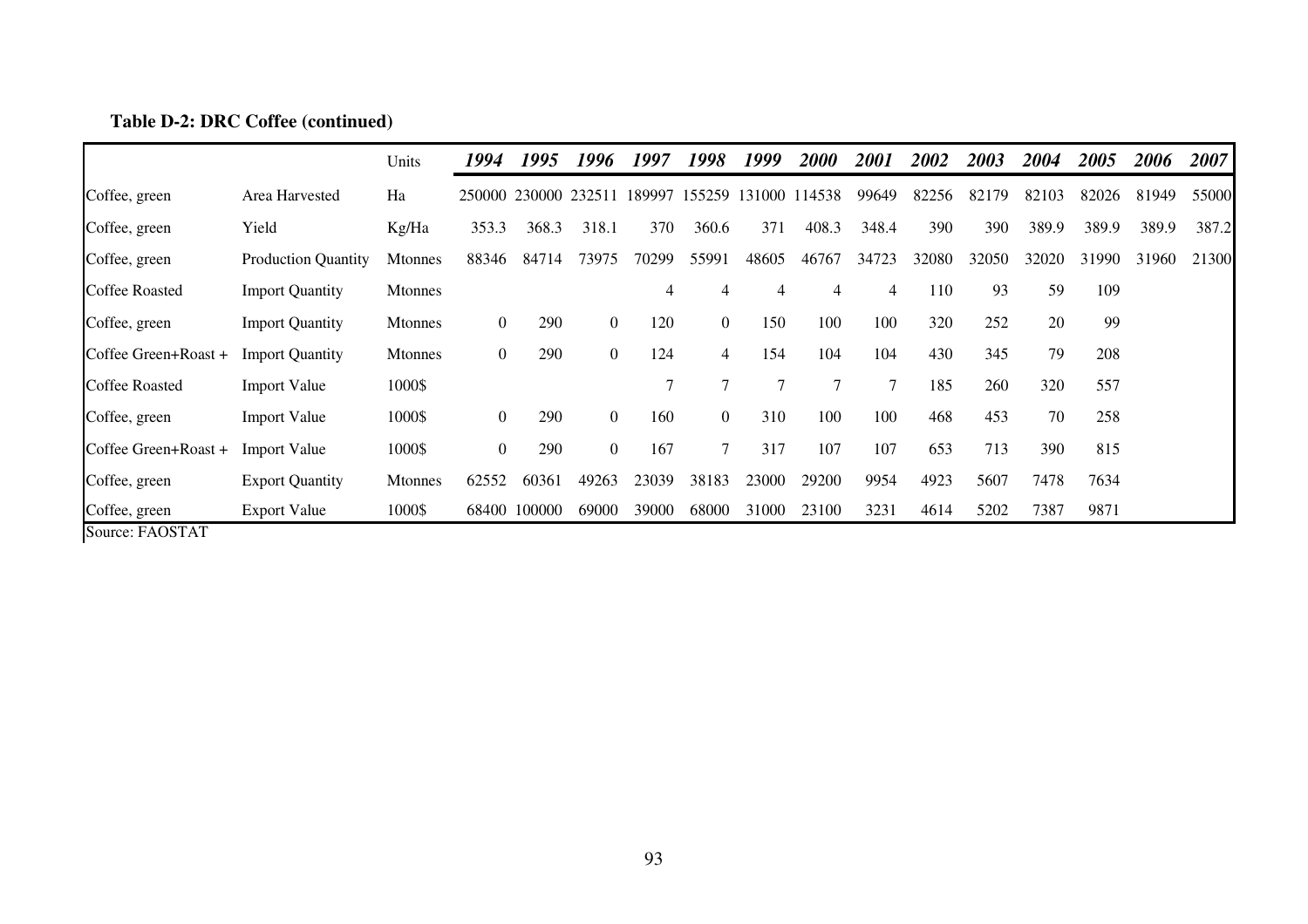|                  | <b>Table E-1: Ghana Cocoa</b> |                |                  |                  |                  |                |                  |                  |                  |                  |                  |                  |                  |                |                  |          |
|------------------|-------------------------------|----------------|------------------|------------------|------------------|----------------|------------------|------------------|------------------|------------------|------------------|------------------|------------------|----------------|------------------|----------|
|                  |                               | Units          | 1980             | 1981             | 1982             | 1983           | 1984             | 1985             | 1986             | 1987             | 1988             | 1989             | 1990             | 1991           | 1992             | 1993     |
| Cocoa beans      | Area Harvested                | Ha             | 1200000 1200000  |                  | 900000           | 800000         | 800000           | 900000           | 912000           | 739371           | 720071           | 700286           | 693249           | 720898         | 720898           | 702061   |
| Cocoa beans      | Yield                         | Kg/Ha          | 231              | 205.4            | 225              | 210.1          | 208.3            | 216              | 248.2            | 254.5            | 342.6            | 421.3            | 423.1            | 335.4          | 432.9            | 362.7    |
| Cocoa beans      | <b>Production Quantity</b>    | <b>Mtonnes</b> | 277200           | 246500           | 202500           | 168100         | 166700           | 194400           | 226400           | 188170           | 246700           | 295052           | 293355           | 241796         | 312122           | 254652   |
| Cocoa beans      | <b>Import Quantity</b>        | Mtonnes        | $\boldsymbol{0}$ | $\boldsymbol{0}$ | $\theta$         | $\overline{0}$ | $\theta$         | $\boldsymbol{0}$ | $\overline{0}$   | $\boldsymbol{0}$ | $\boldsymbol{0}$ | $\overline{0}$   | $\boldsymbol{0}$ | $\overline{0}$ | $\overline{0}$   | $\Omega$ |
| Cocoa Butter     | <b>Import Quantity</b>        | <b>Mtonnes</b> |                  |                  |                  |                |                  |                  |                  |                  |                  |                  |                  |                |                  |          |
| Cocoa Paste      | <b>Import Quantity</b>        | Mtonnes        |                  |                  |                  |                |                  |                  |                  |                  |                  |                  |                  |                |                  |          |
| Cocoahusks;Shell | <b>Import Quantity</b>        | <b>Mtonnes</b> |                  |                  |                  |                |                  |                  |                  |                  |                  |                  |                  |                |                  |          |
| Cocoapowder&Cake | <b>Import Quantity</b>        | Mtonnes        | 0                | $\boldsymbol{0}$ | $\boldsymbol{0}$ | $\overline{0}$ | $\boldsymbol{0}$ | $\boldsymbol{0}$ | $\boldsymbol{0}$ | $\boldsymbol{0}$ | $\boldsymbol{0}$ | $\boldsymbol{0}$ | $\boldsymbol{0}$ | $\theta$       | $\overline{0}$   | $\Omega$ |
| Cocoa beans      | <b>Import Value</b>           | 1000\$         | $\boldsymbol{0}$ | $\boldsymbol{0}$ | $\boldsymbol{0}$ | $\Omega$       | $\Omega$         | $\Omega$         | $\Omega$         | $\boldsymbol{0}$ | $\boldsymbol{0}$ | $\Omega$         | $\overline{0}$   | $\Omega$       | $\boldsymbol{0}$ | $\Omega$ |
| Cocoa Butter     | <b>Import Value</b>           | 1000\$         |                  |                  |                  |                |                  |                  |                  |                  |                  |                  |                  |                |                  |          |
| Cocoa Paste      | <b>Import Value</b>           | 1000\$         |                  |                  |                  |                |                  |                  |                  |                  |                  |                  |                  |                |                  |          |
| Cocoahusks;Shell | <b>Import Value</b>           | 1000\$         |                  |                  |                  |                |                  |                  |                  |                  |                  |                  |                  |                |                  |          |
| Cocoapowder&Cake | <b>Import Value</b>           | 1000\$         | $\overline{0}$   | $\theta$         | $\Omega$         | $\Omega$       | $\Omega$         | $\Omega$         | $\Omega$         | $\mathbf{0}$     | $\mathbf{0}$     | $\Omega$         | $\theta$         | $\Omega$       | $\overline{0}$   |          |
| Cocoa beans      | <b>Export Quantity</b>        | <b>Mtonnes</b> | 194679           | 192529           | 241531           | 153397         | 148875           | 171797           | 195774           | 197988           | 202964           | 250860           | 248970           | 243040         | 223770           | 255966   |
| Cocoa Butter     | <b>Export Quantity</b>        | <b>Mtonnes</b> | 11035            | 5765             | 7485             | 5440           | 5555             | 5971             | 5075             | 7234             | 6385             | 4800             | 7450             | 7725           | 6270             | 7650     |
| Cocoa Paste      | <b>Export Quantity</b>        | Mtonnes        | 2365             | 850              | 805              | 1365           | 1850             | 1750             | 3525             | 4600             | 6765             | 4783             | 6350             | 7470           | 5600             | 7925     |
| Cocoahusks;Shell | <b>Export Quantity</b>        | <b>Mtonnes</b> | $\boldsymbol{0}$ | $\boldsymbol{0}$ | $\mathbf{0}$     | $\overline{0}$ | $\theta$         | $\overline{0}$   | 8000             | 11100            | 10000            | 5395             | 12000            | 3200           | 2100             | 1500     |
| Cocoapowder&Cake | <b>Export Quantity</b>        | Mtonnes        | 9764             | 7910             | 10310            | 6185           | 5785             | 8270             | 7045             | 9023             | 7150             | 5370             | 6956             | 6968           | 7458             | 6839     |
| Cocoa beans      | <b>Export Value</b>           | 1000\$         | 655921           | 398764           | 385650           | 242000         | 346956           | 358274           | 460851           | 475109           | 428938           | 386380           | 357000           | 315770         | 272310           | 246350   |
| Cocoa Butter     | <b>Export Value</b>           | 1000\$         | 69965            | 29011            | 28430            | 18000          | 23818            | 28264            | 22214            | 35236            | 23135            | 15626            | 24556            | 22650          | 17070            | 18860    |
| Cocoa Paste      | <b>Export Value</b>           | 1000\$         | 8941             | 2306             | 2088             | 2833           | 5733             | 4726             | 8819             | 12444            | 12570            | 8095             | 10127            | 9620           | 7250             | 11640    |
| Cocoahusks;Shell | <b>Export Value</b>           | 1000\$         | $\boldsymbol{0}$ | $\boldsymbol{0}$ | $\overline{0}$   | $\overline{0}$ | $\theta$         | $\overline{0}$   | 3000             | 4500             | 3800             | 2250             | 5000             | 640            | 400              | 240      |
| Cocoapowder&Cake | <b>Export Value</b>           | 1000\$         | 5061             | 2450             | 2553             | 3000           | 3813             | 1989             | 1787             | 2650             | 2626             | 3150             | 2098             | 2100           | 2000             | 3540     |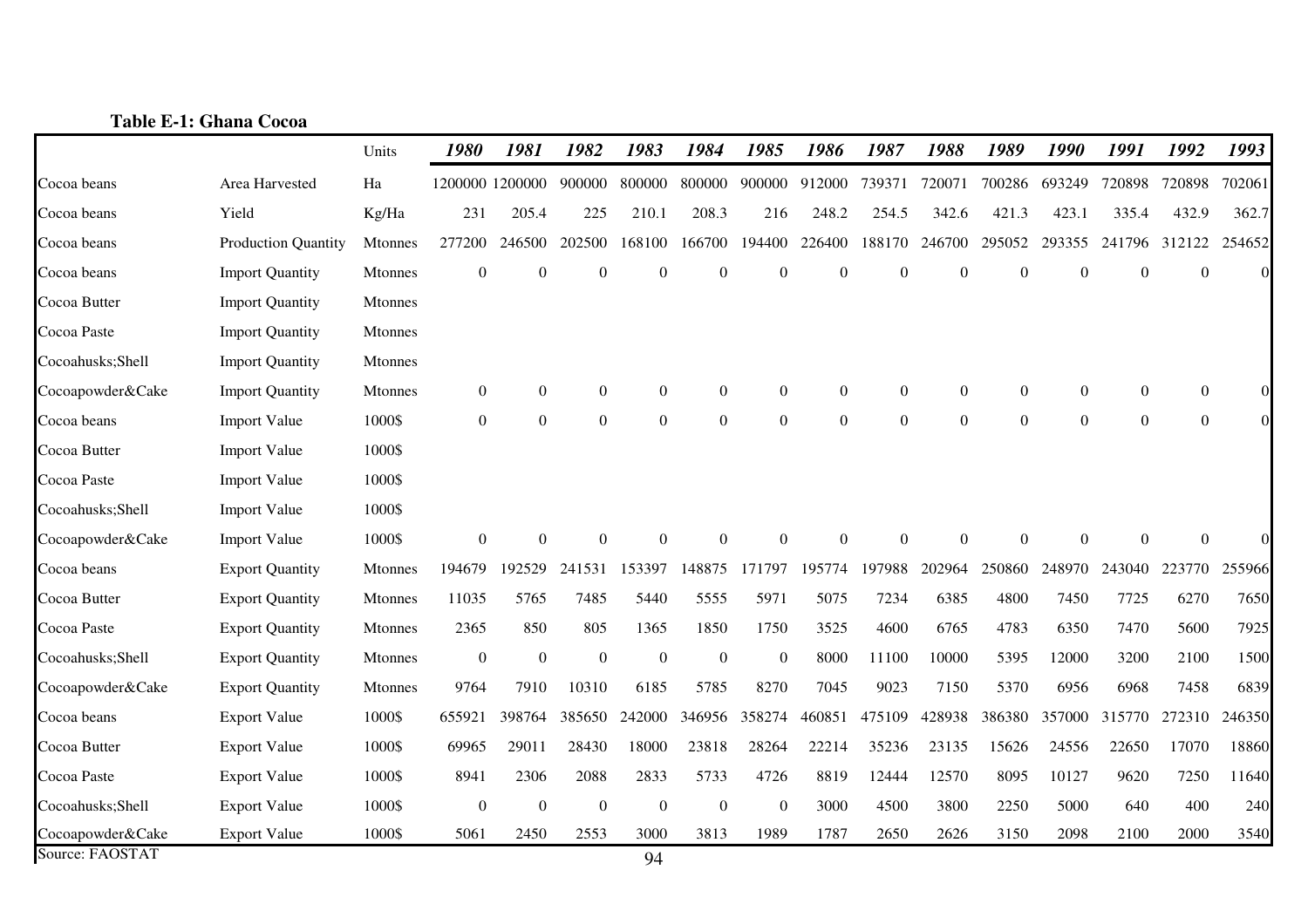## **Table E-1: Ghana Cocoa (continued)**

|                                     |                            | Units          | 1994         | 1995                                                                                                           | 1996         | 1997         | 1998           | 1999         | <b>2000</b>      | 2001           | 2002           | 2003         | 2004         | 2005         | 2006   | 2007   |
|-------------------------------------|----------------------------|----------------|--------------|----------------------------------------------------------------------------------------------------------------|--------------|--------------|----------------|--------------|------------------|----------------|----------------|--------------|--------------|--------------|--------|--------|
| Cocoa beans                         | Area Harvested             | Ha             |              | 686531 1000000 1050000 1074970 1364530 1300000 1500000 1350000 1195000 1500000 2000000 1850000 1835000 1725000 |              |              |                |              |                  |                |                |              |              |              |        |        |
| Cocoa beans                         | Yield                      | Kg/Ha          | 419.6        | 403.9                                                                                                          | 383.8        | 300          | 300            | 334          | 291              | 288.5          | 284.9          | 331.3        | 368.5        | 400          | 400    | 400    |
| Cocoa beans                         | <b>Production Quantity</b> | Mtonnes        | 288075       | 403900                                                                                                         | 403000       | 322490       | 409360         | 434200       | 436600           | 389591         | 340562         | 497000       | 737000       | 740000       | 734000 | 690000 |
| Cocoa beans                         | <b>Import Quantity</b>     | Mtonnes        | 0            | $\mathbf{0}$                                                                                                   | 13           | $\bf{0}$     | 51             | 10           | $\boldsymbol{0}$ | $\mathbf{0}$   | -1             | 0            | 840          | $\bf{0}$     |        |        |
| Cocoa Butter                        | <b>Import Quantity</b>     | Mtonnes        |              |                                                                                                                |              |              |                |              | $\mathbf{0}$     | $\overline{0}$ | $\mathbf{0}$   | $\mathbf{0}$ | $\mathbf{0}$ | 11           |        |        |
| Cocoa Paste                         | <b>Import Quantity</b>     | Mtonnes        |              |                                                                                                                | -1           | $\mathbf{0}$ | $\mathbf{0}$   | $\mathbf{0}$ | $\mathbf{0}$     | $\mathbf{0}$   | 6              | 6            | 6            | 12           |        |        |
| Cocoahusks; Shell                   | <b>Import Quantity</b>     | Mtonnes        |              |                                                                                                                |              |              |                |              |                  |                |                |              |              | $\mathbf{0}$ |        |        |
| Cocoapowder&Cake                    | <b>Import Quantity</b>     | Mtonnes        | 0            | $\overline{0}$                                                                                                 | $\mathbf{0}$ | $\mathbf{0}$ | $\overline{0}$ | 14           | $\theta$         |                | -1             | 204          | $\mathbf{1}$ | 17           |        |        |
| Cocoa beans                         | <b>Import Value</b>        | 1000\$         | 0            | $\overline{0}$                                                                                                 | 8            | $\mathbf{0}$ | 38             | 5            | 0                | $\mathbf{0}$   | $\overline{0}$ | 15           | 83           | 0            |        |        |
| Cocoa Butter                        | <b>Import Value</b>        | 1000\$         |              |                                                                                                                |              |              |                |              | $\mathbf{0}$     | $\mathbf{0}$   | $\overline{0}$ | $\mathbf{0}$ | $\mathbf 0$  | 2            |        |        |
| Cocoa Paste                         | <b>Import Value</b>        | 1000\$         |              |                                                                                                                |              |              | $\mathbf{0}$   | $\mathbf{0}$ |                  | $\overline{0}$ | 3              | 3            | 3            | 38           |        |        |
| Cocoahusks; Shell                   | <b>Import Value</b>        | 1000\$         |              |                                                                                                                |              |              |                |              |                  |                |                |              |              | $\mathbf{0}$ |        |        |
| Cocoapowder&Cake                    | <b>Import Value</b>        | 1000\$         | $\mathbf{0}$ | $\overline{0}$                                                                                                 | $\mathbf{0}$ |              | $\Omega$       | 6            | $\overline{0}$   | $\Omega$       | $\Omega$       | 707          | 6            | 57           |        |        |
| Cocoa beans                         | <b>Export Quantity</b>     | Mtonnes        | 238269       | 238841                                                                                                         | 429751       | 235648       | 292838         | 280914       | 360250           | 335500         | 310738         | 350971       | 640328       | 535298       |        |        |
| Cocoa Butter                        | <b>Export Quantity</b>     | <b>Mtonnes</b> | 3900         | 3475                                                                                                           | 33496        | 23131        | 17416          | 14913        | 16732            | 9517           | 17839          | 22000        | 17000        | 18000        |        |        |
| Cocoa Paste                         | <b>Export Quantity</b>     | Mtonnes        | 5885         | 8757                                                                                                           | 5690         | 4970         | 3643           | $\mathbf{0}$ | 7538             | 3971           | 13127          | 15500        | 20384        | 18314        |        |        |
| Cocoahusks; Shell                   | <b>Export Quantity</b>     | Mtonnes        | 6500         | 6500                                                                                                           | 3531         | 11534        | 9066           | 8845         | 6318             | 7930           | 13295          | 13988        | 18750        | 9693         |        |        |
| Cocoapowder&Cake                    | <b>Export Quantity</b>     | Mtonnes        | 4365         | 2190                                                                                                           | 2350         | 23637        | 17414          | 21130        | 19599            | 12490          | 15781          | 21000        | 23800        | 16582        |        |        |
| Cocoa beans                         | <b>Export Value</b>        | 1000\$         | 295820       | 327000                                                                                                         | 610869       | 368311       | 465959         | 410652       | 404200           | 396000         | 480964         | 700200       | 850000       | 792151       |        |        |
| Cocoa Butter                        | <b>Export Value</b>        | 1000\$         | 12850        | 12200                                                                                                          | 88394        | 75400        | 41100          | 39673        | 31104            | 17286          | 38532          | 60000        | 63600        | 76150        |        |        |
| Cocoa Paste                         | <b>Export Value</b>        | 1000\$         | 10600        | 15460                                                                                                          | 11000        | 9877         | 5378           | $\mathbf{0}$ | 11594            | 5477           | 20953          | 31000        | 41600        | 35490        |        |        |
| Cocoahusks; Shell                   | <b>Export Value</b>        | 1000\$         | 240          | 1090                                                                                                           | 1003         | 2279         | 1075           | 3299         | 2204             | 2579           | 3987           | 4397         | 8834         | 3026         |        |        |
| Cocoapowder&Cake<br>Source: FAOSTAT | <b>Export Value</b>        | 1000\$         | 1770         | 1000                                                                                                           | 1000         | 3481         | 4551           | 10240        | 5862             | 4081           | 12806          | 21000        | 20000        | 7788         |        |        |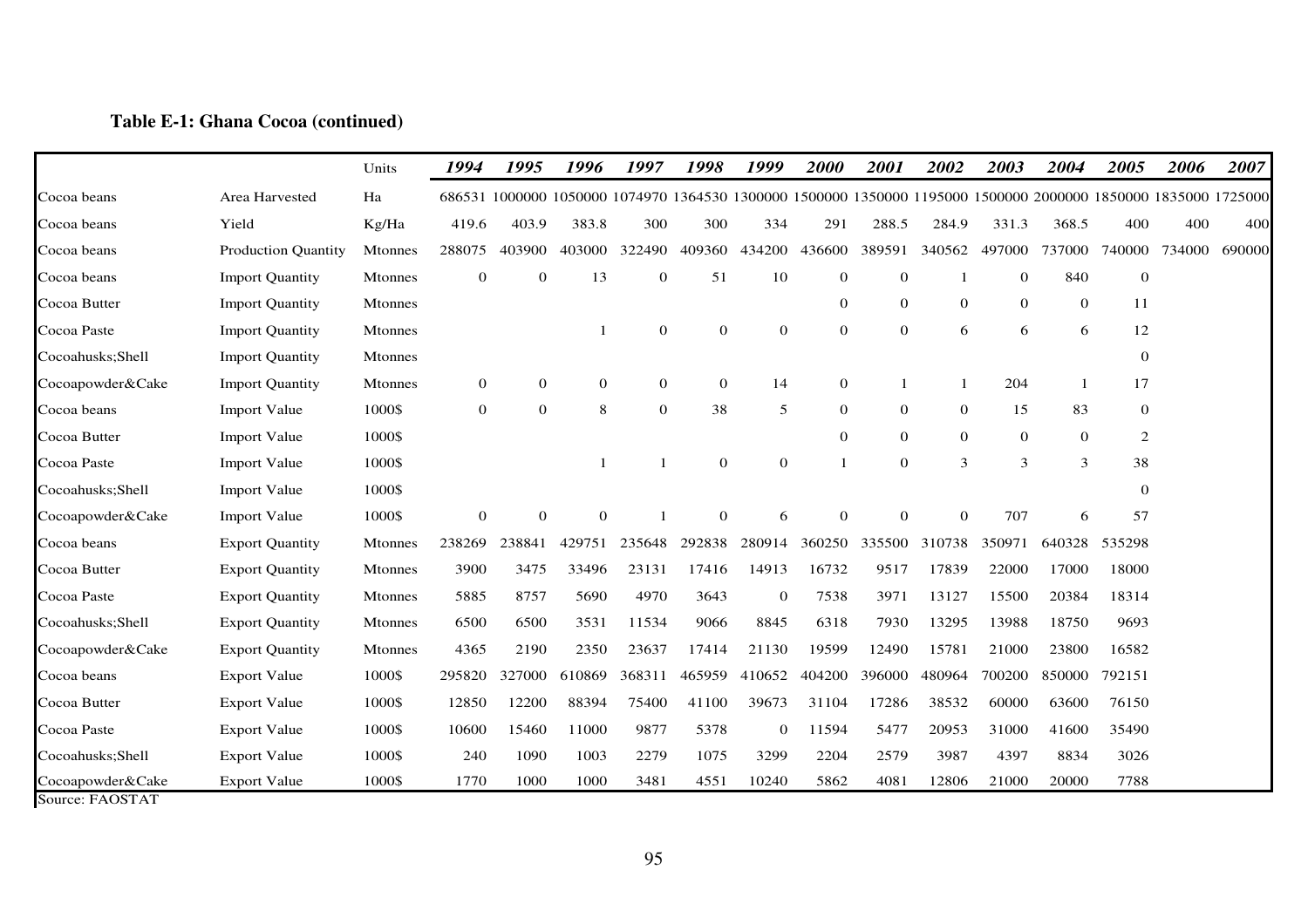# **Table E-2: Ghana Coffee**

|                                       |                        | Units   | 1980           | 1981  | 1982           | 1983  | 1984           | 1985             | 1986           | 1987           | 1988           | 1989             | 1990           | 1991         | 1992     | 1993     |
|---------------------------------------|------------------------|---------|----------------|-------|----------------|-------|----------------|------------------|----------------|----------------|----------------|------------------|----------------|--------------|----------|----------|
| Coffee, green                         | Area Harvested         | Ha      | 8000           | 8000  | 10000          | 9000  | 5000           | 5000             | 5000           | 5000           | 10000          | 10000            | 10000          | 10000        | 10000    | 10000    |
| Coffee, green                         | Yield                  | Kg/Ha   | 187.5          | 187.5 | 150            | 144.4 | 140            | 100              | 106.2          | 158.2          | 37.7           | 70               | 100            | 230          | 240      | 400      |
| Coffee, green                         | Production Quantity    | Mtonnes | 1500           | 1500  | 1500           | 1300  | 700            | 500              | 531            | 791            | 377            | 700              | 1000           | 2300         | 2400     | 4000     |
| Coffee Husks and Skins                | <b>Import Quantity</b> | Mtonnes |                |       |                |       |                |                  |                |                |                |                  |                |              |          |          |
| Coffee Roasted                        | <b>Import Quantity</b> | Mtonnes |                |       |                |       |                |                  |                |                |                |                  |                |              |          |          |
| Coffee Subst. Cont.Coffee             | <b>Import Quantity</b> | Mtonnes |                |       |                |       |                |                  |                |                |                |                  |                |              |          |          |
| Coffee, green                         | <b>Import Quantity</b> | Mtonnes | $\overline{0}$ | 55    |                | 14    | $\theta$       | $\mathbf{0}$     | $\overline{0}$ | $\theta$       | $\overline{0}$ | $\mathbf{0}$     | $\overline{0}$ | $\Omega$     | $\Omega$ | $\Omega$ |
| Coffee Green+Roast +                  | <b>Import Quantity</b> | Mtonnes | $\mathbf{0}$   | 55    | $\overline{4}$ | 14    | $\overline{0}$ | $\theta$         | $\overline{0}$ | $\overline{0}$ | $\overline{0}$ | $\theta$         | $\mathbf{0}$   | $\mathbf{0}$ | $\Omega$ | $\Omega$ |
| Coffee Husks and Skins                | Import Value           | 1000\$  |                |       |                |       |                |                  |                |                |                |                  |                |              |          |          |
| Coffee Roasted                        | Import Value           | 1000\$  |                |       |                |       |                |                  |                |                |                |                  |                |              |          |          |
| Coffee Subst. Cont.Coffee             | Import Value           | 1000\$  |                |       |                |       |                |                  |                |                |                |                  |                |              |          |          |
| Coffee, green                         | Import Value           | 1000\$  | $\overline{0}$ | 141   | 40             | 70    | $\overline{0}$ | $\mathbf{0}$     | $\overline{0}$ | $\theta$       | $\overline{0}$ | $\theta$         | $\overline{0}$ | $\mathbf{0}$ | $\Omega$ |          |
| Coffee Green+Roast +                  | Import Value           | 1000\$  | $\overline{0}$ | 141   | 40             | 70    | $\overline{0}$ | $\boldsymbol{0}$ | $\overline{0}$ | $\theta$       | $\overline{0}$ | $\boldsymbol{0}$ | $\mathbf{0}$   | $\mathbf{0}$ | $\Omega$ |          |
| Coffee Husks and Skins                | <b>Export Quantity</b> | Mtonnes |                |       |                |       |                |                  |                |                |                |                  |                |              |          |          |
| Coffee Roasted                        | <b>Export Quantity</b> | Mtonnes |                |       |                |       |                |                  |                |                |                |                  |                |              |          |          |
| Coffee Subst. Cont.Coffee             | <b>Export Quantity</b> | Mtonnes |                |       |                |       |                |                  |                |                |                |                  |                |              |          |          |
| Coffee, green                         | <b>Export Quantity</b> | Mtonnes | 104            | 1073  | 764            | 670   | 480            | 420              | 560            | 720            | 900            | 660              | 660            | 960          | 1900     | 2800     |
| Coffee Green+Roast +                  | <b>Export Quantity</b> | Mtonnes | 104            | 1073  | 764            | 670   | 480            | 420              | 560            | 720            | 900            | 660              | 660            | 960          | 1900     | 2800     |
| Coffee Husks and Skins                | Export Value           | 1000\$  |                |       |                |       |                |                  |                |                |                |                  |                |              |          |          |
| Coffee Roasted                        | Export Value           | 1000\$  |                |       |                |       |                |                  |                |                |                |                  |                |              |          |          |
| Coffee Subst. Cont.Coffee             | Export Value           | 1000\$  |                |       |                |       |                |                  |                |                |                |                  |                |              |          |          |
| Coffee, green                         | Export Value           | 1000\$  | 270            | 1339  | 1423           | 1784  | 1194           | 964              | 1200           | 1600           | 1700           | 870              | 650            | 850          | 1700     | 1400     |
| Coffee Green+Roast +<br>P A Q G T A T | Export Value           | 1000\$  | 270            | 1339  | 1423           | 1784  | 1194           | 964              | 1200           | 1600           | 1700           | 870              | 650            | 850          | 1700     | 1400     |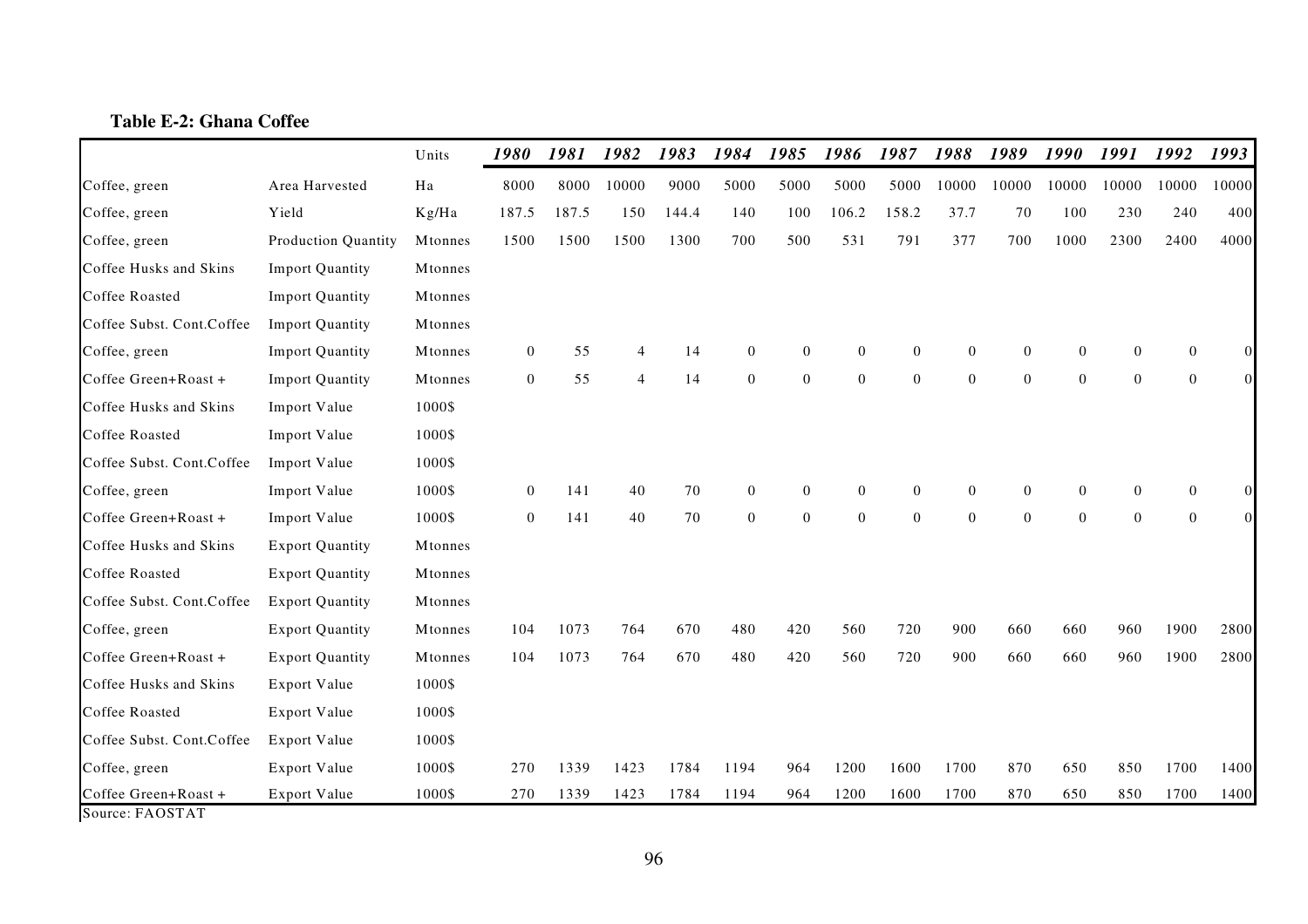### **Table E-2: Ghana Coffee (continued)**

|                                                                                                  |                            | Units   | 1994           | 1995           | 1996         | 1997           | 1998           | 1999  | 2000  | 2001           | 2002                     | 2003           | 2004                    | 2005           | 2006  | 2007  |
|--------------------------------------------------------------------------------------------------|----------------------------|---------|----------------|----------------|--------------|----------------|----------------|-------|-------|----------------|--------------------------|----------------|-------------------------|----------------|-------|-------|
| Coffee, green                                                                                    | Area Harvested             | Ha      | 10000          | 10000          | 15000        | 7200           | 20930          | 19000 | 10000 | 8000           | 8000                     | 5000           | 6500                    | 7000           | 9000  | 10000 |
| Coffee, green                                                                                    | Yield                      | Kg/Ha   | 300            | 300            | 422          | 400            | 400            | 208.6 | 195.6 | 172.3          | 183                      | 180            | 175.3                   | 171.4          | 166.6 | 165   |
| Coffee, green                                                                                    | <b>Production Quantity</b> | Mtonnes | 3000           | 3000           | 6330         | 2880           | 8370           | 3965  | 1956  | 1379           | 1464                     | 900            | 1140                    | 1200           | 1500  | 1650  |
| Coffee Husks and Skins                                                                           | <b>Import Quantity</b>     | Mtonnes |                |                |              |                |                |       |       |                |                          |                |                         | 255            |       |       |
| Coffee Roasted                                                                                   | <b>Import Quantity</b>     | Mtonnes |                |                | 19           | 12             | 10             | 13    | 17    | 10             | 6                        | 11             | 7                       | 7              |       |       |
| Coffee Subst. Cont.Coffee                                                                        | <b>Import Quantity</b>     | Mtonnes |                |                | $\mathbf{0}$ | 1              |                | 1     | 4     | 5              | 2                        | 3              | 4                       | $\mathbf{0}$   |       |       |
| Coffee, green                                                                                    | <b>Import Quantity</b>     | Mtonnes | $\mathbf{0}$   | $\overline{0}$ | 5            | $\overline{4}$ | $\overline{4}$ | 3     | 13    | 12             | 51                       | 74             | $\overline{\mathbf{1}}$ | 6              |       |       |
| Coffee Green+Roast +                                                                             | <b>Import Quantity</b>     | Mtonnes | $\overline{0}$ | $\overline{0}$ | 24           | 17             | 15             | 17    | 36    | 27             | 59                       | 88             | 12                      | 268            |       |       |
| Coffee Husks and Skins                                                                           | Import Value               | 1000\$  |                |                |              |                |                |       |       |                |                          |                |                         | 709            |       |       |
| Coffee Roasted                                                                                   | Import Value               | 1000\$  |                |                | 49           | 53             | 45             | 56    | 50    | 42             | 19                       | 96             | 71                      | 51             |       |       |
| Coffee Subst. Cont.Coffee                                                                        | Import Value               | 1000\$  |                |                | $\mathbf{2}$ | $\overline{c}$ | 3              | 5     | 13    | 8              | 3                        | 8              | 17                      | $\mathbf{0}$   |       |       |
| Coffee, green                                                                                    | Import Value               | 1000\$  | $\mathbf{0}$   | $\overline{0}$ | 11           | 8              | 10             | 16    | 56    | 44             | 144                      | 60             | $\overline{4}$          | 19             |       |       |
| Coffee Green+Roast +                                                                             | Import Value               | 1000\$  | $\mathbf{0}$   | $\mathbf{0}$   | 62           | 63             | 58             | 77    | 121   | 94             | 166                      | 164            | 92                      | 779            |       |       |
| Coffee Husks and Skins                                                                           | <b>Export Quantity</b>     | Mtonnes |                |                |              |                |                |       |       |                |                          |                |                         | 76             |       |       |
| Coffee Roasted                                                                                   | <b>Export Quantity</b>     | Mtonnes |                |                |              | $\theta$       | $\overline{0}$ | 3     | 6     | $\Omega$       | 15                       | 3              | 2                       | $\overline{0}$ |       |       |
| Coffee Subst. Cont.Coffee                                                                        | <b>Export Quantity</b>     | Mtonnes |                |                |              |                |                |       | 23    | $\Omega$       | $\Omega$                 | $\overline{0}$ | $\overline{0}$          | $\overline{0}$ |       |       |
| Coffee, green                                                                                    | <b>Export Quantity</b>     | Mtonnes | 660            | 2300           | 1478         | 3427           | 6049           | 5736  | 5406  | 1795           | 1326                     | 1263           | 689                     | 698            |       |       |
| Coffee Green+Roast +                                                                             | <b>Export Quantity</b>     | Mtonnes | 660            | 2300           | 1479         | 3427           | 6049           | 5739  | 5436  | 1795           | 1341                     | 1266           | 691                     | 774            |       |       |
| Coffee Husks and Skins                                                                           | Export Value               | 1000\$  |                |                |              |                |                |       |       |                |                          |                |                         | 87             |       |       |
| Coffee Roasted                                                                                   | Export Value               | 1000\$  |                |                | 3            | $\theta$       | $\overline{0}$ | 12    | 9     | $\overline{0}$ | 17                       | 9              | 8                       | $\overline{0}$ |       |       |
| Coffee Subst. Cont.Coffee                                                                        | Export Value               | 1000\$  |                |                |              |                |                |       | 20    | $\overline{1}$ | $\overline{\phantom{a}}$ | $\mathbf{0}$   | $\mathbf{0}$            | $\overline{0}$ |       |       |
| Coffee, green                                                                                    | Export Value               | 1000\$  | 730            | 4800           | 2498         | 4073           | 4369           | 5550  | 5943  | 965            | 643                      | 1200           | 708                     | 410            |       |       |
| Coffee Green+Roast +<br>$C_{\text{ouco}}$ $\Omega$ $\Omega$ $\Omega$ $\Gamma$ $\Lambda$ $\Gamma$ | Export Value               | 1000\$  | 730            | 4800           | 2501         | 4073           | 4369           | 5562  | 5973  | 966            | 661                      | 1209           | 716                     | 497            |       |       |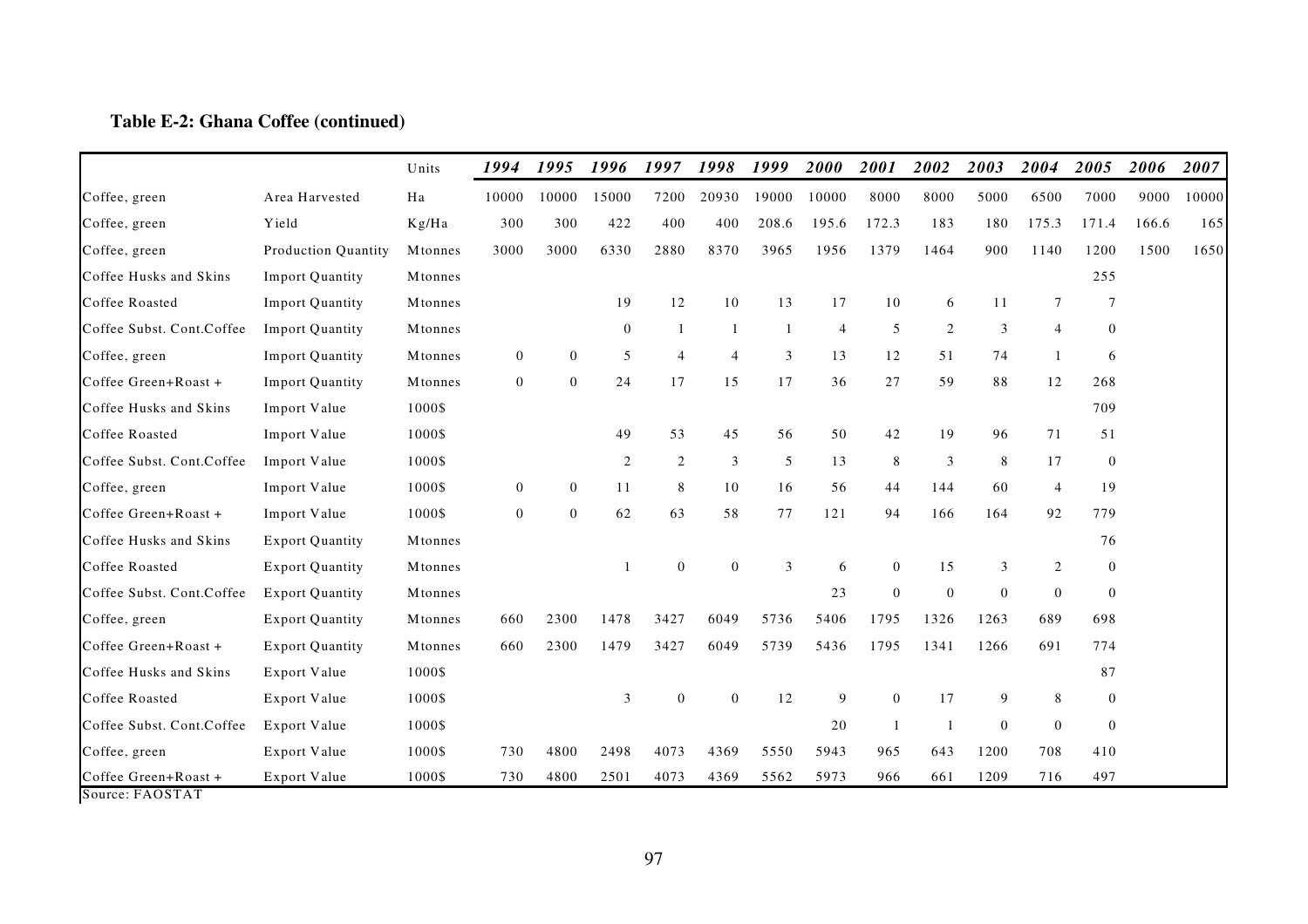# **Table F-1: Liberia Cocoa**

|                  |                            | Units   | 1980  | 1981             | 1982             | 1983           | 1984  | 1985     | 1986           | 1987             | 1988             | 1989             | 1990           | 1991 | 1992           | 1993           |
|------------------|----------------------------|---------|-------|------------------|------------------|----------------|-------|----------|----------------|------------------|------------------|------------------|----------------|------|----------------|----------------|
| Cocoa beans      | Area Harvested             | Ha      | 16000 | 25000            | 25000            | 25000          | 25000 | 25900    | 25900          | 29412            | 25900            | 30000            | 14000          | 5000 | 5000           | 4000           |
| Cocoa beans      | Yield                      | Kg/Ha   | 231.8 | 270              | 840              | 228.4          | 246   | 193      | 154.4          | 105.3            | 115.8            | 200              | 142.8          | 100  | 92             | 77.5           |
| Cocoa beans      | <b>Production Quantity</b> | Mtonnes | 3709  | 6728             | 4600             | 5710           | 6150  | 5000     | 4000           | 3100             | 3000             | 6000             | 2000           | 500  | 460            | 310            |
| Cocoa beans      | <b>Import Quantity</b>     | Mtonnes | 8     | $\overline{2}$   | 2                | $\theta$       |       | $\theta$ | $\mathbf{0}$   | $\boldsymbol{0}$ | $\overline{0}$   | $\theta$         | $\theta$       | 0    | $\overline{0}$ | $\overline{0}$ |
| Cocoapowder&Cake | <b>Import Quantity</b>     | Mtonnes | 2     | $\boldsymbol{0}$ | $\boldsymbol{0}$ | $\overline{0}$ |       | C.       | 6              | $\mathbf{0}$     | $\overline{0}$   | $\overline{0}$   | $\overline{0}$ | 0    | $\overline{0}$ | 130            |
| Cocoa beans      | <b>Import Value</b>        | 1000\$  |       | $\overline{2}$   | 6                | $\overline{0}$ | 6     | $\theta$ | $\overline{0}$ | $\boldsymbol{0}$ | $\boldsymbol{0}$ | $\boldsymbol{0}$ | $\overline{0}$ | 0    | $\overline{0}$ | $\overline{0}$ |
| Cocoapowder&Cake | <b>Import Value</b>        | 1000\$  | 5     | $\overline{0}$   | $\boldsymbol{0}$ | $\overline{0}$ | 3     | 4        | 13             | $\mathbf{0}$     | $\overline{0}$   | $\boldsymbol{0}$ | $\theta$       | 0    | $\overline{0}$ | 155            |
| Cocoa beans      | <b>Export Quantity</b>     | Mtonnes | 3709  | 6728             | 4598             | 5706           | 6149  | 4977     | 3936           | 2360             | 2782             | 3074             | 3200           | 1530 | 460            | 310            |
| Cocoa beans      | <b>Export Value</b>        | 1000\$  | 10486 | 13771            | 8775             | 1482           | 15297 | 11177    | 8920           | 5047             | 4793             | 4000             | 3600           | 1500 | 460            | 290            |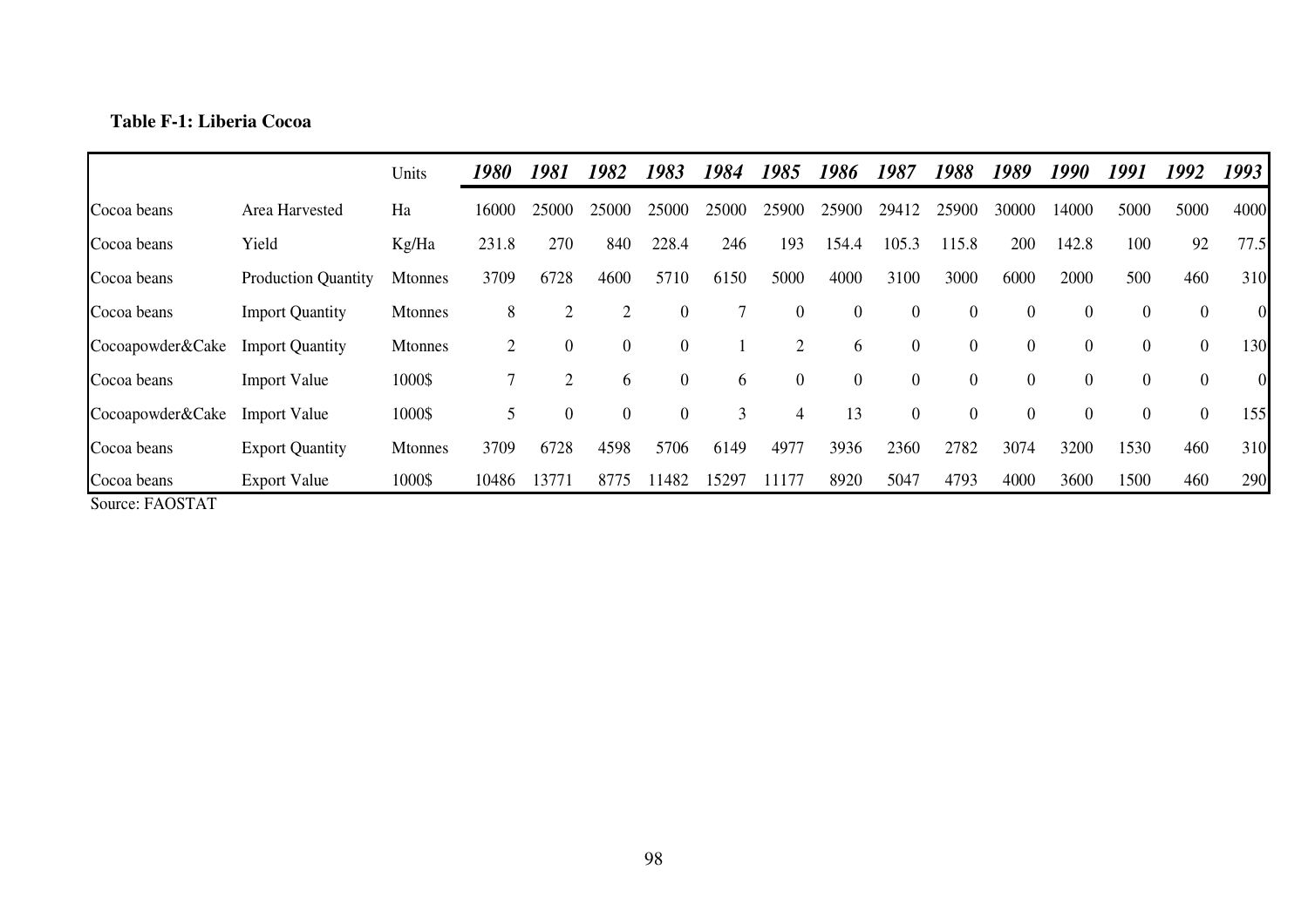## **Table F-1: Liberia Cocoa (continued)**

|                  |                            | Units          | 1994             | 1995             | 1996           | 1997     | 1998           | 1999             | 2000           | 2001             | 2002           | 2003  | 2004  | 2005  | 2006  | 2007  |
|------------------|----------------------------|----------------|------------------|------------------|----------------|----------|----------------|------------------|----------------|------------------|----------------|-------|-------|-------|-------|-------|
| Cocoa beans      | Area Harvested             | Ha             | 4000             | 5400             | 5400           | 5000     | 15000          | 15000            | 24000          | 10000            | 10000          | 15000 | 15000 | 17000 | 7000  | 17000 |
| Cocoa beans      | Yield                      | Kg/Ha          | 91.2             | 129.6            | 129.6          | 120      | 133.3          | 133.3            | 129            | 100              | 150            | 166.6 | 166.6 | 176.4 | 176.4 | 176.4 |
| Cocoa beans      | <b>Production Quantity</b> | <b>Mtonnes</b> | 365              | 700              | 700            | 600      | 2000           | 2000             | 3100           | 1000             | 1500           | 2500  | 2500  | 3000  | 3000  | 3000  |
| Cocoa beans      | <b>Import Quantity</b>     | <b>Mtonnes</b> | $\overline{0}$   | $\boldsymbol{0}$ | $\overline{0}$ | $\theta$ | $\mathbf{0}$   | $\overline{0}$   | $\overline{0}$ | $\theta$         | $\overline{0}$ | 100   | 100   | 100   |       |       |
| Cocoapowder&Cake | <b>Import Quantity</b>     | Mtonnes        | 15               | $\theta$         | $\overline{0}$ | $\theta$ | $\overline{0}$ | $\overline{0}$   | $\theta$       | $\theta$         | $\overline{0}$ | 4     | 16    | 25    |       |       |
| Cocoa beans      | <b>Import Value</b>        | 1000\$         | $\boldsymbol{0}$ | $\boldsymbol{0}$ | $\overline{0}$ | $\theta$ | $\overline{0}$ | $\boldsymbol{0}$ | $\overline{0}$ | $\boldsymbol{0}$ | $\overline{0}$ | 156   | 156   | 156   |       |       |
| Cocoapowder&Cake | <b>Import Value</b>        | 1000\$         | 25               | $\mathbf{0}$     | $\overline{0}$ | $\Omega$ | $\mathbf{0}$   | $\boldsymbol{0}$ | $\theta$       | $\boldsymbol{0}$ | $\Omega$       | 10    | 84    | 59    |       |       |
| Cocoa beans      | <b>Export Quantity</b>     | Mtonnes        | 365              | 40               | 890            | 545      | 2090           | 1850             | 3100           | 932              | 1208           | 2133  | 1760  | 2670  |       |       |
| Cocoa beans      | <b>Export Value</b>        | 1000\$         | 420              | 40               | 950            | 580      | 2200           | 2000             | 3400           | 800              | 1004           | 3948  | 2400  | 3750  |       |       |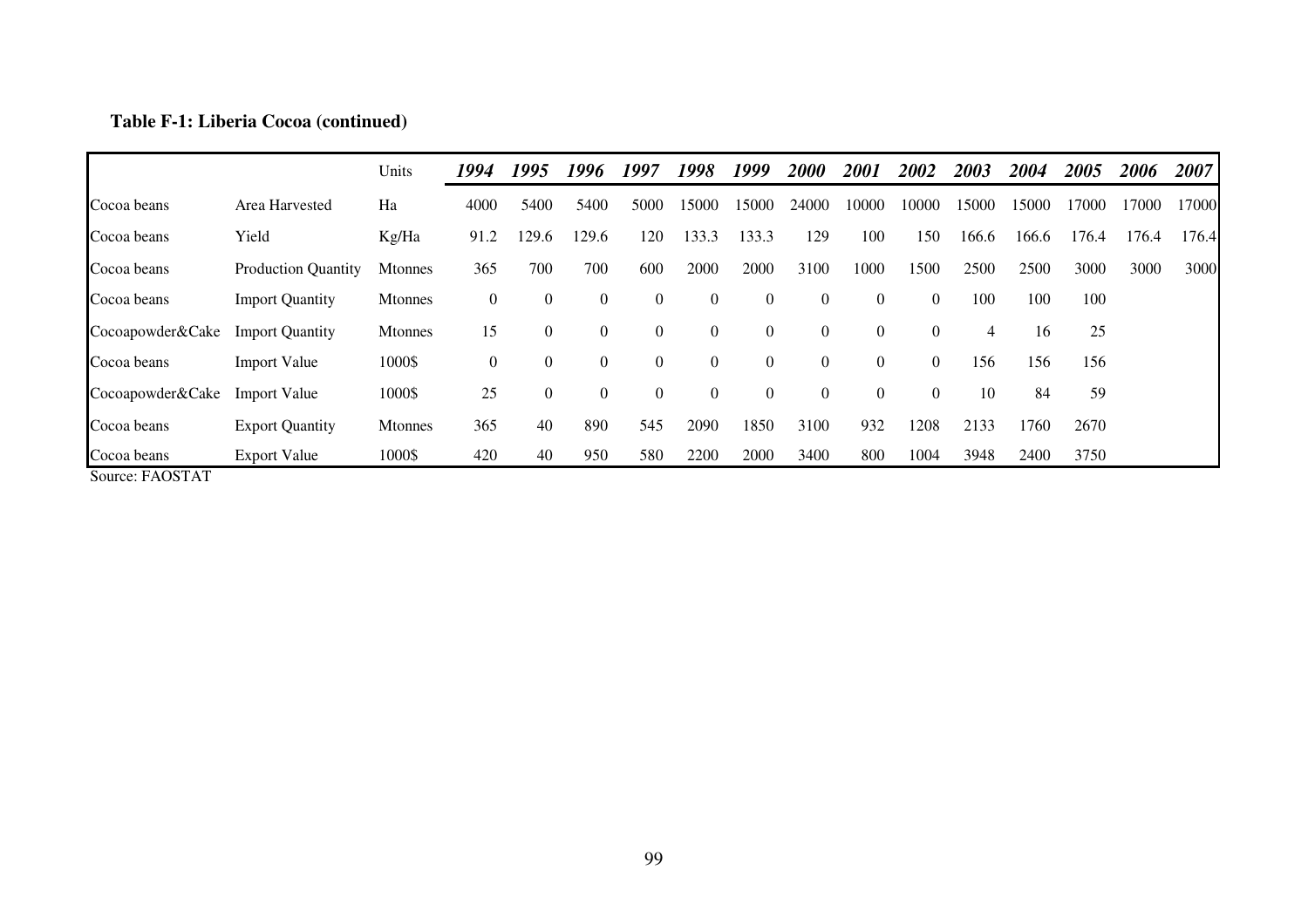# **Table F-2: Liberia Coffee**

|                       |                            | Units          | 1980  | 1981           | 1982  | 1983           | 1984  | 1985  | 1986     | 1987           | 1988             | 1989           | 1990     | 1991     | 1992           | 1993           |
|-----------------------|----------------------------|----------------|-------|----------------|-------|----------------|-------|-------|----------|----------------|------------------|----------------|----------|----------|----------------|----------------|
| Coffee, green         | Area Harvested             | Ha             | 28000 | 25000          | 25000 | 20000          | 20000 | 20000 | 18800    | 18000          | 17000            | 18000          | 15000    | 13000    | 6000           | 15000          |
| Coffee, green         | Yield                      | Kg/Ha          | 455   | 336            | 469.3 | 375            | 575   | 450   | 478.7    | 233.3          | 211.7            | 266.6          | 106.6    | 100      | 187.5          | 200            |
| Coffee, green         | <b>Production Quantity</b> | <b>Mtonnes</b> | 12742 | 8400           | 734   | 7500           | 11500 | 9000  | 9000     | 4200           | 3600             | 4800           | 1600     | 1300     | 3000           | 3000           |
| <b>Coffee Roasted</b> | <b>Import Quantity</b>     | Mtonnes        | 10    |                |       | $\overline{c}$ | 4     |       | $\theta$ | $\mathbf{0}$   | $\theta$         | $\overline{0}$ | $\Omega$ | $\Omega$ | $\overline{0}$ | <b>60</b>      |
| Coffee, green         | <b>Import Quantity</b>     | <b>Mtonnes</b> | 21    | 3              | 7     | 20             | 50    | 15    | $\Omega$ | $\mathbf{0}$   | $\mathbf{0}$     | $\theta$       | $\Omega$ | $\Omega$ | 35             | 460            |
| Coffee Green+Roast +  | <b>Import Quantity</b>     | <b>Mtonnes</b> | 31    |                | 8     | 22             | 54    | 16    | $\Omega$ | $\theta$       | $\boldsymbol{0}$ | $\overline{0}$ | $\Omega$ | $\Omega$ | 35             | 520            |
| <b>Coffee Roasted</b> | <b>Import Value</b>        | 1000\$         | 24    | 11             | 3     | $\overline{7}$ | 16    | 13    | $\Omega$ | $\Omega$       | $\boldsymbol{0}$ | $\overline{0}$ | $\Omega$ | 0        | $\overline{0}$ | 120            |
| Coffee, green         | <b>Import Value</b>        | 1000\$         | 16    | $\overline{2}$ | 8     | 19             | 39    | 14    | $\theta$ | $\theta$       | $\boldsymbol{0}$ | $\overline{0}$ | $\theta$ | $\theta$ | 40             | 500            |
| Coffee Green+Roast +  | <b>Import Value</b>        | 1000\$         | 40    | 13             | 11    | 26             | 55    | 27    | $\theta$ | $\overline{0}$ | $\theta$         | $\Omega$       | $\Omega$ | $\Omega$ | 40             | 620            |
| Coffee, green         | <b>Export Quantity</b>     | <b>Mtonnes</b> | 12742 | 8305           | 10036 | 7417           | 4905  | 1090  | 8403     | 4750           | 3600             | 4800           | 1600     | $\Omega$ | $\theta$       | $\overline{0}$ |
| Coffee, green         | <b>Export Value</b>        | 1000\$         | 32953 | 19351          | 22787 | 18164          | 13744 | 27289 | 16072    | 9989           | 6200             | 7600           | 1700     | 0        | $\overline{0}$ |                |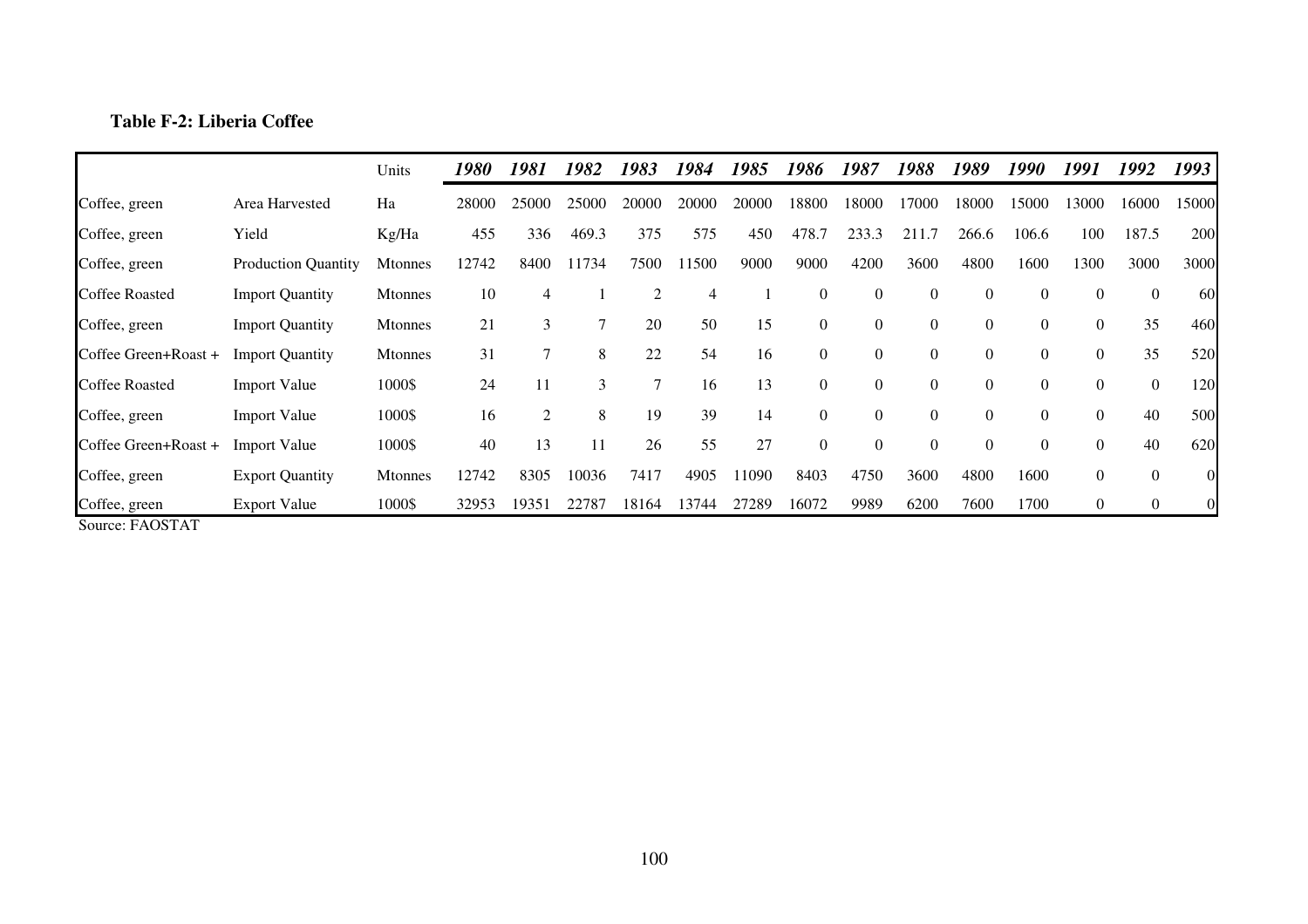## **Table F-2: Liberia Coffee (continued)**

|                       |                            | Units          | 1994             | 1995             | 1996             | 1997             | 1998             | 1999           | <i>2000</i>    | 2001     | 2002           | 2003  | 2004             | 2005           | 2006  | 2007  |
|-----------------------|----------------------------|----------------|------------------|------------------|------------------|------------------|------------------|----------------|----------------|----------|----------------|-------|------------------|----------------|-------|-------|
| Coffee, green         | Area Harvested             | Ha             | 15000            | 15000            | 15000            | 15000            | 15000            | 15000          | 16000          | 6000     | 16000          | 16000 | 16000            | 16000          | 16000 | 18000 |
| Coffee, green         | Yield                      | Kg/Ha          | 200              | 200              | 200              | 200              | 200              | 200            | 187.5          | 200      | 200            | 200   | 200              | 200            | 200   | 200   |
| Coffee, green         | <b>Production Quantity</b> | <b>Mtonnes</b> | 3000             | 3000             | 3000             | 3000             | 3000             | 3000           | 3000           | 3200     | 3200           | 3200  | 3200             | 3200           | 3200  | 3600  |
| <b>Coffee Roasted</b> | <b>Import Quantity</b>     | <b>Mtonnes</b> | 5                |                  | $\boldsymbol{0}$ | 20               | 5                | 25             | $\overline{0}$ | $\theta$ | $\overline{0}$ | -11   | 18               | 3              |       |       |
| Coffee, green         | <b>Import Quantity</b>     | <b>Mtonnes</b> | $\overline{0}$   | $\boldsymbol{0}$ | $\boldsymbol{0}$ | 110              | $\boldsymbol{0}$ | $\overline{0}$ | $\overline{0}$ | 40       | 40             | 40    | $\boldsymbol{0}$ | 0              |       |       |
| Coffee Green+Roast +  | <b>Import Quantity</b>     | <b>Mtonnes</b> | 5                |                  | $\boldsymbol{0}$ | 130              | 5                | 25             | $\overline{0}$ | 40       | 40             | 51    | 18               | 3              |       |       |
| <b>Coffee Roasted</b> | <b>Import Value</b>        | 1000\$         | 20               | 15               | $\boldsymbol{0}$ | 85               | 15               | 85             | $\overline{0}$ | $\theta$ | $\overline{2}$ | 32    | 100              | 19             |       |       |
| Coffee, green         | <b>Import Value</b>        | 1000\$         | $\boldsymbol{0}$ | $\overline{0}$   | $\boldsymbol{0}$ | 160              | $\overline{0}$   | $\overline{0}$ | $\overline{0}$ | 25       | 25             | 25    |                  | $\overline{0}$ |       |       |
| Coffee Green+Roast +  | <b>Import Value</b>        | 1000\$         | 20               | 15               | $\overline{0}$   | 245              | 15               | 85             | $\overline{0}$ | 25       | 27             | 57    | 101              | 19             |       |       |
| Coffee, green         | <b>Export Quantity</b>     | <b>Mtonnes</b> | $\overline{0}$   | $\overline{0}$   | $\boldsymbol{0}$ | $\boldsymbol{0}$ | $\overline{0}$   | 915            | 210            | 320      | 346            | 396   | 396              | 47             |       |       |
| Coffee, green         | <b>Export Value</b>        | 1000\$         | $\theta$         | $\overline{0}$   | $\overline{0}$   | $\overline{0}$   | $\theta$         | 1185           | 180            | 280      | 192            | 338   | 338              | 54             |       |       |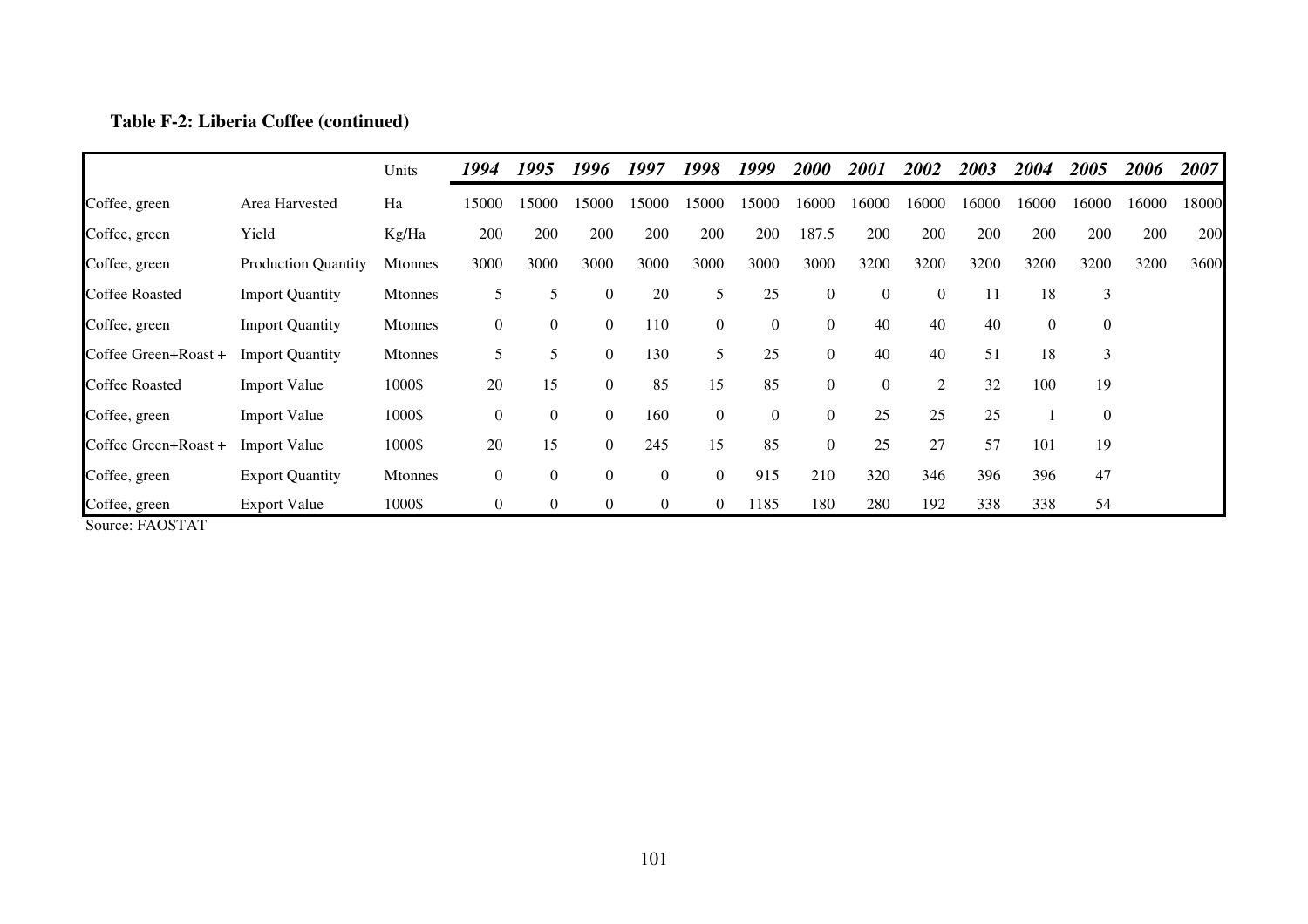### **Table G-1: Nigeria Cocoa**

|                                     |                            | Units          | 1980         | 1981           | 1982         | 1983          | 1984                        | 1985         | 1986         | 1987         | 1988           | 1989           | 1990             | 1991         | 1992         | 1993      |
|-------------------------------------|----------------------------|----------------|--------------|----------------|--------------|---------------|-----------------------------|--------------|--------------|--------------|----------------|----------------|------------------|--------------|--------------|-----------|
| Cocoa beans                         | Area Harvested             | Ha             | 700000       | 700000         | 700000       |               | 700000 700000 700000 700000 |              |              | 700000       | 700000         | 708000         | 715000           | 726000       | 730000       | 735000    |
| Cocoa beans                         | Yield                      | Hg/Ha          | 2185         | 2485           | 2228         | 2000          | 2297                        | 2285         | 2114         | 2142         | 3614           | 3615           | 3412             | 3691         | 4000         | 4163      |
| Cocoa beans                         | <b>Production Quantity</b> | <b>Mtonnes</b> | 153000       | 174000         | 156000       | 140000        | 160800                      | 160000       | 148000       | 150000       | 253000         | 256000         | 244000           | 268000       | 292000       | 306000    |
| Cocoa beans                         | <b>Import Quantity</b>     | <b>Mtonnes</b> | $\mathbf{0}$ | $\mathbf{0}$   | $\mathbf{0}$ | 50            | $\mathbf{0}$                | $\mathbf{0}$ | $\mathbf{0}$ | $\mathbf{0}$ | $\overline{0}$ | $\theta$       | $\boldsymbol{0}$ | $\mathbf{0}$ | 152          | 2567      |
| Cocoa Butter                        | <b>Import Quantity</b>     | <b>Mtonnes</b> |              |                |              |               |                             |              |              |              | 2              | 3              | 71               | $\mathbf{1}$ | 125          | 281       |
| Cocoa Paste                         | <b>Import Quantity</b>     | Mtonnes        |              |                |              |               |                             |              |              |              | $\overline{0}$ | $\overline{0}$ | $\theta$         | $\theta$     | $\mathbf{0}$ | 92        |
| Cocoahusks;Shell                    | <b>Import Quantity</b>     | <b>Mtonnes</b> |              |                |              |               |                             |              |              |              | $\Omega$       | 196            | 25               | $\theta$     | 72           | 350       |
| Cocoapowder&Cake                    | <b>Import Quantity</b>     | <b>Mtonnes</b> | 0            | $\overline{0}$ | 1700         | 3317          | 550                         | $\mathbf 0$  | 36           | 128          | 715            | $\overline{0}$ | 45               | 163          | 174          | 400       |
| Cocoa beans                         | <b>Import Value</b>        | 1000\$         | $\mathbf{0}$ | $\Omega$       | $\theta$     | 73            | $\mathbf{0}$                | $\mathbf{0}$ | $\theta$     | $\mathbf{0}$ | $\overline{0}$ | $\overline{0}$ | $\mathbf{0}$     | $\mathbf{0}$ | 119          | 2745      |
| Cocoa Butter                        | <b>Import Value</b>        | 1000\$         |              |                |              |               |                             |              |              |              | 4              | 9              | 128              | $\mathbf{1}$ | 114          | 245       |
| Cocoa Paste                         | <b>Import Value</b>        | 1000\$         |              |                |              |               |                             |              |              |              | $\Omega$       | $\Omega$       | $\overline{0}$   | $\theta$     | $\mathbf{0}$ | 182       |
| Cocoahusks; Shell                   | <b>Import Value</b>        | 1000\$         |              |                |              |               |                             |              |              |              | $\overline{0}$ | 173            | 25               | $\theta$     | 94           | 469       |
| Cocoapowder&Cake                    | <b>Import Value</b>        | 1000\$         | $\mathbf{0}$ | $\Omega$       | 1500         | 4333          | 570                         | $\Omega$     | 78           | 280          | 279            | $\Omega$       | 34               | 185          | 23           | 118       |
| Cocoa beans                         | <b>Export Quantity</b>     | <b>Mtonnes</b> | 133861       | 194567         | 136656       | 206024 130800 |                             | 92891        | 148426       | 106000       | 211766         | 138940         | 147915           | 155691       | 108024       | 152079    |
| Cocoa Butter                        | <b>Export Quantity</b>     | <b>Mtonnes</b> | 8125         | 9643           | 10461        | 10299         | 7471                        | 11218        | 8947         | 3930         | 5275           | 7539           | 3072             | 4344         | 1910         | 5586      |
| Cocoa Paste                         | <b>Export Quantity</b>     | <b>Mtonnes</b> | $\mathbf{0}$ | $\Omega$       | 500          | $\theta$      | $\mathbf{0}$                | $\mathbf{0}$ | 2774         | 1400         | 165            | 6              | 135              | $\theta$     | $\mathbf{0}$ | 88        |
| Cocoahusks; Shell                   | <b>Export Quantity</b>     | Mtonnes        |              |                |              |               |                             |              |              |              | $\mathfrak{2}$ | $\Omega$       | $\mathbf{0}$     | $\theta$     | $\mathbf{0}$ | $\Omega$  |
| Cocoapowder&Cake                    | <b>Export Quantity</b>     | <b>Mtonnes</b> | 8800         | 9341           | 6960         | 11897         | 12912                       | 12052        | 14453        | 5740         | 3116           | 2497           | 2398             | 360          | 815          | 2667      |
| Cocoa beans                         | <b>Export Value</b>        | 1000\$         | 210842       | 145756         | 124272       |               | 132000 160540 134527        |              | 177167       | 189000       | 185000         | 142000         | 142426           | 77000        | 75000        | 39741     |
| Cocoa Butter                        | <b>Export Value</b>        | 1000\$         | 28793        | 19660          | 13135        | 11170         | 9894                        | 9624         | 20493        | 27410        | 17401          | 22213          | 13990            | 11000        | 4000         | 5476      |
| Cocoa Paste                         | <b>Export Value</b>        | 1000\$         | 14700        | 9426           | 5800         | 2400          | 12000                       | 11100        | 10000        | 11900        | 11100          | 12635          | 10779            | 6886         | 6250         | 8265      |
| Cocoahusks;Shell                    | <b>Export Value</b>        | 1000\$         | 440          | 410            | 170          | 80            | 47                          | 97           | 2078         | 3964         | 2978           | 4489           | 1698             | $\theta$     | $\mathbf{0}$ | <b>10</b> |
| Cocoapowder&Cake<br>Source: FAOSTAT | <b>Export Value</b>        | 1000\$         | 18136        | 10082          | 3213         | 5900          | 8200                        | 5700         | 5700         | 9000         | 6100           | 4500           | 1783             | 741          | 620          | 602       |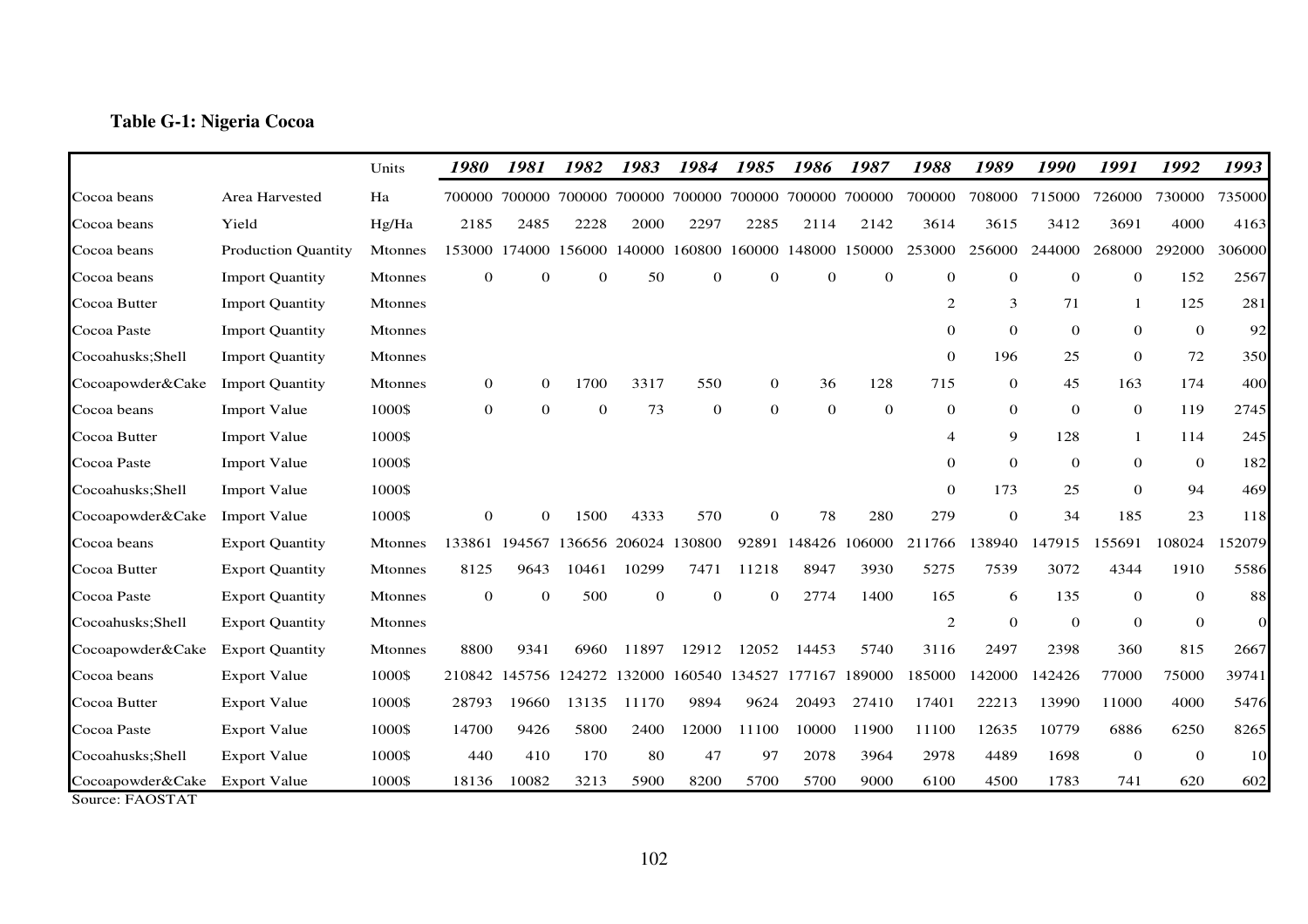### **Table G-1: Nigeria Cocoa (continued)**

|                   |                            | Units          | 1994         | 1995           | 1996         | 1997                        | 1998             | 1999             | 2000           | 2001                 | 2002                                                                                             | 2003         | 2004           | 2005         | 2006   | 2007   |
|-------------------|----------------------------|----------------|--------------|----------------|--------------|-----------------------------|------------------|------------------|----------------|----------------------|--------------------------------------------------------------------------------------------------|--------------|----------------|--------------|--------|--------|
| Cocoa beans       | Area Harvested             | Ha             | 751000       |                |              |                             |                  |                  |                |                      | 788000 739000 739000 743000 744500 966000 966000 1030000 1002000 1062000 1062000 1104000 1110000 |              |                |              |        |        |
| Cocoa beans       | Yield                      | Hg/Ha          | 4300         | 2576           | 4370         | 4303                        | 4979             | 3022             | 3498           | 3519                 | 3514                                                                                             | 3842         | 3879           | 4152         | 4393   | 4504   |
| Cocoa beans       | <b>Production Quantity</b> | Mtonnes        | 323000       |                |              | 203000 323000 318000 370000 |                  |                  |                | 225000 338000 340000 | 362000                                                                                           | 385000       | 412000         | 441000       | 485000 | 500000 |
| Cocoa beans       | <b>Import Quantity</b>     | <b>Mtonnes</b> | $\mathbf{0}$ | 427            | $\mathbf{0}$ | $\mathbf 0$                 | $\mathbf{0}$     | $\mathbf{0}$     | $\theta$       | $\theta$             | 966                                                                                              | $\mathbf{0}$ | $\theta$       | $\mathbf 0$  |        |        |
| Cocoa Butter      | <b>Import Quantity</b>     | <b>Mtonnes</b> |              | $\theta$       | $\theta$     | $\mathbf 0$                 | $\mathbf{0}$     | $\mathbf{0}$     | -1             | 5                    | 2                                                                                                | 2            | 15             | $\mathbf{0}$ |        |        |
| Cocoa Paste       | <b>Import Quantity</b>     | <b>Mtonnes</b> |              | $\mathbf{0}$   | $\theta$     | $\theta$                    | $\mathbf{0}$     | $\mathbf{0}$     | 3              | $\theta$             | $\overline{0}$                                                                                   | $\theta$     | $\theta$       | 20           |        |        |
| Cocoahusks;Shell  | <b>Import Quantity</b>     | <b>Mtonnes</b> |              | 63             | 63           | 63                          | 63               | 63               | $\mathbf{0}$   | $\mathbf{0}$         | $\mathbf{0}$                                                                                     | $\mathbf{0}$ | $\theta$       | 39           |        |        |
| Cocoapowder&Cake  | <b>Import Quantity</b>     | <b>Mtonnes</b> | $\mathbf{0}$ | $\theta$       | $\theta$     | $\Omega$                    | $\mathbf{0}$     | $\mathbf{0}$     | 12             | 255                  | 1577                                                                                             | 1455         | 476            | 160          |        |        |
| Cocoa beans       | <b>Import Value</b>        | 1000\$         | $\mathbf{0}$ | 442            | $\theta$     | $\theta$                    | $\mathbf{0}$     | $\mathbf{0}$     | $\overline{0}$ | $\mathbf{0}$         | 1263                                                                                             | $\mathbf 0$  | $\theta$       | $\mathbf{0}$ |        |        |
| Cocoa Butter      | <b>Import Value</b>        | 1000\$         |              | $\theta$       | $\theta$     | $\theta$                    | $\mathbf{0}$     | $\mathbf{0}$     | $\overline{4}$ | 7                    | 2                                                                                                | 2            | 17             | $\Omega$     |        |        |
| Cocoa Paste       | <b>Import Value</b>        | 1000\$         |              | $\theta$       | $\theta$     | $\mathbf{0}$                | $\mathbf{0}$     | $\mathbf{0}$     | $\mathbf{0}$   | $\theta$             | $\overline{0}$                                                                                   | $\theta$     | -1             | 60           |        |        |
| Cocoahusks; Shell | <b>Import Value</b>        | 1000\$         |              | 57             | 57           | 57                          | 57               | 57               | $\mathbf{0}$   | $\mathbf{0}$         | $\mathbf{0}$                                                                                     | $\theta$     | $\theta$       | 12           |        |        |
| Cocoapowder&Cake  | <b>Import Value</b>        | 1000\$         | $\mathbf{0}$ | $\overline{0}$ | $\theta$     | $\mathbf{0}$                | $\mathbf{0}$     | $\boldsymbol{0}$ | 10             | 325                  | 3110                                                                                             | 3045         | 907            | 320          |        |        |
| Cocoa beans       | <b>Export Quantity</b>     | <b>Mtonnes</b> | 142361       | 132713 170009  |              | 140000                      | 128065           | 196377 139000    |                | 175272               | 180723                                                                                           | 230560       | 255000         | 267700       |        |        |
| Cocoa Butter      | <b>Export Quantity</b>     | <b>Mtonnes</b> | 4229         | 4267           | 6236         | 2775                        | 1944             | 8500             | 22             | 5550                 | 6759                                                                                             | 8435         | 7622           | 9010         |        |        |
| Cocoa Paste       | <b>Export Quantity</b>     | <b>Mtonnes</b> | $\mathbf{0}$ | 126            | 1986         | 1100                        | 232              | 440              | 661            | 1100                 | 1768                                                                                             | 610          | 354            | 1530         |        |        |
| Cocoahusks;Shell  | <b>Export Quantity</b>     | Mtonnes        |              | $\theta$       | $\theta$     | $\mathbf{0}$                | $\boldsymbol{0}$ | $\mathbf 0$      | $\overline{0}$ | $\mathbf 0$          | $\mathbf{0}$                                                                                     | 1155         | 422            | 20           |        |        |
| Cocoapowder&Cake  | <b>Export Quantity</b>     | <b>Mtonnes</b> | 1307         | 1875           | 3834         | 3200                        | 4800             | 3300             | 5138           | 2200                 | 1587                                                                                             | 1820         | 3031           | 3580         |        |        |
| Cocoa beans       | <b>Export Value</b>        | 1000\$         | 92100        | 130920         | 151320       | 141674                      | 145894           | 125283           | 73124          | 116733               | 187723                                                                                           | 178936       | 230040         | 210884       |        |        |
| Cocoa Butter      | <b>Export Value</b>        | 1000\$         | 2579         | 12529          | 10341        | 12447                       | 11992            | 6344             | 6724           | 393                  | 1311                                                                                             | 1818         | 1227           | 490          |        |        |
| Cocoa Paste       | <b>Export Value</b>        | 1000\$         | 4305         | 12801          | 19376        | 23294                       | 29380            | 23525            | 19223          | 31359                | 41315                                                                                            | 60991        | 34942          | 35212        |        |        |
| Cocoahusks;Shell  | <b>Export Value</b>        | 1000\$         | $\sqrt{2}$   | 8              | 44           | 47                          | 44               | 116              | 77             | 145                  | 8                                                                                                | 4            | 351            | $\mathbf{0}$ |        |        |
| Cocoapowder&Cake  | <b>Export Value</b>        | 1000\$         | 343          | 1584           | 1121         | 953                         | 2157             | 1240             | 4856           |                      | $\mathbf{0}$                                                                                     | $\mathbf{0}$ | $\overline{0}$ | 109          |        |        |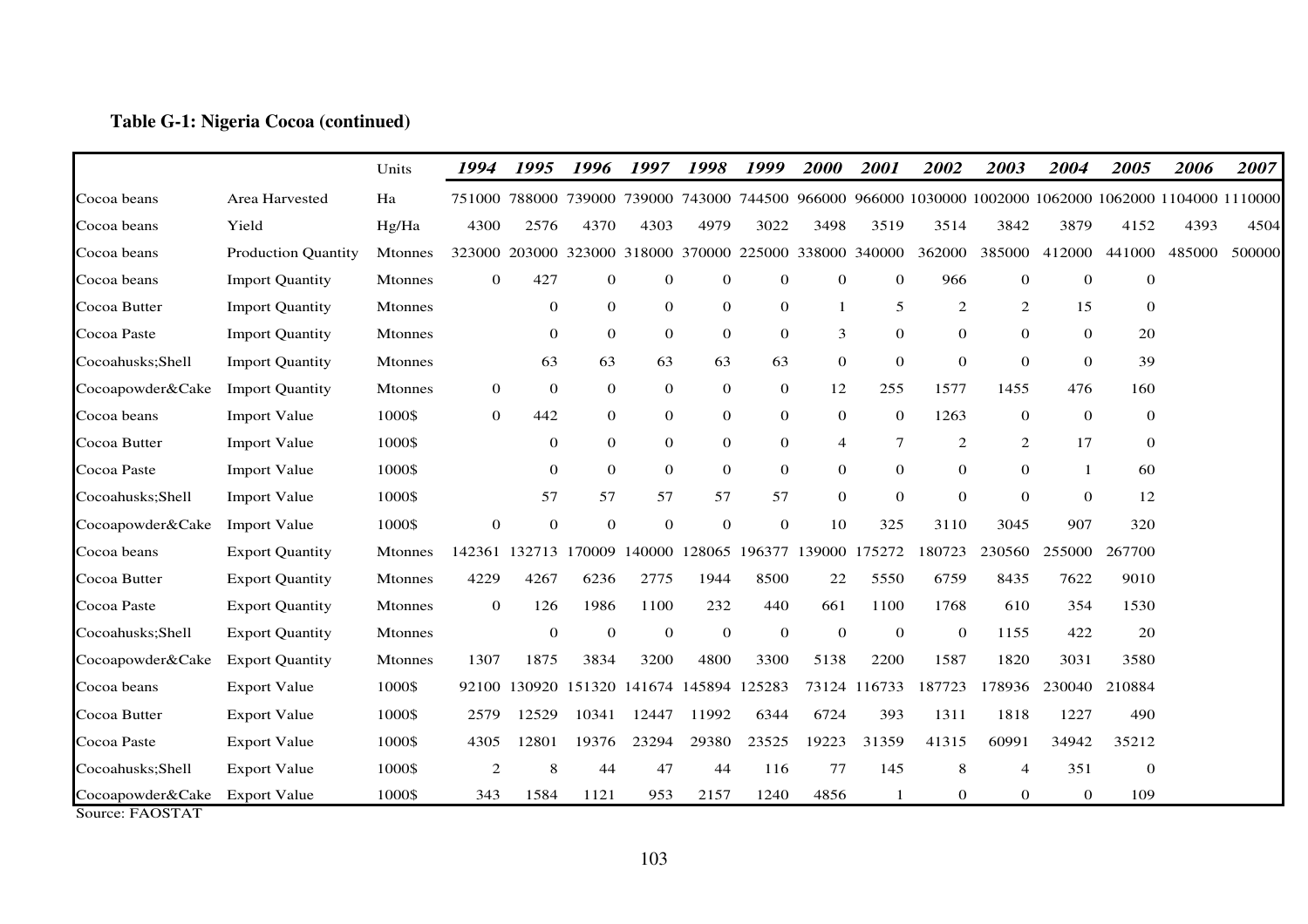### **Table G-2: Nigeria Coffee**

|                                                                            |                            | Units          | 1980             | 1981 | 1982 | 1983 | 1984 | 1985  | 1986 | 1987             | 1988 | 1989 | 1990             | 1991     | 1992             | 1993 |
|----------------------------------------------------------------------------|----------------------------|----------------|------------------|------|------|------|------|-------|------|------------------|------|------|------------------|----------|------------------|------|
| Coffee, green                                                              | Area Harvested             | Ha             | 7000             | 6000 | 6000 | 6000 | 8000 | 12000 | 2400 | 3000             | 3000 | 3400 | 3400             | 3500     | 3600             | 3700 |
| Coffee, green                                                              | Yield                      | Hg/Ha          | 5000             | 5000 | 5000 | 5000 | 5000 | 5000  | 5000 | 5000             | 5233 | 7558 | 8911             | 9142     | 9388             | 9675 |
| Coffee, green                                                              | <b>Production Quantity</b> | Mtonnes        | 3500             | 3000 | 3000 | 3000 | 4000 | 6000  | 1200 | 1500             | 1570 | 2570 | 3030             | 3200     | 3380             | 3580 |
| Coffee Husks and Skins                                                     | <b>Import Quantity</b>     | Mtonnes        |                  |      |      |      |      |       |      |                  |      |      |                  |          |                  |      |
| <b>Coffee Roasted</b>                                                      | <b>Import Quantity</b>     | <b>Mtonnes</b> |                  |      |      |      |      |       |      |                  | 72   | 189  | 136              | 1055     | 237              | 329  |
| Coffee Subst. Cont.Coffee                                                  | <b>Import Quantity</b>     | Mtonnes        |                  |      |      |      |      |       |      |                  | 31   | 57   | 23               | 29       | 82               | 40   |
| Coffee, green                                                              | <b>Import Quantity</b>     | Mtonnes        | $\overline{0}$   | 18   | 10   | 18   | 110  | 68    | 202  | $\boldsymbol{0}$ | 81   | 10   | 206              | 78       | 211              | 669  |
| Coffee Green+Roast +                                                       | <b>Import Quantity</b>     | <b>Mtonnes</b> | $\overline{0}$   | 18   | 10   | 18   | 110  | 68    | 202  | $\overline{0}$   | 184  | 256  | 365              | 1162     | 530              | 1038 |
| Coffee Husks and Skins                                                     | <b>Import Value</b>        | 1000\$         |                  |      |      |      |      |       |      |                  |      |      |                  |          |                  |      |
| <b>Coffee Roasted</b>                                                      | <b>Import Value</b>        | 1000\$         |                  |      |      |      |      |       |      |                  | 88   | 167  | 110              | 710      | 181              | 428  |
| Coffee Subst. Cont.Coffee                                                  | <b>Import Value</b>        | 1000\$         |                  |      |      |      |      |       |      |                  | 43   | 77   | 34               | 44       | 103              | 51   |
| Coffee, green                                                              | <b>Import Value</b>        | 1000\$         | $\overline{0}$   | 64   | 28   | 64   | 282  | 158   | 183  | $\overline{0}$   | 47   | 21   | 112              | 52       | 201              | 660  |
| Coffee Green+Roast +                                                       | <b>Import Value</b>        | 1000\$         | $\boldsymbol{0}$ | 64   | 28   | 64   | 282  | 158   | 183  | $\boldsymbol{0}$ | 178  | 265  | 256              | 806      | 485              | 1139 |
| <b>Coffee Roasted</b>                                                      | <b>Export Quantity</b>     | Mtonnes        |                  |      |      |      |      |       |      |                  | 72   | 138  | 90               | 125      | 170              | 246  |
| Coffee Subst. Cont.Coffee                                                  | <b>Export Quantity</b>     | Mtonnes        |                  |      |      |      |      |       |      |                  | 156  | 55   | $\overline{0}$   | $\theta$ | $\boldsymbol{0}$ | 430  |
| Coffee, green                                                              | <b>Export Quantity</b>     | Mtonnes        | 2200             | 1550 | 1945 | 2848 | 149  | 72    | 482  | 1100             | 813  | 182  | 19               | 19       | 234              | 564  |
| Coffee Green+Roast +                                                       | <b>Export Quantity</b>     | <b>Mtonnes</b> | 2200             | 1550 | 1945 | 2848 | 149  | 72    | 482  | 1100             | 1041 | 375  | 109              | 144      | 404              | 1240 |
| <b>Coffee Roasted</b>                                                      | <b>Export Value</b>        | 1000\$         |                  |      |      |      |      |       |      |                  | 137  | 226  | 58               | 112      | 201              | 427  |
| Coffee Subst. Cont.Coffee                                                  | <b>Export Value</b>        | 1000\$         |                  |      |      |      |      |       |      |                  | 288  | 72   | $\boldsymbol{0}$ | $\theta$ | $\boldsymbol{0}$ | 265  |
| Coffee, green                                                              | <b>Export Value</b>        | 1000\$         | 6800             | 2473 | 3148 | 5588 | 126  | 176   | 1200 | 1800             | 951  | 299  | 14               | 8        | 139              | 338  |
| Coffee Green+Roast +<br>$C_{\text{outgas}}$ $E \Lambda \Omega T \Lambda T$ | <b>Export Value</b>        | 1000\$         | 6800             | 2473 | 3148 | 5588 | 126  | 176   | 1200 | 1800             | 1376 | 597  | 72               | 120      | 340              | 1030 |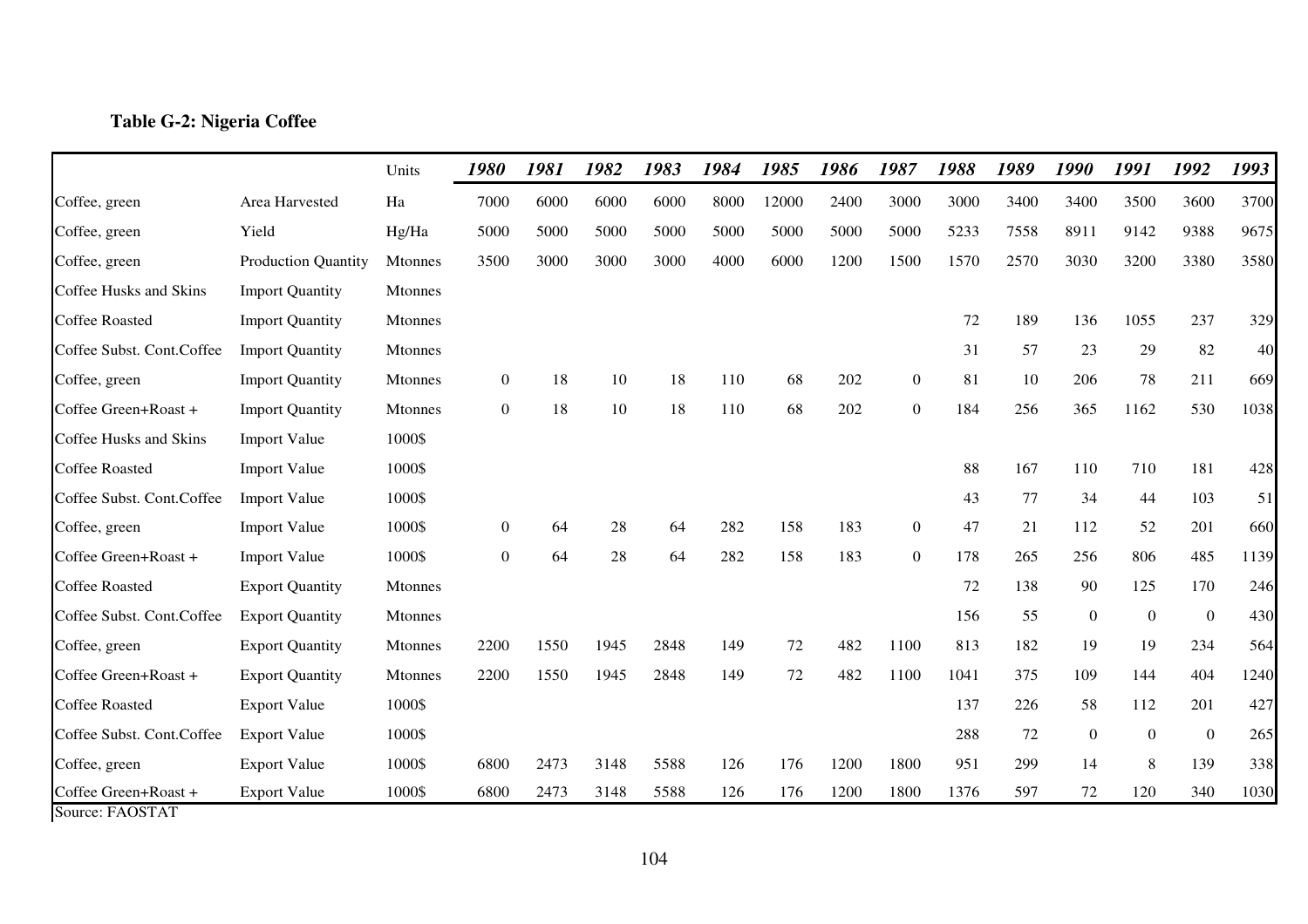## **Table G-2: Nigeria Coffee (continued)**

|                                         |                        | Units          | 1994             | 1995             | 1996             | 1997             | 1998             | 1999             | 2000             | 2001             | 2002             | 2003             | 2004             | 2005             | 2006  | 2007  |
|-----------------------------------------|------------------------|----------------|------------------|------------------|------------------|------------------|------------------|------------------|------------------|------------------|------------------|------------------|------------------|------------------|-------|-------|
| Coffee, green                           | Area Harvested         | Ha             | 4000             | 4000             | 4000             | 4000             | 4000             | 3130             | 3190             | 3210             | 3330             | 3540             | 3580             | 3670             | 3710  | 3750  |
| Coffee, green                           | Yield                  | Hg/Ha          | 9300             | 7725             | 9450             | 9250             | 9250             | 11980            | 12006            | 11993            | 12312            | 12316            | 13016            | 13596            | 14393 | 14400 |
| Coffee, green                           | Production Quantity    | Mtonnes        | 3720             | 3090             | 3780             | 3700             | 3700             | 3750             | 3830             | 3850             | 4100             | 4360             | 4660             | 4990             | 5340  | 5400  |
| Coffee Husks and Skins                  | <b>Import Quantity</b> | Mtonnes        |                  |                  |                  |                  |                  |                  |                  |                  | 9                | $\boldsymbol{0}$ | $\boldsymbol{0}$ | $\boldsymbol{0}$ |       |       |
| <b>Coffee Roasted</b>                   | <b>Import Quantity</b> | Mtonnes        |                  | 190              | 190              | 20               | 5                | 20               | 10               | 10               | 74               | 155              | 23               | 21               |       |       |
| Coffee Subst. Cont.Coffee               | <b>Import Quantity</b> | Mtonnes        |                  | 59               | 59               | 59               | 59               | 59               | $\mathbf{0}$     | 30               | -1               | 30               | 21               | 151              |       |       |
| Coffee, green                           | <b>Import Quantity</b> | Mtonnes        | $\mathbf{0}$     | 90               | 162              | $\boldsymbol{0}$ | 55               | 35               | 145              | 320              | 486              | 70               | 16               | $\,8\,$          |       |       |
| Coffee Green+Roast +                    | <b>Import Quantity</b> | <b>Mtonnes</b> | $\overline{0}$   | 339              | 411              | 79               | 119              | 114              | 155              | 360              | 570              | 255              | 60               | 180              |       |       |
| Coffee Husks and Skins                  | <b>Import Value</b>    | 1000\$         |                  |                  |                  |                  |                  |                  |                  |                  | -1               | $\mathbf{0}$     | $\overline{1}$   | $\boldsymbol{0}$ |       |       |
| <b>Coffee Roasted</b>                   | <b>Import Value</b>    | 1000\$         |                  | 380              | 380              | 80               | 30               | 150              | 55               | 45               | 212              | 420              | 312              | 207              |       |       |
| Coffee Subst. Cont.Coffee               | <b>Import Value</b>    | 1000\$         |                  | 108              | 108              | 108              | 108              | 108              | $\boldsymbol{0}$ | 80               | -1               | 80               | 122              | 306              |       |       |
| Coffee, green                           | <b>Import Value</b>    | 1000\$         | $\boldsymbol{0}$ | 81               | 450              | $\boldsymbol{0}$ | 165              | 40               | 110              | 160              | 355              | 55               | 105              | 120              |       |       |
| Coffee Green+Roast +                    | <b>Import Value</b>    | 1000\$         | $\overline{0}$   | 569              | 938              | 188              | 303              | 298              | 165              | 285              | 569              | 555              | 540              | 633              |       |       |
| <b>Coffee Roasted</b>                   | <b>Export Quantity</b> | Mtonnes        |                  | 131              | 15               | $\boldsymbol{0}$ | $\boldsymbol{0}$ | 15               | $\boldsymbol{0}$ | $\boldsymbol{0}$ | $\boldsymbol{0}$ | $\mathbf{0}$     | $\boldsymbol{0}$ | 11               |       |       |
| Coffee Subst. Cont.Coffee               | <b>Export Quantity</b> | Mtonnes        |                  | $\boldsymbol{0}$ | $\boldsymbol{0}$ | $\boldsymbol{0}$ | $\boldsymbol{0}$ | $\boldsymbol{0}$ | $\mathbf{0}$     | $\boldsymbol{0}$ | $\boldsymbol{0}$ | $\boldsymbol{0}$ | $\boldsymbol{0}$ | $\mathbf{1}$     |       |       |
| Coffee, green                           | <b>Export Quantity</b> | Mtonnes        | 480              | 773              | 786              | 750              | 580              | 400              | 305              | 335              | 316              | 520              | 48               | 276              |       |       |
| Coffee Green+Roast +                    | <b>Export Quantity</b> | <b>Mtonnes</b> | 480              | 904              | 801              | 750              | 580              | 415              | 305              | 335              | 316              | 520              | 48               | 288              |       |       |
| <b>Coffee Roasted</b>                   | <b>Export Value</b>    | 1000\$         |                  | 291              | 25               | $\boldsymbol{0}$ | $\boldsymbol{0}$ | 35               | $\boldsymbol{0}$ | $\boldsymbol{0}$ | $\boldsymbol{0}$ | $\boldsymbol{0}$ |                  | 6                |       |       |
| Coffee Subst. Cont.Coffee               | <b>Export Value</b>    | 1000\$         |                  | $\mathbf{0}$     | $\mathbf{0}$     | $\mathbf{0}$     | $\boldsymbol{0}$ | $\mathbf{0}$     | $\mathbf{0}$     | $\boldsymbol{0}$ | $\mathbf{0}$     | $\mathbf{0}$     | $\boldsymbol{0}$ |                  |       |       |
| Coffee, green                           | <b>Export Value</b>    | 1000\$         | 720              | 1193             | 1200             | 1700             | 1150             | 700              | 310              | 325              | 292              | 730              | 46               | 516              |       |       |
| Coffee Green+Roast +<br>Source: FAOSTAT | <b>Export Value</b>    | 1000\$         | 720              | 1484             | 1225             | 1700             | 1150             | 735              | 310              | 325              | 292              | 730              | 47               | 523              |       |       |

105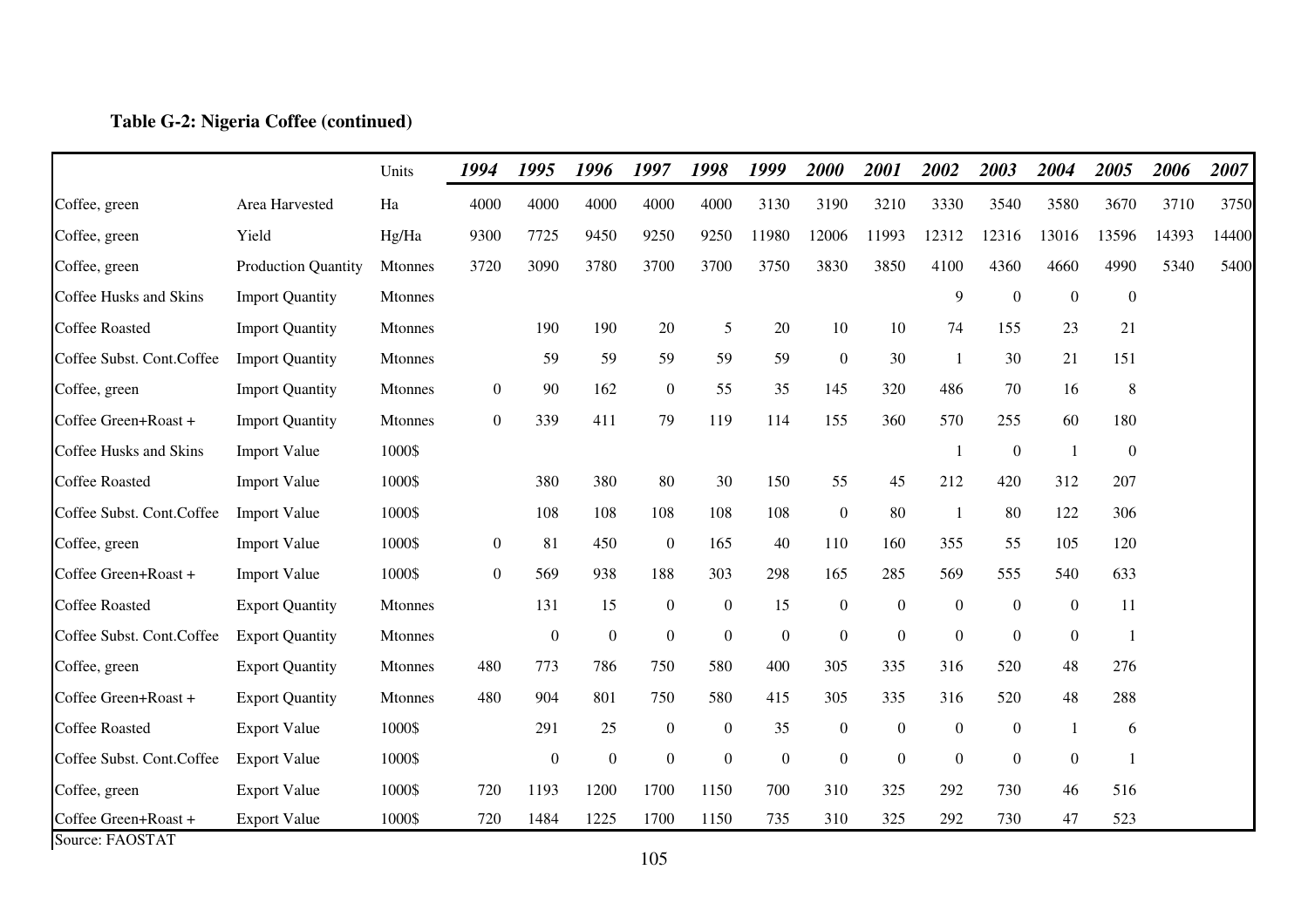# **Table H-1: Sierra Leone Cocoa**

|                                                                             |                            | Units          | 1980           | 1981             | 1982             | 1983           | 1984             | 1985             | 1986             | 1987             | 1988           | 1989             | 1990           | 1991     | 1992             | 1993           |
|-----------------------------------------------------------------------------|----------------------------|----------------|----------------|------------------|------------------|----------------|------------------|------------------|------------------|------------------|----------------|------------------|----------------|----------|------------------|----------------|
| Cocoa beans                                                                 | Area Harvested             | Ha             | 21000          | 22000            | 35000            | 30000          | 40000            | 45000            | 50000            | 55000            | 52000          | 55000            | 57500          | 62500    | 20000            | 20000          |
| Cocoa beans                                                                 | Yield                      | Kg/Ha          | 404.6          | 410.2            | 431.4            | 416.6          | 415              | 413.3            | 418              | 427.2            | 455.7          | 440              | 417.3          | 384      | 270              | 270            |
| Cocoa beans                                                                 | <b>Production Quantity</b> | <b>Mtonnes</b> | 8497           | 9026             | 15100            | 12500          | 16600            | 18600            | 20900            | 23500            | 23700          | 24200            | 24000          | 24000    | 5400             | 5400           |
| Cocoa beans                                                                 | <b>Import Quantity</b>     | Mtonnes        |                |                  |                  |                |                  |                  |                  |                  |                |                  |                |          |                  |                |
| Cocoa Butter                                                                | <b>Import Quantity</b>     | Mtonnes        | $\mathbf{0}$   | $\boldsymbol{0}$ | $\overline{0}$   | $\overline{0}$ | $\boldsymbol{0}$ | $\mathbf{0}$     | $\boldsymbol{0}$ | $\boldsymbol{0}$ | $\overline{0}$ | $\mathbf{0}$     | $\overline{0}$ | $\Omega$ | $\boldsymbol{0}$ | $\theta$       |
| Cocoapowder&Cake                                                            | <b>Import Quantity</b>     | <b>Mtonnes</b> | 5              | $\boldsymbol{0}$ | $\mathfrak{2}$   | 3              | 5                | $\overline{0}$   | $\boldsymbol{0}$ | $\mathbf{0}$     | $\overline{0}$ | $\overline{0}$   | $\overline{0}$ | $\Omega$ | $\boldsymbol{0}$ | $\Omega$       |
| Cocoa beans                                                                 | <b>Import Value</b>        | 1000\$         |                |                  |                  |                |                  |                  |                  |                  |                |                  |                |          |                  |                |
| Cocoa Butter                                                                | <b>Import Value</b>        | 1000\$         | $\mathbf{0}$   | $\boldsymbol{0}$ | $\boldsymbol{0}$ | $\overline{0}$ | $\boldsymbol{0}$ | $\mathbf{0}$     | $\boldsymbol{0}$ | $\mathbf{0}$     | $\overline{0}$ | $\theta$         | $\overline{0}$ | $\Omega$ | $\theta$         | $\Omega$       |
| Cocoapowder&Cake                                                            | <b>Import Value</b>        | 1000\$         | 18             | $\boldsymbol{0}$ | 11               | 4              | 21               | $\overline{0}$   | $\overline{0}$   | $\boldsymbol{0}$ | $\Omega$       | $\boldsymbol{0}$ | $\Omega$       | $\Omega$ | $\mathbf{0}$     | $\Omega$       |
| Cocoa beans                                                                 | <b>Export Quantity</b>     | Mtonnes        | 8497           | 9026             | 9043             | 8315           | 10289            | 10224            | 8586             | 8779             | 8531           | 8202             | 4700           | 12600    | 3900             | 3525           |
| Cocoa Butter                                                                | <b>Export Quantity</b>     | Mtonnes        | $\mathbf{0}$   | $\boldsymbol{0}$ | $\boldsymbol{0}$ | $\overline{0}$ | $\boldsymbol{0}$ | $\boldsymbol{0}$ | $\mathbf{0}$     | $\boldsymbol{0}$ | $\overline{0}$ | $\overline{0}$   | 160            | 560      | 250              | 20             |
| Cocoapowder&Cake                                                            | <b>Export Quantity</b>     | Mtonnes        | $\overline{0}$ | $\mathbf{0}$     | $\boldsymbol{0}$ | $\overline{0}$ | $\overline{0}$   | $\mathbf{0}$     | $\overline{0}$   | $\mathbf{0}$     | $\theta$       | $\theta$         | 300            | 80       | 350              | $\overline{0}$ |
| Cocoa beans                                                                 | <b>Export Value</b>        | 1000\$         | 22739          | 13662            | 14602            | 13579          | 23180            | 21318            | 23405            | 20893            | 1222           | 9168             | 6423           | 13000    | 4000             | 3665           |
| Cocoa Butter                                                                | <b>Export Value</b>        | 1000\$         | $\overline{0}$ | $\boldsymbol{0}$ | $\boldsymbol{0}$ | $\theta$       | $\theta$         | $\theta$         | $\theta$         | $\boldsymbol{0}$ | $\theta$       | $\Omega$         | 200            | 1670     | 630              | 40             |
| Cocoapowder&Cake<br>$\Gamma$ $\Lambda$ $\Omega$ $\Gamma$ $\Lambda$ $\Gamma$ | <b>Export Value</b>        | 1000\$         | $\overline{0}$ | $\mathbf{0}$     | $\boldsymbol{0}$ | $\overline{0}$ | $\overline{0}$   | $\overline{0}$   | $\overline{0}$   | $\boldsymbol{0}$ | $\overline{0}$ | $\theta$         | 150            | 30       | 110              | $\overline{0}$ |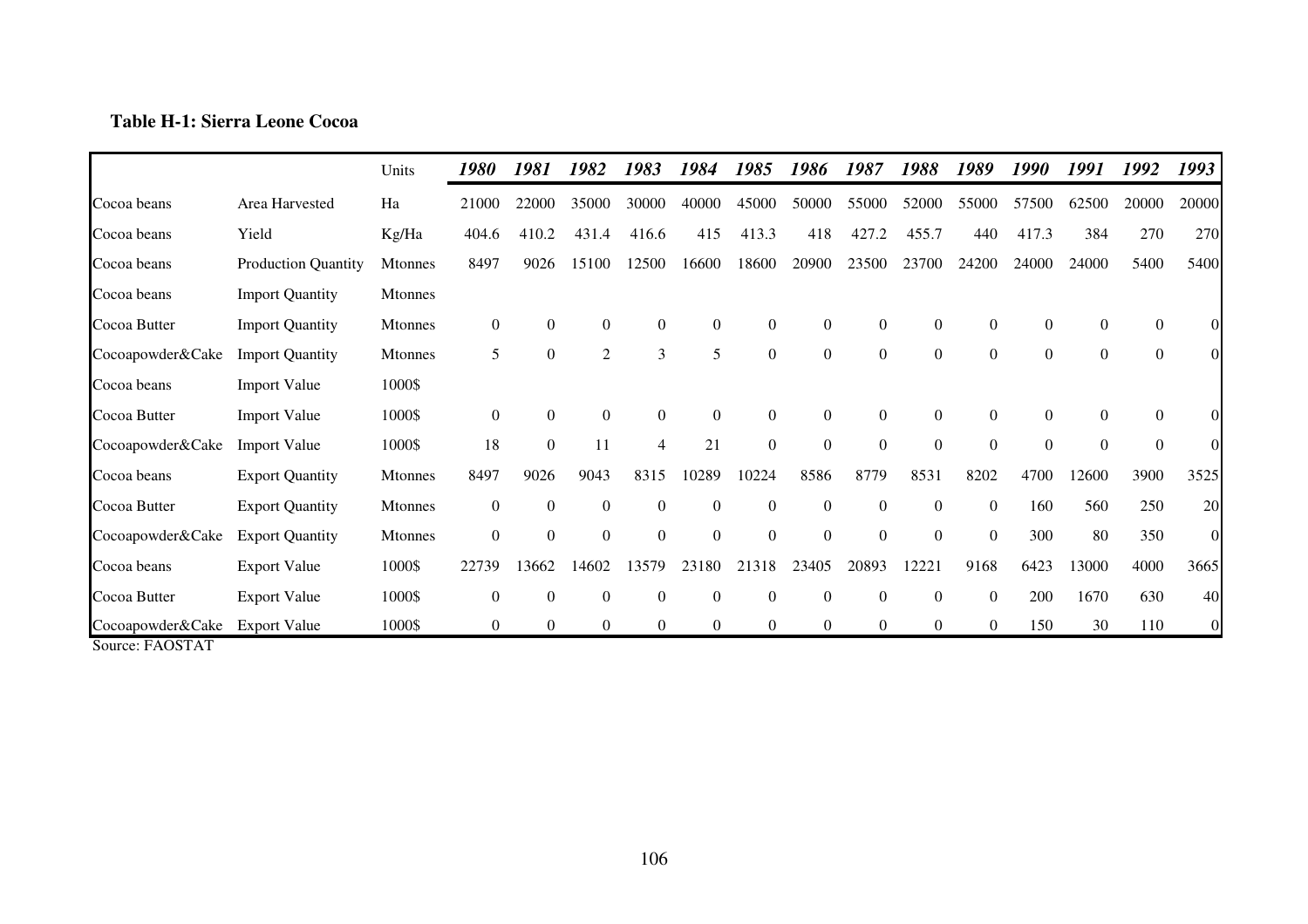## **Table H-1: Sierra Leone Cocoa (continued)**

|                                                                  |                            | Units          | 1994             | 1995             | 1996             | 1997             | 1998             | 1999             | <i>2000</i>      | <i>2001</i>      | 2002             | 2003             | 2004             | 2005             | 2006  | 2007  |
|------------------------------------------------------------------|----------------------------|----------------|------------------|------------------|------------------|------------------|------------------|------------------|------------------|------------------|------------------|------------------|------------------|------------------|-------|-------|
| Cocoa beans                                                      | Area Harvested             | Ha             | 32000            | 27000            | 27000            | 35000            | 35000            | 30000            | 30000            | 30000            | 30000            | 33000            | 33000            | 33000            | 38000 | 33000 |
| Cocoa beans                                                      | Yield                      | Kg/Ha          | 366.7            | 370.3            | 370.3            | 371.4            | 371.4            | 364              | 366.6            | 366.6            | 366.6            | 363.6            | 363.6            | 363.6            | 366.8 | 363.6 |
| Cocoa beans                                                      | <b>Production Quantity</b> | <b>Mtonnes</b> | 11737            | 10000            | 10000            | 13000            | 13000            | 10920            | 11000            | 11000            | 11000            | 12000            | 12000            | 12000            | 13940 | 12000 |
| Cocoa beans                                                      | <b>Import Quantity</b>     | <b>Mtonnes</b> |                  |                  |                  |                  |                  |                  |                  |                  | 1433             | $\boldsymbol{0}$ | $\boldsymbol{0}$ | 72               |       |       |
| Cocoa Butter                                                     | <b>Import Quantity</b>     | Mtonnes        | $\boldsymbol{0}$ | $\mathbf{0}$     | $\boldsymbol{0}$ | $\boldsymbol{0}$ | $\boldsymbol{0}$ | $\boldsymbol{0}$ | $\overline{0}$   | $\boldsymbol{0}$ | 23               | 23               | 23               | 23               |       |       |
| Cocoapowder&Cake                                                 | <b>Import Quantity</b>     | <b>Mtonnes</b> | $\boldsymbol{0}$ | $\mathbf{0}$     | $\boldsymbol{0}$ | $\overline{0}$   | $\boldsymbol{0}$ | $\boldsymbol{0}$ | 10               | 10               | 69               | 15               | 30               | 17               |       |       |
| Cocoa beans                                                      | <b>Import Value</b>        | 1000\$         |                  |                  |                  |                  |                  |                  |                  |                  | 1213             | $\boldsymbol{0}$ | $\boldsymbol{0}$ | 101              |       |       |
| Cocoa Butter                                                     | <b>Import Value</b>        | 1000\$         | $\boldsymbol{0}$ | $\mathbf{0}$     | $\boldsymbol{0}$ | $\overline{0}$   | $\boldsymbol{0}$ | $\mathbf{0}$     | $\overline{0}$   | $\boldsymbol{0}$ | 48               | 48               | 48               | 48               |       |       |
| Cocoapowder&Cake                                                 | <b>Import Value</b>        | 1000\$         | $\boldsymbol{0}$ | $\mathbf{0}$     | $\boldsymbol{0}$ | $\overline{0}$   | $\boldsymbol{0}$ | $\boldsymbol{0}$ | 17               | 17               | 63               | 46               | 67               | 34               |       |       |
| Cocoa beans                                                      | <b>Export Quantity</b>     | <b>Mtonnes</b> | 3400             | 2800             | 4000             | 2900             | 2730             | 2870             | 1500             | 2453             | 2566             | 4608             | 7387             | 11088            |       |       |
| Cocoa Butter                                                     | <b>Export Quantity</b>     | Mtonnes        | 30               | $\boldsymbol{0}$ | $\mathbf{0}$     | $\overline{0}$   | $\overline{0}$   | $\boldsymbol{0}$ | $\overline{0}$   | $\boldsymbol{0}$ | $\theta$         | $\overline{0}$   | $\overline{0}$   | $\overline{0}$   |       |       |
| Cocoapowder&Cake                                                 | <b>Export Quantity</b>     | <b>Mtonnes</b> | $\boldsymbol{0}$ | 10               | $\mathbf{0}$     | $\overline{0}$   | $\overline{0}$   | $\boldsymbol{0}$ | $\overline{0}$   | $\overline{0}$   | $\mathbf{0}$     | $\theta$         | $\overline{0}$   | $\theta$         |       |       |
| Cocoa beans                                                      | <b>Export Value</b>        | 1000\$         | 4300             | 3600             | 5000             | 4000             | 3800             | 3500             | 1700             | 2586             | 3605             | 8065             | 10428            | 14078            |       |       |
| Cocoa Butter                                                     | <b>Export Value</b>        | 1000\$         | 60               | $\boldsymbol{0}$ | $\boldsymbol{0}$ | $\overline{0}$   | $\boldsymbol{0}$ | $\boldsymbol{0}$ | $\boldsymbol{0}$ | $\boldsymbol{0}$ | $\boldsymbol{0}$ | $\boldsymbol{0}$ | $\boldsymbol{0}$ | $\boldsymbol{0}$ |       |       |
| Cocoapowder&Cake<br>$\Gamma$ + $\cap$ $\cap$ $\Gamma$ + $\Gamma$ | Export Value               | 1000\$         | $\boldsymbol{0}$ | 5                | $\mathbf{0}$     | $\overline{0}$   | $\theta$         | $\overline{0}$   | $\overline{0}$   | $\boldsymbol{0}$ | $\overline{0}$   | $\overline{0}$   | $\overline{0}$   | $\overline{0}$   |       |       |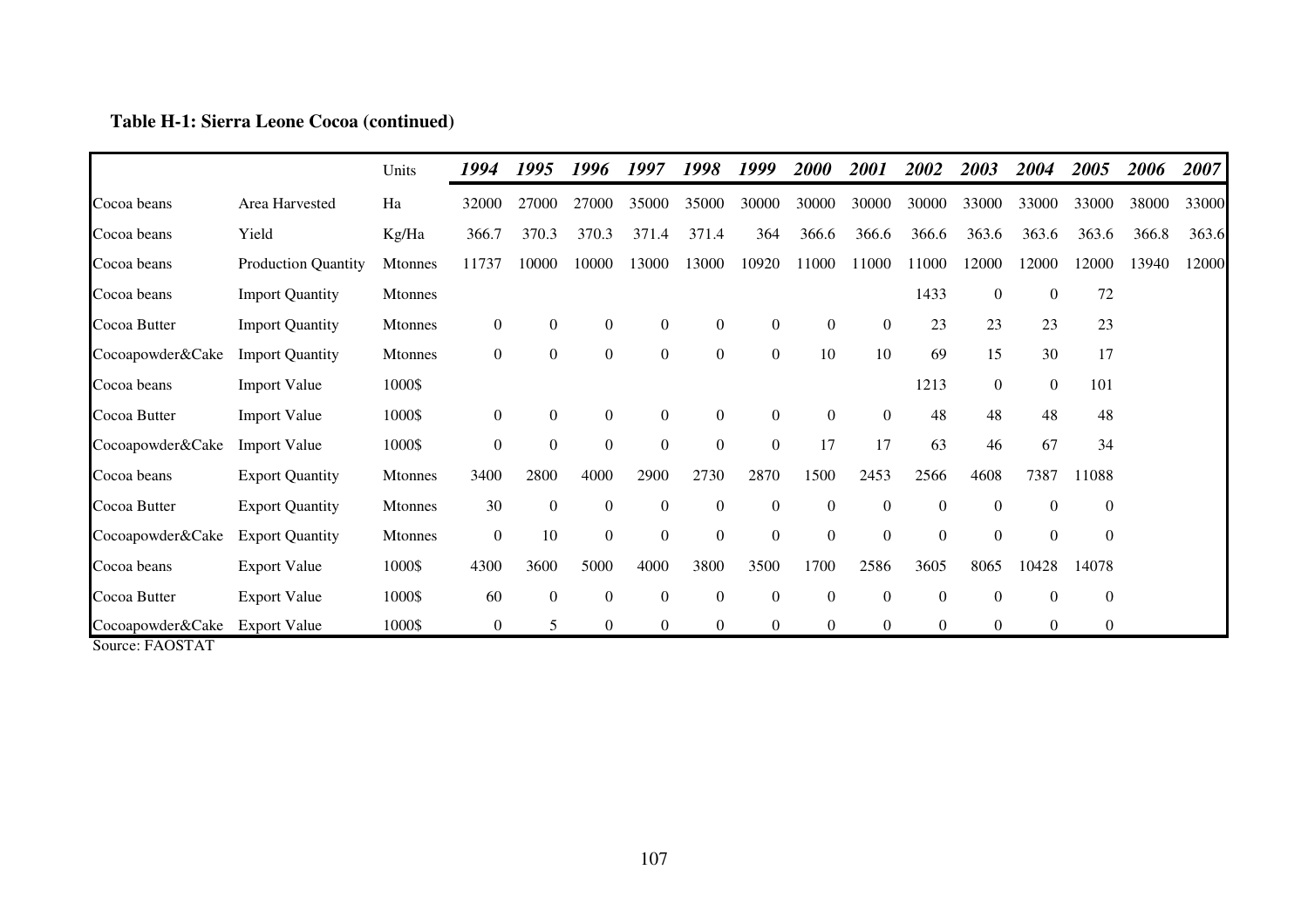# **Table H-2: Sierra Leone Coffee**

|                            |                            | Units          | 1980             | 1981     | 1982         | 1983           | 1984           | 1985           | 1986           | 1987           | 1988             | 1989             | 1990           | 1991           | 1992           | 1993     |
|----------------------------|----------------------------|----------------|------------------|----------|--------------|----------------|----------------|----------------|----------------|----------------|------------------|------------------|----------------|----------------|----------------|----------|
| Coffee, green              | Area Harvested             | Ha             | 8000             | 8000     | 8000         | 9000           | 10000          | 1000           | 11000          | 11000          | 10500            | 10200            | 11200          | 11500          | 11304          | 10739    |
| Coffee, green              | Yield                      | Kg/Ha          | 1268.2           | 1161     | 1082.2       | 1833.3         | 1800           | 2363.6         | 2100           | 2200           | 2409.5           | 2509.8           | 2303.5         | 2260.8         | 2300           | 2300     |
| Coffee, green              | <b>Production Quantity</b> | <b>Mtonnes</b> | 10146            | 9288     | 8658         | 16500          | 18000          | 26000          | 23100          | 24200          | 25300            | 25600            | 25800          | 26000          | 26000          | 24700    |
| Coffee Husks and Skins     | <b>Import Quantity</b>     | <b>Mtonnes</b> |                  |          |              |                |                |                |                |                |                  |                  |                |                |                |          |
| Coffee Subst. Cont. Coffee | <b>Import Quantity</b>     | <b>Mtonnes</b> |                  |          |              |                |                |                |                |                |                  |                  |                |                |                |          |
| Coffee Green+Roast +       | <b>Import Quantity</b>     | <b>Mtonnes</b> | $\boldsymbol{0}$ | 0        | $\mathbf{0}$ | $\overline{0}$ | $\mathbf{0}$   | $\overline{0}$ | $\overline{0}$ | $\overline{0}$ | $\boldsymbol{0}$ | $\boldsymbol{0}$ | $\overline{0}$ | $\overline{0}$ | $\theta$       |          |
| Coffee Husks and Skins     | <b>Import Value</b>        | 1000\$         |                  |          |              |                |                |                |                |                |                  |                  |                |                |                |          |
| Coffee Subst. Cont.Coffee  | <b>Import Value</b>        | 1000\$         |                  |          |              |                |                |                |                |                |                  |                  |                |                |                |          |
| Coffee Green+Roast +       | <b>Import Value</b>        | 1000\$         | $\boldsymbol{0}$ | $\theta$ | $\Omega$     | $\mathbf{0}$   | $\overline{0}$ | $\overline{0}$ | $\overline{0}$ | $\mathbf{0}$   | $\theta$         | $\boldsymbol{0}$ | $\theta$       | $\Omega$       | $\overline{0}$ | $\Omega$ |
| Coffee, green              | <b>Export Quantity</b>     | <b>Mtonnes</b> | 9909             | 9288     | 8658         | 5562           | 1924           | 10237          | 7383           | 5681           | 8026             | 5246             | 8200           | 6200           | 4323           | 3255     |
| Coffee Green+Roast +       | <b>Export Quantity</b>     | <b>Mtonnes</b> | 9909             | 9288     | 8658         | 5562           | 1924           | 10237          | 7383           | 5681           | 8026             | 5246             | 8200           | 6200           | 4323           | 3255     |
| Coffee, green              | <b>Export Value</b>        | 1000\$         | 27891            | 16982    | 14559        | 9983           | 4410           | 27813          | 19577          | 17312          | 14243            | 7997             | 8072           | 5900           | 2782           | 2551     |
| Coffee Green+Roast +       | <b>Export Value</b>        | 1000\$         | 27891            | 16982    | 14559        | 9983           | 4410           | 27813          | 19577          | 17312          | 14243            | 7997             | 8072           | 5900           | 2782           | 2551     |
| Source: FAOSTAT            |                            |                |                  |          |              |                |                |                |                |                |                  |                  |                |                |                |          |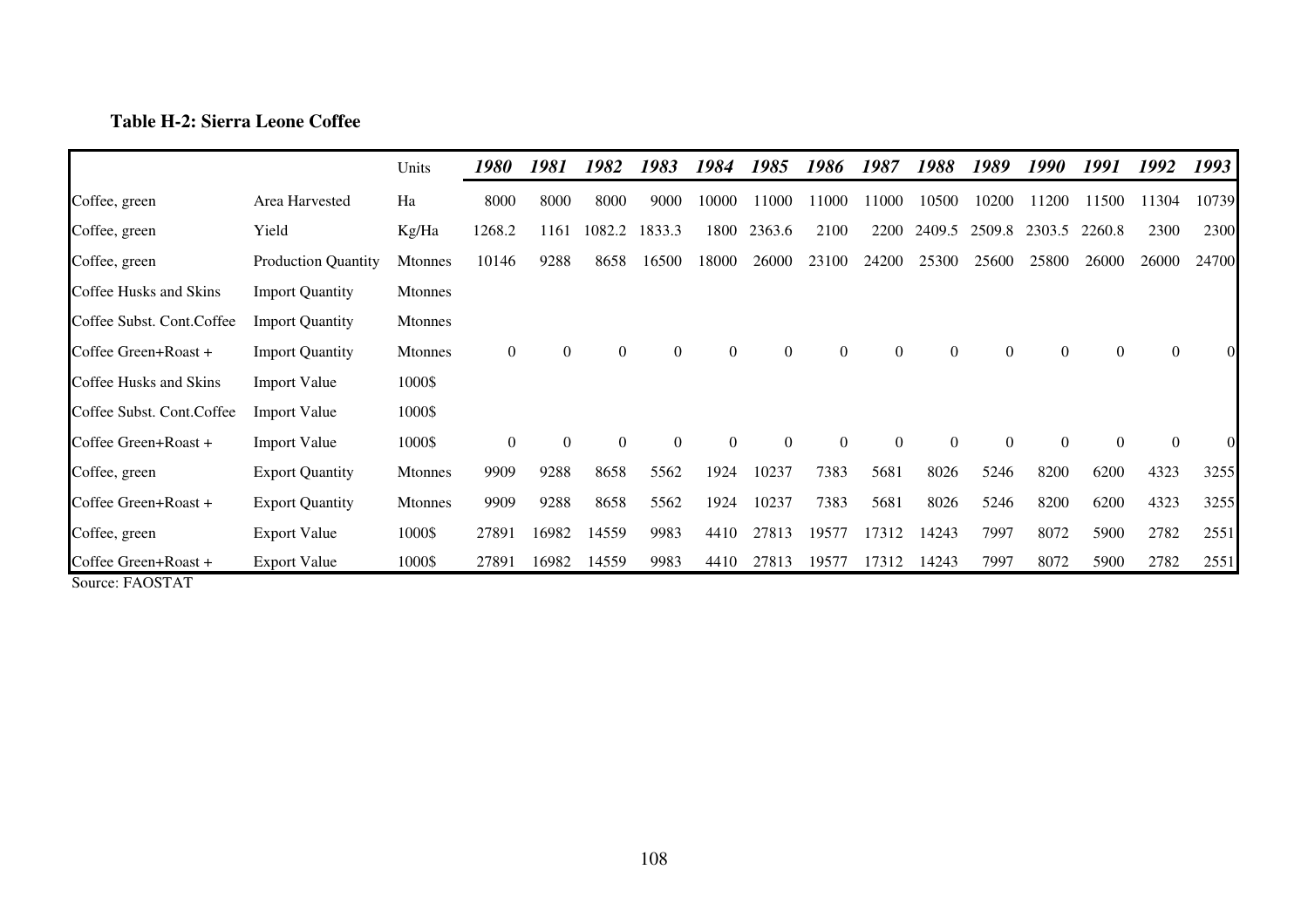## **Table H-2: Sierra Leone Coffee (continued)**

|                                                                                     |                            | Units          | 1994             | 1995           | 1996           | 1997         | 1998           | 1999           | <b>2000</b>    | 2001           | 2002   | 2003             | 2004           | 2005           | 2006   | 2007   |
|-------------------------------------------------------------------------------------|----------------------------|----------------|------------------|----------------|----------------|--------------|----------------|----------------|----------------|----------------|--------|------------------|----------------|----------------|--------|--------|
| Coffee, green                                                                       | Area Harvested             | Ha             | 15000            | 14000          | 14000          | 14000        | 14000          | 14000          | 9000           | 9000           | 9000   | 10000            | 11000          | 11000          | 11000  | 11000  |
| Coffee, green                                                                       | Yield                      | Kg/Ha          | 1853.6           | 1787.5         | 1785.7         | 2192.8       | 1785.7         | 1096.4         | 1666.6         | 1666.6         | 1666.6 | 1700             | 1636.3         | 1636.3         | 1636.3 | 1636.3 |
| Coffee, green                                                                       | <b>Production Quantity</b> | <b>Mtonnes</b> | 27805            | 25025          | 25000          | 30700        | 25000          | 15350          | 15000          | 15000          | 15000  | 17000            | 18000          | 18000          | 18000  | 18000  |
| Coffee Husks and Skins                                                              | <b>Import Quantity</b>     | <b>Mtonnes</b> |                  |                |                |              |                |                |                |                | 21     | $\overline{0}$   | $\overline{0}$ | $\mathbf{0}$   |        |        |
| Coffee Subst. Cont. Coffee                                                          | <b>Import Quantity</b>     | <b>Mtonnes</b> |                  |                |                |              |                |                |                |                | 3      | 3                | 6              | 6              |        |        |
| Coffee Green+Roast +                                                                | <b>Import Quantity</b>     | <b>Mtonnes</b> | $\boldsymbol{0}$ | $\overline{0}$ | $\overline{0}$ | $\mathbf{0}$ | $\overline{0}$ | $\overline{0}$ | $\overline{0}$ | $\overline{0}$ | 24     | 3                | 6              | 6              |        |        |
| Coffee Husks and Skins                                                              | <b>Import Value</b>        | 1000\$         |                  |                |                |              |                |                |                |                | 19     | $\boldsymbol{0}$ | $\overline{0}$ | $\overline{0}$ |        |        |
| Coffee Subst. Cont. Coffee                                                          | <b>Import Value</b>        | 1000\$         |                  |                |                |              |                |                |                |                | 5      | 18               | 28             | 28             |        |        |
| Coffee Green+Roast +                                                                | <b>Import Value</b>        | 1000\$         | $\theta$         | $\Omega$       | $\theta$       | $\Omega$     | $\theta$       | $\overline{0}$ | $\Omega$       | $\Omega$       | 24     | 18               | 28             | 28             |        |        |
| Coffee, green                                                                       | <b>Export Quantity</b>     | <b>Mtonnes</b> | 3778             | 4700           | 1600           | 2900         | 2500           | 1350           | 2100           | 1237           | 3156   | 2038             | 950            | 634            |        |        |
| Coffee Green+Roast +                                                                | <b>Export Quantity</b>     | <b>Mtonnes</b> | 3778             | 4700           | 1600           | 2900         | 2500           | 1350           | 2100           | 1237           | 3156   | 2038             | 950            | 634            |        |        |
| Coffee, green                                                                       | <b>Export Value</b>        | 1000\$         | 4339             | 9300           | 2600           | 6500         | 4400           | 1850           | 2000           | 1701           | 1601   | 1337             | 592            | 547            |        |        |
| Coffee Green+Roast +<br>$\Gamma$ ( $\Lambda$ $\Omega$ $\Gamma$ ) $\Lambda$ $\Gamma$ | <b>Export Value</b>        | 1000\$         | 4339             | 9300           | 2600           | 6500         | 4400           | 1850           | 2000           | 1701           | 1601   | 1337             | 592            | 547            |        |        |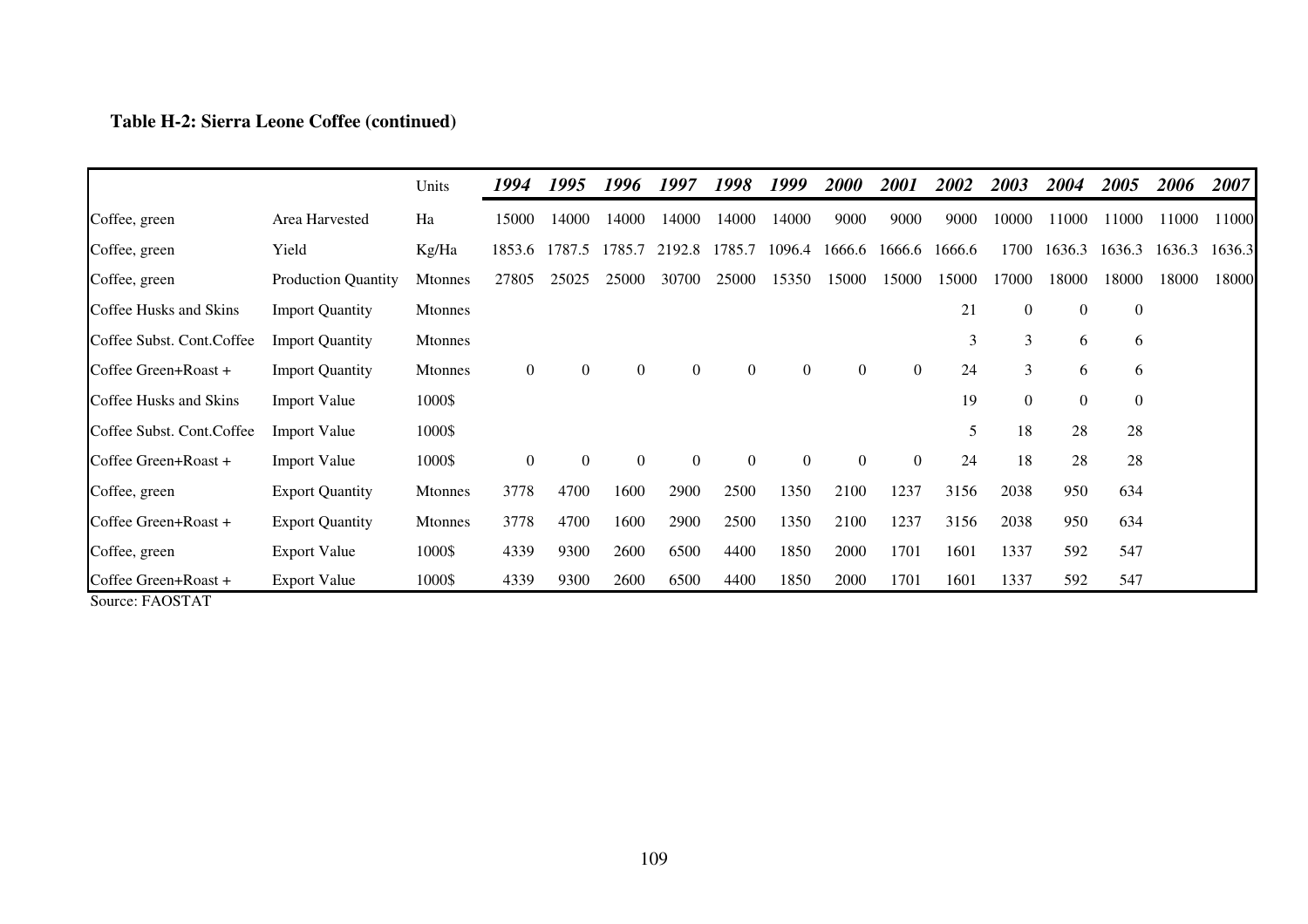## **Table I-1: Sao Tomé and Principe Cocoa**

|                   |                                 | Units          | 1980  | 1981  | 1982  | 1983  | 1984  | 1985  | 1986        | 1987        | 1988  | 1989  | 1990  | 1991               | 1992  | 1993                  |
|-------------------|---------------------------------|----------------|-------|-------|-------|-------|-------|-------|-------------|-------------|-------|-------|-------|--------------------|-------|-----------------------|
| Cocoa beans       | Area Harvested                  | Ha             | 33000 | 33000 | 30000 | 30000 | 25000 | 25000 | 25000       | 25000       | 26000 | 25262 |       | 24162 24162        | 24162 | 24162                 |
| Cocoa beans       | Yield                           | Kg/Ha          | 1727  | 1970  | 1700  | 1567  | 1351  | 1539  | 1613        | 1583        | 1942  | 1467  | 1158  | 1185               | 1733  | 1859                  |
|                   | Cocoa beans Production Quantity | <b>Mtonnes</b> | 5700  | 6500  | 5100  | 4700  | 3378  | 3848  | 4032        | 3957        | 5050  | 3707  | 2799  | 2862               | 4188  | 4492                  |
|                   | Cocoa beans Export Quantity     | <b>Mtonnes</b> | 7335  | 3756  | 4870  | 3488  | 4852  | 3005  | 4150        | 3550        | 6415  | 3313  | 3245  | 4759               | 4363  | 3725                  |
|                   | Cocoa beans Export Value        | 1000\$         | 10087 | 5867  | 7997  | 6871  | 10403 | 6277  | 8132        | 7676        | 10414 | 4043  | 3249  | 4414               | 3685  | 3838                  |
|                   |                                 |                |       |       |       |       |       |       |             |             |       |       |       |                    |       |                       |
|                   |                                 |                |       |       |       |       |       |       |             |             |       |       |       |                    |       |                       |
|                   |                                 |                | 1994  | 1995  | 1996  | 1997  | 1998  | 1999  | <b>2000</b> | <i>2001</i> | 2002  | 2003  | 2004  | <i><b>2005</b></i> | 2006  | 2007                  |
| Cocoa beans       | Area Harvested                  | Ha             | 24000 | 20000 | 19000 | 16000 | 20000 | 22000 | 24000       | 24000       | 24000 | 24500 | 24500 | 24500              | 22000 |                       |
| Cocoa beans Yield |                                 | Kg/Ha          | 1875  | 1836  | 1975  | 1961  | 1964  | 1908  | 1424        | 1333        | 1333  | 1429  | 1429  | 1429               | 1363  |                       |
|                   | Cocoa beans Production Quantity | <b>Mtonnes</b> | 4500  | 3671  | 3753  | 3138  | 3928  | 4197  | 3418        | 3200        | 3200  | 3500  | 3500  | 3500               | 3000  |                       |
|                   | Cocoa beans Export Quantity     | <b>Mtonnes</b> | 3160  | 4577  | 4415  | 2935  | 2698  | 3700  | 3500        | 3265        | 3182  | 3356  | 2601  | 2631               |       | 22000<br>1590<br>3500 |
|                   | Cocoa beans Export Value        | 1000\$         | 5168  | 5200  | 2637  | 3916  | 3293  | 4900  | 3600        | 3323        | 4615  | 6351  | 4006  | 4113               |       |                       |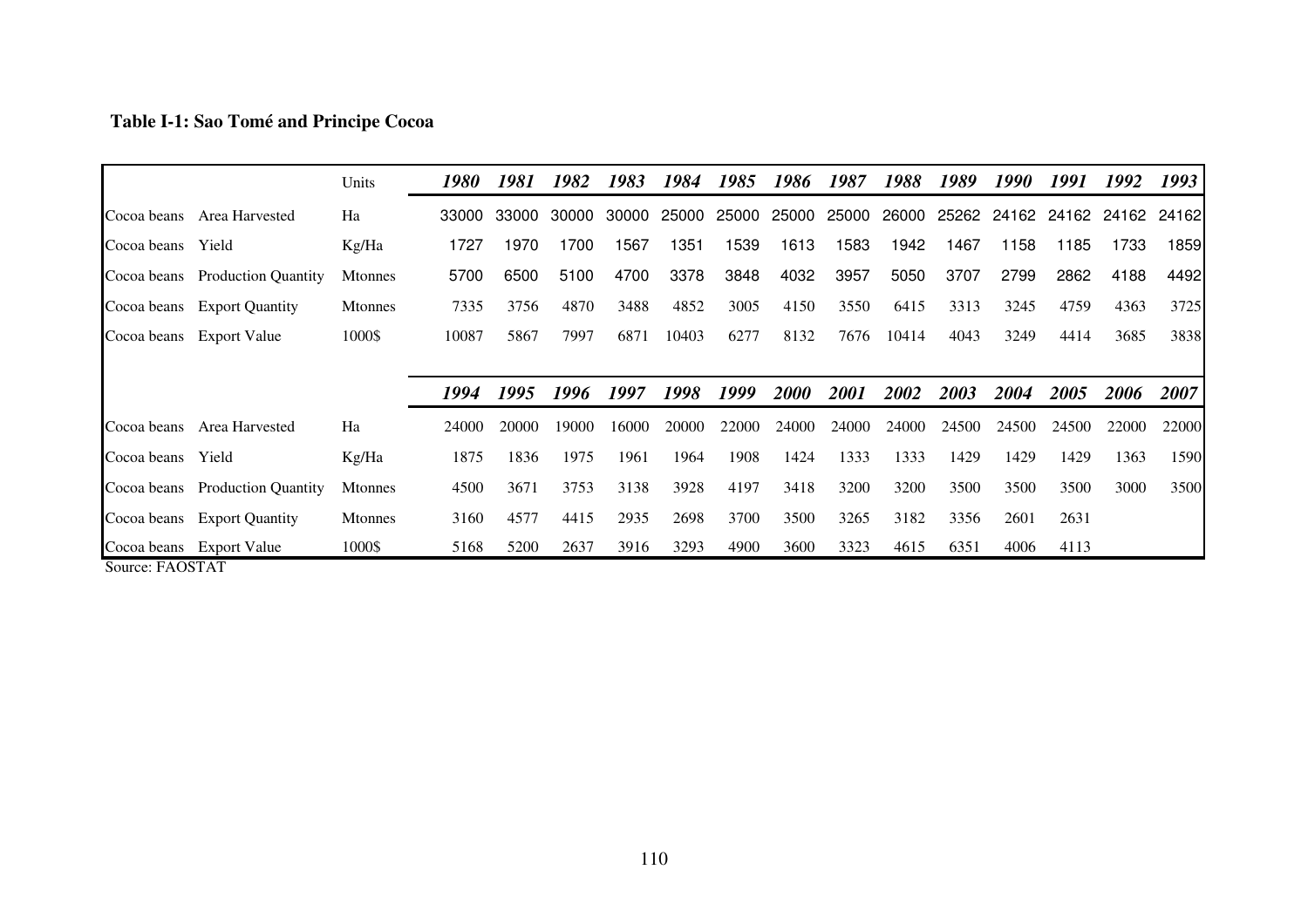# **Table I-2: Sao Tome and Principe Coffee**

|                       |                            | Units          | 1980     | 1981     | 1982             | 1983             | 1984             | 1985           | 1986     | 1987             | 1988             | 1989             | 1990     | 1991     | 1992             | 1993           |
|-----------------------|----------------------------|----------------|----------|----------|------------------|------------------|------------------|----------------|----------|------------------|------------------|------------------|----------|----------|------------------|----------------|
| Coffee, green         | Area Harvested             | Ha             | 500      | 500      | 500              | 500              | 450              | 120            | 200      | 100              | 300              | 100              | 300      | 110      | 110              | 170            |
| Coffee, green         | Yield                      | Kg/Ha          | 120      | 120      | 120              | 120              | 120              | 116.6          | 110      | 90               | 103.3            | 80               | 123.3    | 100      | 118              | 117.6          |
| Coffee, green         | <b>Production Quantity</b> | <b>Mtonnes</b> | 60       | 60       | 60               | 60               | 54               | 14             | 22       | 9                | 31               | 8                | 37       | 11       | 13               | 20             |
| <b>Coffee Roasted</b> | <b>Import Quantity</b>     | <b>Mtonnes</b> | $\theta$ | $\theta$ | $\boldsymbol{0}$ | $\mathbf{0}$     | $\overline{0}$   | $\Omega$       | $\theta$ | $\boldsymbol{0}$ | $\overline{0}$   | $\overline{0}$   | $\Omega$ | $\Omega$ | $\boldsymbol{0}$ | 01             |
| Coffee, green         | <b>Import Quantity</b>     | <b>Mtonnes</b> | $\theta$ | $\theta$ | $\boldsymbol{0}$ | $\mathbf{0}$     | $\boldsymbol{0}$ | $\overline{0}$ | $\theta$ | $\boldsymbol{0}$ | $\boldsymbol{0}$ | $\overline{0}$   | $\Omega$ | 0        | $\boldsymbol{0}$ | $\overline{0}$ |
| Coffee Green+Roast +  | <b>Import Quantity</b>     | <b>Mtonnes</b> | $\theta$ | $\theta$ | $\boldsymbol{0}$ | $\boldsymbol{0}$ | $\boldsymbol{0}$ | $\overline{0}$ | $\theta$ | $\boldsymbol{0}$ | $\boldsymbol{0}$ | $\boldsymbol{0}$ | $\theta$ | 0        | $\boldsymbol{0}$ | OI             |
| <b>Coffee Roasted</b> | <b>Import Value</b>        | 1000\$         | $\theta$ | $\theta$ | $\boldsymbol{0}$ | $\theta$         | $\overline{0}$   | $\theta$       | $\theta$ | $\theta$         | $\boldsymbol{0}$ | $\overline{0}$   | $\Omega$ | $\Omega$ | $\mathbf{0}$     | OI             |
| Coffee, green         | <b>Import Value</b>        | 1000\$         | $\theta$ | $\theta$ | $\boldsymbol{0}$ | $\mathbf{0}$     | $\boldsymbol{0}$ | $\theta$       | $\theta$ | $\overline{0}$   | $\boldsymbol{0}$ | $\overline{0}$   | $\theta$ | $\Omega$ | $\mathbf{0}$     | OI             |
| Coffee Green+Roast +  | <b>Import Value</b>        | 1000\$         | $\theta$ | $\theta$ | $\mathbf{0}$     | $\boldsymbol{0}$ | $\boldsymbol{0}$ | $\Omega$       | $\Omega$ | $\boldsymbol{0}$ | $\boldsymbol{0}$ | $\overline{0}$   | $\Omega$ | $\Omega$ | $\boldsymbol{0}$ | $\overline{0}$ |
| Coffee, green         | <b>Export Quantity</b>     | <b>Mtonnes</b> | 20       | 20       | 40               | 30               | 13               | 11             | 9        | 5                | $\boldsymbol{0}$ | $\overline{0}$   | 6        |          | $\overline{0}$   | 5 <sub>l</sub> |
| Coffee, green         | <b>Export Value</b>        | 1000\$         | 55       | 57       | 98               | 60               | 39               | 36             | 30       | 20               | $\boldsymbol{0}$ | $\mathbf{0}$     | 14       | 12       | $\boldsymbol{0}$ | 19             |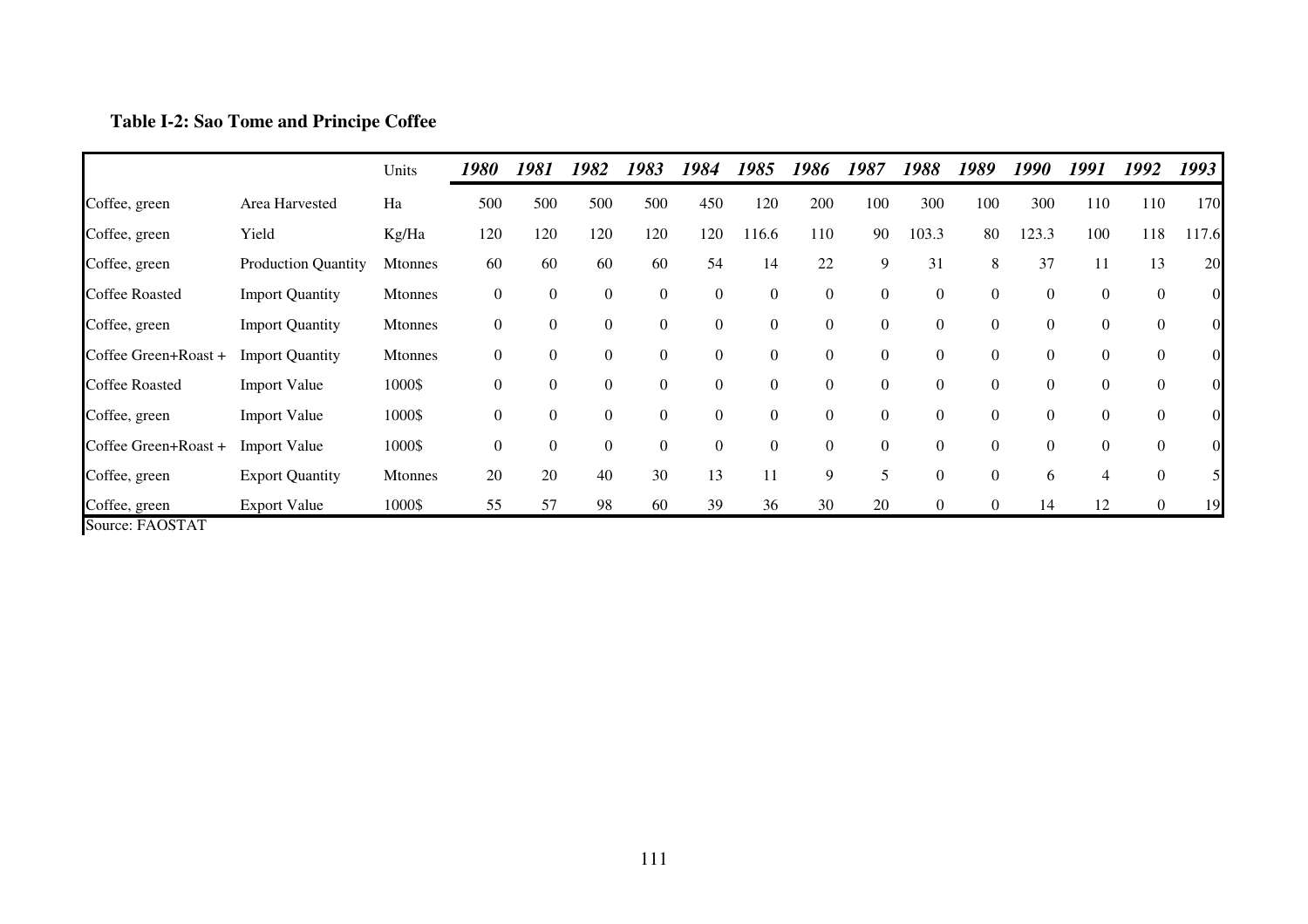# **Table I-2: STP Coffee (continued)**

|                       |                            | Units          | 1994             | 1995           | 1996             | 1997             | 1998           | 1999             | 2000             | 2001           | 2002           | 2003           | 2004           | 2005             | 2006 | 2007 |
|-----------------------|----------------------------|----------------|------------------|----------------|------------------|------------------|----------------|------------------|------------------|----------------|----------------|----------------|----------------|------------------|------|------|
| Coffee, green         | Area Harvested             | Ha             | 190              | 180            | 200              | 330              | 300            | 450              | 180              | 180            | 200            | 200            | 220            | 225              | 180  | 180  |
| Coffee, green         | Yield                      | Kg/Ha          | 115.7            | 94.4           | 105              | 136.3            | 200            | 128.8            | 100              | 122.2          | 125            | 125            | 122.7          | 124.4            | 111  | 111  |
| Coffee, green         | <b>Production Quantity</b> | <b>Mtonnes</b> | 22               | 17             | 21               | 45               | 36             | 58               | 18               | 22             | 25             | 25             | 27             | 28               | 20   | 20   |
| <b>Coffee Roasted</b> | <b>Import Quantity</b>     | <b>Mtonnes</b> | $\boldsymbol{0}$ | 0              | $\boldsymbol{0}$ | $\boldsymbol{0}$ | $\overline{0}$ | $\boldsymbol{0}$ | $\boldsymbol{0}$ | $\mathbf{0}$   |                |                | $\overline{2}$ | $\overline{c}$   |      |      |
| Coffee, green         | <b>Import Quantity</b>     | <b>Mtonnes</b> | $\mathbf{0}$     | $\overline{0}$ | $\boldsymbol{0}$ | $\boldsymbol{0}$ | $\overline{0}$ | $\boldsymbol{0}$ | $\overline{0}$   | $\mathbf{0}$   | 51             | $\overline{0}$ | 261            | $\boldsymbol{0}$ |      |      |
| Coffee Green+Roast +  | <b>Import Quantity</b>     | Mtonnes        | $\overline{0}$   | $\overline{0}$ | $\boldsymbol{0}$ | $\boldsymbol{0}$ | $\overline{0}$ | $\theta$         | $\overline{0}$   | $\overline{0}$ | 52             |                | 263            | 2                |      |      |
| <b>Coffee Roasted</b> | <b>Import Value</b>        | 1000\$         | $\mathbf{0}$     | $\overline{0}$ | $\boldsymbol{0}$ | $\boldsymbol{0}$ | $\overline{0}$ | $\mathbf{0}$     | $\overline{0}$   | $\mathbf{0}$   | $\overline{4}$ | 9              | 15             | 20               |      |      |
| Coffee, green         | <b>Import Value</b>        | 1000\$         | $\boldsymbol{0}$ | $\overline{0}$ | $\boldsymbol{0}$ | $\boldsymbol{0}$ | $\overline{0}$ | $\mathbf{0}$     | $\overline{0}$   | $\overline{0}$ | 52             | $\overline{0}$ | 195            | 2                |      |      |
| Coffee Green+Roast +  | <b>Import Value</b>        | 1000\$         | $\overline{0}$   | $\theta$       | $\boldsymbol{0}$ | $\boldsymbol{0}$ | $\overline{0}$ | $\overline{0}$   | $\overline{0}$   | $\overline{0}$ | 56             | 9              | 210            | 22               |      |      |
| Coffee, green         | <b>Export Quantity</b>     | Mtonnes        | 6                | 5              | $\mathbf{0}$     | 5                | 6              | 11               | 14               | 95             | 11             | $\theta$       | $\theta$       |                  |      |      |
| Coffee, green         | <b>Export Value</b>        | 1000\$         | 33               | 25             | $\mathbf{0}$     | 24               | 16             | 50               | 53               | 370            | 34             | $\overline{0}$ | $\overline{0}$ | 9                |      |      |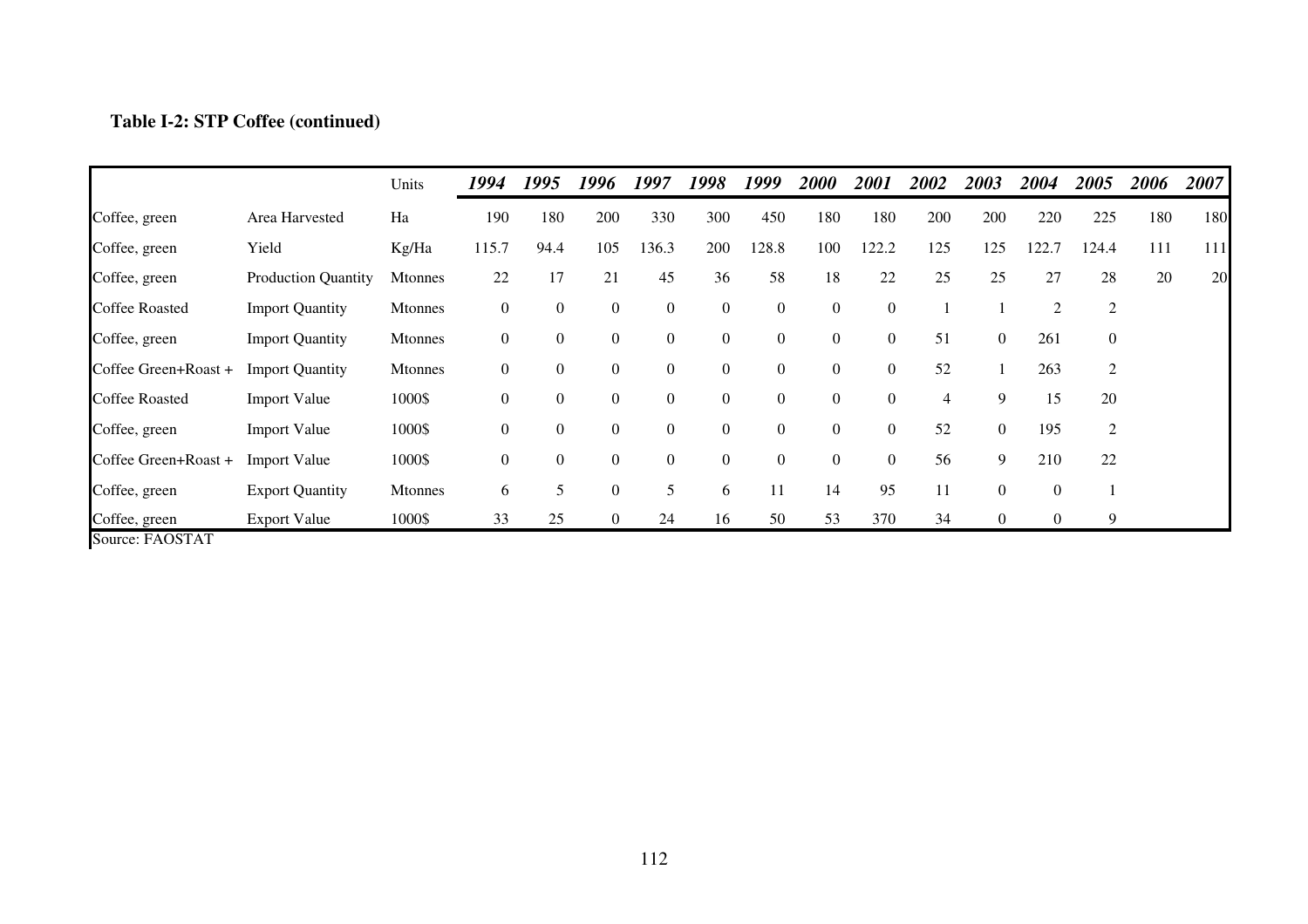### **Table J-1: Togo Cocoa**

|                                      |                        | Units   | 1980             | 1981             | 1982             | 1983             | 1984             | 1985             | 1986             | 1987             | 1988             | 1989             | 1990             | 1991             | 1992             | 1993     |
|--------------------------------------|------------------------|---------|------------------|------------------|------------------|------------------|------------------|------------------|------------------|------------------|------------------|------------------|------------------|------------------|------------------|----------|
| Cocoa beans                          | Area Harvested         | Ha      | 36000            | 36000            | 36000            | 36000            | 36000            | 36000            | 36000            | 36000            | 36000            | 36000            | 34000            | 28000            | 30000            | 32000    |
| Cocoa beans                          | Yield                  | Kg/Ha   | 452.7            | 305.5            | 272.2            | 461.1            | 272              | 396.4            | 349.5            | 307.1            | 229.5            | 212.3            | 200.4            | 146.4            | 200              | 225      |
| Cocoa beans                          | Production Quantity    | Mtonnes | 16300            | 11000            | 9800             | 16600            | 9795             | 14272            | 12585            | 11057            | 8265             | 7646             | 6814             | 4100             | 6000             | 7200     |
| Cocoa beans                          | <b>Import Quantity</b> | Mtonnes | $\boldsymbol{0}$ | $\boldsymbol{0}$ | $\boldsymbol{0}$ | $\boldsymbol{0}$ | 4200             | $\boldsymbol{0}$ | $\boldsymbol{0}$ | $\boldsymbol{0}$ | $\boldsymbol{0}$ | $\boldsymbol{0}$ | $\boldsymbol{0}$ | $\overline{0}$   | $\boldsymbol{0}$ |          |
| Cocoa Butter                         | <b>Import Quantity</b> | Mtonnes |                  |                  |                  |                  |                  |                  |                  |                  |                  |                  |                  |                  |                  |          |
| Cocoa Paste                          | <b>Import Quantity</b> | Mtonnes | $\overline{0}$   | $\overline{0}$   | $\overline{0}$   | $\overline{0}$   | $\overline{0}$   | $\overline{0}$   | $\boldsymbol{0}$ | $\overline{0}$   | $\overline{0}$   | $\overline{0}$   | $\boldsymbol{0}$ |                  | $\overline{0}$   |          |
| Cocoapowder&Cake                     | <b>Import Quantity</b> | Mtonnes | $\overline{0}$   | $\overline{0}$   | $\overline{0}$   | $\boldsymbol{0}$ | $\overline{0}$   | $\boldsymbol{0}$ | $\overline{0}$   |                  |                  | $\boldsymbol{0}$ | 29               | 18               | $\mathfrak{Z}$   |          |
| Cocoa beans                          | <b>Import Value</b>    | 1000\$  | $\overline{0}$   | $\boldsymbol{0}$ | $\boldsymbol{0}$ | $\boldsymbol{0}$ | 8000             | $\overline{0}$   | $\overline{0}$   | $\boldsymbol{0}$ | $\boldsymbol{0}$ | $\boldsymbol{0}$ | $\boldsymbol{0}$ | $\boldsymbol{0}$ | $\boldsymbol{0}$ | $\Omega$ |
| Cocoa Butter                         | <b>Import Value</b>    | 1000\$  |                  |                  |                  |                  |                  |                  |                  |                  |                  |                  |                  |                  |                  |          |
| Cocoa Paste                          | <b>Import Value</b>    | 1000\$  | $\boldsymbol{0}$ | $\overline{0}$   | $\boldsymbol{0}$ | $\boldsymbol{0}$ | $\theta$         | $\overline{0}$   | $\boldsymbol{0}$ | $\theta$         | $\boldsymbol{0}$ | $\boldsymbol{0}$ | $\boldsymbol{0}$ | $\sqrt{2}$       | $\overline{0}$   |          |
| Cocoapowder&Cake                     | <b>Import Value</b>    | 1000\$  | $\theta$         | $\boldsymbol{0}$ | $\boldsymbol{0}$ | $\boldsymbol{0}$ | $\boldsymbol{0}$ | $\boldsymbol{0}$ | $\boldsymbol{0}$ | 3                | 3                | $\boldsymbol{0}$ | 39               | 23               | $\mathfrak{Z}$   |          |
| Cocoa beans                          | <b>Export Quantity</b> | Mtonnes | 14507            | 18252            | 10113            | 9200             | 21301            | 6719             | 12787            | 13285            | 10825            | 6537             | 7820             | 6279             | 6142             | 5446     |
| Cocoa Butter                         | <b>Export Quantity</b> | Mtonnes |                  |                  |                  |                  |                  |                  |                  |                  |                  |                  |                  |                  |                  |          |
| Cocoahusks;Shell                     | <b>Export Quantity</b> | Mtonnes | $\boldsymbol{0}$ | $\boldsymbol{0}$ | $\boldsymbol{0}$ | $\boldsymbol{0}$ | $\overline{0}$   | $\boldsymbol{0}$ | $\boldsymbol{0}$ | $\boldsymbol{0}$ | 10               | 22               | $\boldsymbol{0}$ | $\boldsymbol{0}$ | $\boldsymbol{0}$ | $\Omega$ |
| Cocoa beans                          | <b>Export Value</b>    | 1000\$  | 38705            | 29120            | 17163            | 14571            | 48300            | 13098            | 27477            | 27763            | 22030            | 12348            | 15185            | 10966            | 10205            | 5146     |
| Cocoa Butter                         | <b>Export Value</b>    | 1000\$  |                  |                  |                  |                  |                  |                  |                  |                  |                  |                  |                  |                  |                  |          |
| Cocoahusks; Shell<br>Source: FAOSTAT | <b>Export Value</b>    | 1000\$  | $\overline{0}$   | $\overline{0}$   | $\overline{0}$   | $\boldsymbol{0}$ | $\overline{0}$   | $\Omega$         | $\overline{0}$   | $\theta$         |                  | 9                | $\overline{0}$   | $\overline{0}$   | $\overline{0}$   |          |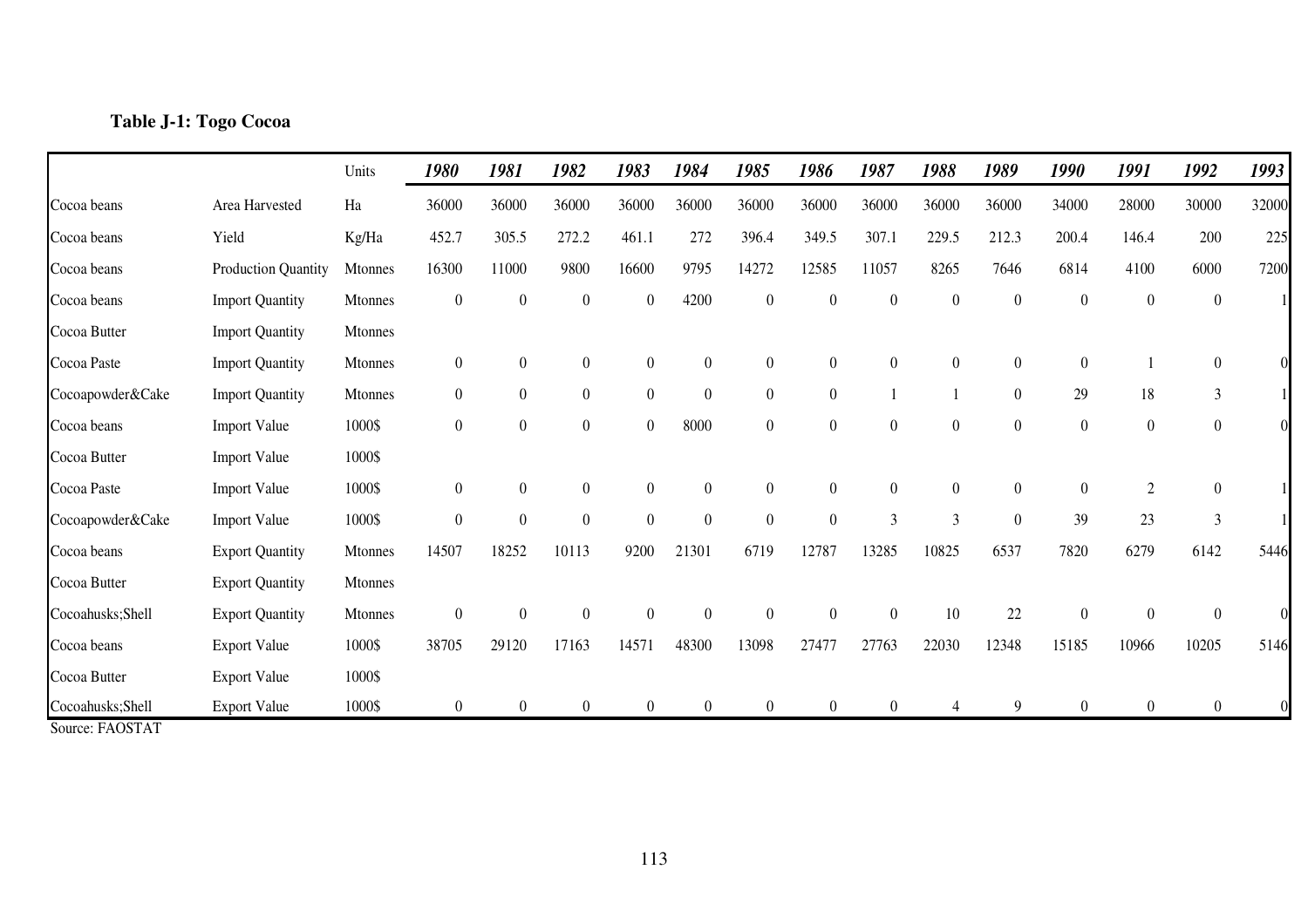|                  |                            | Units   | 1994             | 1995             | 1996             | 1997             | 1998             | 1999             | 2000             | 2001             | 2002           | 2003             | 2004             | 2005             | 2006   | 2007   |
|------------------|----------------------------|---------|------------------|------------------|------------------|------------------|------------------|------------------|------------------|------------------|----------------|------------------|------------------|------------------|--------|--------|
| Cocoa beans      | Area Harvested             | Ha      | 21000            | 21400            | 21400            | 15000            | 28000            | 21400            | 21400            | 21400            | 18000          | 19000            | 35000            | 90000            | 104000 | 104000 |
| Cocoa beans      | Yield                      | Kg/Ha   | 261.9            | 280.3            | 663.5            | 386.6            | 435.7            | 327.1            | 308.4            | 303.7            | 3333           | 415.7            | 620              | 655.5            | 701.9  | 673    |
| Cocoa beans      | <b>Production Quantity</b> | Mtonnes | 5500             | 6000             | 14200            | 5800             | 12200            | 7000             | 6600             | 6500             | 6000           | 7900             | 21700            | 59000            | 73000  | 70000  |
| Cocoa beans      | <b>Import Quantity</b>     | Mtonnes | $\boldsymbol{0}$ | $\boldsymbol{0}$ | $\boldsymbol{0}$ | $\boldsymbol{0}$ | $\mathbf{0}$     | 17               | 5                | $\mathbf{0}$     | $\overline{0}$ | 279              | 910              | 845              |        |        |
| Cocoa Butter     | <b>Import Quantity</b>     | Mtonnes |                  | $\mathbf{0}$     | $\boldsymbol{0}$ | $\boldsymbol{0}$ | $\mathbf{0}$     | $\boldsymbol{0}$ |                  | 2                | $\overline{0}$ | $\boldsymbol{0}$ | $\boldsymbol{0}$ | $\boldsymbol{0}$ |        |        |
| Cocoa Paste      | <b>Import Quantity</b>     | Mtonnes | $\overline{0}$   | $\boldsymbol{0}$ | $\boldsymbol{0}$ | $\boldsymbol{0}$ | $\boldsymbol{0}$ | $\boldsymbol{0}$ | $\boldsymbol{0}$ | $\boldsymbol{0}$ | $\overline{0}$ | $\boldsymbol{0}$ | $\boldsymbol{0}$ | $\boldsymbol{0}$ |        |        |
| Cocoapowder&Cake | <b>Import Quantity</b>     | Mtonnes | $10\,$           | 11               | 15               | 1                | $\boldsymbol{0}$ | 6                |                  | $\boldsymbol{0}$ | 5              | 91               | 5                | $\overline{2}$   |        |        |
| Cocoa beans      | <b>Import Value</b>        | 1000\$  | $\overline{0}$   | $\boldsymbol{0}$ | $\boldsymbol{0}$ | $\boldsymbol{0}$ | $\boldsymbol{0}$ | 3                | $\boldsymbol{0}$ | $\overline{0}$   | $\overline{0}$ | 105              | 361              | 357              |        |        |
| Cocoa Butter     | <b>Import Value</b>        | 1000\$  |                  | $\theta$         | $\boldsymbol{0}$ | $\boldsymbol{0}$ | $\boldsymbol{0}$ | $\boldsymbol{0}$ | $\boldsymbol{0}$ | $\overline{0}$   | $\mathbf{0}$   | $\mathbf{0}$     | $\boldsymbol{0}$ | $\boldsymbol{0}$ |        |        |
| Cocoa Paste      | <b>Import Value</b>        | 1000\$  | $\overline{0}$   |                  | $\boldsymbol{0}$ | $\boldsymbol{0}$ | $\overline{0}$   | $\boldsymbol{0}$ | $\boldsymbol{0}$ | $\overline{0}$   | $\mathbf{0}$   | $\mathbf{0}$     | $\boldsymbol{0}$ | $\boldsymbol{0}$ |        |        |
| Cocoapowder&Cake | <b>Import Value</b>        | 1000\$  | 5                | 5                | $10\,$           |                  |                  | $\overline{7}$   |                  | $\boldsymbol{0}$ | 6              | 85               | 37               | 6                |        |        |
| Cocoa beans      | <b>Export Quantity</b>     | Mtonnes | 6138             | 4196             | 11423            | 12828            | 5166             | 7652             | 5582             | 5787             | 4698           | 8401             | 28812            | 29123            |        |        |
| Cocoa Butter     | <b>Export Quantity</b>     | Mtonnes |                  |                  |                  |                  |                  |                  |                  |                  |                |                  |                  | 14               |        |        |
| Cocoahusks;Shell | <b>Export Quantity</b>     | Mtonnes | $\overline{0}$   | $\boldsymbol{0}$ | $\boldsymbol{0}$ | $\boldsymbol{0}$ | $\overline{0}$   | $\boldsymbol{0}$ | $\boldsymbol{0}$ | $\overline{0}$   | $\overline{0}$ | $\boldsymbol{0}$ | $\boldsymbol{0}$ | 626              |        |        |
| Cocoa beans      | <b>Export Value</b>        | 1000\$  | 7170             | 5994             | 15599            | 13947            | 8385             | 7921             | 4674             | 4670             | 7097           | 10570            | 24822            | 20162            |        |        |
| Cocoa Butter     | <b>Export Value</b>        | 1000\$  |                  |                  |                  |                  |                  |                  |                  |                  |                |                  |                  | 5                |        |        |
| Cocoahusks;Shell | <b>Export Value</b>        | 1000\$  | $\overline{0}$   | $\overline{0}$   | $\boldsymbol{0}$ | $\overline{0}$   | $\overline{0}$   | $\theta$         | $\mathbf{0}$     | $\overline{0}$   | $\overline{0}$ | $\overline{0}$   | $\overline{0}$   | 214              |        |        |

### **Table J-1: Togo Cocoa (continued)**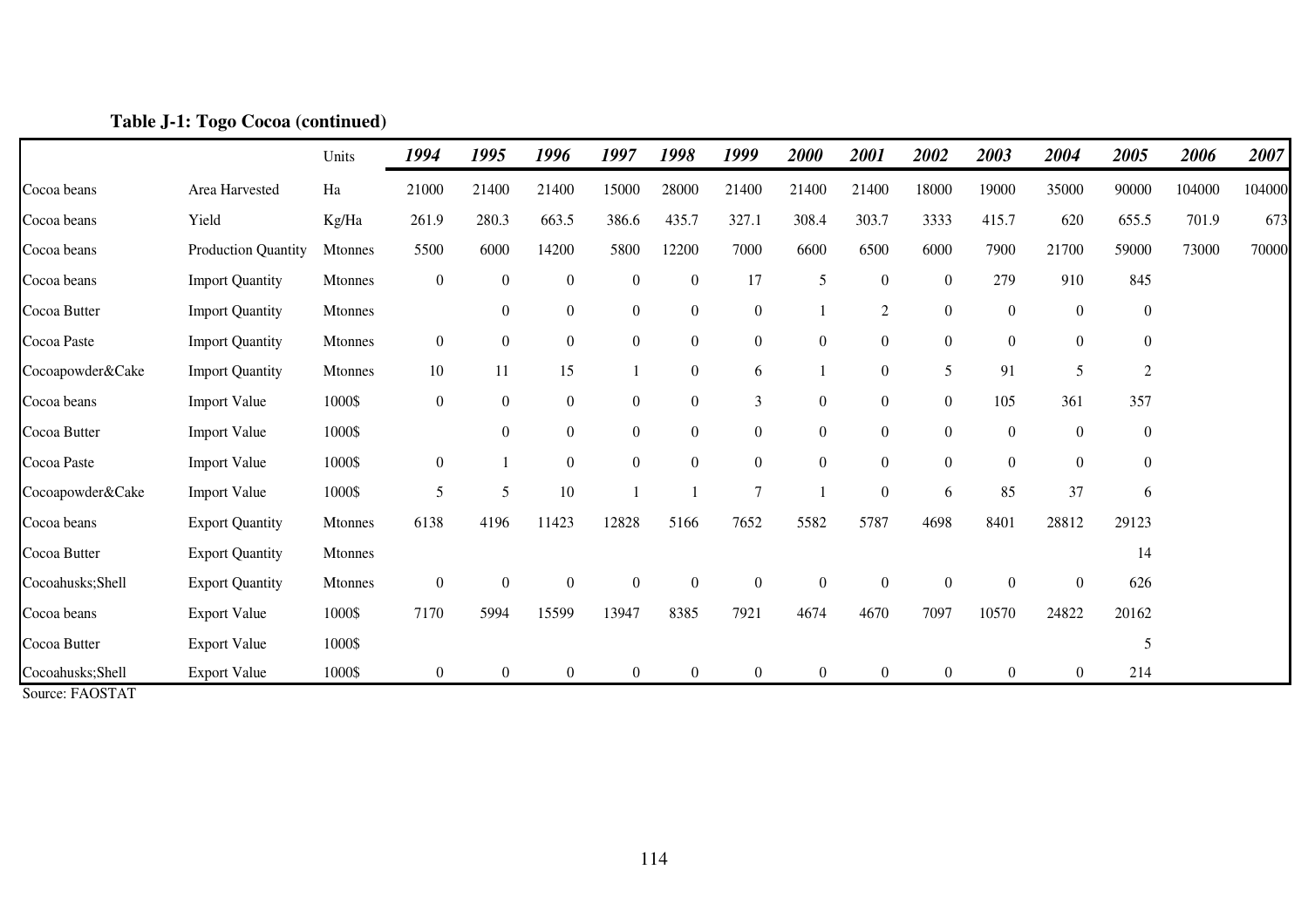### **Table J-2: Togo Coffee**

|                                         |                            | Units          | 1980             | 1981             | 1982             | 1983             | 1984             | 1985             | 1986             | 1987             | 1988             | 1989             | 1990             | 1991             | 1992             | 1993             |
|-----------------------------------------|----------------------------|----------------|------------------|------------------|------------------|------------------|------------------|------------------|------------------|------------------|------------------|------------------|------------------|------------------|------------------|------------------|
| Coffee, green                           | Area Harvested             | Ha             | 21000            | 21000            | 21000            | 21000            | 21000            | 21000            | 21000            | 21000            | 21000            | 21000            | 21000            | 38000            | 40000            | 40000            |
| Coffee, green                           | Yield                      | Kg/Ha          | 494.5            | 422.7            | 439.8            | 282.9            | 128              | 478.2            | 389.4            | 648.1            | 690.4            | 577.1            | 609.5            | 655.2            | 157.5            | 275              |
| Coffee, green                           | <b>Production Quantity</b> | Mtonnes        | 10385            | 8878             | 9237             | 5941             | 2689             | 10044            | 8179             | 13611            | 14500            | 12121            | 12800            | 24900            | 6300             | 11000            |
| <b>Coffee Roasted</b>                   | <b>Import Quantity</b>     | Mtonnes        | 3                | $\mathfrak{2}$   | $\boldsymbol{0}$ | 6                | 15               | $\boldsymbol{0}$ | $\boldsymbol{0}$ | 13               | $\overline{7}$   | 14               | 9                | 24               | 13               | 23               |
| Coffee Subst. Cont. Coffee              | <b>Import Quantity</b>     | <b>Mtonnes</b> | $\overline{0}$   | $\overline{0}$   | $\overline{0}$   | $\overline{0}$   | $\boldsymbol{0}$ | $\boldsymbol{0}$ | $\boldsymbol{0}$ |                  | $\boldsymbol{0}$ | 3                |                  | $\overline{4}$   | 41               | 20               |
| Coffee, green                           | <b>Import Quantity</b>     | Mtonnes        |                  | $\boldsymbol{0}$ | $\boldsymbol{0}$ | $\boldsymbol{0}$ | $\boldsymbol{0}$ | $\boldsymbol{0}$ | $\boldsymbol{0}$ | $\boldsymbol{0}$ | $\overline{0}$   | $\boldsymbol{0}$ | $\boldsymbol{0}$ |                  | 12               | $\boldsymbol{0}$ |
| Coffee Green+Roast +                    | <b>Import Quantity</b>     | Mtonnes        | 4                | $\overline{c}$   | $\overline{0}$   | 6                | 15               | $\boldsymbol{0}$ | $\boldsymbol{0}$ | 14               | $\tau$           | 17               | 10               | 29               | 66               | 43               |
| <b>Coffee Roasted</b>                   | <b>Import Value</b>        | 1000\$         | 20               | 13               | $\overline{0}$   | 25               | 42               | $\boldsymbol{0}$ | $\boldsymbol{0}$ | 31               | 31               | 21               | 38               | 52               | 28               | 33               |
| Coffee Subst. Cont.Coffee               | <b>Import Value</b>        | 1000\$         | $\overline{0}$   | $\boldsymbol{0}$ | $\boldsymbol{0}$ | $\boldsymbol{0}$ | $\boldsymbol{0}$ | $\boldsymbol{0}$ | $\overline{0}$   | 3                | $\boldsymbol{0}$ | 14               | $\overline{4}$   | 14               | 41               | 20               |
| Coffee, green                           | <b>Import Value</b>        | 1000\$         | 5                | $\boldsymbol{0}$ | $\overline{0}$   | $\boldsymbol{0}$ | $\boldsymbol{0}$ | $\boldsymbol{0}$ | $\boldsymbol{0}$ | $\boldsymbol{0}$ | $\boldsymbol{0}$ | $\boldsymbol{0}$ | $\boldsymbol{0}$ | $\mathfrak{Z}$   | 12               | $\overline{0}$   |
| Coffee Green+Roast +                    | <b>Import Value</b>        | 1000\$         | 25               | 13               | $\overline{0}$   | 25               | 42               | $\boldsymbol{0}$ | $\boldsymbol{0}$ | 34               | 31               | 35               | 42               | 69               | 81               | 53               |
| <b>Coffee Roasted</b>                   | <b>Export Quantity</b>     | Mtonnes        | $\boldsymbol{0}$ | $\boldsymbol{0}$ | $\overline{0}$   | 6                | $\mathbf{1}$     | $\boldsymbol{0}$ | $\boldsymbol{0}$ | $\overline{0}$   | $\boldsymbol{0}$ | $\boldsymbol{0}$ | $\boldsymbol{0}$ | $\boldsymbol{0}$ | $\boldsymbol{0}$ | $\Omega$         |
| Coffee Subst. Cont.Coffee               | <b>Export Quantity</b>     | Mtonnes        |                  |                  |                  |                  |                  |                  |                  |                  |                  |                  |                  |                  |                  |                  |
| Coffee, green                           | <b>Export Quantity</b>     | Mtonnes        | 9020             | 10105            | 9549             | 5880             | 2592             | 10011            | 8179             | 13611            | 11146            | 12783            | 14330            | 9290             | 18791            | 13100            |
| Coffee Green+Roast +                    | <b>Export Quantity</b>     | Mtonnes        | 9020             | 10105            | 9549             | 5886             | 2593             | 10011            | 8179             | 13611            | 11146            | 12783            | 14330            | 9290             | 18791            | 13100            |
| <b>Coffee Roasted</b>                   | <b>Export Value</b>        | 1000\$         | $\overline{0}$   | $\boldsymbol{0}$ | $\theta$         | 15               | $\overline{2}$   | $\boldsymbol{0}$ | $\boldsymbol{0}$ | $\Omega$         | $\boldsymbol{0}$ | $\theta$         | $\boldsymbol{0}$ | $\boldsymbol{0}$ | $\boldsymbol{0}$ | $\Omega$         |
| Coffee Subst. Cont.Coffee               | <b>Export Value</b>        | 1000\$         |                  |                  |                  |                  |                  |                  |                  |                  |                  |                  |                  |                  |                  |                  |
| Coffee, green                           | <b>Export Value</b>        | 1000\$         | 23602            | 17922            | 18935            | 12844            | 6960             | 26683            | 26430            | 30795            | 22428            | 22146            | 17809            | 9050             | 18010            | 10604            |
| Coffee Green+Roast +<br>Source: FAOSTAT | <b>Export Value</b>        | 1000\$         | 23602            | 17922            | 18935            | 12859            | 6962             | 26683            | 26430            | 30795            | 22428            | 22146            | 17809            | 9050             | 18010            | 10604            |